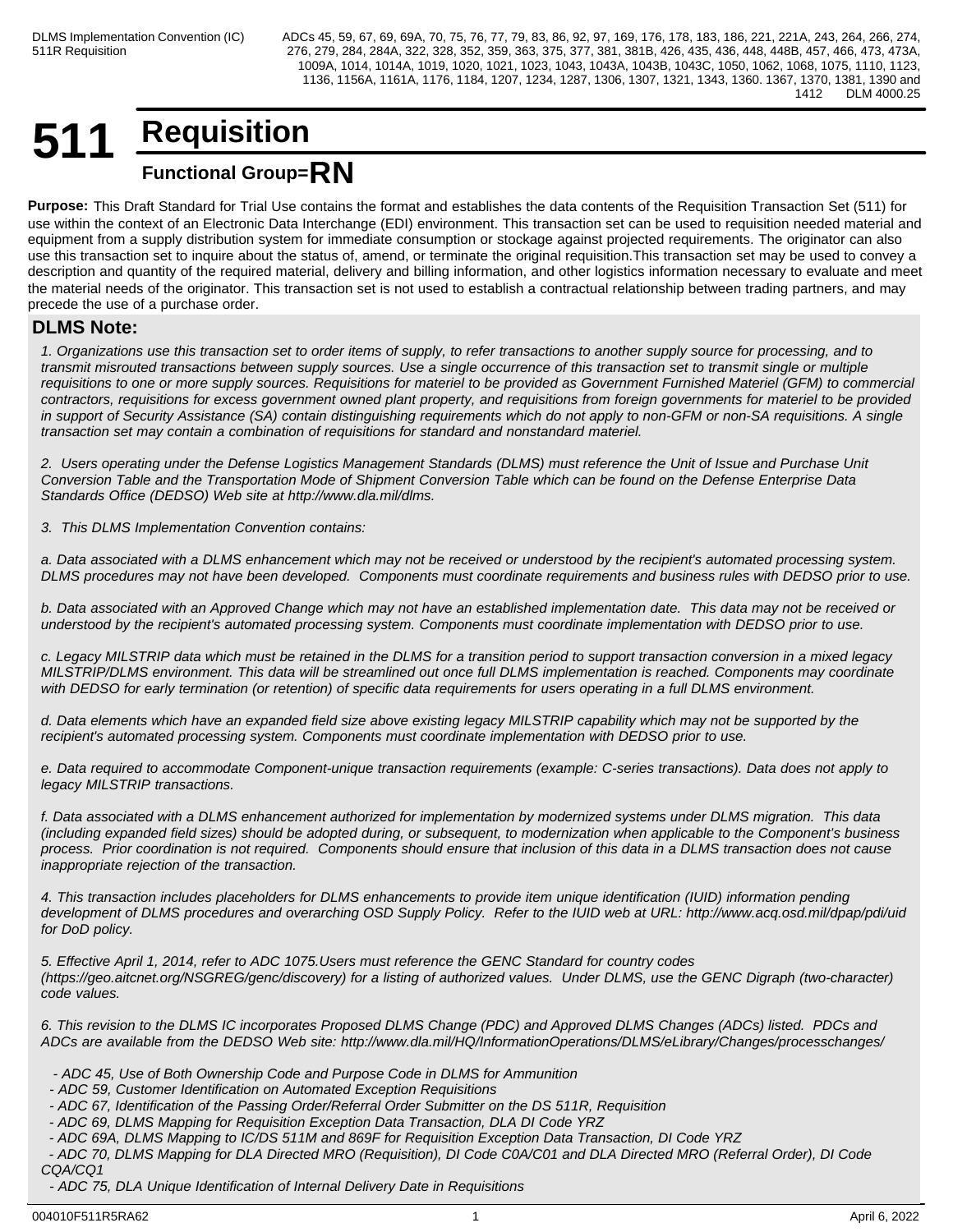*- ADC 76, Air Force Unique Management Coding for NMCS/MICAP*

 *- ADC 77, Air Force Unique Management Coding for Materiel Management Aggregation Code (MMAC)*

 *- ADC 79, Requisition/Referral Order for Owner-Directed Disposition of Service-Owned Stocks, Centrally Managed/Stored by DLA*

 *- ADC 83, Revision to DS 511R to Identify Ordered by Activity*

 *- ADC 86, Revision to DLMS Supplement 511R to Transmit Requisition Image Transactions*

 *- ADC 92, Qualifier Additions to Segment FA2*

 *- ADC 97, Long Item Description for DMLSS Requisition Processing*

 *- ADC 169, Inclusion of Data Supporting UID of Items in DLMS Requisition and Material Release Processes*

 *- ADC 176, Revision to Requisition Format to Accommodate Commodity-Unique (Mapping Products) Data*

 *- ADC 178, DS 511R Requisition to Support DEPMED Unit of Assembly*

 *- ADC 183, DS 511R Requisition Revisions Supporting DoD EMALL Part Number Catalog Orders*

 *- ADC 186, DLMS Requisition Revisions to Support Theatre Enterprise-Wide Logistics System (TEWLS)*

 *- ADC 221, Communication of Unit Price and Total Price under DLMS*

 *- ADC 221A, Revised Procedures associated with the DLMS Enhancement for Communication of Unit Price*

 *- ADC 243, Identification of Army Single Stock Fund (SSF) Requisitioning Actions and Edit Action Code (EAC) Authorization* 

 *- ADC 264, DLMS Enhancement for Part-Numbered Requisition Format and USAF Unique Rules for Descriptive Information including Technical Order (T.O.) Number* 

 *- ADC 266, U.S.A.F. Lateral Requisition Routing Identifiers*

 *- ADC 274, DLMS and DLSS Changes to Support Army Exchange Pricing*

 *- ADC 276, Addition of Party to Receive Copy to Support Requirements for Theater Enterprise-Wide Logistics System (TEWLS) Requisitions*

 *- ADC 279, Automated Downgrade for Priority Abuse and Reporting Procedures (Supply/MILSTRIP)*

 *- ADC 284, Revisions to DLMS Supplements to Add Shop Service Center (SSC) for BRAC Inventory Management and Stock Positioning (IMSP)*

 *- ADC 322, Addition of Local Catalog ID qualifier to Support Requirements for Theater Enterprise-Wide Logistics System (TEWLS) Requisitions (Supply)*

 *- ADC 284A, Revisions to DLMS Supplements to Add Shop Service Center (SSC) for BRAC Inventory Management and Stock Positioning (IMSP)*

 *- ADC 328, "Off-Line" Requisition Processing: Internet Ordering Application Request for Component Verification of Funds Availability and Recording of the Financial Obligation*

 *- ADC 352, Request for Management Code for PQDR Replacement Requisitions*

 *- ADC 359, Perpetuation of the Denial Management Code to the DLMS Requisition and Modification of Air Force BRAC IMSP SDR Procedures (Supply/SDR)*

 *- ADC 363, Revise (DS) 511R, Requisition to Address Requirements of Navy Usage of Management Code in Multiuse Field of A4\_ (Referral Order/Lateral Redistribution Order for Retail Assets)*

 *- ADC 375, New Management Code for Navy-Funded Non-Production Support Materiel Ordered under BRAC SS&D/IMSP*

 *- ADC 377, Transaction Copies Required for DLA Support of Navy BRAC SS&D/IMSP DLRs, Navy Program-Managed Materiel, and Nuclear Consumable Support Materiel*

 *- ADC 381, Procedures and Additional Data Content supporting Requisitions, Requisition Alerts, and Unit of Use Requirements under Navy BRAC SS&D/IMSP*

 *- Approved Administrative Addendum ADC 381B, Administrative Revision to Identify Delivery Location Position*

 *- ADC 426, Intra-Navy DLMS 511R, Requisition, and 940R, Redistribution Order, Inclusion of Requested Storage Activity*

 *- ADC 435, DLMS Revisions for Standard Financial Information Structure (SFIS) Compliance* 

 *- ADC 436, Administrative Revisions to DLMS Supplements to Remove Obsolete Routing Identifier Code (RIC) "Streamline" Notes and Update MILSTRIP/DLMS Documentation Associated with Routing Identifiers*

 *- ADC 448, Implementation of International Organization for Standardization (ISO) 3166-1 Codes for the Identification of Countries and their Subdivisions*

 *- ADC 448B, Delayed implementation for International Organization for Standardization (ISO) 3166-1 Codes for the Identification of Countries and their Subdivisions*

 *- ADC 457 Intra-DLA Revisions to Procedures and DLMS 511R Requisition to Support Directed Release of Materiel (Post-Post Action) by DLA Disposition Services Field Offices under Reutilization Business Integration (RBI)*

 *- ADC 466, Revised Procedures to Support Requisitioning and Transaction Exchange associated with DLA Disposition Services under Reutilization Business Integration (RBI)*

 *- ADC 473, DLMS Revisions to Add the Associated Purchase Order Number in Support of the DLA Interface with the Exchange*

 *- ADC 473A, DLMS Revisions to Add the Associated Purchase Order Number (Supports DLA Interface with the Exchange, Navy Exchange Service Command (NEXCOM), and Marine Corps Exchange (MCX) Non-Appropriated Funds (NAF) Activities and Non-DoD Customers)*

 *- ADC 1009A, DLMS Enhancements for Requisitioning to Improve Use of Mark-for Addressing, Expand Authorized Priority Designator Validation, Correct EMALL Purchase/Credit Card Format Rules, and Require Distribution of Status for Requisitions associated with*

*Purchase/Credit Card Payment*

 *- ADC 1014, Revised Procedures for Inclusion of Contract Data in Transactions Associated with Government Furnished Property (GFP) and Management Control Activity (MCA) Validation of Contractor Furnished Materiel (CFM) Requisitions*

 *- ADC 1014A, Revised Procedures for Inclusion of Contract Data in DLMS Transactions – Updated Mapping for Concurrent Identification of the Manufacturing Directive Number (MDN) and the Contract Line Item Number (CLIN)*

 *- ADC 1019, Small Arms/Light Weapons (SA/LW) Local Stock Number (LSN) Assignment for use by DLA Disposition Services in DLMS 511R, 527R, 846C, 846R, and 947I, under Reutilization Business Integration (RBI) (Supply)*

 *- ADC 1020, Inter-Service Ownership Transfer of Ammunition/ Ammunition Related Materiel*

 *- ADC 1021, Intra-DLA Revision to Procedures and DLMS 527D Pre-Positioned Materiel Receipt to Add Container Detail Supporting Relocation of Materiel between DLA Disposition Services Field Offices under Reutilization Business Integration (RBI), and Administrative*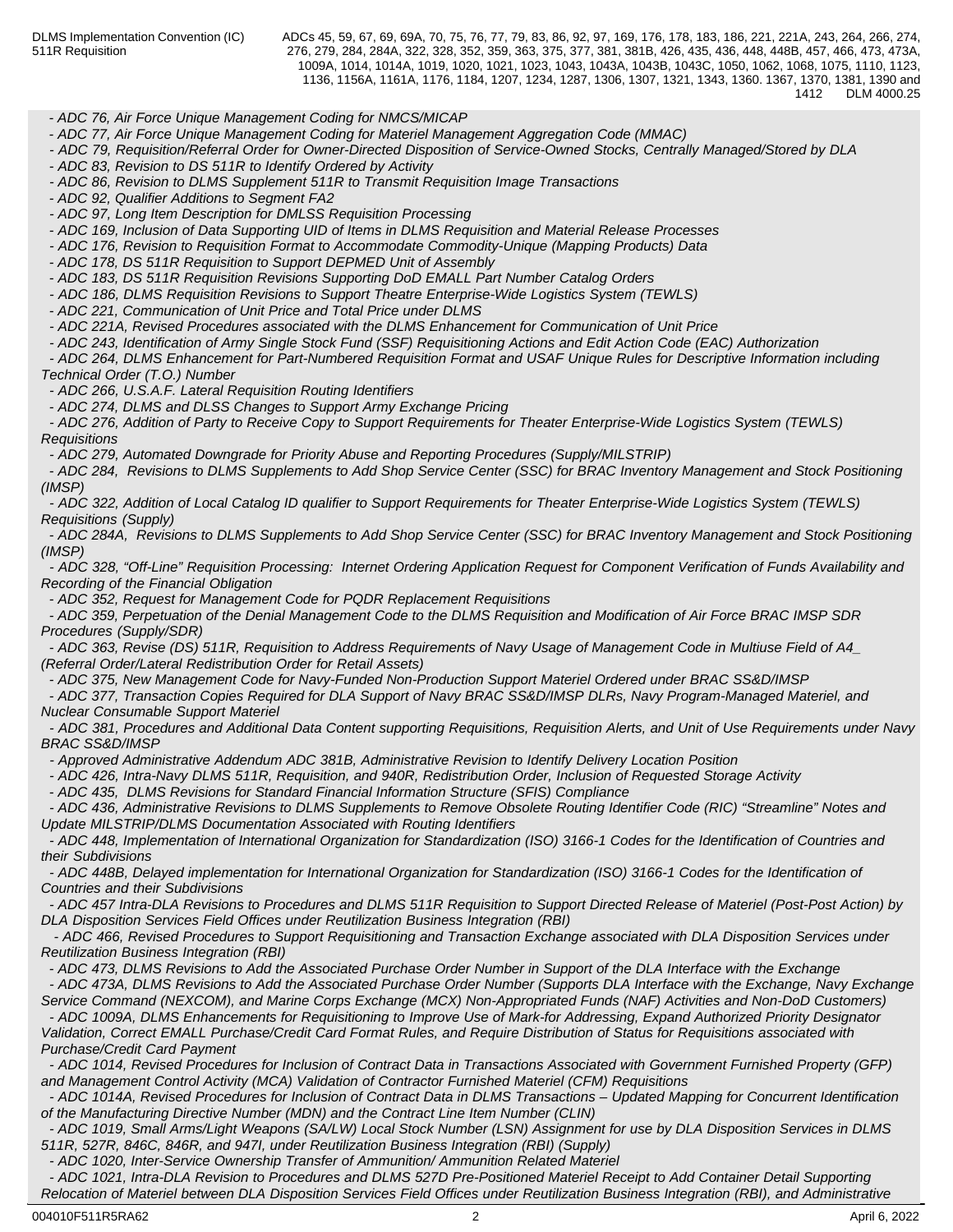### *Update to DLM 511R, 527R, and 940R (Supply)*

 *- ADC 1023, Administrative Updates to Remove MILSTRIP References to Requisitioning from Plant Clearance Automated Reutilization Screening System (PCARSS)*

 *- ADC 1043, DLMS Revisions for Department of Defense (DoD) Standard Line of Accounting (SLOA)/Accounting Classification*

 *- ADC 1043A, Revised Procedures for Department of Defense (DOD) Standard Line of Accounting (SLOA)/Accounting Classification to Support Transaction Rejection Requirements*

 *- ADC 1043B, Revised Procedures for Department of Defense (DOD) Standard Line of Accounting (SLOA)/Accounting Classification to Modify Business Rules for Beginning Period of Availability*

 *- ADC 1043C, Administrative Corrections for SLOA Data in the 810L Logistics Bill and other DLMS ICs* 

 *- ADC 1050, New DOD EMALL DoDAAC and Supply Status Cancellation Codes for DOD EMALL Credit Card Billing*

 *- ADC 1062, Non-Inventory Control Point/Integrated Materiel Manager (ICP/IMM)-Directed Inter-Service Lateral Support via Retail Level Passing Order*

 *- ADC 1068, Enhanced Procedures for Requisitioning via DOD EMALL and GSA Internet Ordering: Component Verification of Funds Availability and Materiel Identification using the Supplier-Assigned Part Number and/or Supplier Commercial and Government Entity (CAGE) Code [DLMSO Admin Correction (2/28/2014): Deleted 2/LQ01/140 Code 81 Status Code per revised procedures released in ADC 1068]*

 *- ADC 1075, Implementation of Geopolitical Entities, Names, and Codes (GENC) Standard by DoD Components for the Identification of Countries and their Subdivisions*

 *- Organizational Name and Other Non-Substantive (Administrative) Updates Completed on February 19, 2014*

 *- ADC 1110, Administrative Update to Identify Code DPC Delivery Priority Code as an Approved X12 Migration Code and Associated DLMS Documentation; Identifies Additional Data Elements Authorized for Modification in the Requisition Modification Process*

 *- ADC 1123, Revised Procedures for Management Control Activity (MCA) Validation of Government Furnished Material (GFM)/Contractor Furnished Material (CFM) Requisitions and Contractor DoDAAC Assignment*

 *- ADC 1136, Revise Unique Item Tracking (UIT) Procedures to support DODM 4140.01 UIT Policy and Clarify Requirements (Supply) - ADC 1156A, Indicators for Foreign Military Sales (FMS) Information (Supply)* 

 *- ADC 1161, Update uniform Procurement Instrument Identifier (PIID) numbering system in the Federal/DLMS Implementation Conventions and DLMS Manuals (Supply/Contract Administration)*

 *- ADC 1161A, Update Uniform Procurement Instrument Identifier (PIID) Numbering System in the Federal/DLMS Implementation Conventions and DLMS Manuals*

 *- ADC 1176, Revised Procedures for Requisitioning under Inter-Service Maintenance Agreement (Project Codes 3AB, 3AD, 3BB) and Revised DLMS 832N Catalog Data Support for Defense Logistics Agency (DLA) support of Navy Fleet Readiness Centers (FRCs)*

 *- ADC 1184, Removal of the Internal Order Number from the 511R Requisition Submitted via FEDMALL*

 *- ADC 1207, Intra-DLA Revisions to DLMS 945A and Associated Procedures to Support Relocation of Material between DLA Disposition Services Field Offices under Reutilization Business Integration (RBI)*

 *- Administrative Update to Reflect Realignment to Recognize DLMS Program Office Completed on December 02, 2016*

 *- ADC 1234, Intra-Defense Logistics Agency Change to Update DLMS 832N to Support DLA Disposition Services Scrap Sales (Supply) - ADC 1287 DLMS Implementation Convention (IC) Revisions for Data Element Mapping (Form Stock Number and Manufacturer's Part*

*Number), Removal of Plant Equipment Number, and Administrative Updates - ADC 1306, Carrier Identification and In-Transit Visibility Enhancements for the Federal Emergency Management Agency (FEMA)*

 *- ADC 1307, Update Requisition-Related DLMS Transactions to Include GS1 Barcode Information for the Navy Exchange Service Command (NEXCOM)* 

 *- Administrative Update to Reflect Realignment of DLMS Program Office to Enterprise Business Standards Office (EBSO) - Completed on October 25, 2018*

 *- ADC 1321, Revise DLMS Requisition-Related Transactions to Include Customer Point of Contact Information*

 *- ADC 1343, Missing Materiel Receipt Acknowledgement (MRA) Closeout (Supply)*

 *- ADC 1360, Remove References to Disposal Condition Codes in DLA 4000.25 and DLMS Transactions 511M, 511R, and 869F*

 *- ADC 1367, Administrative Update to Convert Federal Notes to DLMS Notes within DLMS Implementation Conventions* 

 *- ADC 1370, Administrative Update to Change Data Element N106 Usage from Must Use to Used* 

 *- ADC 1381, Administrative Update to DLMS 511M Requisition Modification and 511R Requisition to Remove Reference to Foreign Military Sales Transportation Costs*

 *- ADC 1390, Use of Management Codes in DLMS 511R Requisition, 511M Requisition Modification and 869F Requisition Follow-Up*

 *- Administrative Update to Reflect Realignment of Enterprise Business Standards Office (EBSO) to Defense Enterprise Data Standards Office (DEDSO) - Completed on October 27, 2021*

 *- ADC 1412, Replacement of Data Universal Numbering System Number with Unique Entity Identifier and Electronic Funds Transfer Indicator to Wide Area Workflow*

# **Heading:**

| <u>Pos</u>     | $\underline{\mathsf{Id}}$ | <b>Segment Name</b>                          | <u>Req</u> | Max Use | <b>Repeat</b> | <b>Notes</b>       | <b>Usage</b> |
|----------------|---------------------------|----------------------------------------------|------------|---------|---------------|--------------------|--------------|
| 10             | <b>ST</b>                 | <b>Transaction Set Header</b>                | М          |         |               |                    | Must use     |
| 20             | <b>BR</b>                 | Beginning Segment for Material<br>Management | М          |         |               |                    | Must use     |
| $*30$          | G62                       | Date/Time                                    | O          | 10      |               |                    | Not Used     |
| $*$ 40         | <b>NTE</b>                | Note/Special Instruction                     | O          | 10      |               |                    | Not Used     |
| * LOOP ID - LM |                           |                                              |            |         | 50            | <b>N1/50L</b>      |              |
| $*50$          | <b>LM</b>                 | Code Source Information                      | O          |         |               | N <sub>1</sub> /50 | Not Used     |
| 60             | LQ                        | <b>Industry Code</b>                         | Μ          | 100     |               |                    | Must use     |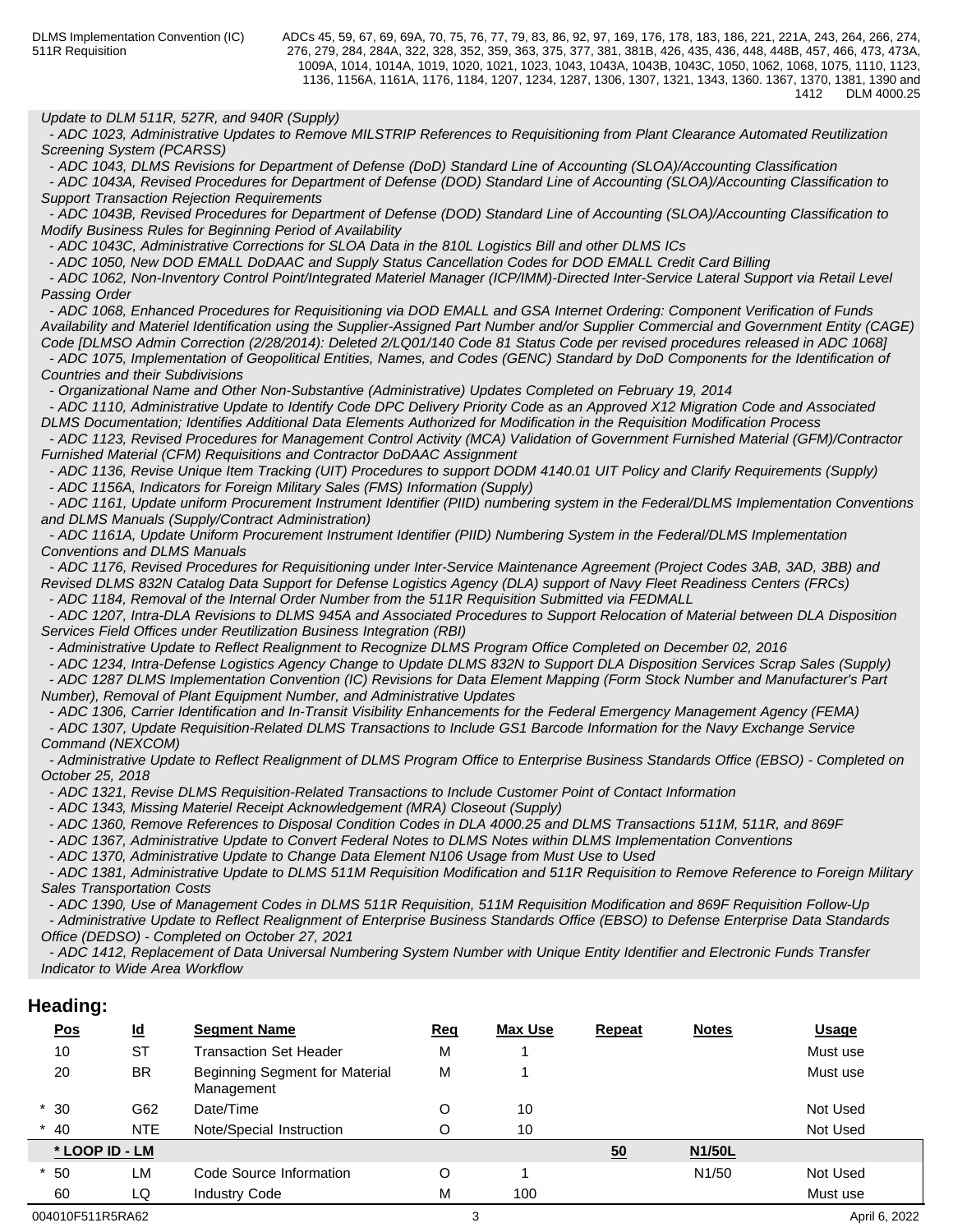| Pos          | <u>ld</u>      | <b>Segment Name</b>         | <u>Req</u> | <b>Max Use</b> | <b>Repeat</b> | <b>Notes</b>       | <u>Usage</u> |
|--------------|----------------|-----------------------------|------------|----------------|---------------|--------------------|--------------|
| LOOP ID - N1 |                |                             |            |                | 20            | <b>N1/70L</b>      |              |
| 70           | N <sub>1</sub> | Name                        | M          |                |               | N <sub>1</sub> /70 | Must use     |
| $*80$        | N <sub>2</sub> | Additional Name Information | $\cap$     | ⌒              |               |                    | Not Used     |
| $*90$        | N <sub>3</sub> | Address Information         | O          |                |               |                    | Not Used     |
| $*100$       | N4             | Geographic Location         | O          |                |               |                    | Not Used     |
| 110          | G61            | Contact                     | O          | $\mathbf{D}$   |               |                    | Used         |

# **Detail:**

| <u>Pos</u>            | $\underline{\mathsf{Id}}$ | <b>Segment Name</b>                 | <u>Req</u>  | <b>Max Use</b>          | <b>Repeat</b> | <b>Notes</b> | <b>Usage</b> |
|-----------------------|---------------------------|-------------------------------------|-------------|-------------------------|---------------|--------------|--------------|
| <b>LOOP ID - LX</b>   |                           |                                     |             |                         | $\geq 1$      |              |              |
| 10                    | <b>LX</b>                 | Assigned Number                     | O           | $\mathbf{1}$            |               |              | Must use     |
| 20                    | N <sub>9</sub>            | Reference Identification            | M           | >1                      |               |              | Must use     |
| 30                    | PO <sub>1</sub>           | Baseline Item Data                  | O           | >1                      |               |              | Must use     |
| $*50$                 | <b>PWK</b>                | Paperwork                           | O           | $\mathbf{1}$            |               |              | Not Used     |
| 60                    | DD                        | <b>Demand Detail</b>                | O           | 100                     |               |              | Used         |
| 70                    | GF                        | <b>Furnished Goods and Services</b> | O           | $\mathbf{1}$            |               |              | Used         |
| 80                    | G62                       | Date/Time                           | O           | 20                      |               |              | Used         |
| $*90$                 | <b>MAN</b>                | <b>Marks and Numbers</b>            | O           | 5                       |               |              | Not Used     |
| 100                   | <b>LIN</b>                | Item Identification                 | O           | >1                      |               |              | Used         |
| 105                   | <b>MEA</b>                | Measurements                        | O           | >1                      |               |              | Used         |
| 110                   | G69                       | Line Item Detail - Description      | O           | >1                      |               |              | Used         |
| 120                   | <b>NTE</b>                | Note/Special Instruction            | O           | >1                      |               |              | Used         |
| <b>LOOP ID - LM</b>   |                           |                                     |             |                         | 50            |              |              |
| 130                   | LM                        | Code Source Information             | $\circ$     | $\mathbf{1}$            |               |              | Must use     |
| 140                   | LQ                        | <b>Industry Code</b>                | M           | 100                     |               |              | Must use     |
| <b>LOOP ID - QTY</b>  |                           |                                     |             |                         |               | N2/150L      |              |
|                       | QTY                       |                                     |             |                         | $\geq 1$      | N2/150       |              |
| 150<br>* LOOP ID - LM |                           | Quantity                            | O           | 1                       |               |              | Used         |
|                       |                           |                                     |             |                         | 50            |              |              |
| $*160$                | LM                        | Code Source Information             | $\circ$     | $\mathbf{1}$            |               |              | Not Used     |
| 170                   | LQ                        | <b>Industry Code</b>                | M           | 100                     |               |              | Must use     |
| LOOP ID - N1          |                           |                                     |             |                         | 100           | N2/180L      |              |
| 180                   | N1                        | Name                                | $\circ$     | $\mathbf{1}$            |               | N2/180       | Must use     |
| 190                   | N2                        | Additional Name Information         | O           | $\overline{\mathbf{c}}$ |               |              | Used         |
| 200                   | N3                        | Address Information                 | O           | 2                       |               |              | Used         |
| 210                   | N <sub>4</sub>            | Geographic Location                 | O           | 1                       |               |              | Used         |
| 215                   | G61                       | Contact                             | O           | 5                       |               |              | Not Used     |
| <b>LOOP ID - REF</b>  |                           |                                     |             |                         | $\geq 1$      | N2/220L      |              |
| 220                   | <b>REF</b>                | Reference Identification            | O           | 1                       |               | N2/220       | Used         |
| 230                   | G62                       | Date/Time                           | O           | 10                      |               |              | Not Used     |
| 240                   | N <sub>9</sub>            | Reference Identification            | O           | >1                      |               |              | Used         |
| 250                   | N1                        | Name                                | O           | $\mathbf{1}$            |               |              | Used         |
| 260                   | R <sub>4</sub>            | Port or Terminal                    | O           |                         |               |              | Not Used     |
| * LOOP ID - LM        |                           |                                     |             |                         | 50            |              |              |
| $*270$                | LM                        | Code Source Information             | $\mathsf O$ | $\mathbf{1}$            |               |              | Not Used     |
| 280                   | $\mathsf{LQ}$             | <b>Industry Code</b>                | M           | 100                     |               |              | Must use     |
|                       |                           |                                     |             |                         |               |              |              |
| <b>LOOP ID - FA1</b>  |                           |                                     |             |                         | $\geq 1$      |              |              |
| 285                   | FA <sub>1</sub>           | Type of Financial Accounting Data   | $\circ$     | -1                      |               |              | Used         |
| 286                   | FA <sub>2</sub>           | <b>Accounting Data</b>              | M           | >1                      |               |              | Must use     |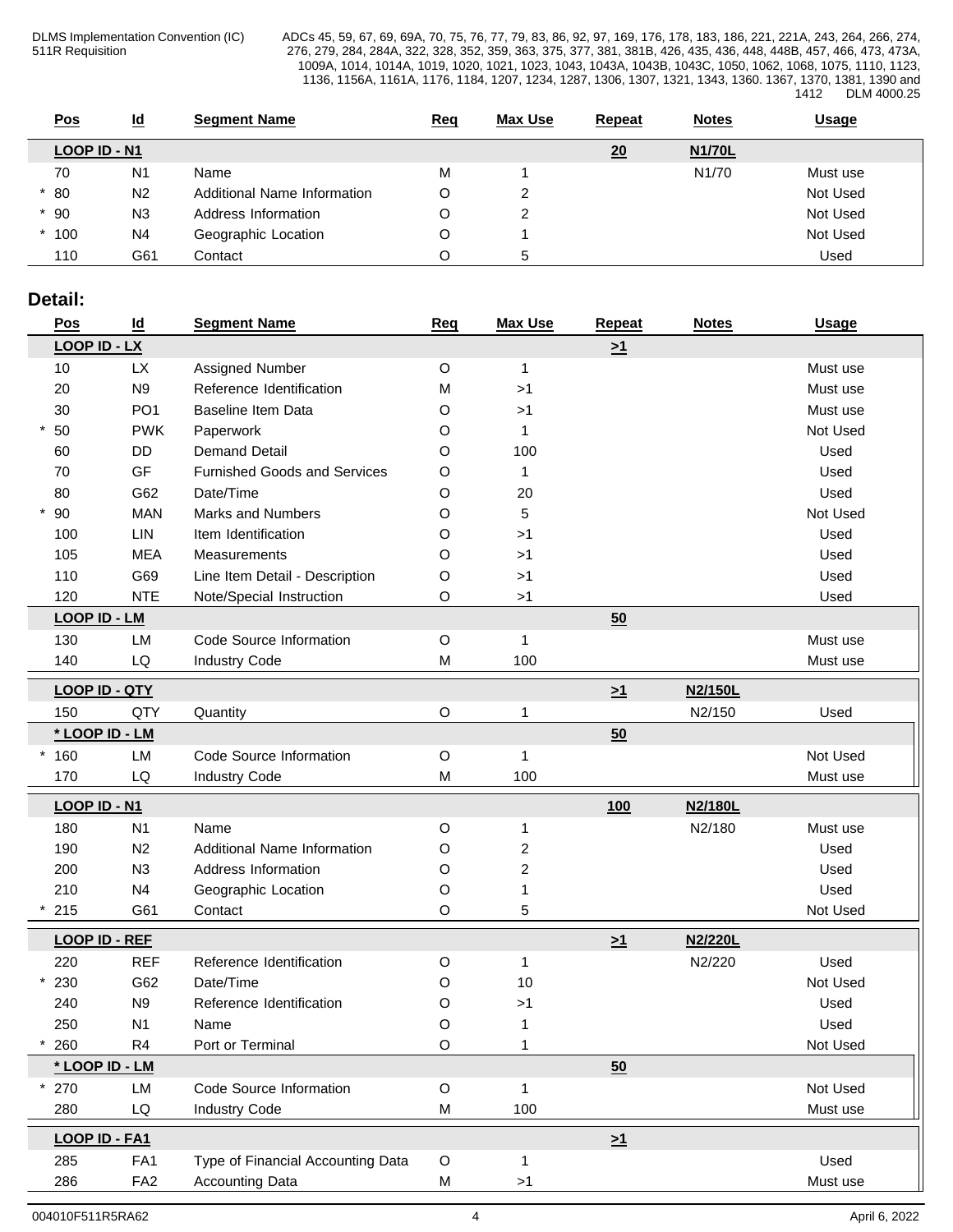| <u>Pos</u> | <u>ia</u>    | <b>Seament Name</b>         | <u>Rec</u> | <b>Max Use</b> | Repeat | <b>Notes</b> | <b>Jsage</b> |
|------------|--------------|-----------------------------|------------|----------------|--------|--------------|--------------|
| 200<br>zou | $\sim$<br>ు౬ | Trailer<br>l ransaction Set | IVI        |                |        |              | Must use     |

# **Notes:**

| 1/50L  | The LM loop identifies logistic data common to the entire transaction set.                                                    |
|--------|-------------------------------------------------------------------------------------------------------------------------------|
| 1/50   | The LM loop identifies logistic data common to the entire transaction set.                                                    |
| 1/70L  | The N1 loop identifies name and or address information common to the entire transaction set.                                  |
| 1/70   | The N1 loop identifies name and or address information common to the entire transaction set.                                  |
| 2/150L | Each iteration of the QTY loop qualifies a portion of the total quantity ordered with particular logistics information codes. |
| 2/150  | Each iteration of the QTY loop qualifies a portion of the total quantity ordered with particular logistics information codes. |
| 2/180L | The N1 loop identifies the name and address information unique to each use of the LX loop.                                    |
| 2/180  | The N1 loop identifies the name and address information unique to each use of the LX loop.                                    |
| 2/220L | The REF loop conveys serial and lot number inventory data.                                                                    |
| 2/220  | The REF loop conveys serial and lot number inventory data.                                                                    |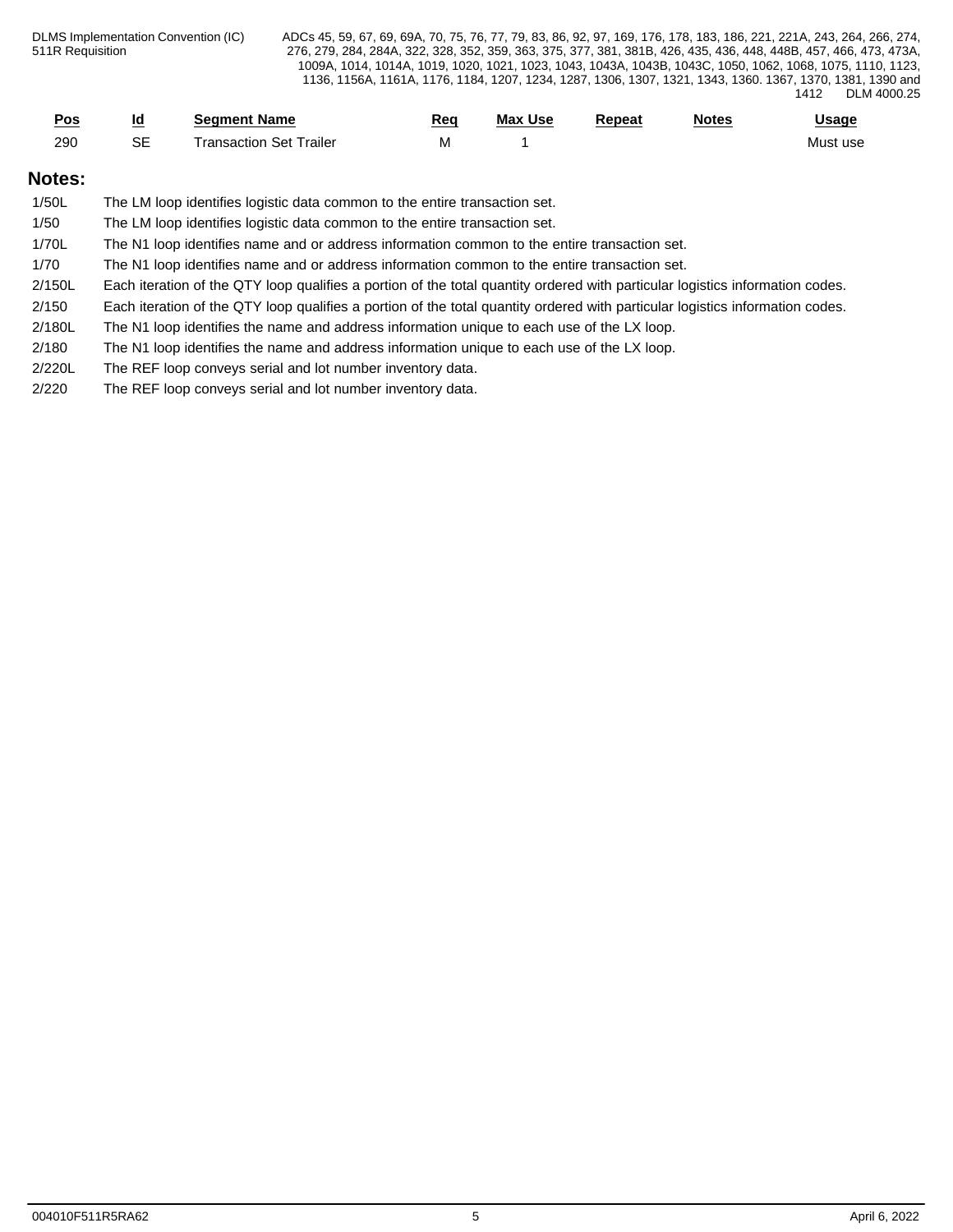# **ST** Transaction Set Header

| $Pos: 10$ | Max: 1 I                   |  |
|-----------|----------------------------|--|
|           | <b>Heading - Mandatory</b> |  |
| Loop: N/A | Elements: 21               |  |

# **User Option (Usage):** Must use

**Purpose:** To indicate the start of a transaction set and to assign a control number

# **Semantics:**

1. The transaction set identifier (ST01) used by the translation routines of the interchange partners to select the appropriate transaction set definition (e.g., 810 selects the Invoice Transaction Set).

| $Ref$            | $\underline{\mathsf{Id}}$ | <b>Element Name</b>                                                                                                                                                                                                                                                                                             | Req | <u>Type</u> | Min/Max | <u>Usage</u> | Rep |
|------------------|---------------------------|-----------------------------------------------------------------------------------------------------------------------------------------------------------------------------------------------------------------------------------------------------------------------------------------------------------------|-----|-------------|---------|--------------|-----|
| ST <sub>01</sub> | 143                       | <b>Transaction Set Identifier Code</b>                                                                                                                                                                                                                                                                          | M   | ID          | 3/3     | Must use     |     |
|                  |                           | <b>Description:</b> Code uniquely identifying a<br><b>Transaction Set</b>                                                                                                                                                                                                                                       |     |             |         |              |     |
|                  |                           | Code Name<br>511<br>Requisition                                                                                                                                                                                                                                                                                 |     |             |         |              |     |
| ST <sub>02</sub> | 329                       | <b>Transaction Set Control Number</b>                                                                                                                                                                                                                                                                           | M   | AN          | 4/9     | Must use     |     |
|                  |                           | <b>Description:</b> Identifying control number<br>that must be unique within the transaction<br>set functional group assigned by the<br>originator for a transaction set<br><b>DLMS Note:</b> A unique number assigned by<br>the originator of the transaction set, or the<br>originator's application program. |     |             |         |              |     |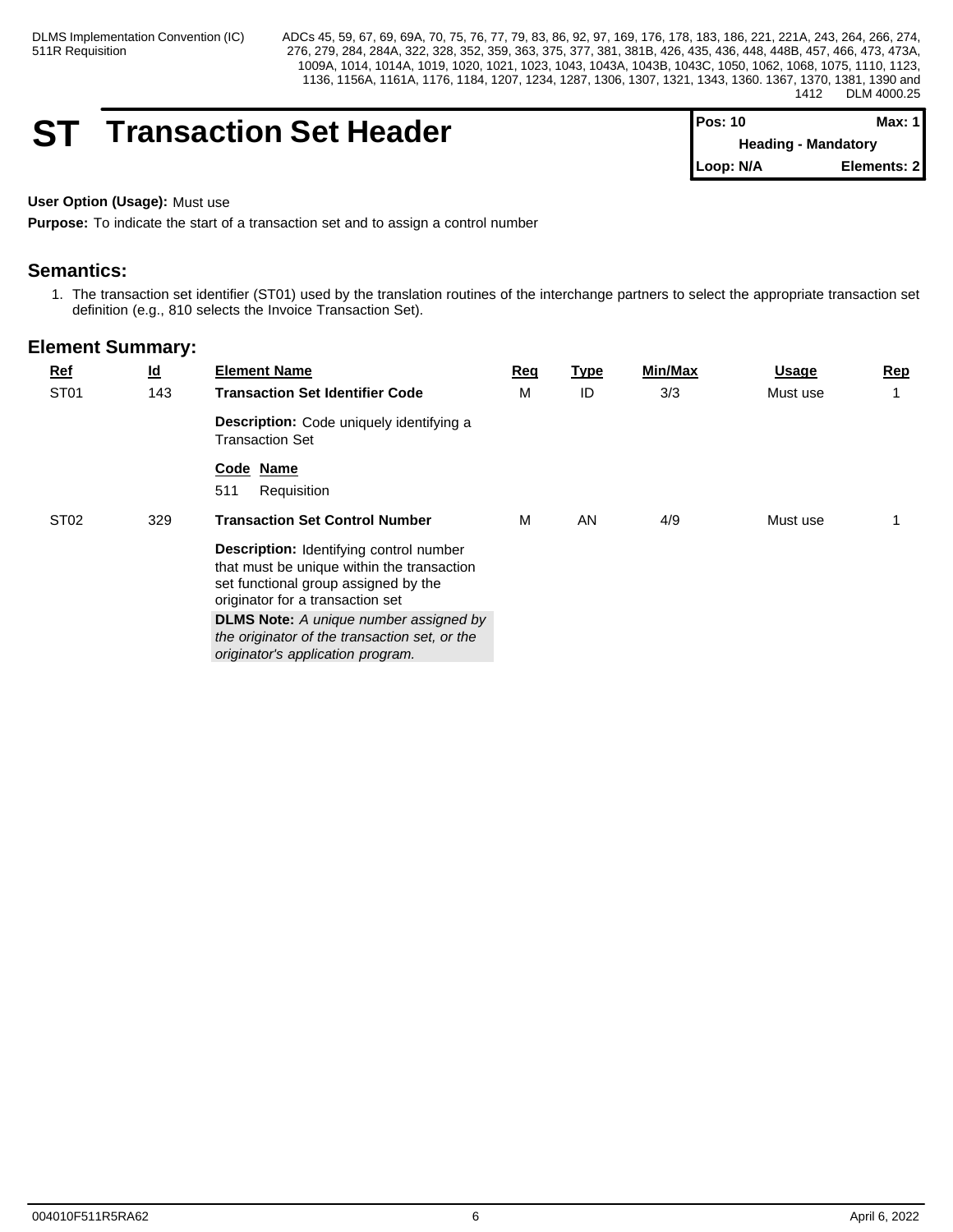# **BR Beginning Segment for Material Management**

| $Pos: 20$                  | Max: 1      |
|----------------------------|-------------|
| <b>Heading - Mandatory</b> |             |
| Loop: N/A                  | Elements: 5 |
|                            |             |

# **User Option (Usage):** Must use

**Purpose:** To indicate the beginning of a material management transaction and transmit identifying numbers and dates

# **Syntax Rules:**

- 1. C0504 If BR05 is present, then BR04 is required.
- 2. P0708 If either BR07 or BR08 is present, then the other is required.
- 3. P1011 If either BR10 or BR11 is present, then the other is required.

# **Semantics:**

- 1. BR03 is the date of the transaction set preparation.
- 2. BR09 is the time of the transaction set preparation

| Ref         | $\underline{\mathsf{Id}}$ | <b>Element Name</b>                                            |                                                                                                                                                                                                                                                                                                                                                                        | <b>Req</b> | <b>Type</b> | <b>Min/Max</b> | <b>Usage</b> | Rep            |  |  |  |
|-------------|---------------------------|----------------------------------------------------------------|------------------------------------------------------------------------------------------------------------------------------------------------------------------------------------------------------------------------------------------------------------------------------------------------------------------------------------------------------------------------|------------|-------------|----------------|--------------|----------------|--|--|--|
| <b>BR01</b> | 353                       |                                                                | <b>Transaction Set Purpose Code</b>                                                                                                                                                                                                                                                                                                                                    | M          | ID          | 2/2            | Must use     | $\overline{1}$ |  |  |  |
|             |                           | transaction set                                                | Description: Code identifying purpose of                                                                                                                                                                                                                                                                                                                               |            |             |                |              |                |  |  |  |
|             |                           | Code Name                                                      |                                                                                                                                                                                                                                                                                                                                                                        |            |             |                |              |                |  |  |  |
|             |                           | 00                                                             | Original                                                                                                                                                                                                                                                                                                                                                               |            |             |                |              |                |  |  |  |
|             |                           | 77                                                             | <b>Simulation Exercise</b>                                                                                                                                                                                                                                                                                                                                             |            |             |                |              |                |  |  |  |
|             |                           |                                                                | <b>DLMS Note:</b>                                                                                                                                                                                                                                                                                                                                                      |            |             |                |              |                |  |  |  |
|             |                           |                                                                | Use to identify a simulated mobilization exercise transaction set. Activities initiating simulated<br>mobilization exercises must ensure complete coordination with all activities involved. All transaction set<br>recipients must use extreme caution to ensure that individual transactions do not process as action<br>documents which affect accountable records. |            |             |                |              |                |  |  |  |
|             |                           | ZZ                                                             | <b>Mutually Defined</b>                                                                                                                                                                                                                                                                                                                                                |            |             |                |              |                |  |  |  |
|             |                           |                                                                | <b>DLMS Note:</b>                                                                                                                                                                                                                                                                                                                                                      |            |             |                |              |                |  |  |  |
|             |                           |                                                                | 1. Use to identify the Unit of Use Indicator. When included, the quantity and unit of measure values<br>associated with this transaction are applicable to the unit of use.<br>2. Authorized DLMS enhancement under DLA industrial activity support agreement. Refer to ADC 381.                                                                                       |            |             |                |              |                |  |  |  |
|             |                           |                                                                |                                                                                                                                                                                                                                                                                                                                                                        |            |             |                |              |                |  |  |  |
|             |                           |                                                                | 3. Authorized DLMS enhancement for DLA Disposition Services. Refer to ADC 457.                                                                                                                                                                                                                                                                                         |            |             |                |              |                |  |  |  |
| <b>BR02</b> | 640                       |                                                                | <b>Transaction Type Code</b>                                                                                                                                                                                                                                                                                                                                           | M          | ID          | 2/2            | Must use     |                |  |  |  |
|             |                           | <b>Description:</b> Code specifying the type of<br>transaction |                                                                                                                                                                                                                                                                                                                                                                        |            |             |                |              |                |  |  |  |
|             |                           | Code Name                                                      |                                                                                                                                                                                                                                                                                                                                                                        |            |             |                |              |                |  |  |  |
|             |                           | A <sub>0</sub>                                                 | Requisition                                                                                                                                                                                                                                                                                                                                                            |            |             |                |              |                |  |  |  |
|             |                           |                                                                | <b>DLMS Note:</b>                                                                                                                                                                                                                                                                                                                                                      |            |             |                |              |                |  |  |  |
|             |                           |                                                                | Use to indicate the transaction set contains one or more requisitions.                                                                                                                                                                                                                                                                                                 |            |             |                |              |                |  |  |  |
|             |                           | <b>BM</b>                                                      | <b>Requisition Passing Order</b>                                                                                                                                                                                                                                                                                                                                       |            |             |                |              |                |  |  |  |
|             |                           |                                                                | <b>DLMS Note:</b>                                                                                                                                                                                                                                                                                                                                                      |            |             |                |              |                |  |  |  |
|             |                           |                                                                | Use to indicate the transaction set contains one or more passing orders.                                                                                                                                                                                                                                                                                               |            |             |                |              |                |  |  |  |
|             |                           | BN                                                             | <b>Requisition Referral Order</b>                                                                                                                                                                                                                                                                                                                                      |            |             |                |              |                |  |  |  |
|             |                           |                                                                | <b>DLMS Note:</b>                                                                                                                                                                                                                                                                                                                                                      |            |             |                |              |                |  |  |  |
|             |                           |                                                                | Use to indicate the transaction set contains one or more referral orders.                                                                                                                                                                                                                                                                                              |            |             |                |              |                |  |  |  |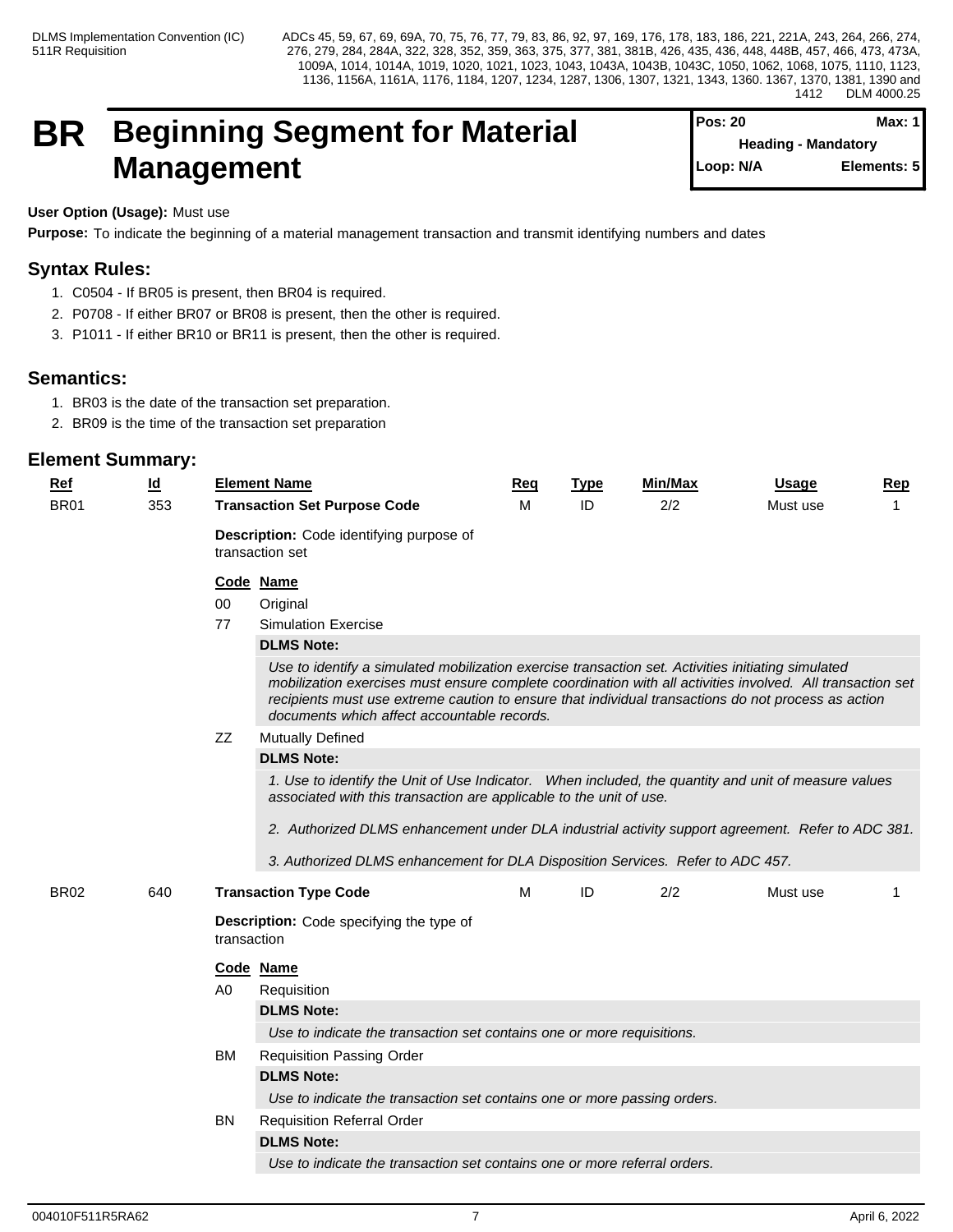| <b>Ref</b>       | <u>ld</u> |                    | <b>Element Name</b>                                                                                                                                                                                                                                                                                                                                                                                                                   | <u>Req</u> | <b>Type</b> | Min/Max | <u>Usage</u> | <u>Rep</u> |  |  |  |  |
|------------------|-----------|--------------------|---------------------------------------------------------------------------------------------------------------------------------------------------------------------------------------------------------------------------------------------------------------------------------------------------------------------------------------------------------------------------------------------------------------------------------------|------------|-------------|---------|--------------|------------|--|--|--|--|
| BR <sub>03</sub> | 373       | <b>Date</b>        |                                                                                                                                                                                                                                                                                                                                                                                                                                       | м          | DT          | 8/8     | Must use     |            |  |  |  |  |
|                  |           | <b>CCYYMMDD</b>    | <b>Description:</b> Date expressed as<br><b>DLMS Note:</b> This date corresponds to the<br>Universal Time Coordinate (UTC).                                                                                                                                                                                                                                                                                                           |            |             |         |              |            |  |  |  |  |
| BR06             | 306       | <b>Action Code</b> |                                                                                                                                                                                                                                                                                                                                                                                                                                       | O          | ID          | 1/2     | Used         | -1         |  |  |  |  |
|                  |           |                    | <b>Description:</b> Code indicating type of action                                                                                                                                                                                                                                                                                                                                                                                    |            |             |         |              |            |  |  |  |  |
|                  |           | Code Name          |                                                                                                                                                                                                                                                                                                                                                                                                                                       |            |             |         |              |            |  |  |  |  |
|                  |           |                    | Record                                                                                                                                                                                                                                                                                                                                                                                                                                |            |             |         |              |            |  |  |  |  |
|                  |           |                    | <b>DLMS Note:</b>                                                                                                                                                                                                                                                                                                                                                                                                                     |            |             |         |              |            |  |  |  |  |
|                  |           |                    | 1. Use with BR02 Code A0 to indicate the transaction set is a Post-Post Directed Materiel Release<br>Order (MRO) (Requisition) (DLA DIC C0A/C01). Use with BR02 Code BN to indicate the transaction<br>set is a Post-Post Directed MRO (Referral) (DLA DIC CQA/CQ1). See introductory DLMS note 3e.                                                                                                                                   |            |             |         |              |            |  |  |  |  |
|                  |           |                    | 2. Also use on an Intra-Army basis with BR02 transaction code type A0 to indicate the transaction set is<br>a post-post of materiel by an Army Single Stock Fund Activity.                                                                                                                                                                                                                                                            |            |             |         |              |            |  |  |  |  |
|                  |           | 83                 | Future                                                                                                                                                                                                                                                                                                                                                                                                                                |            |             |         |              |            |  |  |  |  |
|                  |           |                    | <b>DLMS Note:</b>                                                                                                                                                                                                                                                                                                                                                                                                                     |            |             |         |              |            |  |  |  |  |
|                  |           |                    | 1. Used by Navy industrial activities (IAs) to identify a Requisition Alert allowing stock positioning or<br>procurement action in response to the forecasted future funded requirement. The requisition alert is an<br>unfunded requirement. Use with BR02 Qualifier A0 or BN only.                                                                                                                                                  |            |             |         |              |            |  |  |  |  |
|                  |           |                    | 2. Authorized DLMS enhancement under DLA industrial activity support agreement. Refer to ADC 381.                                                                                                                                                                                                                                                                                                                                     |            |             |         |              |            |  |  |  |  |
|                  |           | FI.                | File                                                                                                                                                                                                                                                                                                                                                                                                                                  |            |             |         |              |            |  |  |  |  |
|                  |           |                    | <b>DLMS Note:</b>                                                                                                                                                                                                                                                                                                                                                                                                                     |            |             |         |              |            |  |  |  |  |
|                  |           |                    | 1. Use with BR02 Code A0 or BN to identify a requisition image transaction. All transaction set<br>recipients must use extreme caution to ensure that individual transactions do not process as action<br>documents which affect accountable records.                                                                                                                                                                                 |            |             |         |              |            |  |  |  |  |
|                  |           |                    | 2. Used where the original transaction has bypassed the normal DAAS transaction flow (e.g. CHA/CH1<br>transactions). Refer to ADC 86.                                                                                                                                                                                                                                                                                                 |            |             |         |              |            |  |  |  |  |
|                  |           |                    | 3. Used on image transactions provided to DLA for Navy requisitions submitted directly to other<br>Component SoS, so that DLA will be able to support follow-on actions on behalf of the Navy industrial<br>activity (IA) under a DLA industrial activity support agreement. Refer to ADC 377.                                                                                                                                        |            |             |         |              |            |  |  |  |  |
|                  |           | R <sub>l</sub>     | Restricted                                                                                                                                                                                                                                                                                                                                                                                                                            |            |             |         |              |            |  |  |  |  |
|                  |           |                    | <b>DLMS Note:</b>                                                                                                                                                                                                                                                                                                                                                                                                                     |            |             |         |              |            |  |  |  |  |
|                  |           |                    | 1. Use with requisition or referral order to designate for owner-directed disposition of Service-owned<br>stock, centrally-managed/stored by DLA. Restricted use applicable only when a Service has entered<br>into a memorandum of agreement (MOA) with DLA. Use with applicable Advice Code to indicate<br>desired action. Must include distribution depot storing materiel, ownership code, and supply condition<br>code.          |            |             |         |              |            |  |  |  |  |
|                  |           |                    | 2. Use with requisition passing order (BR02 Code BM) to designate non-ICP/IMM directed inter-Service<br>lateral redistribution is requested. Restricted use applicable only when a supporting Service has<br>entered into an agreement with the requiring Service. Requisitioning activities must be preapproved for<br>high priority mission readiness requirements using Advice Code 2C or 2J (fill or kill). Refer to ADC<br>1062. |            |             |         |              |            |  |  |  |  |
| BR <sub>09</sub> | 337       | <b>Time</b>        |                                                                                                                                                                                                                                                                                                                                                                                                                                       | O          | <b>TM</b>   | 4/8     | Must use     |            |  |  |  |  |
|                  |           |                    | Description: Time expressed in 24-hour<br>clock time as follows: HHMM, or HHMMSS,<br>or HHMMSSD, or HHMMSSDD, where $H =$<br>hours (00-23), $M =$ minutes (00-59), $S =$<br>integer seconds (00-59) and $DD = decimal$<br>seconds; decimal seconds are expressed                                                                                                                                                                      |            |             |         |              |            |  |  |  |  |

as follows:  $D = \text{tenths} (0-9)$  and  $DD =$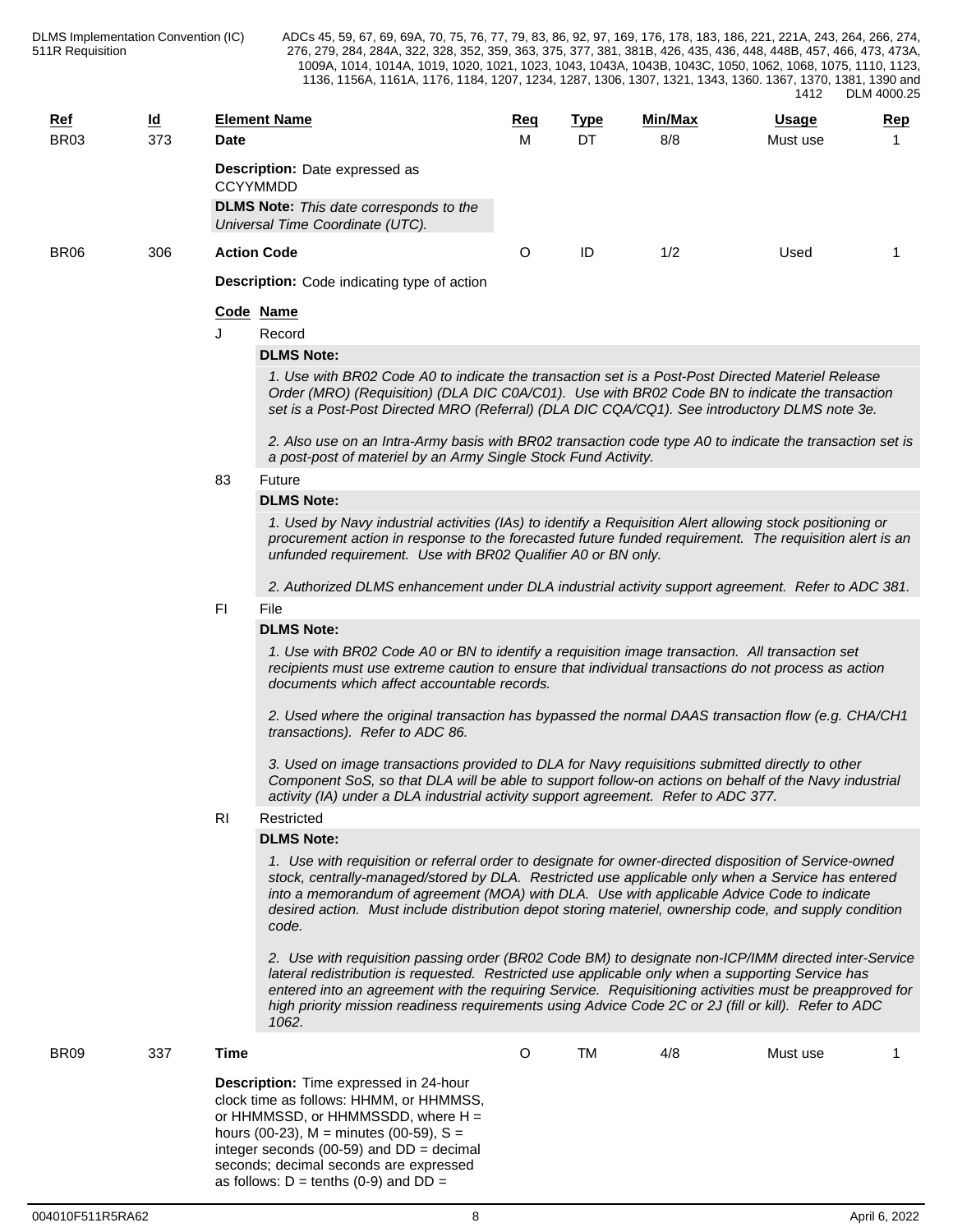| <u>Ref</u> | <u>ia</u> | <b>Element Name</b>                          | Req | <u>Type</u> | Min/Max | <u>Usage</u> | Rep |
|------------|-----------|----------------------------------------------|-----|-------------|---------|--------------|-----|
|            |           | hundredths (00-99)                           |     |             |         |              |     |
|            |           | <b>DLMS Note:</b> 1. Express the originating |     |             |         |              |     |
|            |           | activity's time in UTC.                      |     |             |         |              |     |
|            |           | ----<br>.<br>.                               |     |             |         |              |     |

*2. Express time in a four-position (HHMM) format.*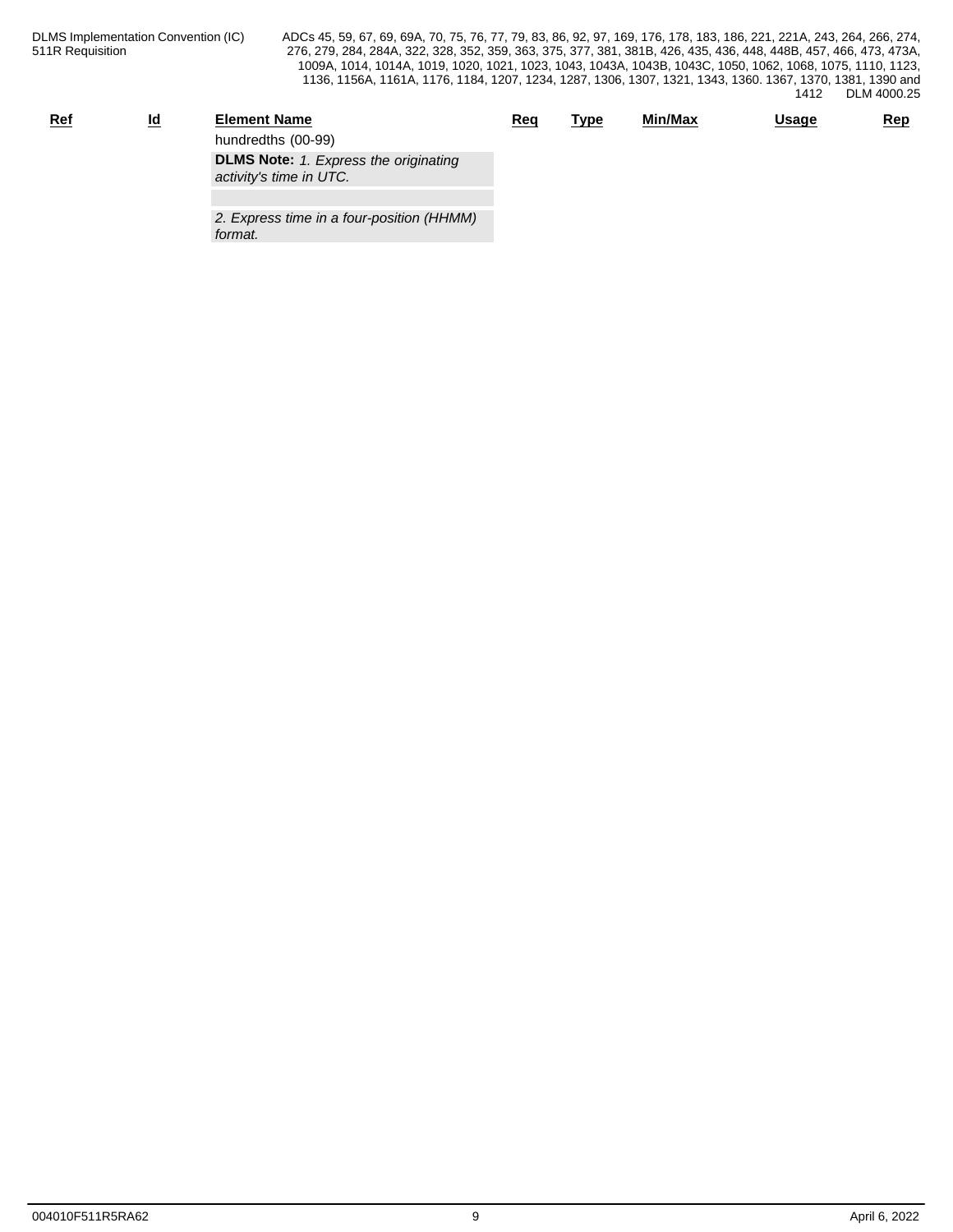**N1 Name Pos: 70 Max: 1 Max: 1 Max: 1 Max: 1 Max: 1 Max: 1 Max: 1 Max: 1 Heading - Mandatory Loop: N1 Elements: 4**

# **User Option (Usage):** Must use

**Purpose:** To identify a party by type of organization, name, and code

# **Syntax Rules:**

- 1. R0203 At least one of N102 or N103 is required.
- 2. P0304 If either N103 or N104 is present, then the other is required.

# **Comments:**

- 1. This segment, used alone, provides the most efficient method of providing organizational identification. To obtain this efficiency the "ID Code" (N104) must provide a key to the table maintained by the transaction processing party.
- 2. N105 and N106 further define the type of entity in N101.

# **DLMS Note:**

*1. Must use this N1 loop to identify the organization originating the transaction set.*

*2. Use additional iterations to identify other organizations associated with the transaction.*

| $Ref$            | <u>ld</u> |                | <b>Element Name</b>                                                                                                                                                                                                                                                                                                                                                                                                           | Req | <b>Type</b> | Min/Max | <b>Usage</b> | Rep |
|------------------|-----------|----------------|-------------------------------------------------------------------------------------------------------------------------------------------------------------------------------------------------------------------------------------------------------------------------------------------------------------------------------------------------------------------------------------------------------------------------------|-----|-------------|---------|--------------|-----|
| N <sub>101</sub> | 98        |                | <b>Entity Identifier Code</b>                                                                                                                                                                                                                                                                                                                                                                                                 | M   | ID          | 2/3     | Must use     | 1   |
|                  |           | authorized.    | Description: Code identifying an<br>organizational entity, a physical location,<br>property or an individual<br><b>DLMS Note:</b> 1. The following codes are<br>2. Use only one of codes OB, Z5 or ZL.                                                                                                                                                                                                                        |     |             |         |              |     |
|                  |           |                |                                                                                                                                                                                                                                                                                                                                                                                                                               |     |             |         |              |     |
|                  |           |                | Code Name                                                                                                                                                                                                                                                                                                                                                                                                                     |     |             |         |              |     |
|                  |           | 77             | Service Location                                                                                                                                                                                                                                                                                                                                                                                                              |     |             |         |              |     |
|                  |           |                | <b>DLMS Note:</b>                                                                                                                                                                                                                                                                                                                                                                                                             |     |             |         |              |     |
|                  |           |                | 1. Use in a post-post requisitions/referral orders (DLA DIC C01/C0A, CQ1/CQA) to identify the storage<br>location which shipped the requested materiel. See introductory DLMS note 3e.<br>2. Also authorized on an Intra-Army basis with BR02 transaction type code A0 and BR06 action code<br>"J" for identification of the storage site related to the post-post issue of materiel by Army Single Stock<br>Fund activities. |     |             |         |              |     |
|                  |           | GP             | <b>Gateway Provider</b>                                                                                                                                                                                                                                                                                                                                                                                                       |     |             |         |              |     |
|                  |           |                | <b>DLMS Note:</b>                                                                                                                                                                                                                                                                                                                                                                                                             |     |             |         |              |     |
|                  |           |                | Use for transition period to support transaction conversion in a mixed legacy MILSTRIP/DLMS<br>environment. Use to identify Transaction Services as originator during conversion when legacy<br>MILSTRIP transaction does not contain a "From" organization.                                                                                                                                                                  |     |             |         |              |     |
|                  |           | <b>OB</b>      | Ordered By                                                                                                                                                                                                                                                                                                                                                                                                                    |     |             |         |              |     |
|                  |           |                | <b>DLMS Note:</b>                                                                                                                                                                                                                                                                                                                                                                                                             |     |             |         |              |     |
|                  |           |                | Use in requisitions to identify the requisitioner.                                                                                                                                                                                                                                                                                                                                                                            |     |             |         |              |     |
|                  |           | UK             | System                                                                                                                                                                                                                                                                                                                                                                                                                        |     |             |         |              |     |
|                  |           |                | <b>DLMS Note:</b>                                                                                                                                                                                                                                                                                                                                                                                                             |     |             |         |              |     |
|                  |           |                | Use to identify the originating system Communications Routing Identifier (COMMRI).                                                                                                                                                                                                                                                                                                                                            |     |             |         |              |     |
|                  |           | Z <sub>5</sub> | <b>Management Control Activity</b>                                                                                                                                                                                                                                                                                                                                                                                            |     |             |         |              |     |
|                  |           |                | <b>DLMS Note:</b>                                                                                                                                                                                                                                                                                                                                                                                                             |     |             |         |              |     |
|                  |           |                | Use to identify the MCA after validating GFM or CFM transactions.                                                                                                                                                                                                                                                                                                                                                             |     |             |         |              |     |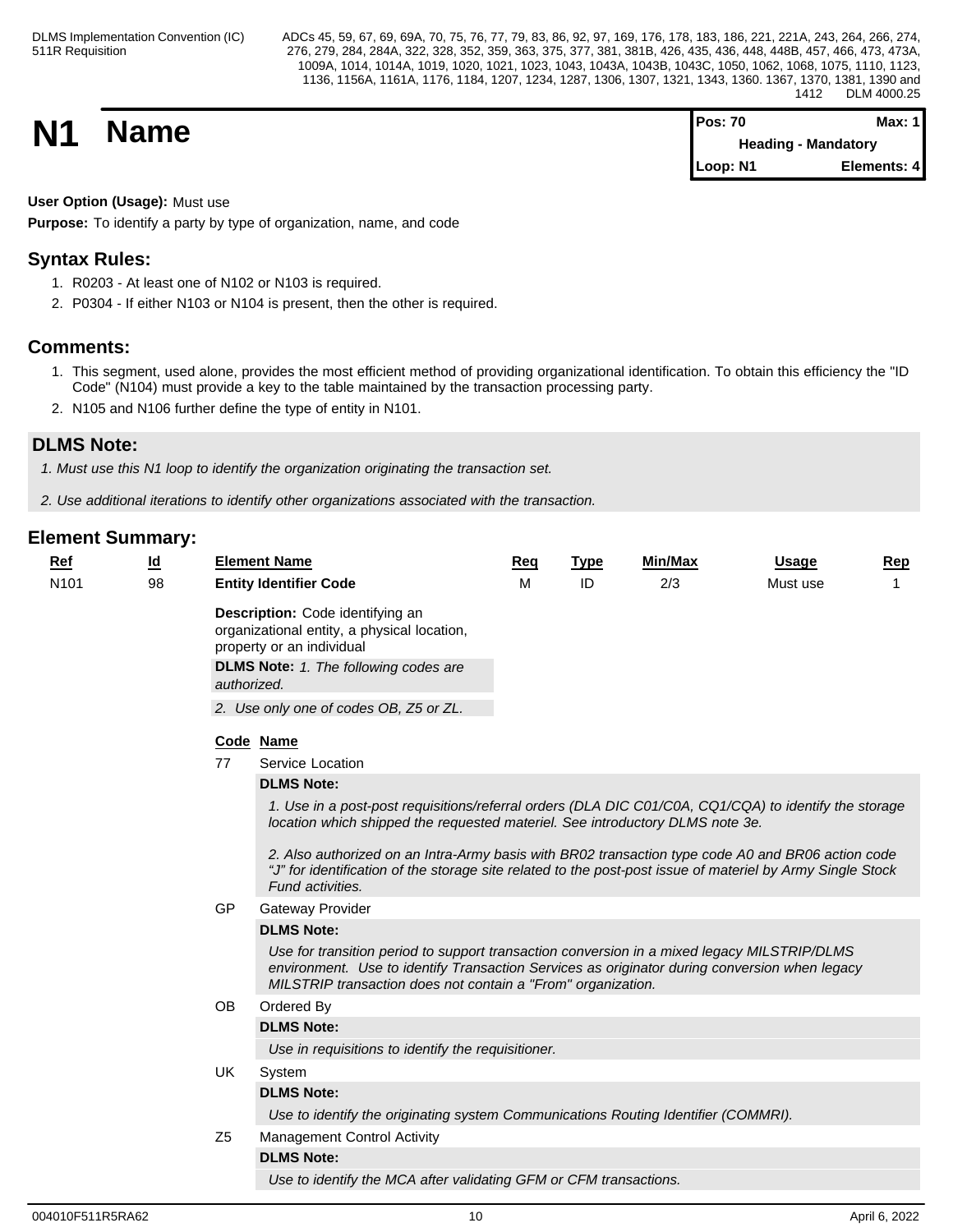|                  |    | ZL         | Code Name<br>Party Passing the Transaction<br><b>DLMS Note:</b><br>Use in passing orders and referral orders to identify the organization forwarding the transaction for<br>further processing.                                                                                                 |         |    |      |          |   |  |  |  |
|------------------|----|------------|-------------------------------------------------------------------------------------------------------------------------------------------------------------------------------------------------------------------------------------------------------------------------------------------------|---------|----|------|----------|---|--|--|--|
| N <sub>103</sub> | 66 |            | <b>Identification Code Qualifier</b>                                                                                                                                                                                                                                                            | X       | ID | 1/2  | Must use | 1 |  |  |  |
|                  |    |            | Description: Code designating the<br>system/method of code structure used for<br>Identification Code (67)                                                                                                                                                                                       |         |    |      |          |   |  |  |  |
|                  |    |            | Code Name                                                                                                                                                                                                                                                                                       |         |    |      |          |   |  |  |  |
|                  |    | 10         | Department of Defense Activity Address Code (DODAAC)                                                                                                                                                                                                                                            |         |    |      |          |   |  |  |  |
|                  |    | A2         | <b>DLMS Note:</b>                                                                                                                                                                                                                                                                               |         |    |      |          |   |  |  |  |
|                  |    |            | DLMS enhancement; see introductory DLMS note 3a.                                                                                                                                                                                                                                                |         |    |      |          |   |  |  |  |
|                  |    |            | Military Assistance Program Address Code (MAPAC)                                                                                                                                                                                                                                                |         |    |      |          |   |  |  |  |
|                  |    |            | <b>DLMS Note:</b>                                                                                                                                                                                                                                                                               |         |    |      |          |   |  |  |  |
|                  |    |            | Use to indicate the Security Assistance (SA) structured address data.                                                                                                                                                                                                                           |         |    |      |          |   |  |  |  |
|                  |    | C4         | Department of Defense Communication Routing Identifier (COMMRI)                                                                                                                                                                                                                                 |         |    |      |          |   |  |  |  |
|                  |    |            | <b>DLMS Note:</b><br>1. Use only when N101 is UK.<br>2. At this time a local code C4 is established for use in 511R version 4010. A data maintenance action<br>was submitted to ASC X12 to establish C4 Department of Defense Communication Routing Identifier<br>(COMMRI) in a future version. |         |    |      |          |   |  |  |  |
|                  |    | M4         | Department of Defense Routing Identifier Code (RIC)                                                                                                                                                                                                                                             |         |    |      |          |   |  |  |  |
|                  |    |            | <b>DLMS Note:</b>                                                                                                                                                                                                                                                                               |         |    |      |          |   |  |  |  |
|                  |    |            | Use only when N101 is Z5 or ZL.                                                                                                                                                                                                                                                                 |         |    |      |          |   |  |  |  |
| N <sub>104</sub> | 67 |            | <b>Identification Code</b>                                                                                                                                                                                                                                                                      | X       | AN | 2/80 | Must use | 1 |  |  |  |
|                  |    | other code | Description: Code identifying a party or                                                                                                                                                                                                                                                        |         |    |      |          |   |  |  |  |
| N <sub>106</sub> | 98 |            | <b>Entity Identifier Code</b>                                                                                                                                                                                                                                                                   | $\circ$ | ID | 2/3  | Used     | 1 |  |  |  |
|                  |    |            | Description: Code identifying an<br>organizational entity, a physical location,<br>property or an individual                                                                                                                                                                                    |         |    |      |          |   |  |  |  |
|                  |    |            | Code Name                                                                                                                                                                                                                                                                                       |         |    |      |          |   |  |  |  |
|                  |    | <b>FR</b>  | Message From                                                                                                                                                                                                                                                                                    |         |    |      |          |   |  |  |  |
|                  |    |            | <b>DLMS Note:</b>                                                                                                                                                                                                                                                                               |         |    |      |          |   |  |  |  |
|                  |    |            | Must use with the appropriate 1/N101/070 code to indicate the organization cited in N104 is originating                                                                                                                                                                                         |         |    |      |          |   |  |  |  |
|                  |    |            | the transaction set.                                                                                                                                                                                                                                                                            |         |    |      |          |   |  |  |  |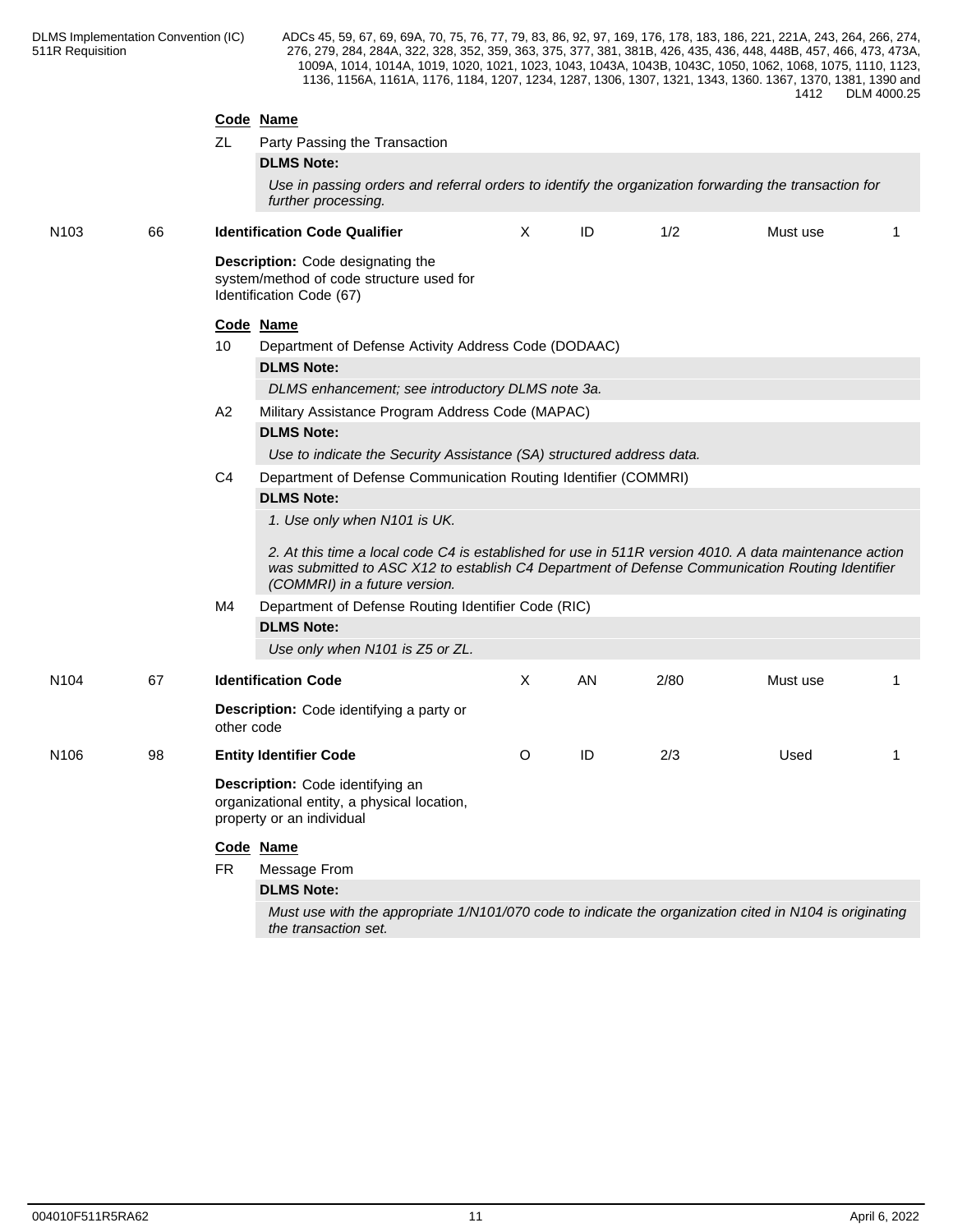| G61 | Contact | <b>Pos: 110</b>                       | Max: $5$    |  |
|-----|---------|---------------------------------------|-------------|--|
|     |         | <b>Heading - Optional</b><br>Loop: N1 | Elements: 5 |  |
|     |         |                                       |             |  |

# **User Option (Usage):** Used

**Purpose:** To identify a person or office to whom communications should be directed

# **Syntax Rules:**

1. P0304 - If either G6103 or G6104 is present, then the other is required.

# **Comments:**

1. G6103 qualifies G6104.

# **DLMS Note:**

*1. Use multiple repetitions to identify multiple points of contact or communication numbers. When using multiple communication numbers for a single point of contact, repeat the name cited in G6102.*

*2. Use for General Services Administration (GSA) requisitions. Refer to ADC 1321.*

*3. DLMS enhancement; see introductory DLMS note 3a.*

| <u>Ref</u><br>G6101 | <u>ld</u><br>366 | <b>Element Name</b><br><b>Contact Function Code</b>                                                                                                                                                                                                                                                                    | Req<br>м | <u>Type</u><br>ID | <b>Min/Max</b><br>2/2 | <b>Usage</b><br>Must use | Rep<br>$\mathbf{1}$ |
|---------------------|------------------|------------------------------------------------------------------------------------------------------------------------------------------------------------------------------------------------------------------------------------------------------------------------------------------------------------------------|----------|-------------------|-----------------------|--------------------------|---------------------|
|                     |                  | Description: Code identifying the major<br>duty or responsibility of the person or group<br>named<br><b>DLMS Note:</b> For DLMS use, only the<br>following codes are authorized.                                                                                                                                       |          |                   |                       |                          |                     |
|                     |                  | Code Name<br>AA<br>Authorized Representative<br>IC<br><b>Information Contact</b><br><b>DLMS Note:</b>                                                                                                                                                                                                                  |          |                   |                       |                          |                     |
|                     |                  | 1. Use to identify the point of contact. Refer to ADC 1321.<br>2. DLA Disposition Services uses in conjunction with the Ordered By DoDAAC to perpetuate the<br>customer contact name and phone number from the Reutilization/Transfer/Donation (RTD) Web<br>Application to DLA Disposition Services. Refer to ADC 466. |          |                   |                       |                          |                     |
| G6102               | 93               | Name                                                                                                                                                                                                                                                                                                                   | M        | AN                | 1/60                  | Must use                 |                     |
|                     |                  | <b>Description:</b> Free-form name<br><b>DLMS Note:</b> Use a job title or description<br>instead of an individual's name if security<br>or privacy concerns do not permit the use<br>of a name. Refer to ADC 1321.                                                                                                    |          |                   |                       |                          |                     |
| G6103               | 365              | <b>Communication Number Qualifier</b>                                                                                                                                                                                                                                                                                  | X        | ID                | 2/2                   | Must use                 | -1                  |
|                     |                  | <b>Description:</b> Code identifying the type of<br>communication number                                                                                                                                                                                                                                               |          |                   |                       |                          |                     |
|                     |                  | <b>DLMS Note:</b> 1. Use to identify the<br>preferred method of communication in the<br>first repetition. Use additional repetitions<br>when identifying alternate communication<br>methods.                                                                                                                           |          |                   |                       |                          |                     |
|                     |                  | 2. Use to provide a commercial phone<br>number and/or e-mail address to facilitate                                                                                                                                                                                                                                     |          |                   |                       |                          |                     |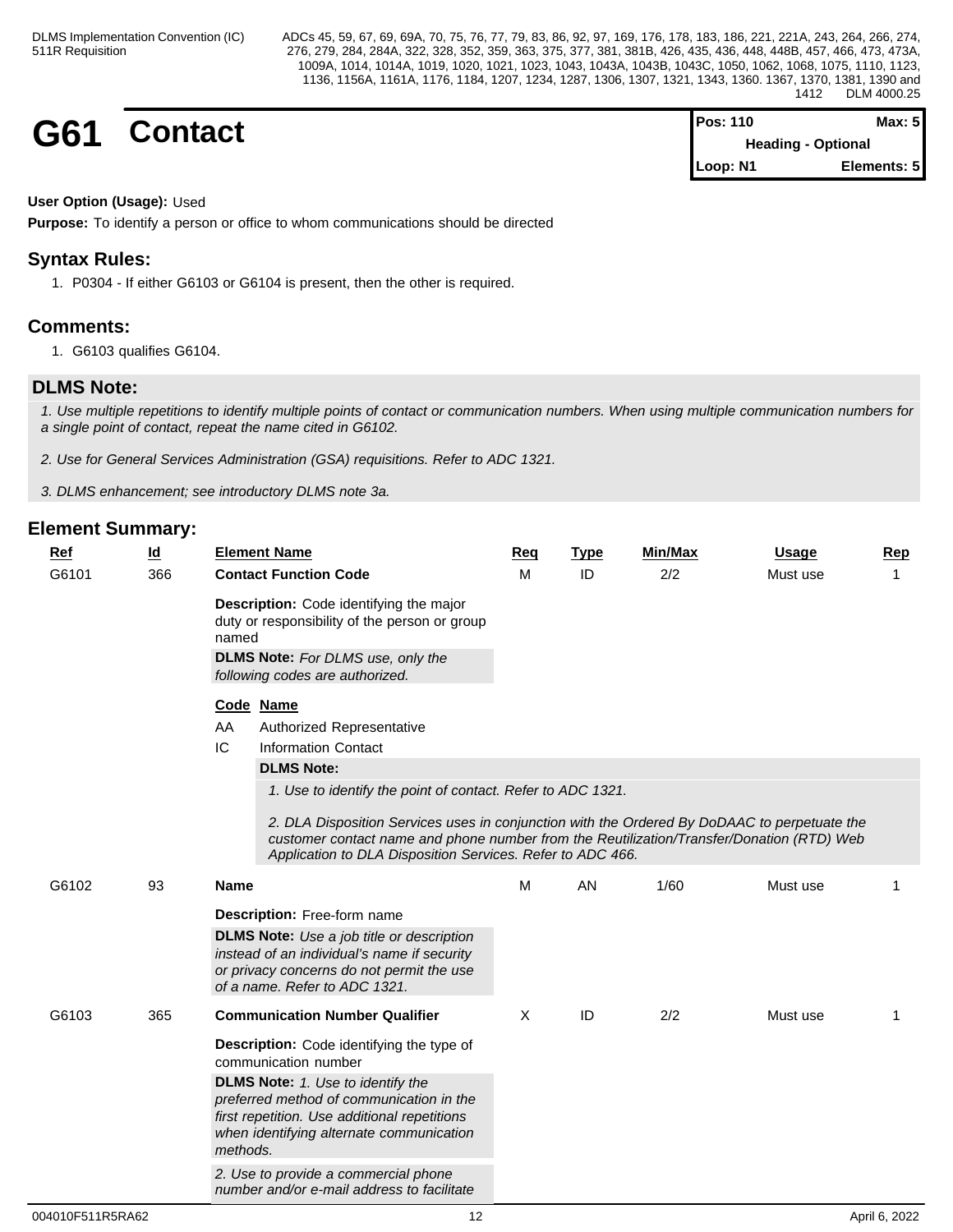| <b>Ref</b> | $\underline{\mathsf{Id}}$ |             | <b>Element Name</b>                                                                                                                                                                                 | Req | <b>Type</b> | Min/Max | <b>Usage</b> | <b>Rep</b> |
|------------|---------------------------|-------------|-----------------------------------------------------------------------------------------------------------------------------------------------------------------------------------------------------|-----|-------------|---------|--------------|------------|
|            |                           |             | carrier deliveries or source of supply<br>inquiries. Refer to ADC 1321.                                                                                                                             |     |             |         |              |            |
|            |                           |             | Code Name                                                                                                                                                                                           |     |             |         |              |            |
|            |                           | AU          | <b>Defense Switched Network</b>                                                                                                                                                                     |     |             |         |              |            |
|            |                           |             | <b>DLMS Note:</b>                                                                                                                                                                                   |     |             |         |              |            |
|            |                           |             | Use to identity the DSN telephone number.                                                                                                                                                           |     |             |         |              |            |
|            |                           | EM          | <b>Electronic Mail</b>                                                                                                                                                                              |     |             |         |              |            |
|            |                           | EX          | <b>Telephone Extension</b>                                                                                                                                                                          |     |             |         |              |            |
|            |                           |             | <b>DLMS Note:</b>                                                                                                                                                                                   |     |             |         |              |            |
|            |                           |             | Use immediately following codes AU, IT, or TE to identify a telephone extension.                                                                                                                    |     |             |         |              |            |
|            |                           | <b>FX</b>   | Facsimile                                                                                                                                                                                           |     |             |         |              |            |
|            |                           |             | <b>DLMS Note:</b>                                                                                                                                                                                   |     |             |         |              |            |
|            |                           |             | Use to identify the facsimile (FAX) telephone number.                                                                                                                                               |     |             |         |              |            |
|            |                           | $\sf IT$    | International Telephone                                                                                                                                                                             |     |             |         |              |            |
|            |                           |             | <b>DLMS Note:</b>                                                                                                                                                                                   |     |             |         |              |            |
|            |                           |             | Include country and city code.                                                                                                                                                                      |     |             |         |              |            |
|            |                           | <b>TE</b>   | Telephone                                                                                                                                                                                           |     |             |         |              |            |
|            |                           |             | <b>DLMS Note:</b>                                                                                                                                                                                   |     |             |         |              |            |
|            |                           |             | Use to identify a commercial phone number. Include the area code and number.                                                                                                                        |     |             |         |              |            |
|            |                           | <b>TL</b>   | <b>Telex</b>                                                                                                                                                                                        |     |             |         |              |            |
|            |                           | <b>TX</b>   | <b>TWX</b>                                                                                                                                                                                          |     |             |         |              |            |
| G6104      | 364                       |             | <b>Communication Number</b>                                                                                                                                                                         | X   | AN          | 1/80    | Must use     | 1          |
|            |                           |             | <b>Description:</b> Complete communications<br>number including country or area code<br>when applicable<br><b>DLMS Note:</b> Do not include blank spaces,<br>dashes or parenthesis between numbers. |     |             |         |              |            |
| G6105      | 443                       |             | <b>Contact Inquiry Reference</b>                                                                                                                                                                    | O   | AN          | 1/20    | Used         | 1          |
|            |                           |             | Description: Additional reference number<br>or description to clarify a contact number                                                                                                              |     |             |         |              |            |
|            |                           | identified. | <b>DLMS Note:</b> Use to indicate the office<br>symbol or activity code for the party                                                                                                               |     |             |         |              |            |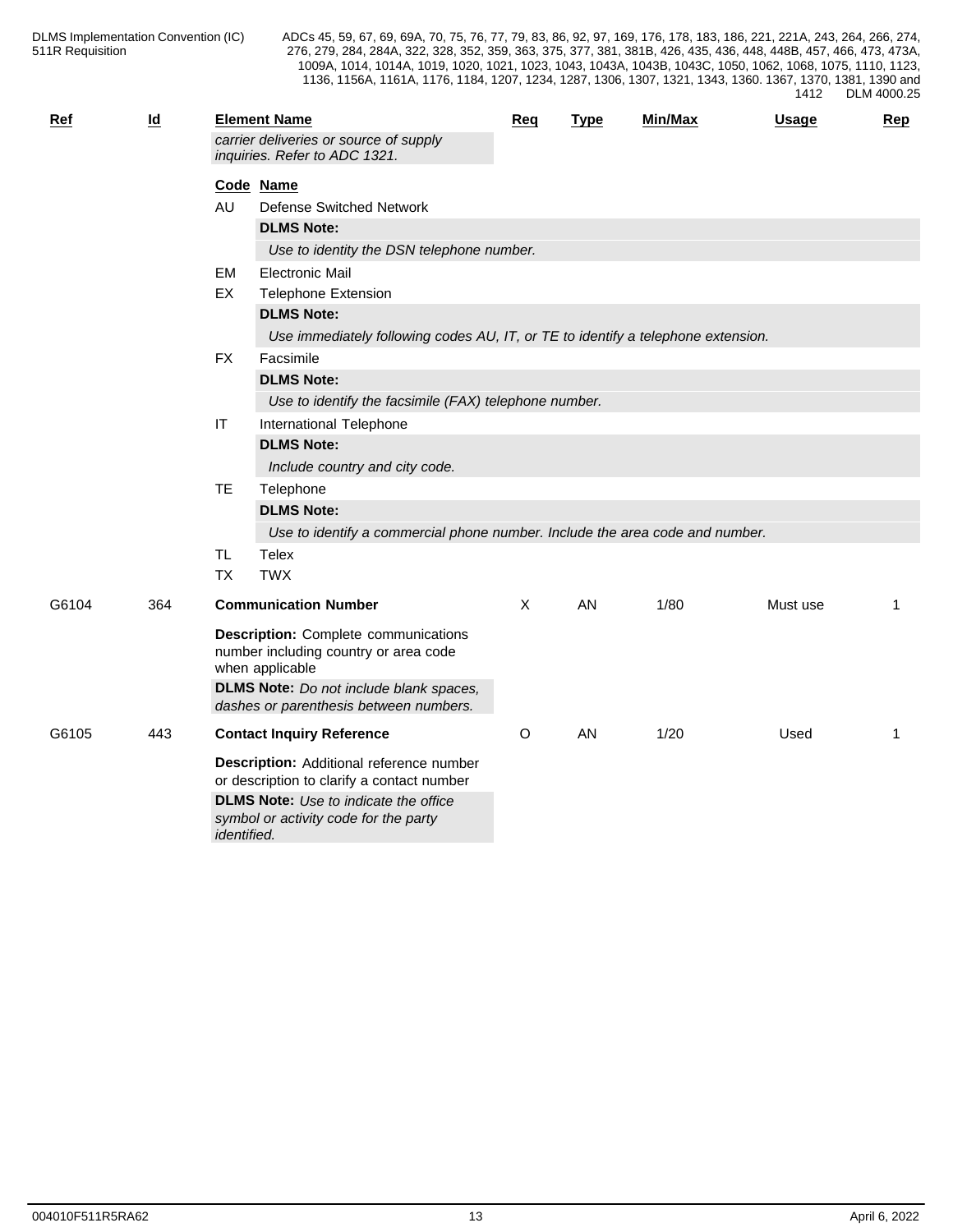# **LX** Assigned Number

| <b>Pos: 10</b> | Max: 11                  |
|----------------|--------------------------|
|                | <b>Detail - Optional</b> |
| Loop: LX       | Elements: 1              |

**User Option (Usage):** Must use

**Purpose:** To reference a line number in a transaction set

# **DLMS Note:**

*Use as a counter to identify the number of 2/LX/010 loop iterations in the transaction set.*

| $Ref$ | $\underline{\mathsf{Id}}$ | <b>Element Name</b>                                                                 | Req | <u>Type</u>    | Min/Max | <b>Usage</b> | <u>Rep</u> |
|-------|---------------------------|-------------------------------------------------------------------------------------|-----|----------------|---------|--------------|------------|
| LX01  | 554                       | <b>Assigned Number</b>                                                              | M   | N <sub>0</sub> | 1/6     | Must use     |            |
|       |                           | <b>Description:</b> Number assigned for<br>differentiation within a transaction set |     |                |         |              |            |
|       |                           | DLMS Note: In the first 2/LX/010 loop<br><i>iteration, cite numeric 1. In each</i>  |     |                |         |              |            |
|       |                           | subsequent loop iteration, increase<br>incrementally by 1.                          |     |                |         |              |            |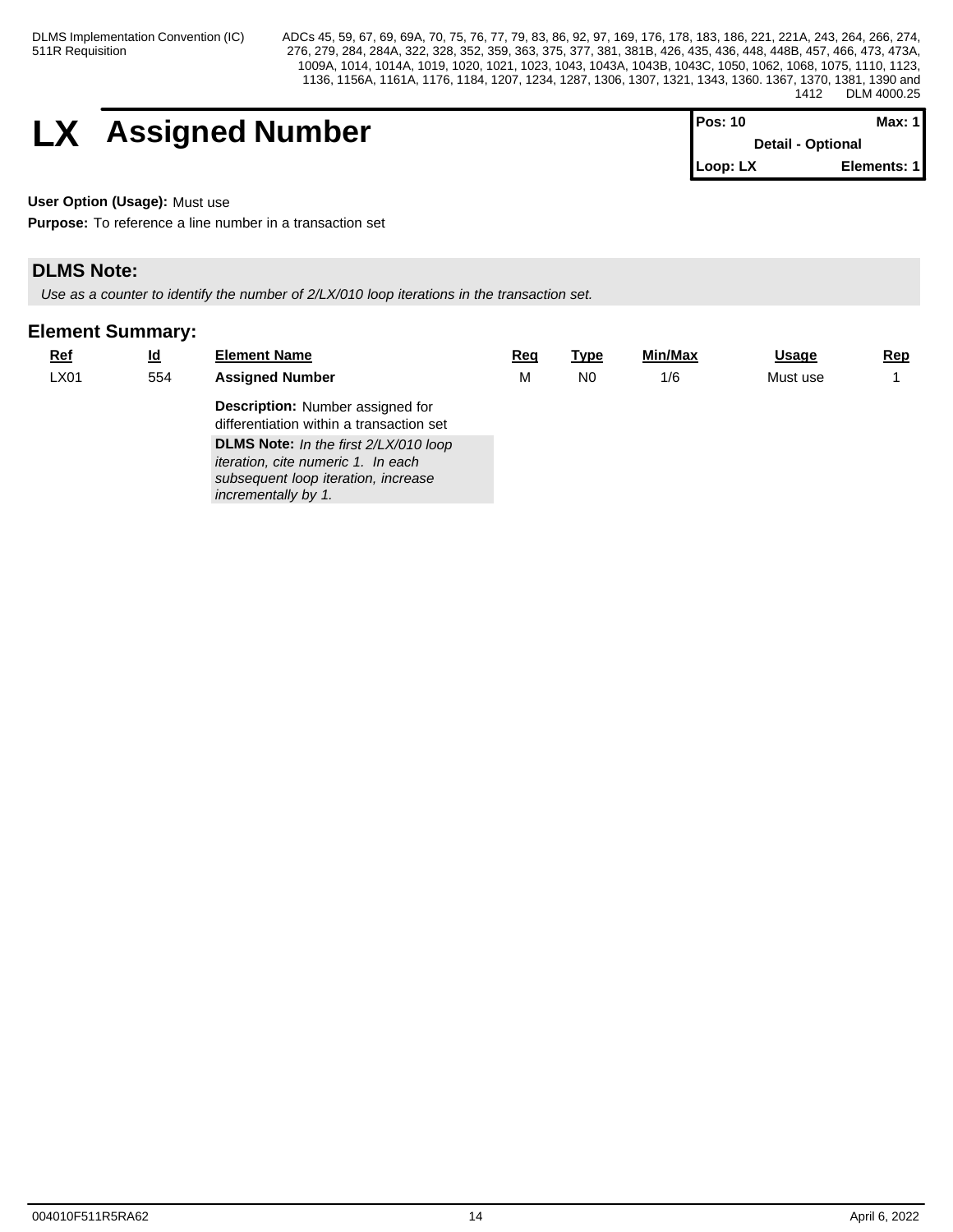# **N9** Reference Identification

| <b>IPos: 20</b> | Max: >11                  |
|-----------------|---------------------------|
|                 | <b>Detail - Mandatory</b> |
| $Loop: LX$      | Elements: 4               |

**User Option (Usage):** Must use

**Purpose:** To transmit identifying information as specified by the Reference Identification Qualifier

# **Syntax Rules:**

- 1. R0203 At least one of N902 or N903 is required.
- 2. C0605 If N906 is present, then N905 is required.

# **Semantics:**

- 1. N906 reflects the time zone which the time reflects.
- 2. N907 contains data relating to the value cited in N902.

# **DLMS Note:**

*1. Use to identify the transaction number.*

*2. Use additional repetitions to identify ancillary information related to the requisition.*

*3. The transaction number defines each requisition included in the transaction set. The composition of each transaction number within the 511 transaction set is as follows: (1) the DoDAAC (or Security Assistance (SA) identification data), (2) a four position date consisting of the last digit of the calendar year and the ordinal day of the calendar year, and (3) the requisition serial number.*

*4. For Military Assistance Program/Grant Aid (MAP/GA) transactions, the SA identification data is a six position number consisting of Service Assignment Code in the first position, Country or International Organization Code in the second and third positions, Customer-Within-Country Code in the fourth position, zero in the fifth position, and Type of Assistance and Financing Code in the sixth position.*

*5. For Foreign Military Sales (FMS) transactions, the SA identification data is a six position number consisting of Service Assignment Code in the first position, Country or International Organization Code in the second and third positions, Customer-Within-Country Code in the fourth position, Delivery Terms Code in the fifth position, and Type of Assistance and Financing Code in the sixth position. For Canada only, identify the customer-within-country with a two position code in the fourth and fifth positions.*

| Ref  |  | $\underline{\mathsf{Id}}$ |             | <b>Element Name</b>                                                                                                                                                                                                                                         | Req | <u>Type</u> | Min/Max | <b>Usage</b> | $\mathbf{Rep}$ |  |  |  |
|------|--|---------------------------|-------------|-------------------------------------------------------------------------------------------------------------------------------------------------------------------------------------------------------------------------------------------------------------|-----|-------------|---------|--------------|----------------|--|--|--|
| N901 |  | 128                       |             | <b>Reference Identification Qualifier</b>                                                                                                                                                                                                                   | м   | ID          | 2/3     | Must use     |                |  |  |  |
|      |  |                           |             | <b>Description:</b> Code qualifying the<br>Reference Identification                                                                                                                                                                                         |     |             |         |              |                |  |  |  |
|      |  |                           | authorized. | <b>DLMS Note:</b> The following codes are                                                                                                                                                                                                                   |     |             |         |              |                |  |  |  |
|      |  |                           |             | Code Name                                                                                                                                                                                                                                                   |     |             |         |              |                |  |  |  |
|      |  |                           | 86          | <b>Operation Number</b>                                                                                                                                                                                                                                     |     |             |         |              |                |  |  |  |
|      |  |                           |             | <b>DLMS Note:</b>                                                                                                                                                                                                                                           |     |             |         |              |                |  |  |  |
|      |  |                           |             | 1. Use to identify the Key Operation (KO) Number associated with the JO.                                                                                                                                                                                    |     |             |         |              |                |  |  |  |
|      |  |                           |             | 2. Authorized DLMS enhancement under DLA industrial activity support agreement. Refer to ADC 381.                                                                                                                                                           |     |             |         |              |                |  |  |  |
|      |  |                           | 98          | Container/Packaging Specification Number                                                                                                                                                                                                                    |     |             |         |              |                |  |  |  |
|      |  |                           |             | <b>DLMS Note:</b>                                                                                                                                                                                                                                           |     |             |         |              |                |  |  |  |
|      |  |                           |             | DLA Disposition Services uses to identify the Disposition Services Container Identification (ID). DLA<br>Disposition Services uses container ID on requisitions to link the DTID Number to the applicable<br>container. DLMS enhancement; refer to ADC 466. |     |             |         |              |                |  |  |  |
|      |  |                           | 9R          | Job Order Number                                                                                                                                                                                                                                            |     |             |         |              |                |  |  |  |
|      |  |                           |             | <b>DLMS Note:</b>                                                                                                                                                                                                                                           |     |             |         |              |                |  |  |  |
|      |  |                           |             | 1. Use to identify the associated Job Order (JO) Number.                                                                                                                                                                                                    |     |             |         |              |                |  |  |  |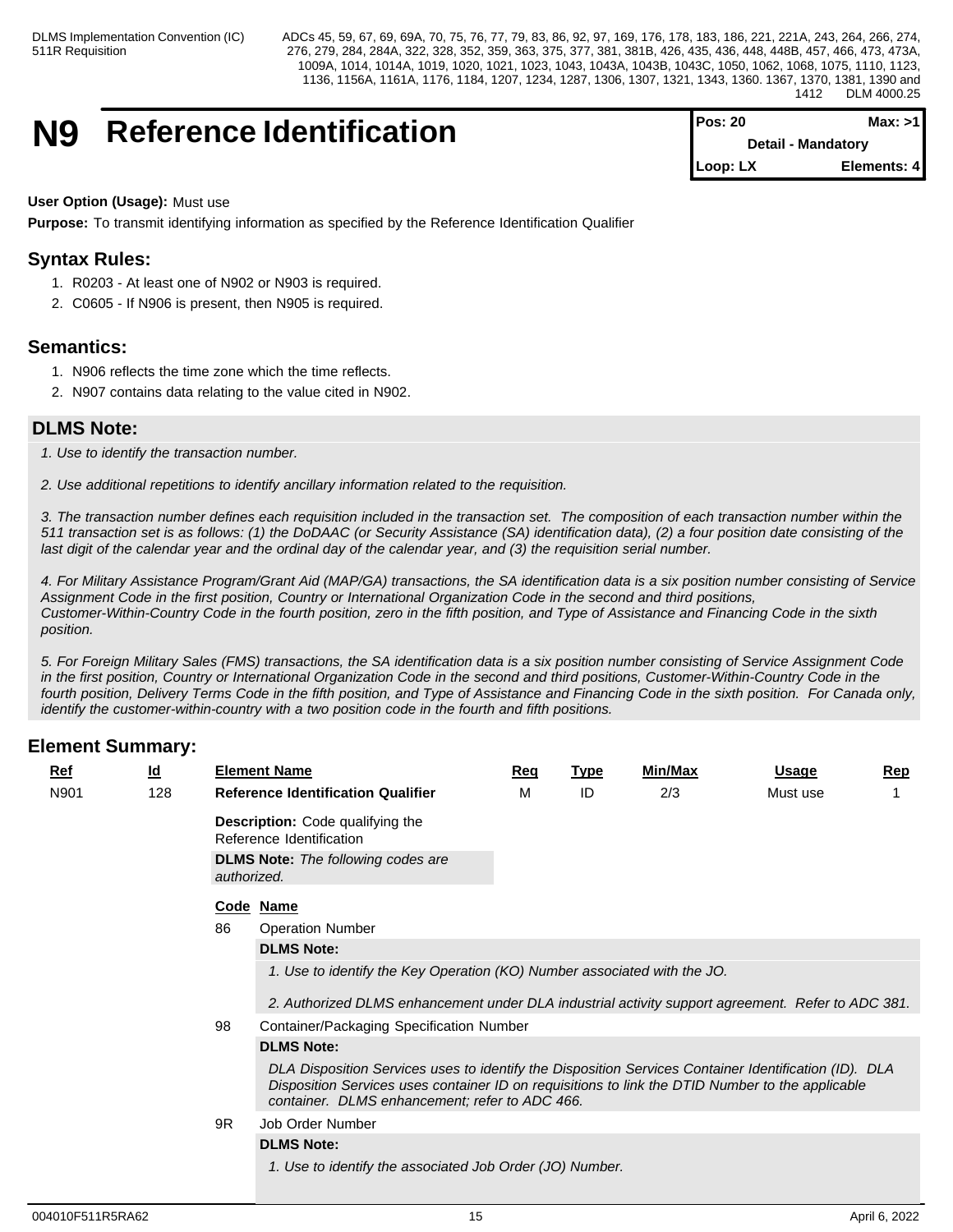### **Code Name**

*2. Authorized DLMS enhancement under DLA industrial activity support agreement. Refer to ADC 381.*

*3. For DoD SLOA/Accounting Classification compliance the Job Order Number may be repeated as a Work Order Number (FA201 Qualifier WO). Refer to ADC 1043.*

AN Associated Purchase Orders

#### **DLMS Note:**

*1. Use for cross-reference to the customer's internal Purchase Order (PO) Number (one PO Number per requisition document number). When submitted, this value will be perpetuated to subsequent transactions. Authorized for DLA interface with the Exchange, NEXCOM, MCX, and non-DoD customers as required. (See ADC 473A)*

*2. Use to identify the FEMA Logistics Supply Chain Management System (LSCMS) Distribution Order Number. Refer to ADC 1306.*

CO Customer Order Number

#### **DLMS Note:**

*1. Use to identify the Customer Order Acceptance Record (COAR) applicable to the Job Order Number.*

*2. Authorized DLMS enhancement under DLA industrial activity support agreement. Refer to ADC 381 (or as applicable).*

CT Contract Number

#### **DLMS Note:**

*Use to identify the procurement instrument identifier (PIID) of the ordering instrument associated with the FedMall/part numbered catalog order.*

#### F8 Original Reference Number

#### **DLMS Note:**

*1. Use to identify the Prior Requisition Document Number when re-requisitioning materiel subsequent to purchase of materiel from DLA. Applicable when re-requisitioning is due to storage activity denial or receipt of quality deficient materiel.* 

*2. Authorized DLMS enhancement for BRAC IMSP only. Refer to ADC 352 and ADC 359.*

### IT Internal Customer Number

## **DLMS Note:**

*Use to identify the DoD EMALL-generated customer identification or other authorized submitter of requisitions containing in-the-clear exception ship-to addressing.*

# KW Certification

#### **DLMS Note:**

*Use to identify DSS Personnel Code used to identify the ICP individual who initiated the DLA Directed MRO via the DSS Super MRO Interface. Use in post-post requisitions/referral orders (DLA CI Codes C01/C0A, CQ1/CQA). See introductory DLMS note 3e.*

### S5 Routing Instruction Number

### **DLMS Note:**

*Use to identify the DLA Output Routing Code used to identify the ICP individual who initiated the DLA Directed MRO via the Online Direct ICP to DSS MRO interface. Use in post-post requisitions/referral orders (DLA DIC C01/C0A, CQ1/CQA). See introductory DLMS note 3e.*

#### TN Transaction Reference Number

#### **DLMS Note:**

*1. Must use to identify the transaction number of the requisition. This is the document number.*

*2. When used in the requisition alert (BR06=83), this will be the requisition alert document number. The requisition alert document number is an authorized DLMS enhancement under DLA industrial activity support agreement. Refer to ADC 381.*

W6 Federal Supply Schedule Number

### **DLMS Note:**

*DLMS enhancement; see introductory DLMS note 3a.*

WO Work Order Number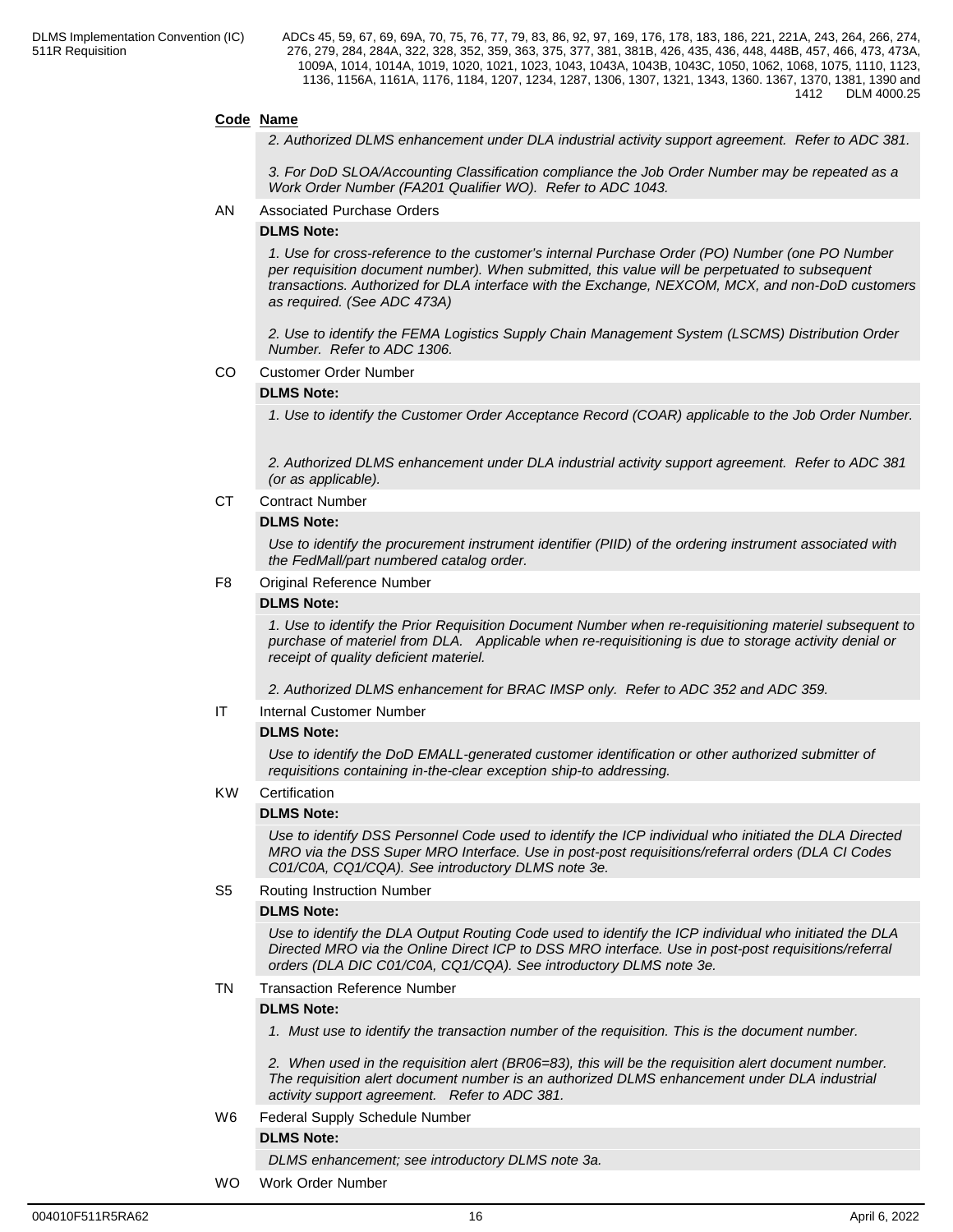# **Code Name**

#### **DLMS Note:**

*1. Use to identify a maintenance work order number.*

*2. DLMS enhancement; see introductory DLMS note 3a.*

*3. For DoD SLOA/Accounting Classification compliance the Work Order Number may be repeated at FA201 Qualifier 'WO'. Refer to ADC 1043.*

#### WP Warehouse Pick Ticket Number

# **DLMS Note:**

*1. Use to identify the picklist control number assigned to identify a specific job for which materiels are being requisitioned and assembled together in support of planned maintenance.* 

*2. Cite the picklist control number in N903 due to field length.*

*3. Authorized DLMS enhancement under DLA industrial activity support agreement. Refer to ADC 381.*

EVI Event Identification

#### **DLMS Note:**

*1. Event Identification may be used to further delineate the type of action applicable to the storage activity*

*2. Use for DLA Disposition Services Requisition with associated freeze action pending approval. The only applicable values for this transaction are code F=Freeze and Z=Unfreeze. Refer to ADC 1156A*

*Qualifier EVI is a migration code approved for use in X12 version 4030. This is an authorized DLMS enhancement.*

#### FCN Assigned Contract Number

#### **DLMS Note:**

*For DLA Disposition Services public sales, use to identify the sales contract number. (Field length equal to 10 characters.) Refer to ADC 1234.*

PWC Preliminary Work Candidate Number

#### **DLMS Note:**

*1. Use to identify a Requisition Alert Document Number.* 

*2. Used by Navy Shipyards to associate the funded requisition with a previously submitted requisition alert.* 

*3. Authorized DLMS enhancement under DLA industrial activity support agreement. Refer to ADC 381.*

| N902             | 127  | <b>Reference Identification</b>                                                                                                                          | X | AN   | 1/30 | Used     |               |
|------------------|------|----------------------------------------------------------------------------------------------------------------------------------------------------------|---|------|------|----------|---------------|
|                  |      | <b>Description:</b> Reference information as<br>defined for a particular Transaction Set or<br>as specified by the Reference Identification<br>Qualifier |   |      |      |          |               |
| N903             | 369  | <b>Free-form Description</b>                                                                                                                             | X | AN   | 1/45 | Used     |               |
|                  |      | Description: Free-form descriptive text                                                                                                                  |   |      |      |          |               |
| N907             | C040 | Reference Identifier                                                                                                                                     | O | Comp |      | Used     |               |
|                  |      | Description: To identify one or more<br>reference numbers or identification<br>numbers as specified by the Reference<br>Qualifier<br>Syntax:             |   |      |      |          |               |
|                  |      | 1. P0304 - If either C04003 or C04004 is<br>present, then the other is required.                                                                         |   |      |      |          |               |
|                  |      | 2. P0506 - If either C04005 or C04006 is<br>present, then the other is required.                                                                         |   |      |      |          |               |
| N907-01          | 128  | <b>Reference Identification Qualifier</b>                                                                                                                | M | ID   | 2/3  | Must use |               |
| 004010F511R5RA62 |      | 17                                                                                                                                                       |   |      |      |          | April 6, 2022 |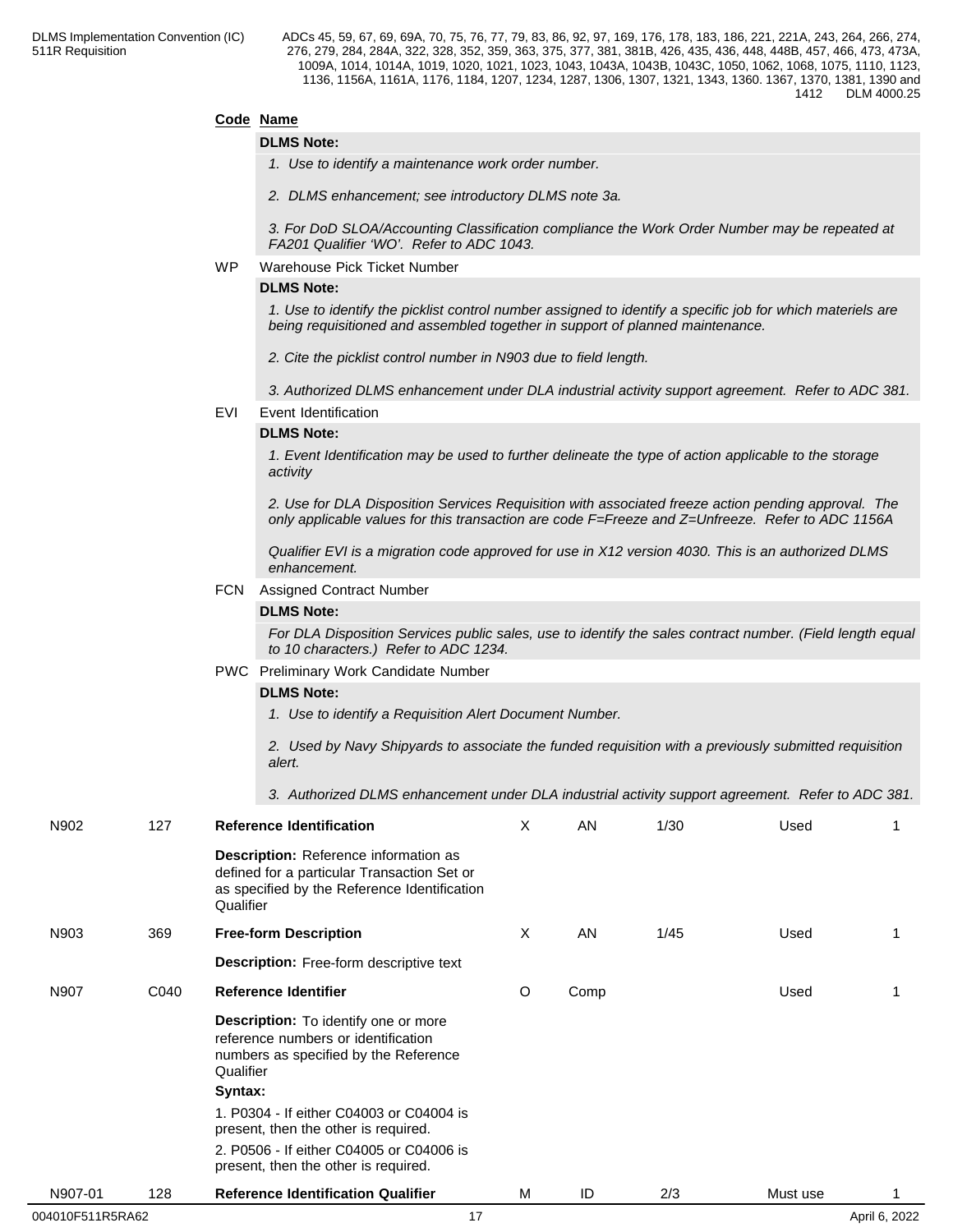# **Ref Id Element Name Req Type Min/Max Usage Rep**

**Description:** Code qualifying the Reference Identification

#### **Code Name**

43 Supporting Document Number

#### **DLMS Note:**

*1. Use with N901 code TN to identify the Special Program Requirement (SPR) transaction number and establish an audit trail between the draw-down requisition and the original SPR against which the requirement was established.* 

- *2. DLMS enhancement; see introductory DLMS note 3a.*
- 55 Sequence Number

#### **DLMS Note:**

*DLA Disposition Services uses in conjunction with the Disposition Services Container ID (N901 Code 98) to identify the Disposition Services Container DTID Sequence Number. This is a sequential number assigned for the requisitioned DTIDs that make up a container. Only applicable if an entire container is requisitioned. Refer to ADC 466.*

# IX Item Number

# **DLMS Note:**

*1. Use with N901 code W6 to indicate the Federal Supply Schedule Special Item Number.*

- *2. DLMS enhancement; see introductory DLMS note 3a.*
- W1 Disposal Turn-In Document Number

#### **DLMS Note:**

*1. Use in conjunction with the requisition document number (N901 code TN) when requisitioning a specific item from DLA Disposition Services.* 

*2. For DLA Disposition Services Reutilization/Transfer/Donation (RTD) Web Application, when there is no Suffix Code associated with the customer's Document Number, enter the correlating DTID in the N907-02. If there is a Suffix Code (N907 Code W8), then enter the DTID in the N907-04. DLMS enhancement, see ADC 466.*

*3. Use on 511R DLA-Directed MROs (DIC C0\_) applicable to DLA Disposition Services inventory to identify the DTID number when provided as a secondary reference number. The DTID number is used by DLA Disposition Services as a unique number to identify property that was turned into a DLA Disposition Service Field Office. The value of the DTID may be the original turn-in document number or may be a unique control number (UCN) assigned by the Field Office during receipt processing when the original DTID number is not adequate to uniquely identify the property. Must use with Disposition Sub-Category Code SV. May be used with Disposition Category Code DS. Refer to ADC 457.*

#### W8 Suffix **Suffix Suffix Suffix Suffix Suffix Suffix SUFFIX SUFFIX SUFFIX**

#### **DLMS Note:**

*1. Use with N901 Code TN to identify the document number suffix. Use is limited to when the transaction is identified as a referral order with BR02 transaction type code BN and is referring a quantity less than the original requisition quantity to another supply source.*

*2. Also authorized on an Intra-Army basis with BR02 transaction type code A0, BR06 action code "J" and N901 code TN for identification of the post-post partial issue of materiel by Army Single Stock Fund activities.*

*3. Use with N901 Code F8 to identify the prior requisition document number suffix if applicable. Authorized DLMS enhancement for BRAC IMSP only. Refer to ADC 352 and ADC 359.*

*4. When used in the requisition alert (BR06=83), or when used in association with the Requisition Alert Document Number (Qualifier PWC, above), this will be the requisition alert document suffix. Use with BR02 Qualifier BN only. The requisition alert document number suffix is an authorized DLMS enhancement under DLA industrial activity support agreement. Refer to ADC 381.*

 *5. DLA Disposition Services uses on an intra-DLA basis for requisitions processed between the RTD Web Application and DLA Disposition Services. The RTD Web-sequentially assigned suffix code is used for open requisition quantity on externally submitted requisitions when required to establish separate requisition transactions to DLA Disposition Services by DTID Number and, when applicable,*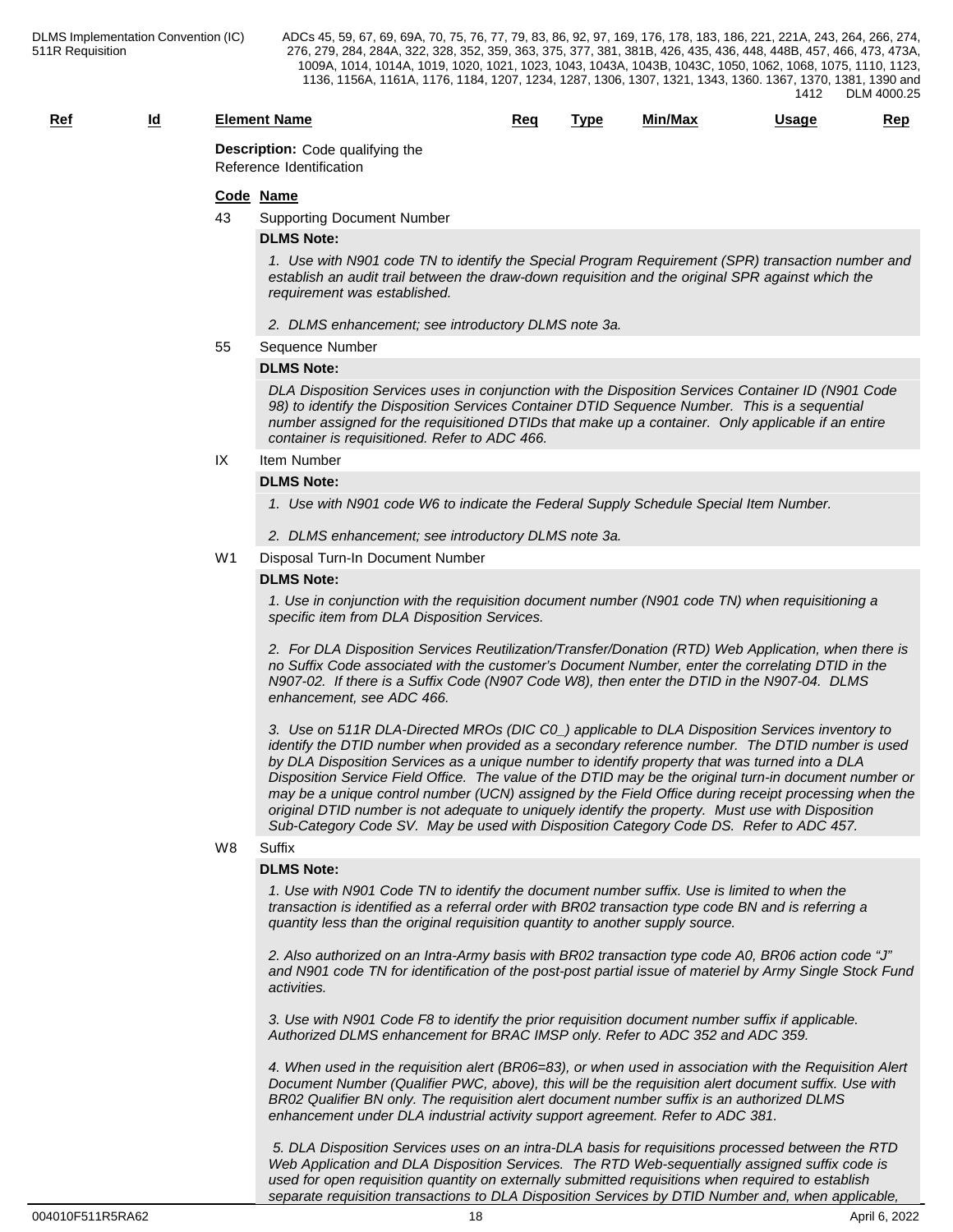|         |     | Code Name<br>the associated DTID Suffix Code. Refer to ADC 466.                                                                                                                                                                                                                                                                                                       |              |           |      |          |    |
|---------|-----|-----------------------------------------------------------------------------------------------------------------------------------------------------------------------------------------------------------------------------------------------------------------------------------------------------------------------------------------------------------------------|--------------|-----------|------|----------|----|
| N907-02 | 127 | <b>Reference Identification</b>                                                                                                                                                                                                                                                                                                                                       | м            | AN        | 1/30 | Must use | -1 |
|         |     | Description: Reference information as<br>defined for a particular Transaction Set or<br>as specified by the Reference Identification<br>Qualifier                                                                                                                                                                                                                     |              |           |      |          |    |
| N907-03 | 128 | <b>Reference Identification Qualifier</b>                                                                                                                                                                                                                                                                                                                             | $\times$     | ID        | 2/3  | Used     | -1 |
|         |     | <b>Description:</b> Code qualifying the<br>Reference Identification                                                                                                                                                                                                                                                                                                   |              |           |      |          |    |
|         |     | Code Name                                                                                                                                                                                                                                                                                                                                                             |              |           |      |          |    |
|         |     | <b>Account Suffix Code</b><br>60                                                                                                                                                                                                                                                                                                                                      |              |           |      |          |    |
|         |     | <b>DLMS Note:</b>                                                                                                                                                                                                                                                                                                                                                     |              |           |      |          |    |
|         |     | 1. Use in conjunction with the DTID Number (N907 Code W1) to identify the DTID Number Suffix Code,<br>when applicable.                                                                                                                                                                                                                                                |              |           |      |          |    |
|         |     | 2. When the DTID Number is provided in N907-02, enter the correlating DTID Suffix using this location.<br>DLMS enhancement, see ADC 466.                                                                                                                                                                                                                              |              |           |      |          |    |
|         |     | Disposal Turn-In Document Number<br>W1                                                                                                                                                                                                                                                                                                                                |              |           |      |          |    |
|         |     | <b>DLMS Note:</b><br>1. Use in conjunction with the requisition document number (N901 Code TN) when requisitioning a                                                                                                                                                                                                                                                  |              |           |      |          |    |
|         |     | specific item from DLA Disposition Services.<br>2. For DLA Disposition Services Reutilization/Transfer/Donation (RTD) Web Application, when there is<br>no Suffix Code associated with the customer's Document Number, enter the correlating DTID in the<br>N907-02. If there is a Suffix Code, then enter the DTID in the N907-04. DLMS enhancement, see ADC<br>466. |              |           |      |          |    |
| N907-04 | 127 | <b>Reference Identification</b>                                                                                                                                                                                                                                                                                                                                       | $\times$     | <b>AN</b> | 1/30 | Used     | -1 |
|         |     | Description: Reference information as<br>defined for a particular Transaction Set or<br>as specified by the Reference Identification<br>Qualifier                                                                                                                                                                                                                     |              |           |      |          |    |
| N907-05 | 128 | <b>Reference Identification Qualifier</b>                                                                                                                                                                                                                                                                                                                             | X            | ID        | 2/3  | Used     | -1 |
|         |     | <b>Description:</b> Code qualifying the<br>Reference Identification                                                                                                                                                                                                                                                                                                   |              |           |      |          |    |
|         |     | Code Name                                                                                                                                                                                                                                                                                                                                                             |              |           |      |          |    |
|         |     | 60<br><b>Account Suffix Code</b>                                                                                                                                                                                                                                                                                                                                      |              |           |      |          |    |
|         |     | <b>DLMS Note:</b>                                                                                                                                                                                                                                                                                                                                                     |              |           |      |          |    |
|         |     | 1. Use in conjunction with the DTID Number (N907 Code W1) to identify the DTID Number Suffix Code,<br>when applicable.                                                                                                                                                                                                                                                |              |           |      |          |    |
|         |     | 2. When the DTID Number is provided in N907-04, enter the correlating DTID Suffix using this location.<br>DLMS enhancement, see ADC 466.                                                                                                                                                                                                                              |              |           |      |          |    |
| N907-06 | 127 | <b>Reference Identification</b>                                                                                                                                                                                                                                                                                                                                       | $\mathsf{X}$ | AN        | 1/30 | Used     | -1 |
|         |     | Description: Reference information as<br>defined for a particular Transaction Set or<br>as specified by the Reference Identification<br>Qualifier                                                                                                                                                                                                                     |              |           |      |          |    |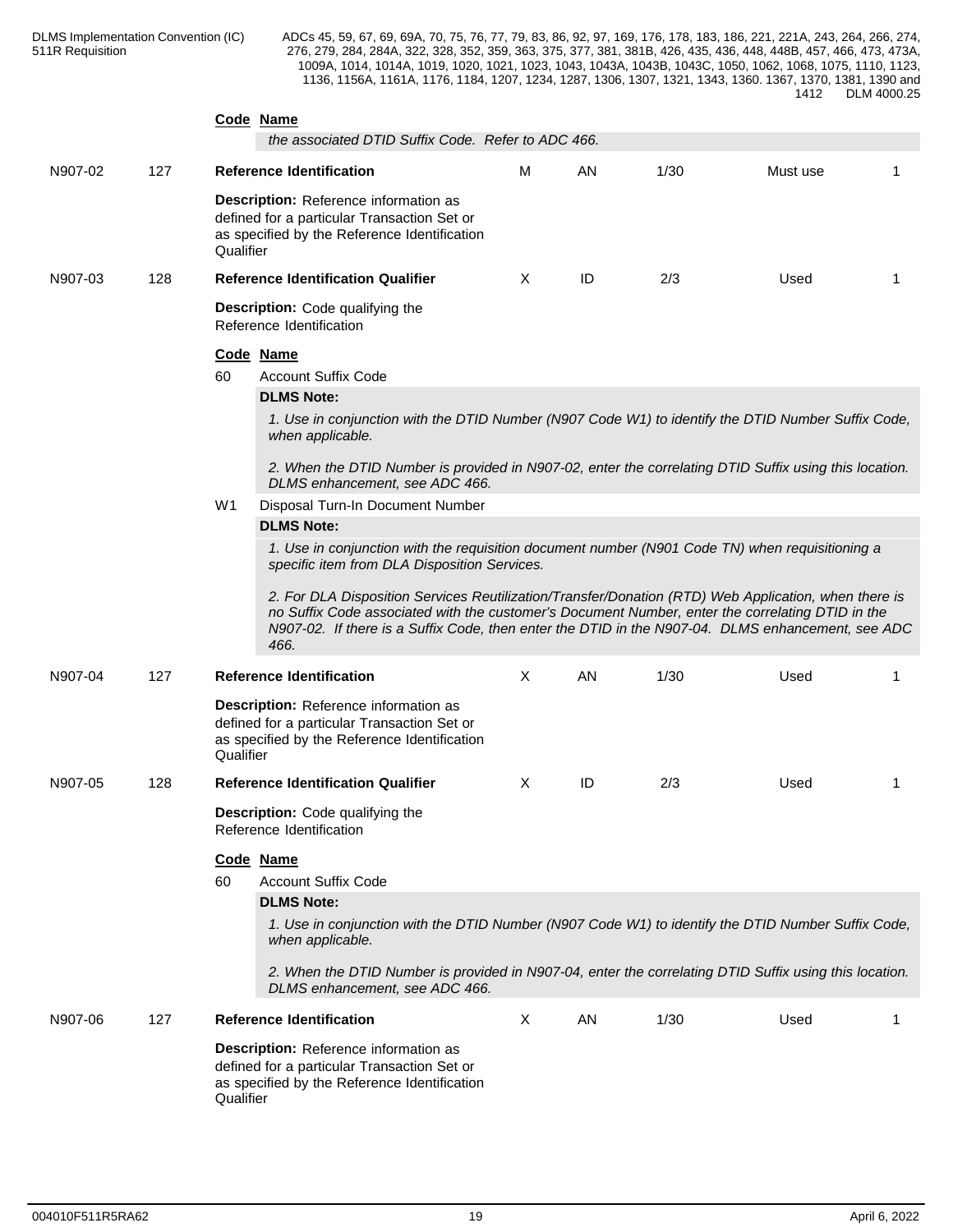# **PO1** Baseline Item Data

| <b>Pos: 30</b> | Max: >11                 |
|----------------|--------------------------|
|                | <b>Detail - Optional</b> |
| $Loop: LX$     | Elements: 14             |

**User Option (Usage):** Must use

**Purpose:** To specify basic and most frequently used line item data

# **Syntax Rules:**

- 1. C0302 If PO103 is present, then PO102 is required.
- 2. C0504 If PO105 is present, then PO104 is required.
- 3. P0607 If either PO106 or PO107 is present, then the other is required.
- 4. P0809 If either PO108 or PO109 is present, then the other is required.
- 5. P1011 If either PO110 or PO111 is present, then the other is required.
- 6. P1213 If either PO112 or PO113 is present, then the other is required.
- 7. P1415 If either PO114 or PO115 is present, then the other is required.
- 8. P1617 If either PO116 or PO117 is present, then the other is required.
- 9. P1819 If either PO118 or PO119 is present, then the other is required.
- 10. P2021 If either PO120 or PO121 is present, then the other is required.
- 11. P2223 If either PO122 or PO123 is present, then the other is required.
- 12. P2425 If either PO124 or PO125 is present, then the other is required.

# **Comments:**

- 1. See the Data Element Dictionary for a complete list of IDs.
- 2. PO101 is the line item identification.
- 3. PO106 through PO125 provide for ten different product/service IDs per each item. For example: Case, Color, Drawing No., U.P.C. No., ISBN No., Model No., or SKU.

# **DLMS Note:**

*1. Must use this 2/PO1/030 segment to identify the materiel and other information required to process the requisition.*

*2. Use two repetitions of the PO1 segment when passing multiple prices associated with DoD EMALL/part-numbered catalog orders.*

| <b>Ref</b> | $\underline{\mathsf{Id}}$ | <b>Element Name</b>                                                                                                                                                                                                  | Req | <b>Type</b> | <b>Min/Max</b> | Usage | <b>Rep</b> |
|------------|---------------------------|----------------------------------------------------------------------------------------------------------------------------------------------------------------------------------------------------------------------|-----|-------------|----------------|-------|------------|
| PO102      | 330                       | <b>Quantity Ordered</b>                                                                                                                                                                                              | X   | R           | 1/15           | Used  |            |
|            |                           | <b>Description: Quantity ordered</b>                                                                                                                                                                                 |     |             |                |       |            |
|            |                           | <b>DLMS Note:</b> 1. Must use to identify the<br>requisitioned quantity.                                                                                                                                             |     |             |                |       |            |
|            |                           |                                                                                                                                                                                                                      |     |             |                |       |            |
|            |                           | 2. Express as a whole number with no<br>decimal.                                                                                                                                                                     |     |             |                |       |            |
|            |                           | 3. A field size exceeding 5 positions may<br>not be received or understood by the<br>recipient's automated processing system.<br>See introductory DLMS note 3d.                                                      |     |             |                |       |            |
|            |                           |                                                                                                                                                                                                                      |     |             |                |       |            |
|            |                           | 4. If quantity exceeds 20 for DEPMED<br>major assemblies/kitting requisition,<br>prepare separate additional requisitions as<br>required. A future DLMS enhancement will<br>eliminate the need for this restriction. |     |             |                |       |            |
|            |                           |                                                                                                                                                                                                                      |     |             |                |       |            |
|            |                           | 5. Must use in initial PO1 segment. Do not<br>use in subsequent P01 segment if provided.                                                                                                                             |     |             |                |       |            |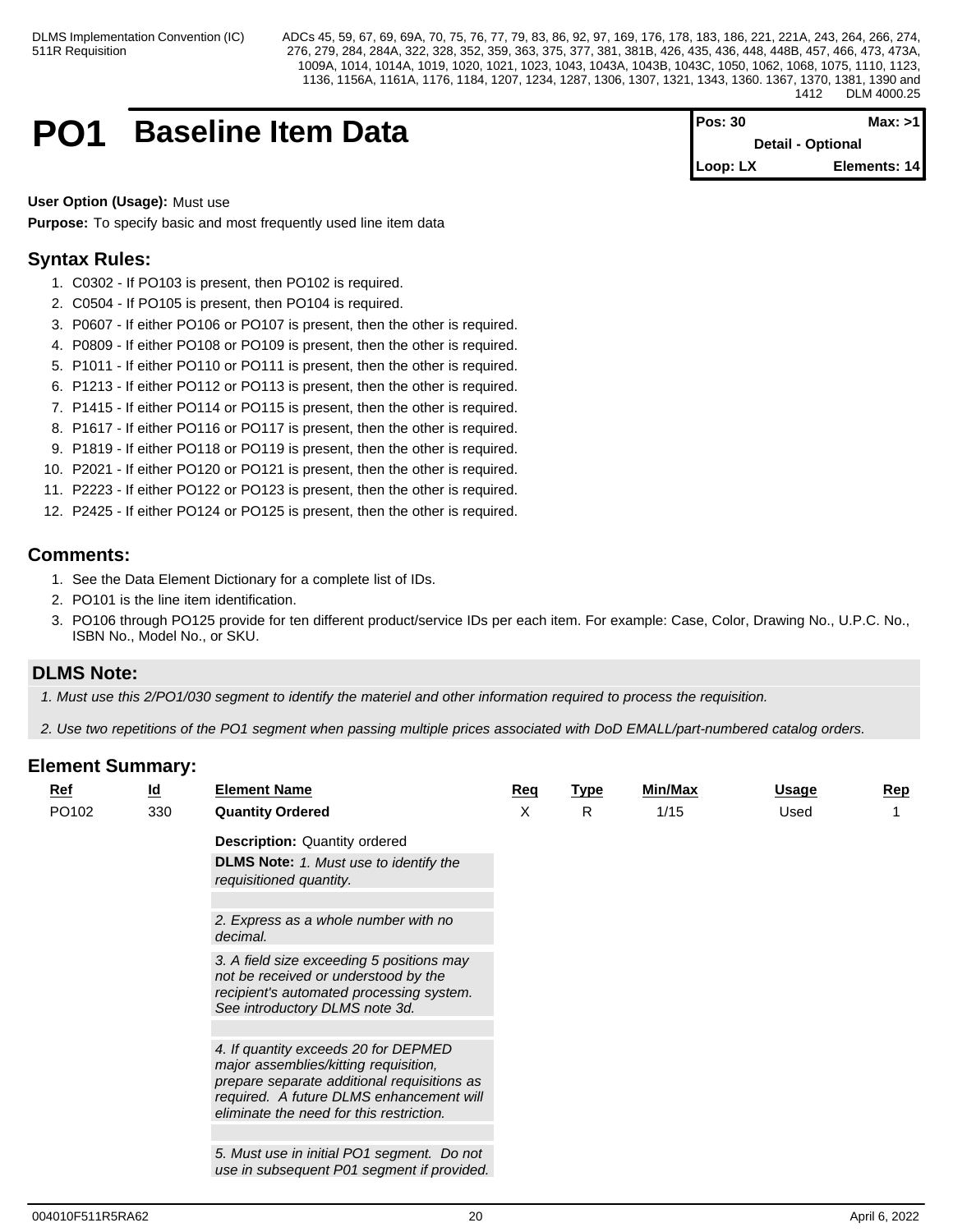| <u>Ref</u>        | <u>ld</u> |                   | <b>Element Name</b>                                                                                                                                                                                                                                                                                                                                                                 | <u>Req</u> | <b>Type</b> | Min/Max | <u>Usage</u> | Rep |
|-------------------|-----------|-------------------|-------------------------------------------------------------------------------------------------------------------------------------------------------------------------------------------------------------------------------------------------------------------------------------------------------------------------------------------------------------------------------------|------------|-------------|---------|--------------|-----|
| PO103             | 355       |                   | Unit or Basis for Measurement Code                                                                                                                                                                                                                                                                                                                                                  | $\circ$    | ID          | 2/2     | Used         | 1   |
|                   |           | taken             | <b>Description:</b> Code specifying the units in<br>which a value is being expressed, or<br>manner in which a measurement has been<br><b>DLMS Note:</b> 1. Use to identify the unit of<br>issue for the materiel requisitioned.<br>2. DLMS users see the DLMS Unit of Issue                                                                                                         |            |             |         |              |     |
|                   |           |                   | and Purchase Unit Conversion Table for<br>available codes. Must use in initial PO1<br>segment. Do not use in subsequent P01<br>segment if provided.                                                                                                                                                                                                                                 |            |             |         |              |     |
| PO104             | 212       | <b>Unit Price</b> |                                                                                                                                                                                                                                                                                                                                                                                     | Χ          | R           | 1/17    | Used         | 1   |
|                   |           |                   | <b>Description:</b> Price per unit of product,<br>service, commodity, etc.<br><b>DLMS Note:</b> 1. For nonreimbursable                                                                                                                                                                                                                                                              |            |             |         |              |     |
|                   |           |                   | materiel (free issue), indicate 0 dollars.<br>Use with P0105 Code NC, No Charge.<br>DLMS migration enhancement. This usage<br>is comparable to Signal Code D or M.                                                                                                                                                                                                                  |            |             |         |              |     |
|                   |           |                   | 2. Use for nonstandard materiel to indicate<br>an estimated price. Estimated unit price for<br>nonstandard materiel is a DLMS<br>enhancement, see introductory note 3a.                                                                                                                                                                                                             |            |             |         |              |     |
|                   |           |                   | 3. Use for DoD EMALL/part-numbered<br>catalog orders to specify the contract price<br>and the billed price. Must use a second<br>repetition of the PO1 segment to identify<br>second price.                                                                                                                                                                                         |            |             |         |              |     |
|                   |           |                   | 4. DLMS transactions authorize an<br>expanded unit price field size of 9 digits for<br>dollars and 2 digits for cents. The decimal<br>point is passed in the transaction. If<br>conversion to MILS legacy format is<br>required, unit prices exceeding the legacy<br>field size constraint will not be perpetuated.<br>Authorized DLMS migration enhancement.<br>Refer to ADC 221A. |            |             |         |              |     |
| PO <sub>105</sub> | 639       |                   | <b>Basis of Unit Price Code</b>                                                                                                                                                                                                                                                                                                                                                     | O          | ID          | 2/2     | Used         | 1   |
|                   |           |                   | <b>Description:</b> Code identifying the type of<br>unit price for an item<br><b>DLMS Note:</b> Use for nonstandard and<br>nonreimbursable (free issue) materiel. For<br>nonstandard materiel, use to identify an<br>estimated unit price.                                                                                                                                          |            |             |         |              |     |
|                   |           |                   | Code Name                                                                                                                                                                                                                                                                                                                                                                           |            |             |         |              |     |
|                   |           | AA                | Bill                                                                                                                                                                                                                                                                                                                                                                                |            |             |         |              |     |
|                   |           |                   | <b>DLMS Note:</b>                                                                                                                                                                                                                                                                                                                                                                   |            |             |         |              |     |
|                   |           |                   | Used on the first iteration of the PO1 segment on DoD EMALL/part-numbered catalog orders to indicate<br>the unit price that the requisitioner is to be billed.                                                                                                                                                                                                                      |            |             |         |              |     |
|                   |           | CT                | Contract                                                                                                                                                                                                                                                                                                                                                                            |            |             |         |              |     |
|                   |           |                   | <b>DLMS Note:</b>                                                                                                                                                                                                                                                                                                                                                                   |            |             |         |              |     |
|                   |           |                   | Used on the second iteration of the PO1 segment on DoD EMALL/part-numbered catalog orders to<br>indicate the contract unit price that the vendor/supplier of the part can invoice.                                                                                                                                                                                                  |            |             |         |              |     |

ES Estimated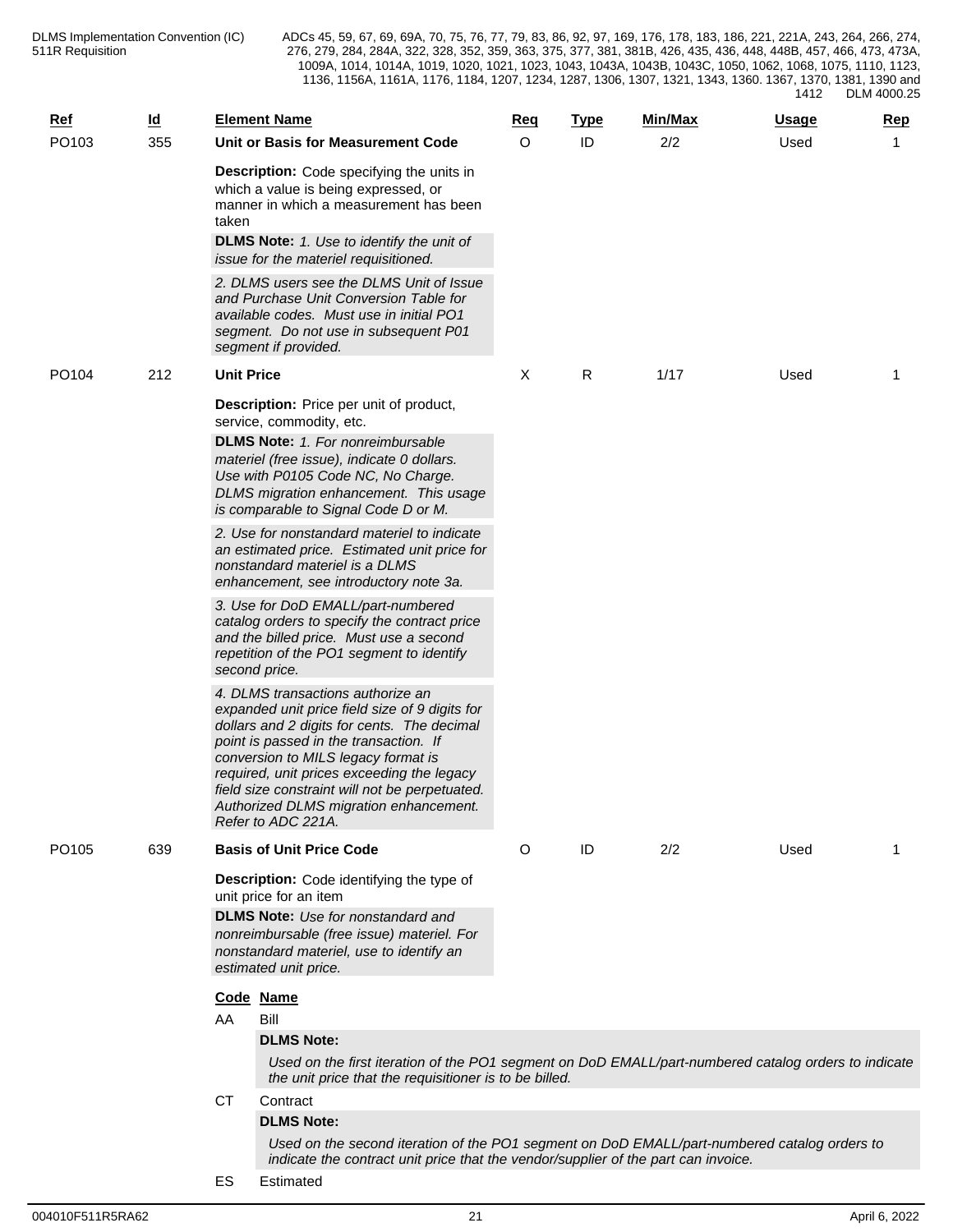|       |     |           | Code Name                                                                                                                                                                                                                                                                                                                                                                                                                |      |  |
|-------|-----|-----------|--------------------------------------------------------------------------------------------------------------------------------------------------------------------------------------------------------------------------------------------------------------------------------------------------------------------------------------------------------------------------------------------------------------------------|------|--|
|       |     |           | <b>DLMS Note:</b>                                                                                                                                                                                                                                                                                                                                                                                                        |      |  |
|       |     |           | Use to indicate an estimated unit price for the nonstandard materiel.                                                                                                                                                                                                                                                                                                                                                    |      |  |
|       |     | NC.       | No Charge                                                                                                                                                                                                                                                                                                                                                                                                                |      |  |
|       |     |           | <b>DLMS Note:</b>                                                                                                                                                                                                                                                                                                                                                                                                        |      |  |
|       |     |           | Use to indicate nonreimbursable (free issue) materiel. DLMS migration enhancement. This usage is<br>comparable to Signal Code D or M.                                                                                                                                                                                                                                                                                    |      |  |
| PO106 | 235 |           | <b>Product/Service ID Qualifier</b><br>ID<br>2/2<br>X                                                                                                                                                                                                                                                                                                                                                                    | Used |  |
|       |     |           | <b>Description:</b> Code identifying the<br>type/source of the descriptive number used<br>in Product/Service ID (234)<br>DLMS Note: 1. Use only one of codes A2,<br>A4, FB, FS, FT, MG, SW, YP or ZZ to<br>identify the materiel requisitioned. Must<br>use the National Stock Number (NSN)<br>(code FS) when known, except when<br>appropriate for brand name subsistence<br>items identified by a Subsistence          |      |  |
|       |     |           | Identification Number.                                                                                                                                                                                                                                                                                                                                                                                                   |      |  |
|       |     |           | 2. The following codes are authorized.                                                                                                                                                                                                                                                                                                                                                                                   |      |  |
|       |     |           | 3. Must use in initial PO1 segment. Do not<br>use in subsequent P01 segment if provided.                                                                                                                                                                                                                                                                                                                                 |      |  |
|       |     |           | Code Name                                                                                                                                                                                                                                                                                                                                                                                                                |      |  |
|       |     | A2        | Department of Defense Identification Code (DoDIC)                                                                                                                                                                                                                                                                                                                                                                        |      |  |
|       |     |           | <b>DLMS Note:</b><br>1. Use to identify ammunition items.<br>2. DLMS enhancement; see introductory DLMS note 3a.                                                                                                                                                                                                                                                                                                         |      |  |
|       |     | A4        | Subsistence Identification Number                                                                                                                                                                                                                                                                                                                                                                                        |      |  |
|       |     |           | <b>DLMS Note:</b>                                                                                                                                                                                                                                                                                                                                                                                                        |      |  |
|       |     |           | Use to identify subsistence items.                                                                                                                                                                                                                                                                                                                                                                                       |      |  |
|       |     | <b>FB</b> | Form Number                                                                                                                                                                                                                                                                                                                                                                                                              |      |  |
|       |     |           | <b>DLMS Note:</b>                                                                                                                                                                                                                                                                                                                                                                                                        |      |  |
|       |     |           | 1. Use to identify the form stock number.                                                                                                                                                                                                                                                                                                                                                                                |      |  |
|       |     |           | 2. DLMS enhancement; see introductory DLMS note 3a.                                                                                                                                                                                                                                                                                                                                                                      |      |  |
|       |     | <b>FS</b> | <b>National Stock Number</b>                                                                                                                                                                                                                                                                                                                                                                                             |      |  |
|       |     |           | <b>DLMS Note:</b>                                                                                                                                                                                                                                                                                                                                                                                                        |      |  |
|       |     |           | 1. Use to identify the NSN.                                                                                                                                                                                                                                                                                                                                                                                              |      |  |
|       |     |           | 2. When the unit of use indicator is included (1/BR01/20=ZZ), the NSN ordered will be interpreted as a<br>unit of use requirement so that the order may be processed against the associated DLA-assigned LSN.<br>The requested quantity is expressed in the unit of use for the LSN in lieu of the unit of issue for the<br>identified NSN. Authorized DLMS enhancement under DLA industrial activity support agreement. |      |  |
|       |     | FT.       | Federal Supply Classification                                                                                                                                                                                                                                                                                                                                                                                            |      |  |
|       |     |           | <b>DLMS Note:</b>                                                                                                                                                                                                                                                                                                                                                                                                        |      |  |
|       |     |           | Use to identify the FSC of the nonstandard materiel when a part number is not available and materiel<br>can only be ordered by description (e.g., non-NSN lumber products).                                                                                                                                                                                                                                              |      |  |
|       |     | MG        | Manufacturer's Part Number                                                                                                                                                                                                                                                                                                                                                                                               |      |  |
|       |     |           | <b>DLMS Note:</b><br>1. Use to identify nonstandard materiel.                                                                                                                                                                                                                                                                                                                                                            |      |  |
|       |     |           |                                                                                                                                                                                                                                                                                                                                                                                                                          |      |  |
|       |     |           | 2. May be used to identify the supplier-assigned part number when applicable to a DoD EMALL or GSA                                                                                                                                                                                                                                                                                                                       |      |  |

*Advantage/Global internet order from a vendor catalog. Refer to ADC 1068.*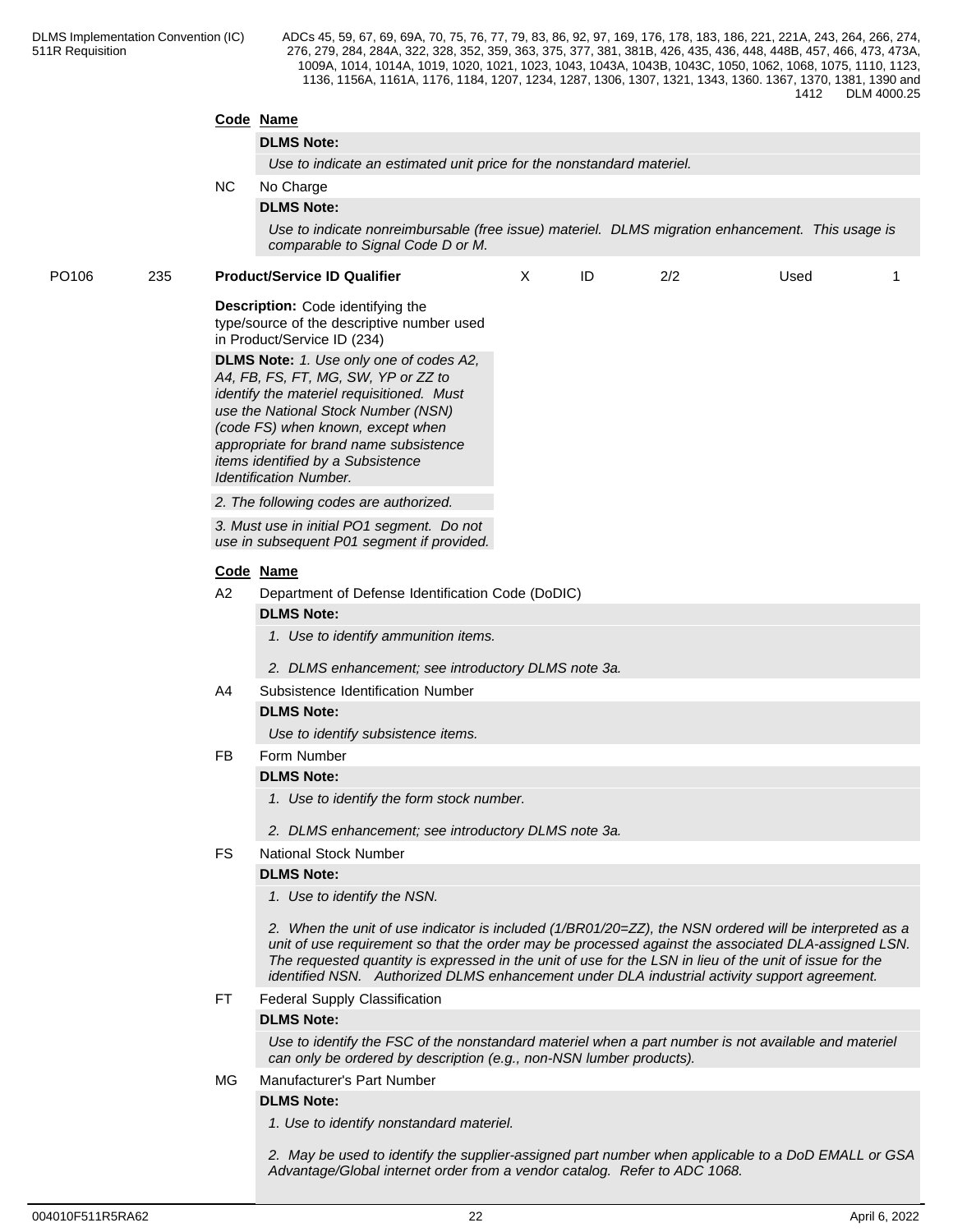# **Code Name**

*3. During the legacy MILSTRIP/DLMS transition, this field will be used to perpetuate/populate the MILS stock number field. During this time, field size is restricted to 15 positions; field size is expanded to 32 positions for DoD EMALL/part-numbered catalog orders. See introductory DLMS note 3d.*

#### SW Stock Number

### **DLMS Note:**

*1. Use to identify the local stock number (LSN).*

*2. When used on the DLMS 511R DLA-Directed MROs (DIC C0\_) applicable to DLA Disposition Services inventory for a unit of use LSN applicable to NSN materiel, the applicable NSN will be included for cross-reference.*

*3. Authorized DLMS enhancement under DLA industrial activity support agreement. Refer to ADC 381.*

*4. Authorized DLMS enhancement for intra-DLA use between DLA Disposition Services Field Offices and DLA Disposition Services. Refer to ADC 457.*

# YP Publication Number

### **DLMS Note:**

*1. Use to identify the publication stock number.*

- *2. DLMS enhancement; see introductory DLMS note 3a.*
- ZZ Mutually Defined

#### **DLMS Note:**

*1. Use to identify nonstandard materiel when all other authorized codes do not apply (includes management control numbers and locally assigned control numbers). May be used for legacy MILSTRIP-to-DLMS conversion when the translator cannot determine a more appropriate code.*

*2. DLA Disposition Services Field Offices use on DLA-Directed MROs (DIC C0\_) for post-post issues to provide the DoD small arms/light weapons (SA/LW) program authorized management control number (MCN).*

| PO <sub>107</sub> | 234 |                                                                                                               | <b>Product/Service ID</b>                                                                                                                                                                                      | X | <b>AN</b> | 1/48 | Used |  |  |  |  |
|-------------------|-----|---------------------------------------------------------------------------------------------------------------|----------------------------------------------------------------------------------------------------------------------------------------------------------------------------------------------------------------|---|-----------|------|------|--|--|--|--|
|                   |     |                                                                                                               | <b>Description:</b> Identifying number for a<br>product or service                                                                                                                                             |   |           |      |      |  |  |  |  |
| PO <sub>108</sub> | 235 |                                                                                                               | <b>Product/Service ID Qualifier</b>                                                                                                                                                                            | X | ID        | 2/2  | Used |  |  |  |  |
|                   |     |                                                                                                               | Description: Code identifying the<br>type/source of the descriptive number used<br>in Product/Service ID (234)                                                                                                 |   |           |      |      |  |  |  |  |
|                   |     |                                                                                                               | <b>DLMS Note:</b> 1. Use only one of codes CN<br>or ZB to fully identify the materiel.                                                                                                                         |   |           |      |      |  |  |  |  |
|                   |     |                                                                                                               |                                                                                                                                                                                                                |   |           |      |      |  |  |  |  |
|                   |     |                                                                                                               | 2. Use PO110 and PO111 when both one<br>of CN or ZB and JP is needed.                                                                                                                                          |   |           |      |      |  |  |  |  |
|                   |     |                                                                                                               | Code Name                                                                                                                                                                                                      |   |           |      |      |  |  |  |  |
|                   |     | <b>CN</b>                                                                                                     | <b>Commodity Name</b>                                                                                                                                                                                          |   |           |      |      |  |  |  |  |
|                   |     |                                                                                                               | <b>DLMS Note:</b>                                                                                                                                                                                              |   |           |      |      |  |  |  |  |
|                   |     |                                                                                                               | 1. Use with PO106 code FT to identify the materiel name or description.                                                                                                                                        |   |           |      |      |  |  |  |  |
|                   |     | 2. Use to identify the FEMA Logistics Supply Chain Management System (LSCMS) Item Name. Refer<br>to ADC 1306. |                                                                                                                                                                                                                |   |           |      |      |  |  |  |  |
|                   |     | <b>FS</b>                                                                                                     | <b>National Stock Number</b>                                                                                                                                                                                   |   |           |      |      |  |  |  |  |
|                   |     |                                                                                                               | <b>DLMS Note:</b>                                                                                                                                                                                              |   |           |      |      |  |  |  |  |
|                   |     |                                                                                                               | 1. Use to identify the NSN.                                                                                                                                                                                    |   |           |      |      |  |  |  |  |
|                   |     |                                                                                                               | 2. The NSN is provided as a cross-reference when unit of use indicator is included and the Local Stock<br>Number (LSN) is identified as the primary materiel identification (applicable to post-post process). |   |           |      |      |  |  |  |  |

*3. Authorized DLMS enhancement under DLA industrial activity support agreement; Refer to ADC 381.*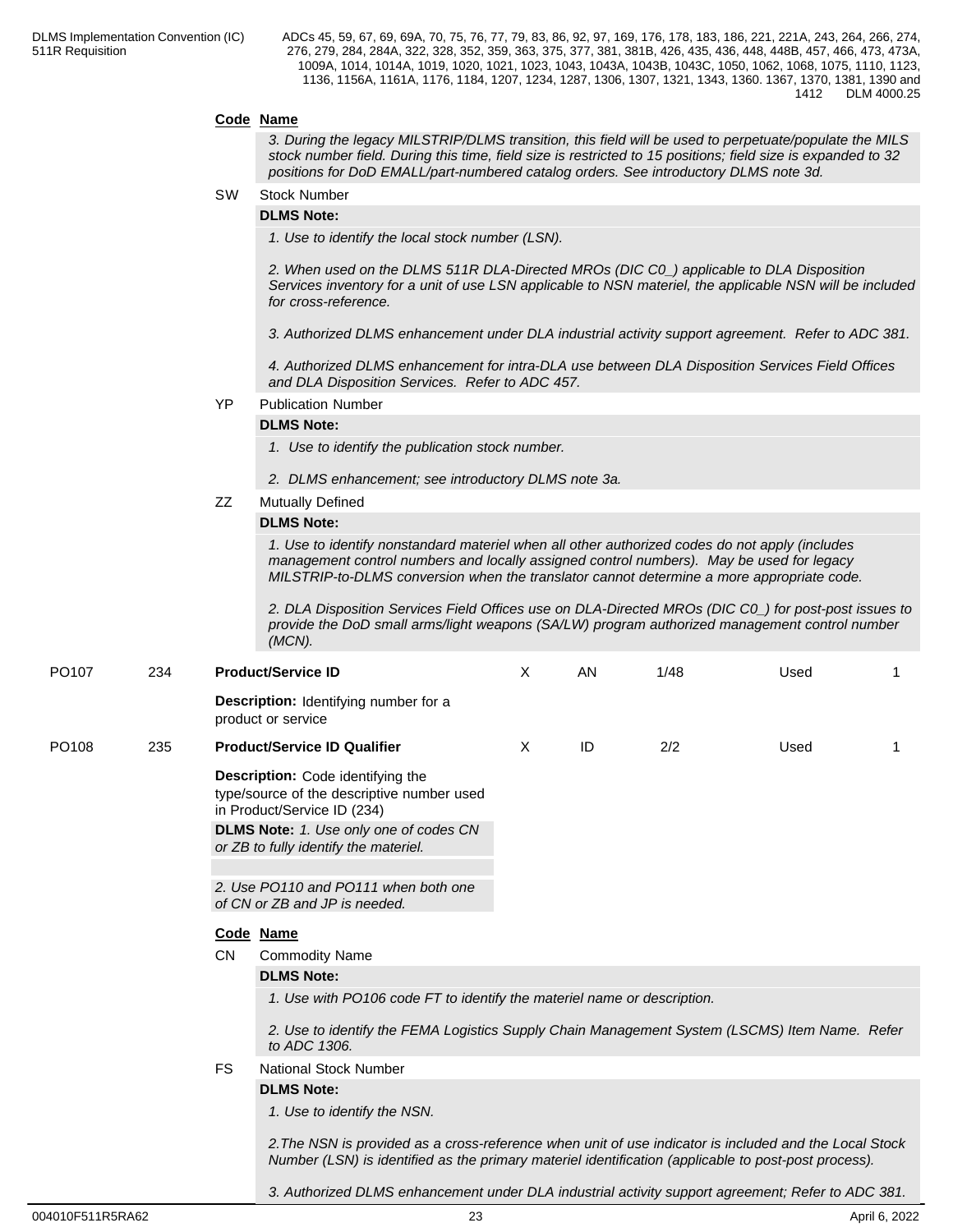# **Code Name**

*4. Authorized DLMS enhancement for intra-DLA use between DLA Disposition Services Field Offices and DLA Disposition Services. Refer to ADC 457.*

JP Package Type Code

# **DLMS Note:**

*Must use to indicate Outside Continental United States (OCONUS) shipment. When used, the paired data element 234 will cite 1 indicating that packaging must meet OCONUS specifications.*

#### SW Stock Number

### **DLMS Note:**

*Use to identify the local stock number (LSN). DLA Disposition Services Field Offices use with 511R DLA-Directed MROs (DIC C0\_) for confiscated or captured foreign weapons, to identify the disposition LSN in addition to the SA/LW MCN cited in P0106/P0107 by qualifier ZZ. Authorized DLMS enhancement for DLA Disposition Services. DLA Disposition Services requires the disposition LSN for internal DLA processing only. Refer to ADC 1019.*

ZB Commercial and Government Entity (CAGE) Code

#### **DLMS Note:**

*1. Use only with PO106 code MG to uniquely identify a manufacturer's (or supplier's) part number.*

*2. May be used to identify the supplier CAGE when applicable to a DoD EMALL or GSA Advantage/Global internet order from a vendor catalog.*

| PO109 | 234 | <b>Product/Service ID</b>                                                                                                                                                                                                                                                                                                               | X        | AN | 1/48 | Used |   |
|-------|-----|-----------------------------------------------------------------------------------------------------------------------------------------------------------------------------------------------------------------------------------------------------------------------------------------------------------------------------------------|----------|----|------|------|---|
|       |     | Description: Identifying number for a<br>product or service                                                                                                                                                                                                                                                                             |          |    |      |      |   |
| PO110 | 235 | <b>Product/Service ID Qualifier</b>                                                                                                                                                                                                                                                                                                     | X        | ID | 2/2  | Used | 1 |
|       |     | Description: Code identifying the<br>type/source of the descriptive number used<br>in Product/Service ID (234)<br>DLMS Note: Use PO110 and PO111 when<br>both one of CN or ZB and JP is needed.                                                                                                                                         |          |    |      |      |   |
|       |     | Code Name                                                                                                                                                                                                                                                                                                                               |          |    |      |      |   |
|       |     | JP<br>Package Type Code                                                                                                                                                                                                                                                                                                                 |          |    |      |      |   |
|       |     | <b>DLMS Note:</b>                                                                                                                                                                                                                                                                                                                       |          |    |      |      |   |
|       |     | Must use to indicate Outside Continental United States (OCONUS) shipment. When used, the paired<br>data element 234 will cite 1 indicating that packaging must meet OCONUS specifications.                                                                                                                                              |          |    |      |      |   |
| PO111 | 234 | <b>Product/Service ID</b>                                                                                                                                                                                                                                                                                                               | $\times$ | AN | 1/48 | Used |   |
|       |     | Description: Identifying number for a<br>product or service                                                                                                                                                                                                                                                                             |          |    |      |      |   |
| PO112 | 235 | <b>Product/Service ID Qualifier</b>                                                                                                                                                                                                                                                                                                     | X        | ID | 2/2  | Used |   |
|       |     | Description: Code identifying the<br>type/source of the descriptive number used<br>in Product/Service ID (234)<br><b>DLMS Note:</b> The following codes are                                                                                                                                                                             |          |    |      |      |   |
|       |     | authorized.                                                                                                                                                                                                                                                                                                                             |          |    |      |      |   |
|       |     | Code Name                                                                                                                                                                                                                                                                                                                               |          |    |      |      |   |
|       |     | A <sub>3</sub><br>Locally Assigned Control Number                                                                                                                                                                                                                                                                                       |          |    |      |      |   |
|       |     | <b>DLMS Note:</b>                                                                                                                                                                                                                                                                                                                       |          |    |      |      |   |
|       |     | 1. Defense Medical Logistics Standard Support (DMLSS)/Theater Enterprise-Wide Logistics System<br>(TEWLS) use to cite their Local Catalog Identification for subsequent use as the stock number<br>applicable to receipt and inventory processing. Must be used with the manufacturer's part number and<br>associated CAGE cited above. |          |    |      |      |   |

#### *2. DLMS enhancement; see introductory DLMS Note 3a. Refer to ADC 322.*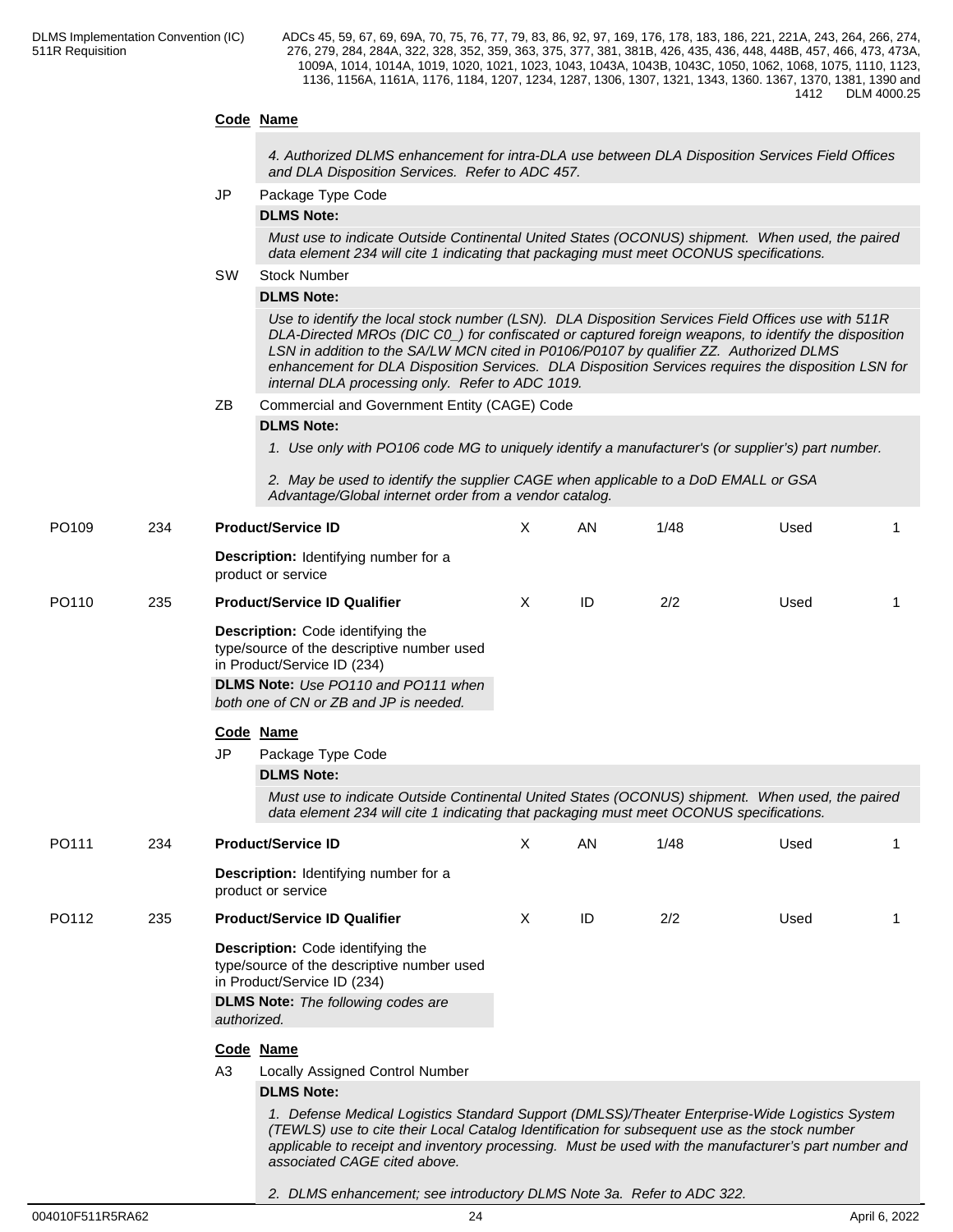|       |     |           | Code Name                                                                                                                                                      |          |    |      |      |                |  |  |  |
|-------|-----|-----------|----------------------------------------------------------------------------------------------------------------------------------------------------------------|----------|----|------|------|----------------|--|--|--|
|       |     |           | 3. Under DLMS, field length is restricted to a maximum of 30 positions.                                                                                        |          |    |      |      |                |  |  |  |
| PO113 | 234 |           | <b>Product/Service ID</b>                                                                                                                                      | X        | AN | 1/48 | Used |                |  |  |  |
|       |     |           | Description: Identifying number for a<br>product or service                                                                                                    |          |    |      |      |                |  |  |  |
| PO114 | 235 |           | <b>Product/Service ID Qualifier</b>                                                                                                                            | $\times$ | ID | 2/2  | Used | $\mathbf 1$    |  |  |  |
|       |     |           | Description: Code identifying the<br>type/source of the descriptive number used<br>in Product/Service ID (234)                                                 |          |    |      |      |                |  |  |  |
|       |     |           | <b>DLMS Note:</b> Use only one of codes EN,<br>UK, or UP to identify items by Global Trade<br>Item Number. Authorized for use by<br>NEXCOM. Refer to ADC 1307. |          |    |      |      |                |  |  |  |
|       |     |           | Code Name                                                                                                                                                      |          |    |      |      |                |  |  |  |
|       |     | EN        | European Article Number (EAN) (2-5-5-1)<br><b>DLMS Note:</b>                                                                                                   |          |    |      |      |                |  |  |  |
|       |     |           | 1. This is the Global Trade Item Number (GTIN)-13.                                                                                                             |          |    |      |      |                |  |  |  |
|       |     |           | 2. DLMS enhancement. See introductory DLMS note 3a.                                                                                                            |          |    |      |      |                |  |  |  |
|       |     | UK        | U.P.C./EAN Shipping Container Code (1-2-5-5-1)                                                                                                                 |          |    |      |      |                |  |  |  |
|       |     |           | <b>DLMS Note:</b>                                                                                                                                              |          |    |      |      |                |  |  |  |
|       |     |           | 1. This is the Global Trade Item Number (GTIN)-14                                                                                                              |          |    |      |      |                |  |  |  |
|       |     |           | 2. DLMS enhancement. See introductory DLMS note 3a.                                                                                                            |          |    |      |      |                |  |  |  |
|       |     | <b>UP</b> | U.P.C. Consumer Package Code (1-5-5-1)                                                                                                                         |          |    |      |      |                |  |  |  |
|       |     |           | <b>DLMS Note:</b>                                                                                                                                              |          |    |      |      |                |  |  |  |
|       |     |           | 1. This Global Trade Item Number (GTIN)-12.                                                                                                                    |          |    |      |      |                |  |  |  |
|       |     |           | 2. DLMS enhancement. See introductory DLMS note 3a.                                                                                                            |          |    |      |      |                |  |  |  |
| PO115 | 234 |           | <b>Product/Service ID</b>                                                                                                                                      | $\times$ | AN | 1/48 | Used | $\overline{1}$ |  |  |  |
|       |     |           | Description: Identifying number for a<br>product or service                                                                                                    |          |    |      |      |                |  |  |  |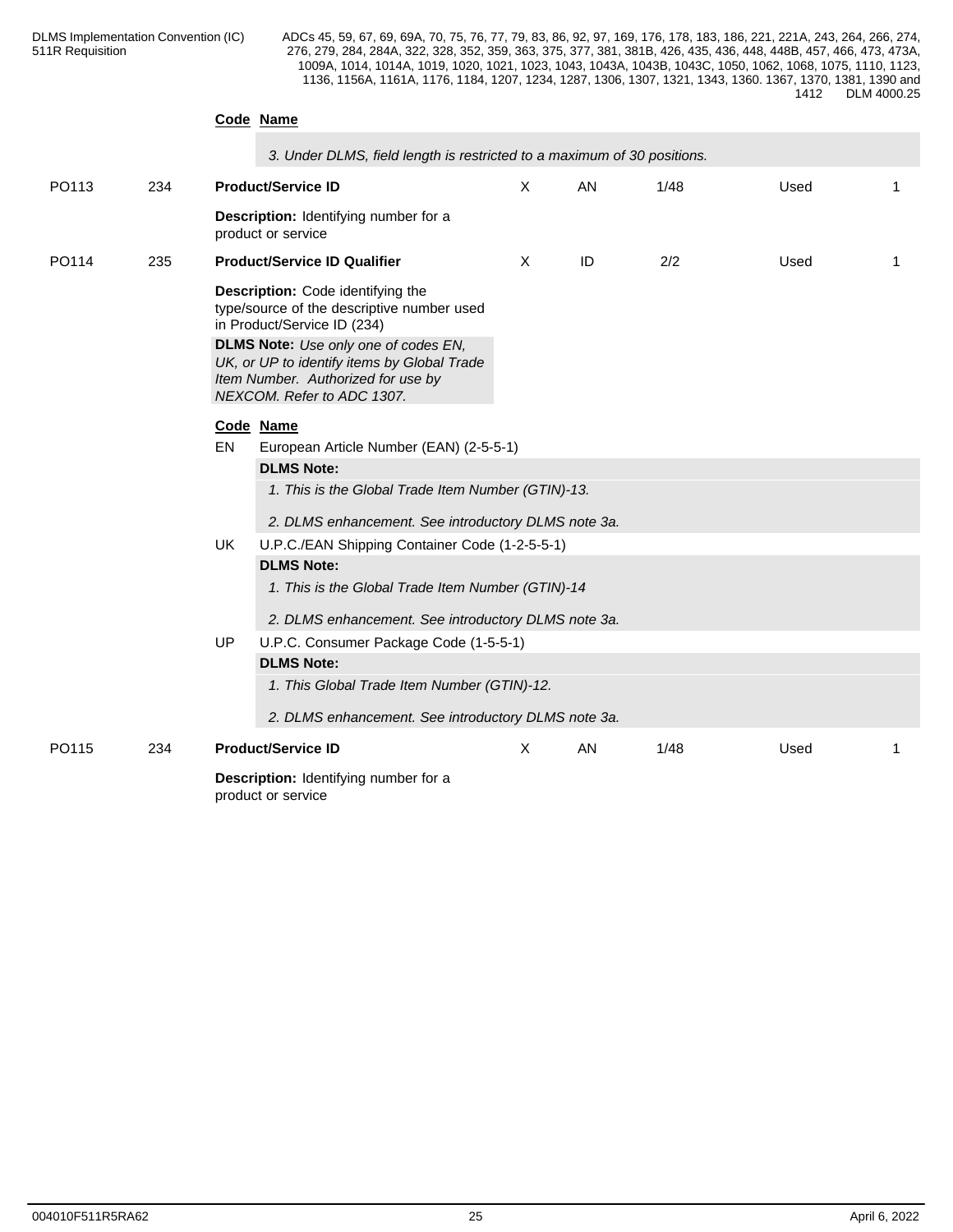**DD Demand Detail Pos: 60 Max: 100**

| $Pos: 60$  | Max: 100                 |
|------------|--------------------------|
|            | <b>Detail - Optional</b> |
| $Loop: LX$ | Elements: 9              |

**User Option (Usage):** Used

**Purpose:** To describe the type of demand and the intended use of material

# **Syntax Rules:**

- 1. C0201 If DD02 is present, then DD01 is required.
- 2. P030405 If either DD03, DD04 or DD05 are present, then the others are required.
- 3. C0605 If DD06 is present, then DD05 is required.
- 4. C1009 If DD10 is present, then DD09 is required.

# **Semantics:**

1. DD08 transmits the stock level indicator. A "Y" indicates that the material is normally carried in stock; an "N" indicates that the material is not normally stocked.

# **DLMS Note:**

*1. As an option, use multiple repetitions to stratify the quantity requisitioned by weapon system and associated demand code. The total quantity identified in all repetitions must equal the quantity in PO102.*

*2. Use to convey the demand code associated with the requisition and, as appropriate, to identify the applicable weapon system for which the item is being requisitioned.*

| <b>Ref</b><br>DD <sub>01</sub> | <u>ld</u><br>1271 | <b>Element Name</b><br><b>Industry Code</b>                                                                                                               | Req<br>X | <b>Type</b><br>AN | <b>Min/Max</b><br>1/30 | <b>Usage</b><br>Must use | <b>Rep</b><br>-1 |
|--------------------------------|-------------------|-----------------------------------------------------------------------------------------------------------------------------------------------------------|----------|-------------------|------------------------|--------------------------|------------------|
|                                |                   | Description: Code indicating a code from a<br>specific industry code list                                                                                 |          |                   |                        |                          |                  |
| DD <sub>02</sub>               | 1270              | <b>Code List Qualifier Code</b>                                                                                                                           | O        | ID                | 1/3                    | Must use                 | $\mathbf{1}$     |
|                                |                   | <b>Description:</b> Code identifying a specific<br>industry code list                                                                                     |          |                   |                        |                          |                  |
|                                |                   | Code Name                                                                                                                                                 |          |                   |                        |                          |                  |
|                                |                   | 74<br>Demand Code                                                                                                                                         |          |                   |                        |                          |                  |
|                                |                   | <b>DLMS Note:</b>                                                                                                                                         |          |                   |                        |                          |                  |
|                                |                   | 1. Must use to identify the applicable Demand Code indicating whether the demand is recurring or<br>nonrecurring.                                         |          |                   |                        |                          |                  |
|                                |                   | 2. Demand code added to the Referral Order (A4_) format by Approved MILSTRIP Change 44.                                                                   |          |                   |                        |                          |                  |
|                                |                   | 3. Stratification of quantity by demand code is a potential future DLMS enhancement; see introductory<br>DLMS note 3a.                                    |          |                   |                        |                          |                  |
| DD <sub>03</sub>               | 128               | <b>Reference Identification Qualifier</b>                                                                                                                 | $\times$ | ID                | 2/3                    | Used                     |                  |
|                                |                   | Description: Code qualifying the<br>Reference Identification                                                                                              |          |                   |                        |                          |                  |
|                                |                   | Code Name                                                                                                                                                 |          |                   |                        |                          |                  |
|                                |                   | Q8<br><b>Registration Number</b>                                                                                                                          |          |                   |                        |                          |                  |
|                                |                   | <b>DLMS Note:</b>                                                                                                                                         |          |                   |                        |                          |                  |
|                                |                   | Use in Commercial Asset Visibility (CAV) transactions to indicate a Bureau Number (Aircraft tail<br>number), or other ID code for vehicles or watercraft. |          |                   |                        |                          |                  |
|                                |                   | W <sub>2</sub><br>Weapon System Number                                                                                                                    |          |                   |                        |                          |                  |
|                                |                   | <b>DLMS Note:</b>                                                                                                                                         |          |                   |                        |                          |                  |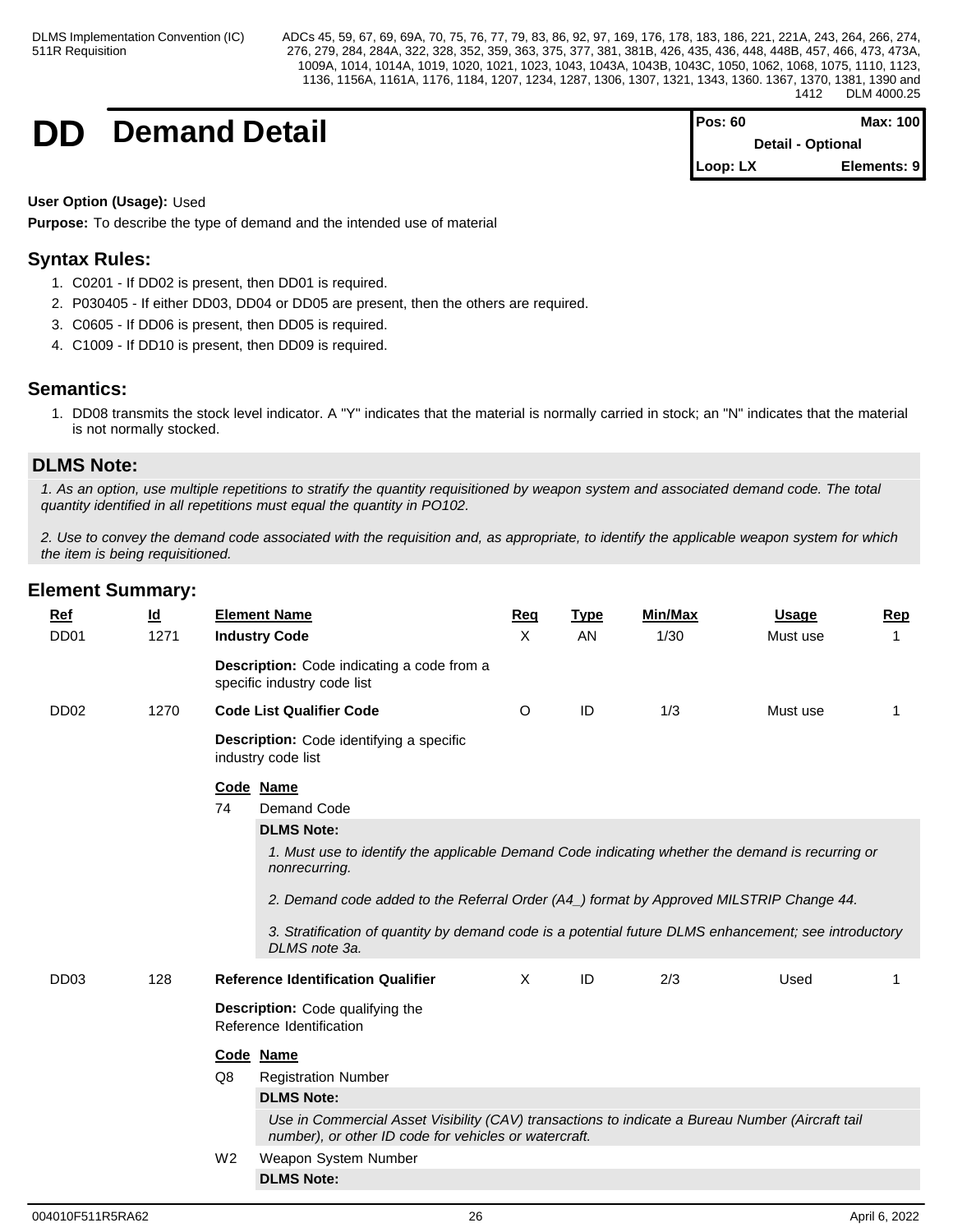|                  |      | Code Name               |                                                                                                                                                                                                                                                                 |         |    |      |      |   |
|------------------|------|-------------------------|-----------------------------------------------------------------------------------------------------------------------------------------------------------------------------------------------------------------------------------------------------------------|---------|----|------|------|---|
|                  |      |                         | 1. Use to identify the applicable weapon system designator code.                                                                                                                                                                                                |         |    |      |      |   |
|                  |      |                         | 2. DLMS enhancement; see introductory DLMS note 3a.<br><b>Reference Identification</b>                                                                                                                                                                          |         |    |      |      |   |
| DD <sub>04</sub> | 127  | Qualifier               | Description: Reference information as<br>defined for a particular Transaction Set or<br>as specified by the Reference Identification                                                                                                                            | X       | AN | 1/30 | Used | 1 |
| DD <sub>05</sub> | 1271 | <b>Industry Code</b>    |                                                                                                                                                                                                                                                                 | X       | AN | 1/30 | Used | 1 |
|                  |      |                         | Description: Code indicating a code from a<br>specific industry code list<br><b>DLMS Note:</b> Use to identify the Service<br>associated with the weapon system for<br>which this demand is reported.                                                           |         |    |      |      |   |
| DD <sub>06</sub> | 1270 |                         | <b>Code List Qualifier Code</b>                                                                                                                                                                                                                                 | $\circ$ | ID | 1/3  | Used | 1 |
|                  |      | industry code list      | Description: Code identifying a specific                                                                                                                                                                                                                        |         |    |      |      |   |
|                  |      | Code Name<br>71         | Service and Agency Code<br><b>DLMS Note:</b><br>1. Use to identify the Service/Agency code associated with the stratified demand data.<br>2. DLMS enhancement; see introductory DLMS note 3a.                                                                   |         |    |      |      |   |
| DD <sub>07</sub> | 380  | Quantity                |                                                                                                                                                                                                                                                                 | O       | R  | 1/15 | Used | 1 |
|                  |      |                         | <b>Description:</b> Numeric value of quantity<br><b>DLMS Note:</b> Use to identify the quantity<br>associated with the weapon system and<br>associated demand code.                                                                                             |         |    |      |      |   |
| DD <sub>09</sub> | 1271 | <b>Industry Code</b>    |                                                                                                                                                                                                                                                                 | Χ       | AN | 1/30 | Used | 1 |
|                  |      |                         | Description: Code indicating a code from a<br>specific industry code list                                                                                                                                                                                       |         |    |      |      |   |
| DD <sub>10</sub> | 1270 |                         | <b>Code List Qualifier Code</b>                                                                                                                                                                                                                                 | O       | ID | 1/3  | Used | 1 |
|                  |      | industry code list      | Description: Code identifying a specific                                                                                                                                                                                                                        |         |    |      |      |   |
|                  |      | Code Name<br>98<br>381. | Reason for Requisitioning Code<br><b>DLMS Note:</b><br>1. Use to identify Reason for Requisitioning Code used by Naval IAs to identify the use of the materiel.<br>2. Authorized DLMS enhancement under DLA industrial activity support agreement. Refer to ADC |         |    |      |      |   |
|                  |      |                         |                                                                                                                                                                                                                                                                 |         |    |      |      |   |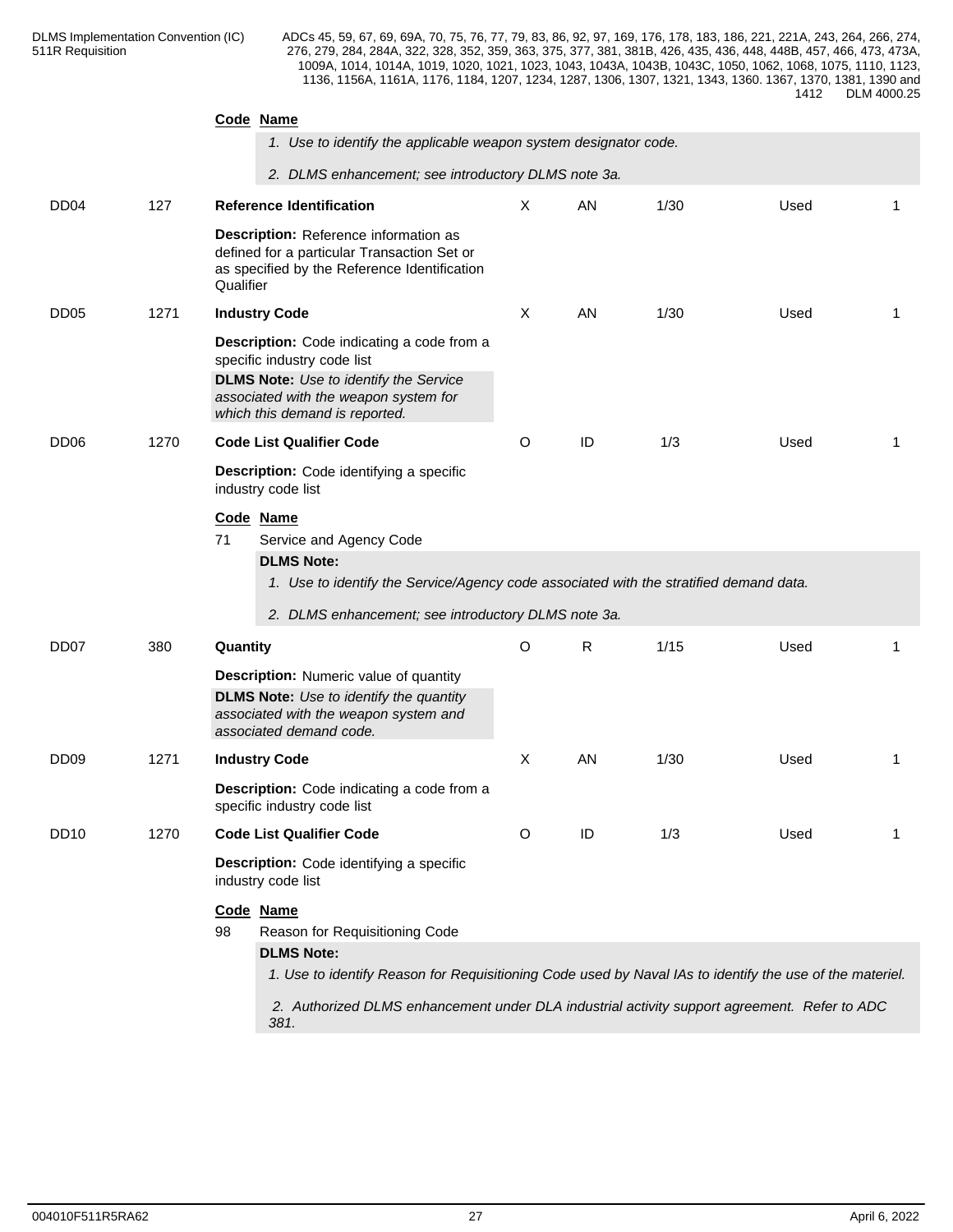# **GF** Furnished Goods and Services

| <b>IPos:</b> $70$ | Max: 1 I          |
|-------------------|-------------------|
|                   | Detail - Optional |
| $Loop: LX$        | Elements: 6       |

# **User Option (Usage):** Used

**Purpose:** To specify information related to furnished material, equipment, property, information, and services

# **Syntax Rules:**

- 1. P0102 If either GF01 or GF02 is present, then the other is required.
- 2. P0506 If either GF05 or GF06 is present, then the other is required.
- 3. P0809 If either GF08 or GF09 is present, then the other is required.

# **Semantics:**

1. GF04 is the value of government-furnished property.

# **DLMS Note:**

*1. Use in all Government Furnished Materiel (GFM) related transactions.*

*2. Must use to provide contract information applicable to the procurement source under which the contractor is authorized to receive GFP.* 

*3. May be used to provide contract information applicable to the procurement source under which the contractor is authorized to purchase from a Government source when directed by the authorizing Service/Agency under CFM procedures*

| <b>Ref</b>       | $\underline{\mathsf{Id}}$ | <b>Element Name</b>                                                                                                                                                                                                                                                                                                                                                                                                                                             | <b>Reg</b> | <b>Type</b> | <b>Min/Max</b> | <b>Usage</b> | <b>Rep</b> |
|------------------|---------------------------|-----------------------------------------------------------------------------------------------------------------------------------------------------------------------------------------------------------------------------------------------------------------------------------------------------------------------------------------------------------------------------------------------------------------------------------------------------------------|------------|-------------|----------------|--------------|------------|
| GF01             | 128                       | <b>Reference Identification Qualifier</b>                                                                                                                                                                                                                                                                                                                                                                                                                       | X          | ID          | 2/3            | Used         | 1          |
|                  |                           | Description: Code qualifying the<br>Reference Identification                                                                                                                                                                                                                                                                                                                                                                                                    |            |             |                |              |            |
|                  |                           | Code Name<br>C7<br><b>Contract Line Item Number</b><br><b>DLMS Note:</b><br>1. Use to associate a Contract Line Item Number with the PIID.<br>2. Use in CAV transactions or as directed by the authorizing Service/Agency.<br>3. When both the CLIN and the MDN are applicable, identify the CLIN in GF09. Refer to ADC 1014A.<br>W <sub>3</sub><br>Manufacturing Directive Number<br><b>DLMS Note:</b><br>1. Use to identify the MDN, in addition to the PIID. |            |             |                |              |            |
| GF <sub>02</sub> | 127                       | 2. Use as directed by the authorizing Service/Agency. Refer to ADC 1014.<br>3. When both the CLIN and the MDN are applicable, identify the CLIN in GF09. Refer to ADC 1014A.<br><b>Reference Identification</b>                                                                                                                                                                                                                                                 | $\times$   | AN          | 1/30           | Used         | -1         |
|                  |                           | Description: Reference information as<br>defined for a particular Transaction Set or<br>as specified by the Reference Identification<br>Qualifier                                                                                                                                                                                                                                                                                                               |            |             |                |              |            |
| GF <sub>03</sub> | 367                       | <b>Contract Number</b>                                                                                                                                                                                                                                                                                                                                                                                                                                          | O          | AN          | 1/30           | Used         | -1         |
|                  |                           | <b>Description: Contract number</b>                                                                                                                                                                                                                                                                                                                                                                                                                             |            |             |                |              |            |
|                  |                           | <b>DLMS Note:</b> 1. Must use to identify the<br>PIID for GFP. Refer to ADC 1161A.                                                                                                                                                                                                                                                                                                                                                                              |            |             |                |              |            |
|                  |                           | 2. Use as directed by the authorizing<br>Service/Agency to identify the PIID                                                                                                                                                                                                                                                                                                                                                                                    |            |             |                |              |            |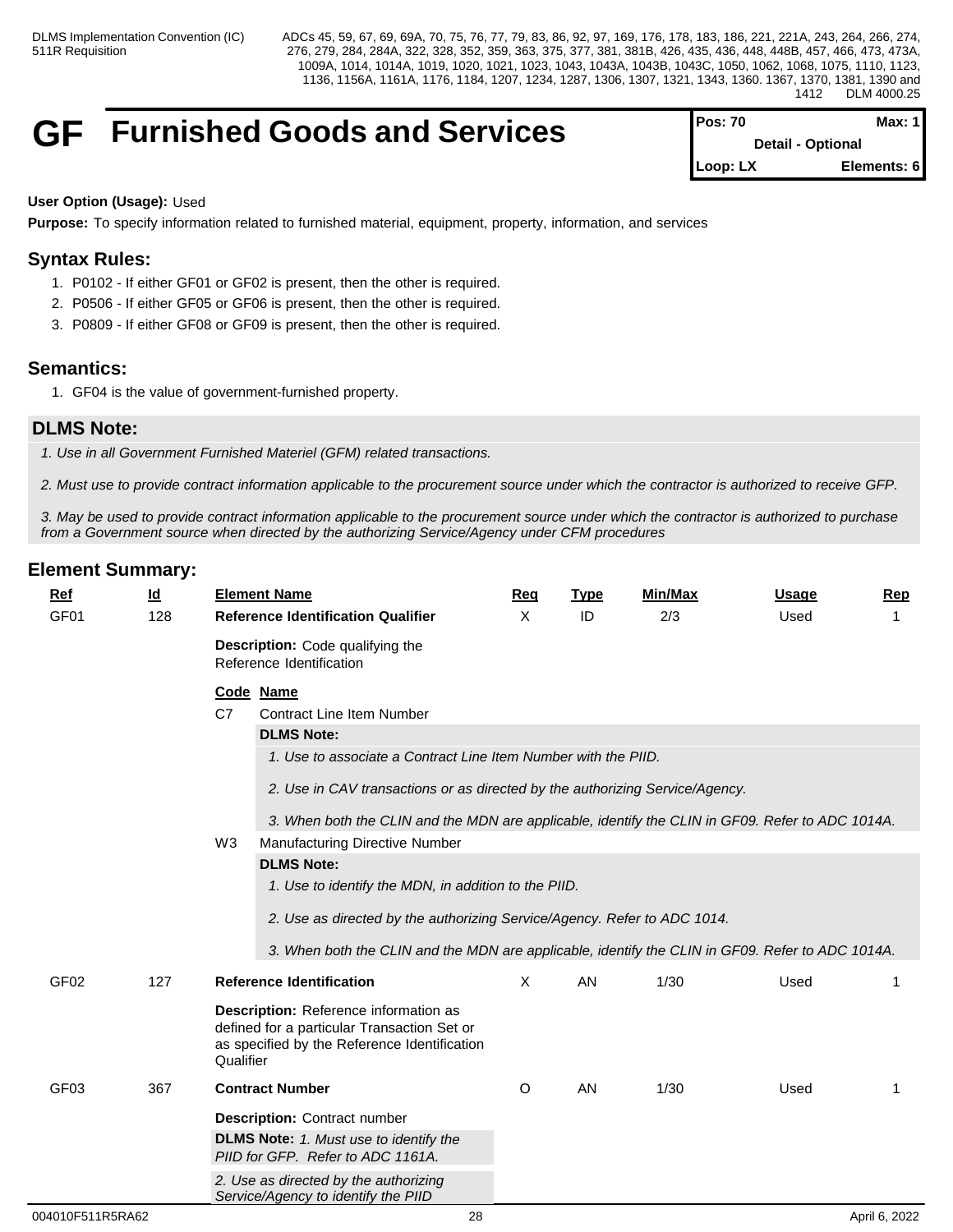| <b>Ref</b> | <u>ld</u> | <b>Element Name</b>                                                                                                                                                                                                                                                                                                                    | Req | <b>Type</b> | Min/Max | <b>Usage</b> | Rep |
|------------|-----------|----------------------------------------------------------------------------------------------------------------------------------------------------------------------------------------------------------------------------------------------------------------------------------------------------------------------------------------|-----|-------------|---------|--------------|-----|
|            |           | authorizing the contractor to purchase<br>materiel from a Government source. Use<br>the legacy procurement instrument<br>identification number (PIIN) pending<br>transition to the PIID. When GFP is<br>authorized under a PIID call/order number<br>(F in 9th position), provide the value in the<br>PIID field. Refer the ADC 1161A. |     |             |         |              |     |
|            |           | 3. Fully compliant DLMS applications must<br>support identification of the thirteen-position<br>PIID, rather than the abridged contract<br>number authorized for legacy MILSTRIP.<br>Refer to ADC 1014 and ADC 1161A.                                                                                                                  |     |             |         |              |     |
| GF07       | 328       | <b>Release Number</b>                                                                                                                                                                                                                                                                                                                  | O   | AN          | 1/30    | Used         |     |
|            |           | Description: Number identifying a release<br>against a Purchase Order previously placed<br>by the parties involved in the transaction<br><b>DLMS Note:</b> 1. Use to identify the legacy<br>four position call/order number associated                                                                                                 |     |             |         |              |     |
|            |           | with the PIIN.                                                                                                                                                                                                                                                                                                                         |     |             |         |              |     |
|            |           | 2. Do not use for the PIID call/order<br>number. The PIID call/order number is<br>mapped to GF03. Refer to ADC 1161A.                                                                                                                                                                                                                  |     |             |         |              |     |
|            |           | 3. Use as directed by the authorizing<br>Service/Agency.                                                                                                                                                                                                                                                                               |     |             |         |              |     |
| GF08       | 128       | <b>Reference Identification Qualifier</b>                                                                                                                                                                                                                                                                                              | Χ   | ID          | 2/3     | Used         | 1   |
|            |           | <b>Description:</b> Code qualifying the<br>Reference Identification                                                                                                                                                                                                                                                                    |     |             |         |              |     |
|            |           | Code Name<br>C7<br><b>Contract Line Item Number</b>                                                                                                                                                                                                                                                                                    |     |             |         |              |     |
|            |           | <b>DLMS Note:</b><br>1. Use to associate a Contract Line Item Number with the Contract Number when also identifying an<br>MDN (at GF01).<br>2. Use as directed by the authorizing Service/Agency. Refer to ADC 1014A.                                                                                                                  |     |             |         |              |     |
| GF09       | 127       | <b>Reference Identification</b>                                                                                                                                                                                                                                                                                                        | X   | AN          | 1/30    | Used         | 1   |
|            |           | Description: Reference information as<br>defined for a particular Transaction Set or<br>as specified by the Reference Identification<br>Qualifier                                                                                                                                                                                      |     |             |         |              |     |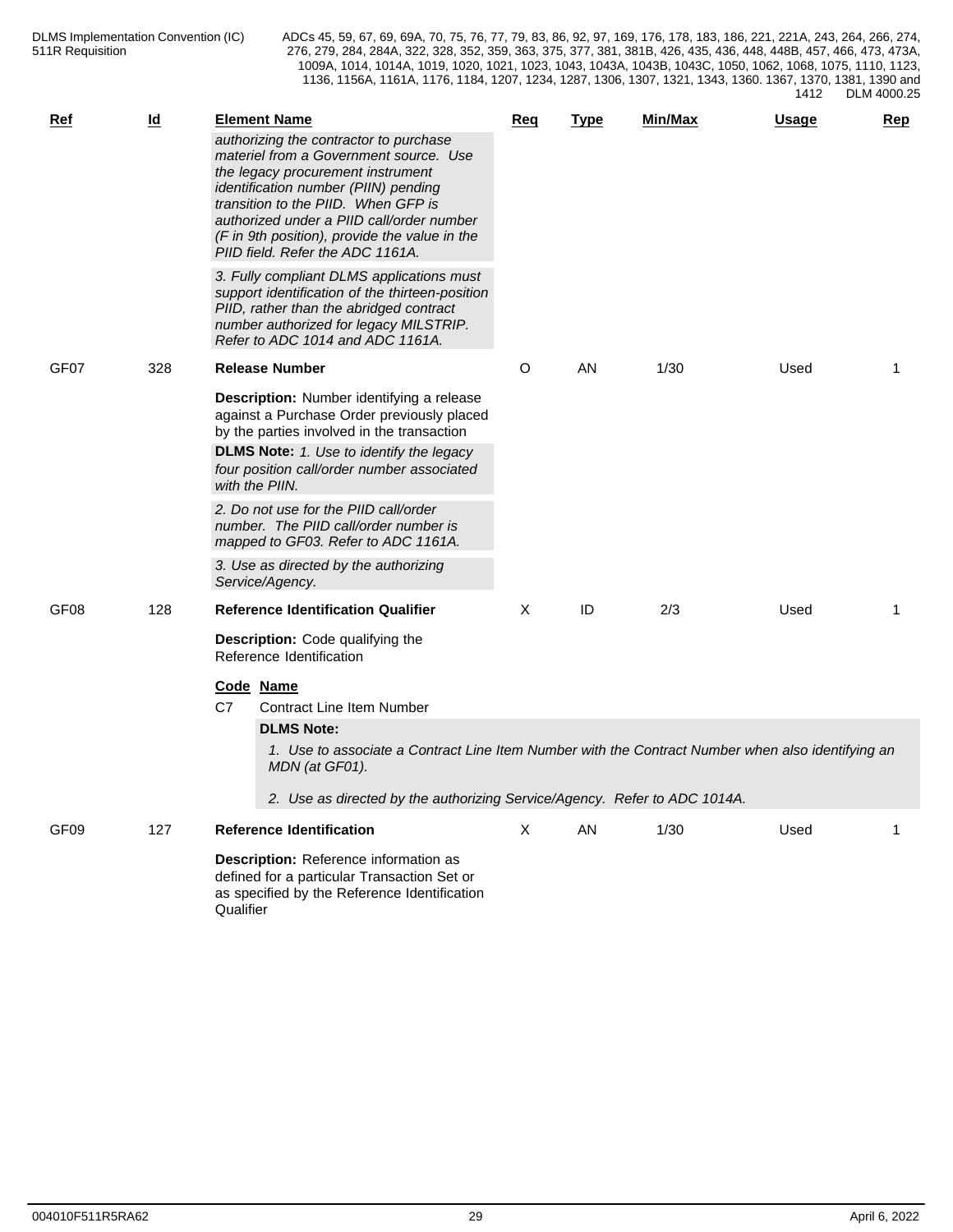# **G62 Date/Time**

| Pos: 80                      | Max: 20                  |  |
|------------------------------|--------------------------|--|
|                              | <b>Detail - Optional</b> |  |
| $\mathsf{Loop}: \mathsf{L}X$ | Elements: 2              |  |

**User Option (Usage):** Used

**Purpose:** To specify pertinent dates and times

# **Syntax Rules:**

- 1. R0103 At least one of G6201 or G6203 is required.
- 2. P0102 If either G6201 or G6202 is present, then the other is required.
- 3. P0304 If either G6203 or G6204 is present, then the other is required.

# **DLMS Note:**

*Use multiple repetitions to identify unique dates or delivery periods associated with the requisitioner's requirements.*

| <b>Ref</b> | $\overline{\mathsf{q}}$ |           | <b>Element Name</b>                                                                                                                                                                                                                                                                                                                     | Req | <b>Type</b> | <u>Min/Max</u> | Usage    | <b>Rep</b> |  |  |  |  |
|------------|-------------------------|-----------|-----------------------------------------------------------------------------------------------------------------------------------------------------------------------------------------------------------------------------------------------------------------------------------------------------------------------------------------|-----|-------------|----------------|----------|------------|--|--|--|--|
| G6201      | 432                     |           | <b>Date Qualifier</b>                                                                                                                                                                                                                                                                                                                   | X   | ID          | 2/2            | Must use | 1          |  |  |  |  |
|            |                         |           | <b>Description:</b> Code specifying type of date                                                                                                                                                                                                                                                                                        |     |             |                |          |            |  |  |  |  |
|            |                         |           | Code Name                                                                                                                                                                                                                                                                                                                               |     |             |                |          |            |  |  |  |  |
|            |                         | 09        | Process Date                                                                                                                                                                                                                                                                                                                            |     |             |                |          |            |  |  |  |  |
|            |                         |           | <b>DLMS Note:</b>                                                                                                                                                                                                                                                                                                                       |     |             |                |          |            |  |  |  |  |
|            |                         |           | Use for transmission of an image transaction only to identify the date the original transaction was<br>processed by the receiving source of supply.                                                                                                                                                                                     |     |             |                |          |            |  |  |  |  |
|            |                         | 46        | <b>Actual Placement</b>                                                                                                                                                                                                                                                                                                                 |     |             |                |          |            |  |  |  |  |
|            |                         |           | <b>DLMS Note:</b>                                                                                                                                                                                                                                                                                                                       |     |             |                |          |            |  |  |  |  |
|            |                         |           | Authorized for use on an Intra-Army basis with BR02 transaction type code A0 to identify the date<br>stamp of when the Army retail activity generated the action. Date required in order to accurately<br>process transactions relative to image, post-post and working requisitions submitted by Army Single<br>Stock Fund activities. |     |             |                |          |            |  |  |  |  |
|            |                         | 53        | Deliver Not Before Date                                                                                                                                                                                                                                                                                                                 |     |             |                |          |            |  |  |  |  |
|            |                         |           | <b>DLMS Note:</b>                                                                                                                                                                                                                                                                                                                       |     |             |                |          |            |  |  |  |  |
|            |                         |           | Use to identify the earliest acceptable delivery date for the materiel requisitioned. For conventional<br>ammunition requirements, it defines the earliest acceptable delivery date for the required delivery<br>period.                                                                                                                |     |             |                |          |            |  |  |  |  |
|            |                         | 54        | Deliver No Later Than Date                                                                                                                                                                                                                                                                                                              |     |             |                |          |            |  |  |  |  |
|            |                         |           | <b>DLMS Note:</b>                                                                                                                                                                                                                                                                                                                       |     |             |                |          |            |  |  |  |  |
|            |                         |           | Use to identify the latest acceptable delivery date for the materiel requisitioned. For conventional<br>ammunition requirements, it defines the latest acceptable delivery date for the required delivery period.                                                                                                                       |     |             |                |          |            |  |  |  |  |
|            |                         | 68        | <b>Requested Delivery Date</b>                                                                                                                                                                                                                                                                                                          |     |             |                |          |            |  |  |  |  |
|            |                         |           | <b>DLMS Note:</b>                                                                                                                                                                                                                                                                                                                       |     |             |                |          |            |  |  |  |  |
|            |                         |           | For DLA use only to identify the DLA-calculated required delivery date (RDD) used for internal<br>processing of a customer order.                                                                                                                                                                                                       |     |             |                |          |            |  |  |  |  |
|            |                         | 85        | Date Issued                                                                                                                                                                                                                                                                                                                             |     |             |                |          |            |  |  |  |  |
|            |                         |           | <b>DLMS Note:</b>                                                                                                                                                                                                                                                                                                                       |     |             |                |          |            |  |  |  |  |
|            |                         |           | 1. Use only when requisitioning nonstandard materiel. Cite the effective date of the drawing number<br>(when only using code PT) or the drawing revision number (when using code DR with code PT)<br>identified in the 2/LIN/100 segment.                                                                                               |     |             |                |          |            |  |  |  |  |
|            |                         |           | 2. DLMS enhancement. Data associated with DD Form 1348-6.                                                                                                                                                                                                                                                                               |     |             |                |          |            |  |  |  |  |
|            |                         | <b>BC</b> | <b>Publication Date</b>                                                                                                                                                                                                                                                                                                                 |     |             |                |          |            |  |  |  |  |
|            |                         |           | <b>DLMS Note:</b>                                                                                                                                                                                                                                                                                                                       |     |             |                |          |            |  |  |  |  |
|            |                         |           | 1. Use only when requisitioning nonstandard materiel to cite the manufacturer's catalog publication date                                                                                                                                                                                                                                |     |             |                |          |            |  |  |  |  |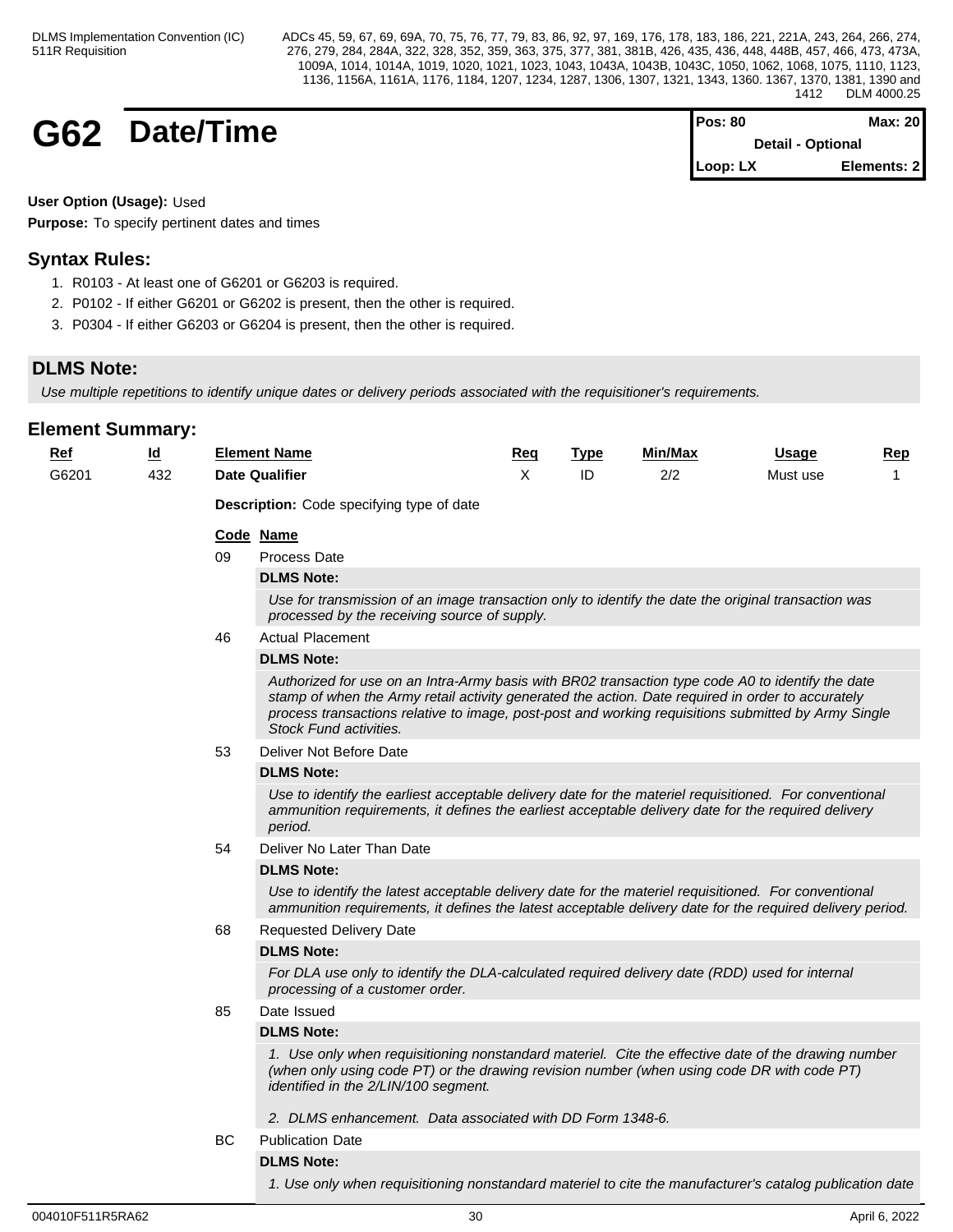# **Code Name**

*when a catalog is identified in the 2/LIN/100 segment.*

*2. DLMS enhancement. Data associated with DD Form 1348-6.*

#### BD Required By

# **DLMS Note:**

*For FMS and MAP/GA requirements, use to identify the required availability date. For all other uses, it is the required delivery date.*

# LD Last Demand

# **DLMS Note:**

*Use when transmitting misrouted requisition or when referring a requisition to another supply source to identify the date of receipt of the requisition as recorded by the initial supply source in the supply distribution system; otherwise, do not use.*

| G6202 | 373 | <b>Date</b>                                              | $\lambda$<br>$\lambda$ | DT | 8/8 | Must use |  |
|-------|-----|----------------------------------------------------------|------------------------|----|-----|----------|--|
|       |     | <b>Description:</b> Date expressed as<br><b>CCYYMMDD</b> |                        |    |     |          |  |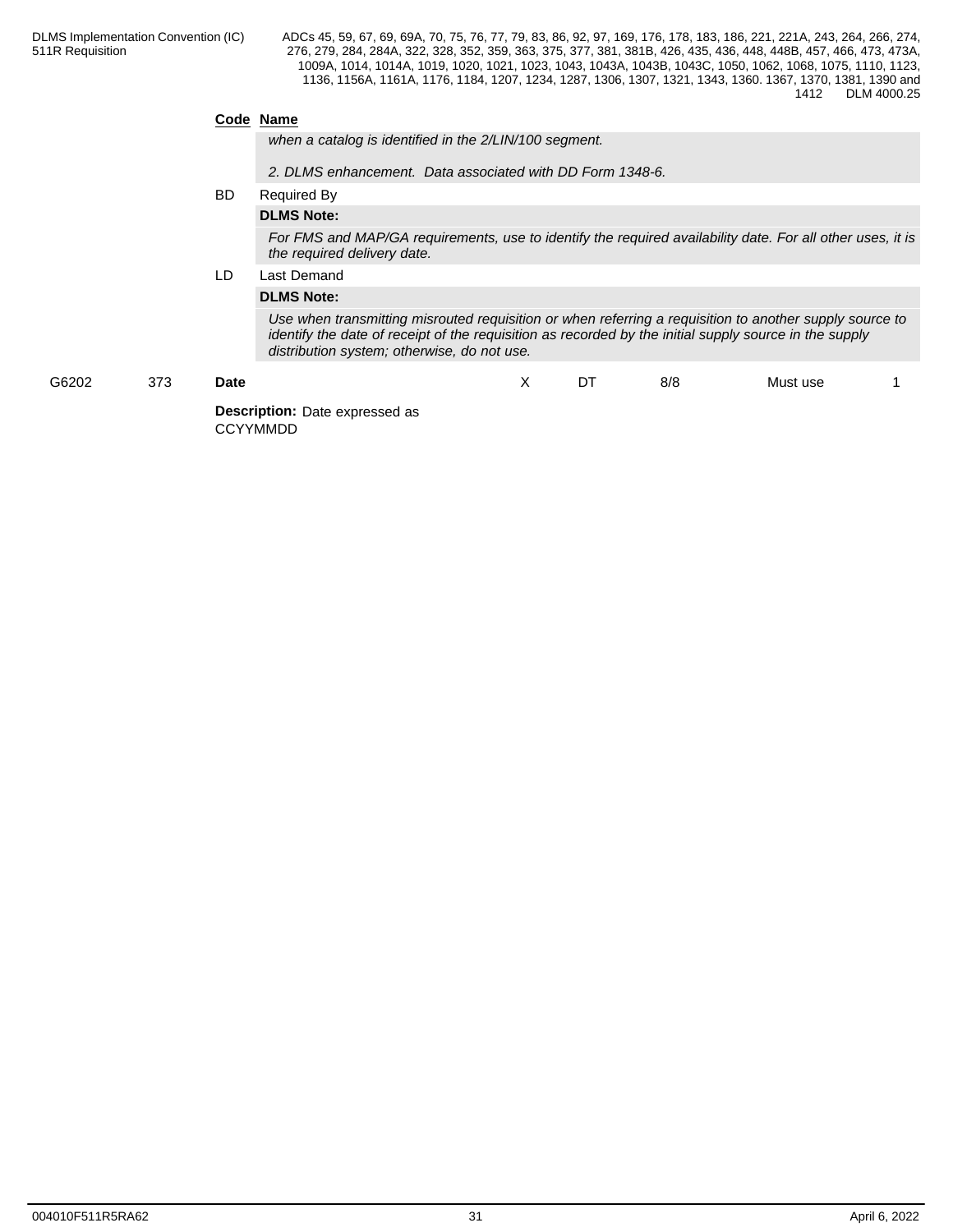# **LIN Item Identification Pos: 100 Max: >1**

**Detail - Optional Loop: LX Elements: 30**

**User Option (Usage):** Used

**Purpose:** To specify basic item identification data

# **Syntax Rules:**

- 1. P0405 If either LIN04 or LIN05 is present, then the other is required.
- 2. P0607 If either LIN06 or LIN07 is present, then the other is required.
- 3. P0809 If either LIN08 or LIN09 is present, then the other is required.
- 4. P1011 If either LIN10 or LIN11 is present, then the other is required.
- 5. P1213 If either LIN12 or LIN13 is present, then the other is required.
- 6. P1415 If either LIN14 or LIN15 is present, then the other is required.
- 7. P1617 If either LIN16 or LIN17 is present, then the other is required.
- 8. P1819 If either LIN18 or LIN19 is present, then the other is required.
- 9. P2021 If either LIN20 or LIN21 is present, then the other is required.
- 10. P2223 If either LIN22 or LIN23 is present, then the other is required.
- 11. P2425 If either LIN24 or LIN25 is present, then the other is required.
- 12. P2627 If either LIN26 or LIN27 is present, then the other is required.
- 13. P2829 If either LIN28 or LIN29 is present, then the other is required.
- 14. P3031 If either LIN30 or LIN31 is present, then the other is required.

# **Semantics:**

1. LIN01 is the line item identification

# **Comments:**

- 1. See the Data Dictionary for a complete list of IDs.
- 2. LIN02 through LIN31 provide for fifteen different product/service IDs for each item. For example: Case, Color, Drawing No., U.P.C. No., ISBN No., Model No., or SKU.

# **DLMS Note:**

*1. Use to provide a detailed description of the nonstandard materiel identified in PO106 with code FT or MG. Use with the MEA, G62 (2/LX/010 loop, position 080), N1 (2/N1/180 loop), and G69 segments to fully identify the nonstandard materiel.*

*2. Use data element 235/234 pairs to identify data pertinent to the transaction. Present the information in any sequential order. Unless otherwise specified, the multiple codes listed for a single qualifier data element identify the range of possible data requirements. When needed, use the next available combination of data element 235/234 pairs to provide the necessary data.*

*3. Must use as needed when requisitioning nonstandard non-NSN materiel.*

*4. Data elements are DLMS enhancements except where specifically identified. The following nonstandard non-NSN materiel identification includes data derived from the DD Form 1348-6.*

| $Ref$             | $\underline{\mathsf{Id}}$ | <b>Element Name</b>                                                                                                                                                               | <u>Req</u> | <u>Type</u> | Min/Max | <b>Usage</b> | <u>Rep</u> |
|-------------------|---------------------------|-----------------------------------------------------------------------------------------------------------------------------------------------------------------------------------|------------|-------------|---------|--------------|------------|
| LIN <sub>02</sub> | 235                       | <b>Product/Service ID Qualifier</b>                                                                                                                                               | M          | ID          | 2/2     | Must use     |            |
|                   |                           | <b>Description:</b> Code identifying the<br>type/source of the descriptive number used<br>in Product/Service ID (234)<br><b>DLMS Note:</b> The following codes are<br>authorized. |            |             |         |              |            |
|                   |                           | Code Name                                                                                                                                                                         |            |             |         |              |            |
|                   |                           | Assembly<br>AB                                                                                                                                                                    |            |             |         |              |            |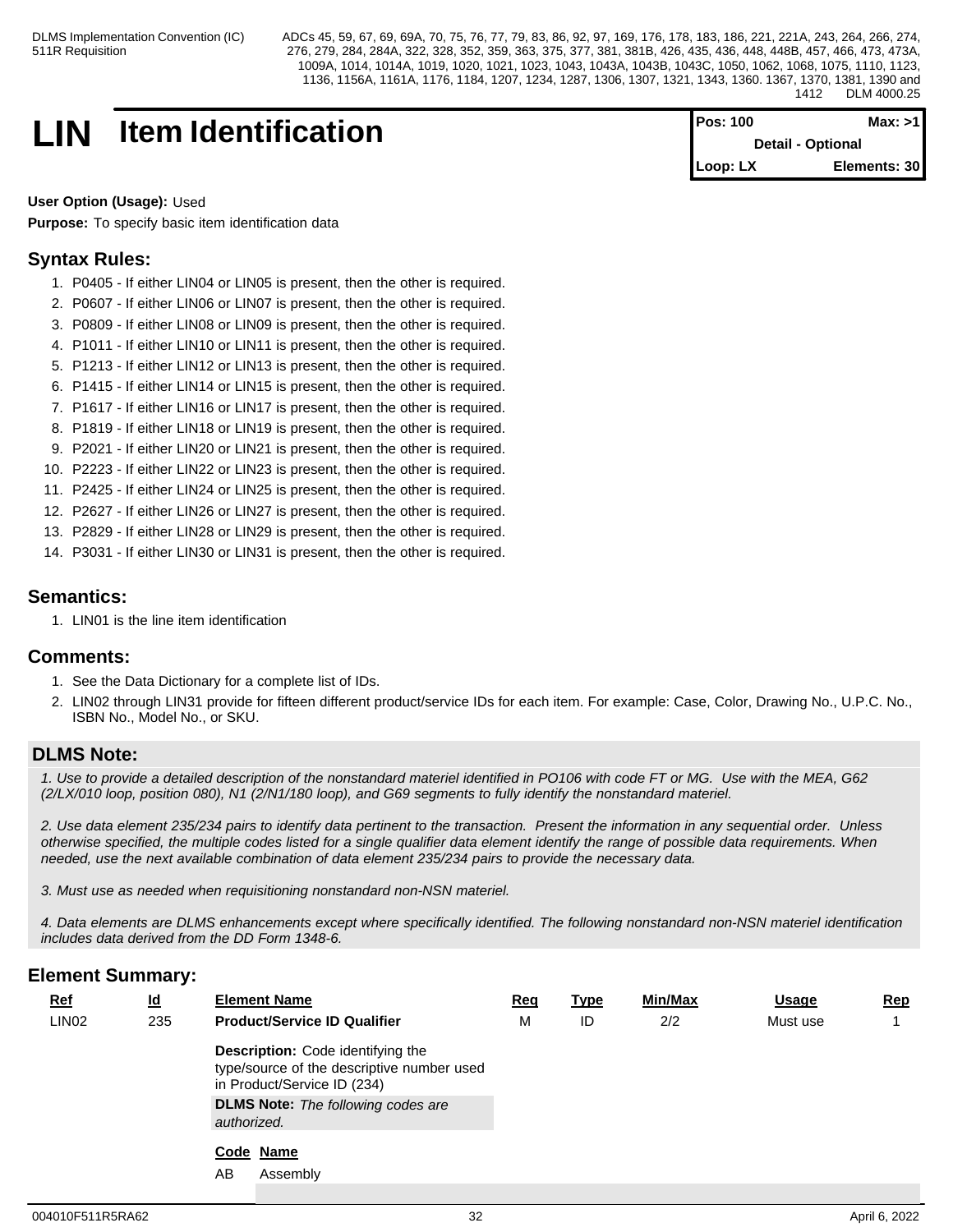# **Code Name**

### **DLMS Note:**

*Use to identify the assembly associated with the materiel.*

BH Finish/Hand Standard Reference

**DLMS Note:**

*Use to identify the fabric of the nonstandard materiel ordered under Federal Supply Schedule.*

- CL Color
- CN Commodity Name

# **DLMS Note:**

*1. Use to identify the nomenclature of the non-NSN materiel.*

*2. During the legacy MILSTRIP/DLMS transition, this field will be used to perpetuate/populate the Noun Description of Item on MILSTRIP part-numbered requisition (corresponds to A02/A0B with Identification Code C (rp 70)). During this time, a field length greater than 10 positions may be truncated or dropped by the receiving application.* 

*3. Under full DLMS, the field length shall be expanded to conform to this standard which allows 48 positions. DLMS-capable applications should plan to support this expanded field length as a DLMS enhancement. See introductory DLMS 3f.*

### CR Contract Number

#### **DLMS Note:**

*Use to identify the PIID of the Federal Supply Schedule or related instrument when ordering nonstandard materiel. When procurement is authorized under a PIID call/order number (F in 9th position), provide the value in the PIID field. Refer to ADC 1161A.*

- DR Drawing Revision Number
- F1 Catalog Number

#### **DLMS Note:**

*Use to identify the manufacturer's catalog which references the nonstandard materiel. Cite the effective catalog publication date, if applicable, in the 2/G62/080 segment.*

#### F2 Technical Order Number

### **DLMS Note:**

*1. During the legacy MILSTRIP/DLMS transition, this field will be used to perpetuate/populate the Technical Order Number/Technical Manual Number identified on MILSTRIP part-numbered requisition (corresponds to AM2/AMB with Identification Code A (rp 70). During this time, a field length greater than 10 positions may be truncated or dropped by the receiving application.* 

*2. Under full DLMS, the field length shall be expanded to conform to this standard which allows 48 positions. DLMS-capable applications should plan to support this expanded field length as a DLMS enhancement. See introductory DLMS 3f.*

- F3 Technical Manual Number
- F4 Series Identifier

#### **DLMS Note:**

*Use to identify the manufacturer's series number of the applicable end item.*

F7 End-Item Description

## **DLMS Note:**

*1. Use to identify the applicable end item which applies to the non-NSN materiel. Description may include the NSN of the end item and/or nomenclature.*

*2. During the legacy MILSTRIP/DLMS transition, this field will be used to perpetuate/populate the End Item Identification on MILSTRIP part-numbered requisition (corresponds to A02/A0B with Identification Code B (rp 70)). During this time, a field length greater than 10 positions may be truncated or dropped by the receiving application.* 

*3. Under full DLMS, the field length shall be expanded to conform to this standard which allows 48 positions. DLMS-capable applications should plan to support this expanded field length as a DLMS enhancement. See introductory DLMS 3f.*

GS General Specification Number **DLMS Note:**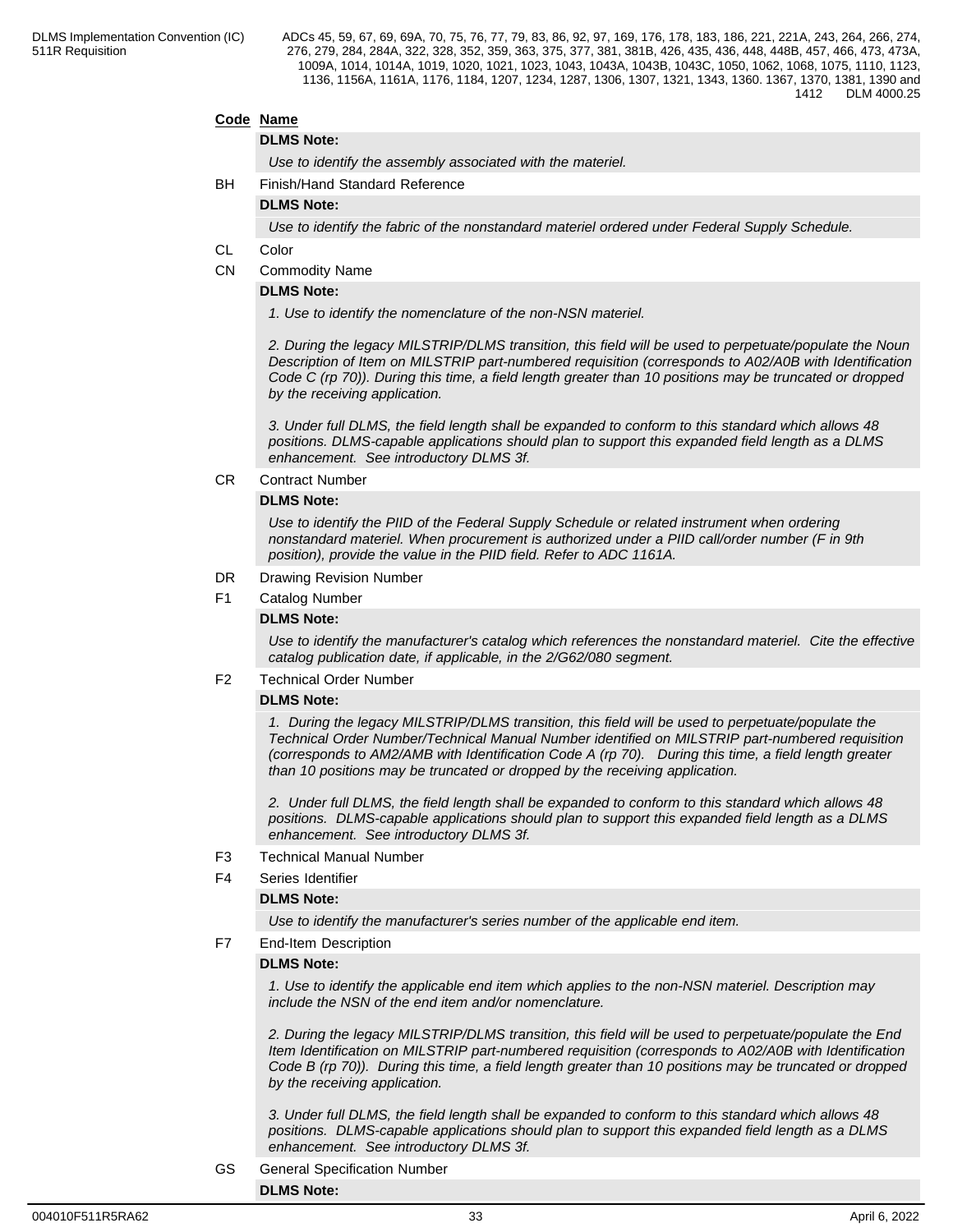# **Code Name**

*Use to identify a specification number, other than a Military Specification (MILSPEC), associated with the nonstandard materiel.*

# MF Manufacturer

**DLMS Note:**

*Use to identify the manufacturer's make of the applicable end item for the nonstandard materiel.*

MN Model Number

# **DLMS Note:**

*Use to identify the manufacturer's model number of the applicable end item.*

- MS Military Specification (MILSPEC) Number
- PR Process Number

#### **DLMS Note:**

*Use to identify a general operating specification which cannot be identified by use of the 2/MEA/105 segment. For example, the MEA use is primarily to identify physical sizes and dimensions of nonstandard materiel. Code PR use is to indicate specifications similar to output rated wattage and horsepower.*

PT Print or Drawing

#### **DLMS Note:**

*1. Use to identify the applicable drawing numbers for the nonstandard materiel.*

*2. During the legacy MILSTRIP/DLMS transition, this field will be used to perpetuate/populate the Drawing or Specification Number on MILSTRIP part-numbered requisition (corresponds to A02/A0B with Identification Code D (rp 70)). During this time, a field length greater than 10 positions may be truncated or dropped by the receiving application.* 

*3. Under full DLMS, the field length shall be expanded to conform to this standard which allows 48 positions. DLMS-capable applications should plan to support this expanded field length as a DLMS enhancement. See introductory DLMS 3f.*

# PW Part Drawing

# **DLMS Note:**

*Use to identify the applicable figure numbers for the nonstandard materiel.*

|       |     |           | Use to identify the applicable figure numbers for the nonstandard materiel.                                    |   |    |      |          |   |
|-------|-----|-----------|----------------------------------------------------------------------------------------------------------------|---|----|------|----------|---|
|       |     | <b>SF</b> | Surface Finish                                                                                                 |   |    |      |          |   |
|       |     |           | <b>DLMS Note:</b>                                                                                              |   |    |      |          |   |
|       |     |           | Use to identify the finish of the nonstandard materiel ordered under Federal Supply Schedule.                  |   |    |      |          |   |
|       |     | <b>SN</b> | <b>Serial Number</b>                                                                                           |   |    |      |          |   |
|       |     |           | <b>DLMS Note:</b>                                                                                              |   |    |      |          |   |
|       |     |           | Use to identify the manufacturer's serial number of the applicable end item.                                   |   |    |      |          |   |
|       |     | VN        | Vendor's (Seller's) Item Number                                                                                |   |    |      |          |   |
|       |     | <b>YP</b> | <b>Publication Number</b>                                                                                      |   |    |      |          |   |
|       |     |           | <b>DLMS Note:</b>                                                                                              |   |    |      |          |   |
|       |     |           | Use to identify publications or catalogs.                                                                      |   |    |      |          |   |
| LIN03 | 234 |           | <b>Product/Service ID</b>                                                                                      | M | AN | 1/48 | Must use |   |
|       |     |           | Description: Identifying number for a<br>product or service                                                    |   |    |      |          |   |
| LIN04 | 235 |           | <b>Product/Service ID Qualifier</b>                                                                            |   | ID | 2/2  | Used     | 1 |
|       |     |           | Description: Code identifying the<br>type/source of the descriptive number used<br>in Product/Service ID (234) |   |    |      |          |   |
| LIN05 | 234 |           | <b>Product/Service ID</b>                                                                                      | X | AN | 1/48 | Used     |   |
|       |     |           | Description: Identifying number for a<br>product or service                                                    |   |    |      |          |   |
| LIN06 | 235 |           | <b>Product/Service ID Qualifier</b>                                                                            | Χ | ID | 2/2  | Used     | 1 |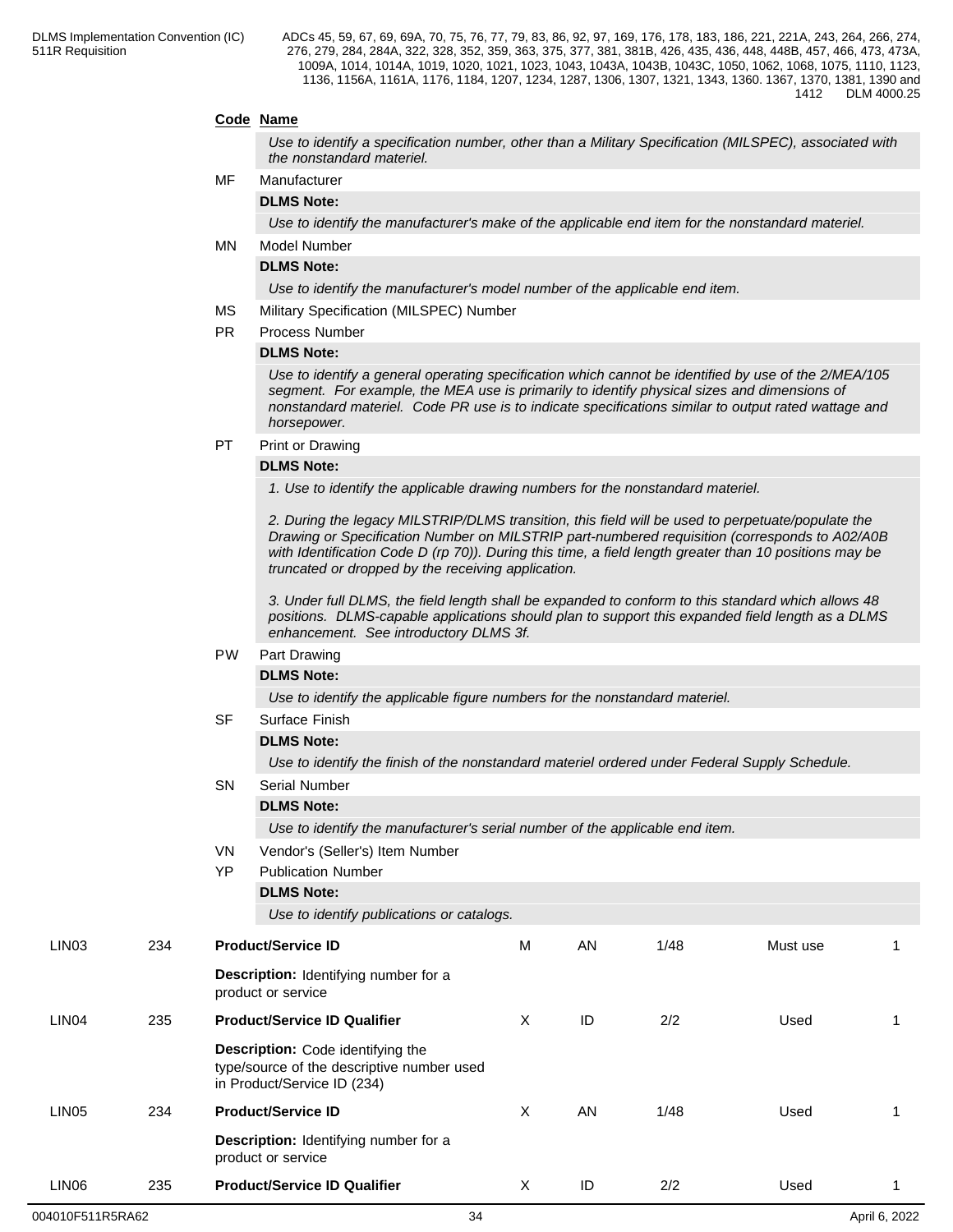DLMS Implementation Convention (IC) 511R Requisition

ADCs 45, 59, 67, 69, 69A, 70, 75, 76, 77, 79, 83, 86, 92, 97, 169, 176, 178, 183, 186, 221, 221A, 243, 264, 266, 274, 276, 279, 284, 284A, 322, 328, 352, 359, 363, 375, 377, 381, 381B, 426, 435, 436, 448, 448B, 457, 466, 473, 473A, 1009A, 1014, 1014A, 1019, 1020, 1021, 1023, 1043, 1043A, 1043B, 1043C, 1050, 1062, 1068, 1075, 1110, 1123, 1136, 1156A, 1161A, 1176, 1184, 1207, 1234, 1287, 1306, 1307, 1321, 1343, 1360. 1367, 1370, 1381, 1390 and 1412 DLM 4000.25

| Ref               | $\underline{\mathsf{Id}}$ | <b>Element Name</b>                                                                                            | Req     | <b>Type</b> | <b>Min/Max</b> | Usage | Rep            |
|-------------------|---------------------------|----------------------------------------------------------------------------------------------------------------|---------|-------------|----------------|-------|----------------|
|                   |                           | Description: Code identifying the<br>type/source of the descriptive number used<br>in Product/Service ID (234) |         |             |                |       |                |
| LIN07             | 234                       | <b>Product/Service ID</b>                                                                                      | $\sf X$ | AN          | 1/48           | Used  | 1              |
|                   |                           | Description: Identifying number for a<br>product or service                                                    |         |             |                |       |                |
| LIN <sub>08</sub> | 235                       | <b>Product/Service ID Qualifier</b>                                                                            | X       | ID          | 2/2            | Used  | $\overline{1}$ |
|                   |                           | Description: Code identifying the<br>type/source of the descriptive number used<br>in Product/Service ID (234) |         |             |                |       |                |
| LIN <sub>09</sub> | 234                       | <b>Product/Service ID</b>                                                                                      | X       | AN          | 1/48           | Used  | 1              |
|                   |                           | Description: Identifying number for a<br>product or service                                                    |         |             |                |       |                |
| <b>LIN10</b>      | 235                       | <b>Product/Service ID Qualifier</b>                                                                            | X       | ID          | 2/2            | Used  | 1              |
|                   |                           | Description: Code identifying the<br>type/source of the descriptive number used<br>in Product/Service ID (234) |         |             |                |       |                |
| <b>LIN11</b>      | 234                       | <b>Product/Service ID</b>                                                                                      | $\sf X$ | AN          | 1/48           | Used  | 1              |
|                   |                           | Description: Identifying number for a<br>product or service                                                    |         |             |                |       |                |
| <b>LIN12</b>      | 235                       | <b>Product/Service ID Qualifier</b>                                                                            | X       | ID          | 2/2            | Used  | $\overline{1}$ |
|                   |                           | Description: Code identifying the<br>type/source of the descriptive number used<br>in Product/Service ID (234) |         |             |                |       |                |
| LIN <sub>13</sub> | 234                       | <b>Product/Service ID</b>                                                                                      | X       | AN          | 1/48           | Used  | 1              |
|                   |                           | Description: Identifying number for a<br>product or service                                                    |         |             |                |       |                |
| <b>LIN14</b>      | 235                       | <b>Product/Service ID Qualifier</b>                                                                            | X       | ID          | 2/2            | Used  | 1              |
|                   |                           | Description: Code identifying the<br>type/source of the descriptive number used<br>in Product/Service ID (234) |         |             |                |       |                |
| <b>LIN15</b>      | 234                       | <b>Product/Service ID</b>                                                                                      | X       | AN          | 1/48           | Used  | $\overline{1}$ |
|                   |                           | Description: Identifying number for a<br>product or service                                                    |         |             |                |       |                |
| LIN <sub>16</sub> | 235                       | <b>Product/Service ID Qualifier</b>                                                                            | $\sf X$ | ID          | 2/2            | Used  | -1             |
|                   |                           | Description: Code identifying the<br>type/source of the descriptive number used<br>in Product/Service ID (234) |         |             |                |       |                |
| LIN17             | 234                       | <b>Product/Service ID</b>                                                                                      | $\sf X$ | AN          | 1/48           | Used  | 1              |
|                   |                           | Description: Identifying number for a<br>product or service                                                    |         |             |                |       |                |
| <b>LIN18</b>      | 235                       | <b>Product/Service ID Qualifier</b>                                                                            | X       | ID          | 2/2            | Used  | -1             |
|                   |                           | Description: Code identifying the<br>type/source of the descriptive number used<br>in Product/Service ID (234) |         |             |                |       |                |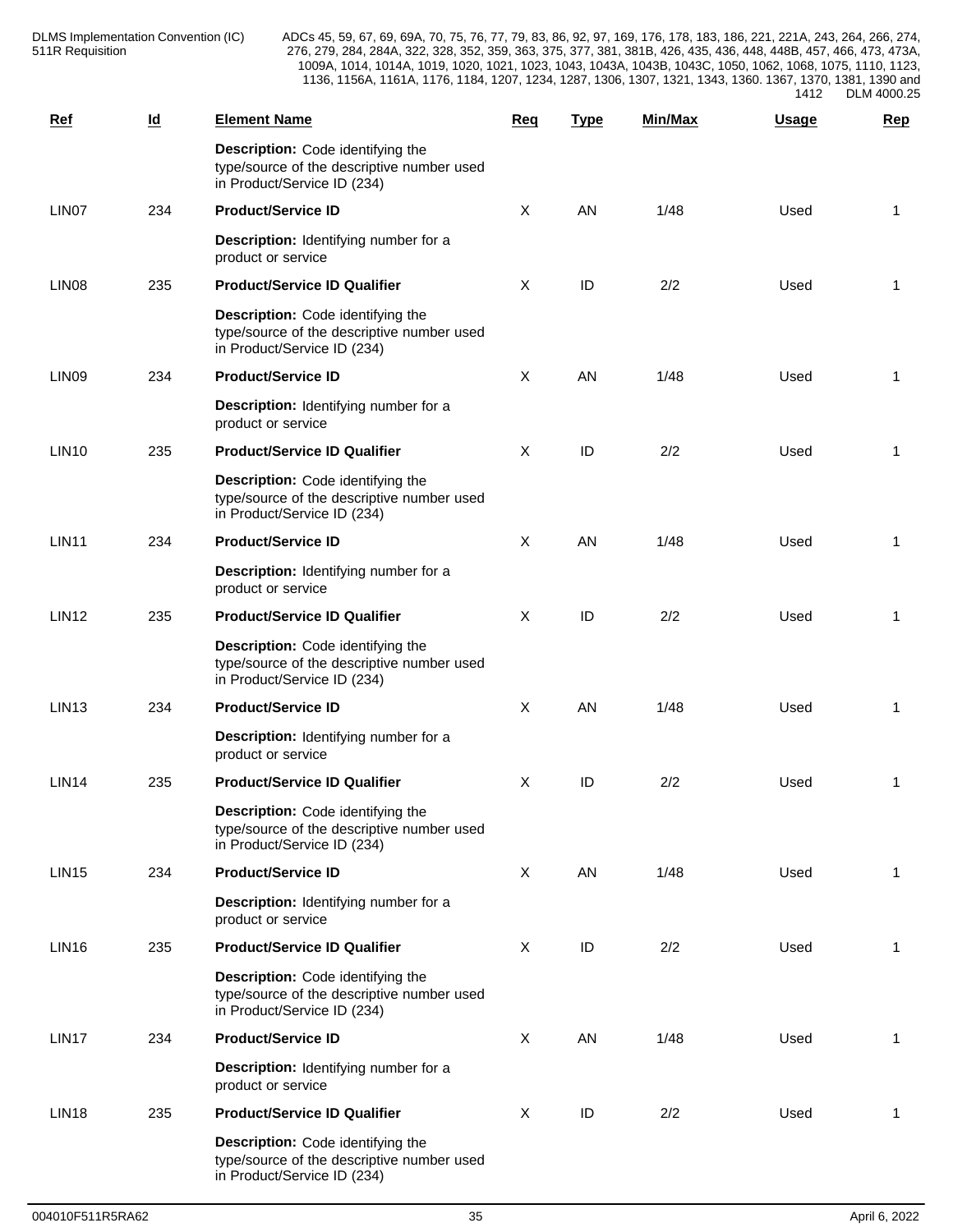| <b>Ref</b>        | $\underline{\mathsf{Id}}$ | <b>Element Name</b>                                                                                            | Req          | <b>Type</b> | Min/Max | <b>Usage</b> | <b>Rep</b>   |
|-------------------|---------------------------|----------------------------------------------------------------------------------------------------------------|--------------|-------------|---------|--------------|--------------|
| <b>LIN19</b>      | 234                       | <b>Product/Service ID</b>                                                                                      | X            | AN          | 1/48    | Used         | 1            |
|                   |                           | Description: Identifying number for a<br>product or service                                                    |              |             |         |              |              |
| <b>LIN20</b>      | 235                       | <b>Product/Service ID Qualifier</b>                                                                            | X            | ID          | 2/2     | Used         | 1            |
|                   |                           | Description: Code identifying the<br>type/source of the descriptive number used<br>in Product/Service ID (234) |              |             |         |              |              |
| <b>LIN21</b>      | 234                       | <b>Product/Service ID</b>                                                                                      | $\sf X$      | AN          | 1/48    | Used         | -1           |
|                   |                           | Description: Identifying number for a<br>product or service                                                    |              |             |         |              |              |
| <b>LIN22</b>      | 235                       | <b>Product/Service ID Qualifier</b>                                                                            | X            | ID          | 2/2     | Used         | -1           |
|                   |                           | Description: Code identifying the<br>type/source of the descriptive number used<br>in Product/Service ID (234) |              |             |         |              |              |
| <b>LIN23</b>      | 234                       | <b>Product/Service ID</b>                                                                                      | $\sf X$      | AN          | 1/48    | Used         | $\mathbf{1}$ |
|                   |                           | Description: Identifying number for a<br>product or service                                                    |              |             |         |              |              |
| <b>LIN24</b>      | 235                       | <b>Product/Service ID Qualifier</b>                                                                            | X            | ID          | 2/2     | Used         | $\mathbf{1}$ |
|                   |                           | Description: Code identifying the<br>type/source of the descriptive number used<br>in Product/Service ID (234) |              |             |         |              |              |
| <b>LIN25</b>      | 234                       | <b>Product/Service ID</b>                                                                                      | $\sf X$      | AN          | 1/48    | Used         | 1            |
|                   |                           | Description: Identifying number for a<br>product or service                                                    |              |             |         |              |              |
| <b>LIN26</b>      | 235                       | <b>Product/Service ID Qualifier</b>                                                                            | X            | ID          | 2/2     | Used         | 1            |
|                   |                           | Description: Code identifying the<br>type/source of the descriptive number used<br>in Product/Service ID (234) |              |             |         |              |              |
| LIN <sub>27</sub> | 234                       | <b>Product/Service ID</b>                                                                                      | X            | AN          | 1/48    | Used         | 1            |
|                   |                           | Description: Identifying number for a<br>product or service                                                    |              |             |         |              |              |
| <b>LIN28</b>      | 235                       | <b>Product/Service ID Qualifier</b>                                                                            | X            | ID          | 2/2     | Used         | $\mathbf{1}$ |
|                   |                           | Description: Code identifying the<br>type/source of the descriptive number used<br>in Product/Service ID (234) |              |             |         |              |              |
| <b>LIN29</b>      | 234                       | <b>Product/Service ID</b>                                                                                      | $\mathsf{X}$ | AN          | 1/48    | Used         | 1            |
|                   |                           | Description: Identifying number for a<br>product or service                                                    |              |             |         |              |              |
| <b>LIN30</b>      | 235                       | <b>Product/Service ID Qualifier</b>                                                                            | $\mathsf{X}$ | ID          | 2/2     | Used         | -1           |
|                   |                           | Description: Code identifying the<br>type/source of the descriptive number used<br>in Product/Service ID (234) |              |             |         |              |              |
| <b>LIN31</b>      | 234                       | <b>Product/Service ID</b>                                                                                      | $\sf X$      | AN          | 1/48    | Used         | 1            |
|                   |                           | Description: Identifying number for a<br>product or service                                                    |              |             |         |              |              |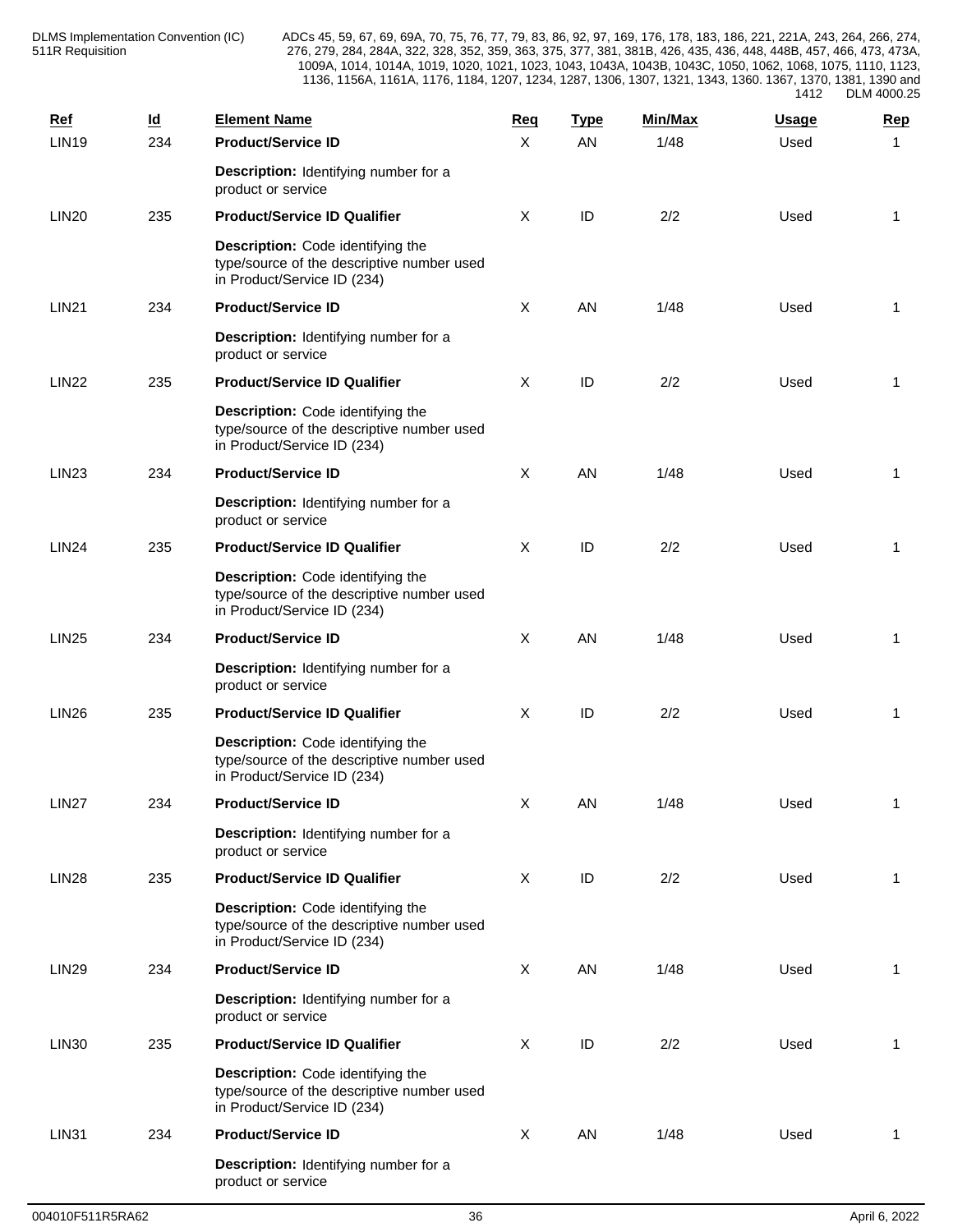| Ref                                 | <b>Element Name</b>                                                                                                   |                                                                                                            | Req | <b>Type</b> | Min/Max | Usage |             | <u>Rep</u> |
|-------------------------------------|-----------------------------------------------------------------------------------------------------------------------|------------------------------------------------------------------------------------------------------------|-----|-------------|---------|-------|-------------|------------|
|                                     |                                                                                                                       |                                                                                                            |     |             |         | 1412  | DLM 4000.25 |            |
|                                     |                                                                                                                       | 1136, 1156A, 1161A, 1176, 1184, 1207, 1234, 1287, 1306, 1307, 1321, 1343, 1360. 1367, 1370, 1381, 1390 and |     |             |         |       |             |            |
|                                     |                                                                                                                       | 1009A, 1014, 1014A, 1019, 1020, 1021, 1023, 1043, 1043A, 1043B, 1043C, 1050, 1062, 1068, 1075, 1110, 1123, |     |             |         |       |             |            |
| 511R Requisition                    | 276, 279, 284, 284A, 322, 328, 352, 359, 363, 375, 377, 381, 381B, 426, 435, 436, 448, 448B, 457, 466, 473, 473A,     |                                                                                                            |     |             |         |       |             |            |
| DLMS Implementation Convention (IC) | ADCs 45, 59, 67, 69, 69A, 70, 75, 76, 77, 79, 83, 86, 92, 97, 169, 176, 178, 183, 186, 221, 221A, 243, 264, 266, 274, |                                                                                                            |     |             |         |       |             |            |
|                                     |                                                                                                                       |                                                                                                            |     |             |         |       |             |            |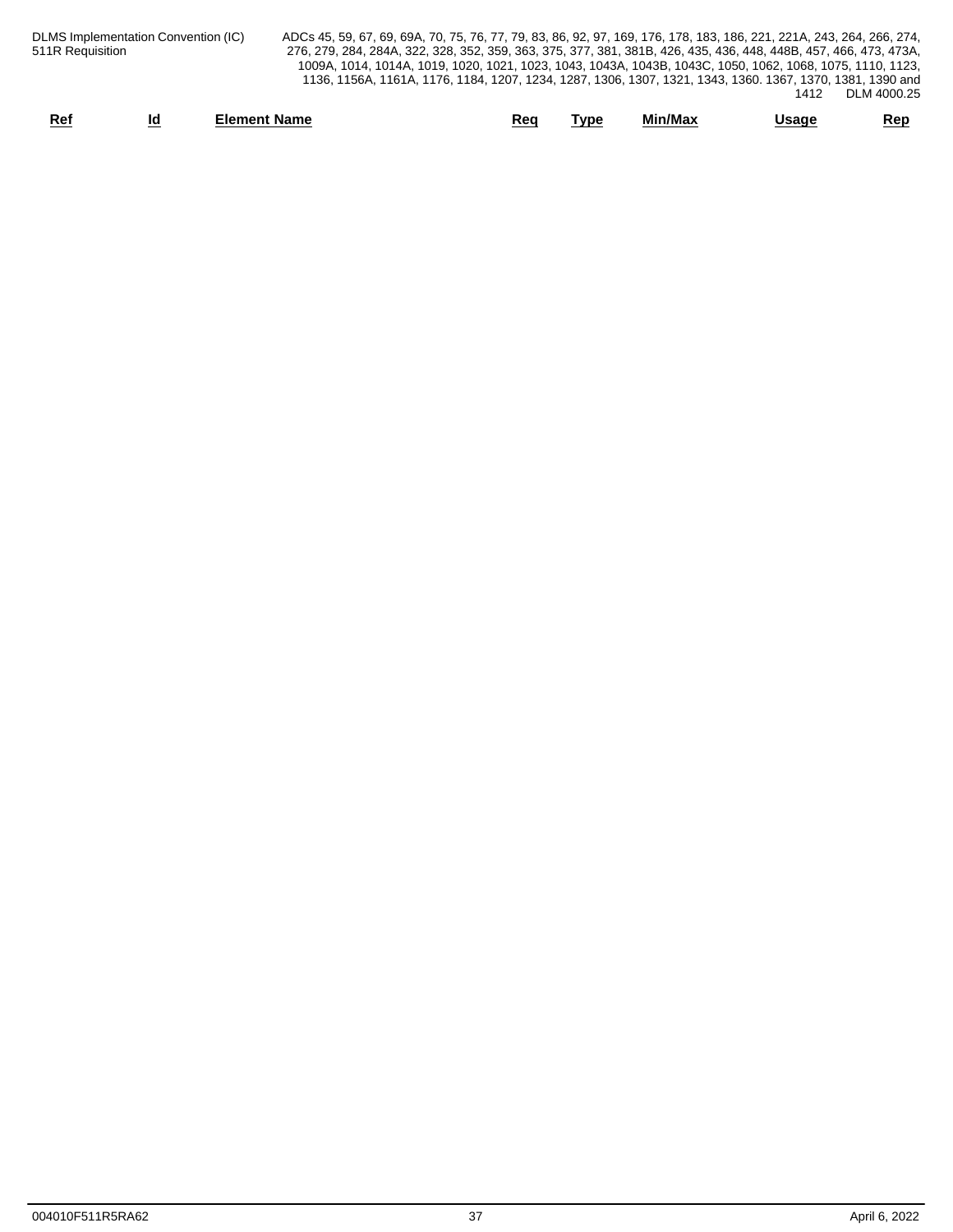# **MEA** Measurements

| <b>Pos: 105</b> | Max: >1                  |  |
|-----------------|--------------------------|--|
|                 | <b>Detail - Optional</b> |  |
| Loop: LX        | Elements: 3              |  |

# **User Option (Usage):** Used

**Purpose:** To specify physical measurements or counts, including dimensions, tolerances, variances, and weights(See Figures Appendix for example of use of C001)

# **Syntax Rules:**

- 1. R03050608 At least one of MEA03, MEA05, MEA06 or MEA08 is required.
- 2. C0504 If MEA05 is present, then MEA04 is required.
- 3. C0604 If MEA06 is present, then MEA04 is required.
- 4. L07030506 If MEA07 is present, then at least one of MEA03, MEA05 or MEA06 is required.
- 5. E0803 Only one of MEA08 or MEA03 may be present.

# **Semantics:**

1. MEA04 defines the unit of measure for MEA03, MEA05, and MEA06.

# **Comments:**

1. When citing dimensional tolerances, any measurement requiring a sign (+ or -), or any measurement where a positive (+) value cannot be assumed, use MEA05 as the negative (-) value and MEA06 as the positive (+) value.

# **DLMS Note:**

*Use multiple repetitions to identify any measurements/dimensions related to the nonstandard materiel identified in PO106 only with code FT or MG.*

|            | znivni vaniniai ja                                                                                           |           |                                                                                                                 |         |             |         |              |              |
|------------|--------------------------------------------------------------------------------------------------------------|-----------|-----------------------------------------------------------------------------------------------------------------|---------|-------------|---------|--------------|--------------|
| <u>Ref</u> | <u>ld</u>                                                                                                    |           | <b>Element Name</b>                                                                                             | Req     | <b>Type</b> | Min/Max | <b>Usage</b> | Rep          |
| MEA02      | 738                                                                                                          |           | <b>Measurement Qualifier</b>                                                                                    | $\circ$ | ID          | 1/3     | Must use     | $\mathbf{1}$ |
|            |                                                                                                              |           | Description: Code identifying a specific<br>product or process characteristic to which a<br>measurement applies |         |             |         |              |              |
|            | <b>DLMS Note:</b> 1. Use to identify the specific<br>dimension/measurement quantified in<br>MEA03 and MEA04. |           |                                                                                                                 |         |             |         |              |              |
|            |                                                                                                              |           | 2. The following codes are authorized.                                                                          |         |             |         |              |              |
|            |                                                                                                              |           | Code Name                                                                                                       |         |             |         |              |              |
|            |                                                                                                              | G         | Gross Weight                                                                                                    |         |             |         |              |              |
|            |                                                                                                              | DI        | Diameter                                                                                                        |         |             |         |              |              |
|            |                                                                                                              | DN        | Density                                                                                                         |         |             |         |              |              |
|            |                                                                                                              | DP        | Depth                                                                                                           |         |             |         |              |              |
|            |                                                                                                              | FQ        | Frequency                                                                                                       |         |             |         |              |              |
|            |                                                                                                              | GL        | Gloss                                                                                                           |         |             |         |              |              |
|            |                                                                                                              | HT        | Height                                                                                                          |         |             |         |              |              |
|            |                                                                                                              | ID        | Inside Diameter                                                                                                 |         |             |         |              |              |
|            |                                                                                                              | LN        | Length                                                                                                          |         |             |         |              |              |
|            |                                                                                                              | <b>MD</b> | <b>Measurement Voltage</b>                                                                                      |         |             |         |              |              |
|            |                                                                                                              | OD        | Outside Diameter                                                                                                |         |             |         |              |              |
|            |                                                                                                              | <b>PB</b> | Pressure                                                                                                        |         |             |         |              |              |
|            |                                                                                                              | <b>TF</b> | Tensile                                                                                                         |         |             |         |              |              |
|            |                                                                                                              | TH        | Thickness                                                                                                       |         |             |         |              |              |
|            |                                                                                                              | VO        | Voltage                                                                                                         |         |             |         |              |              |
|            |                                                                                                              | <b>WD</b> | Width                                                                                                           |         |             |         |              |              |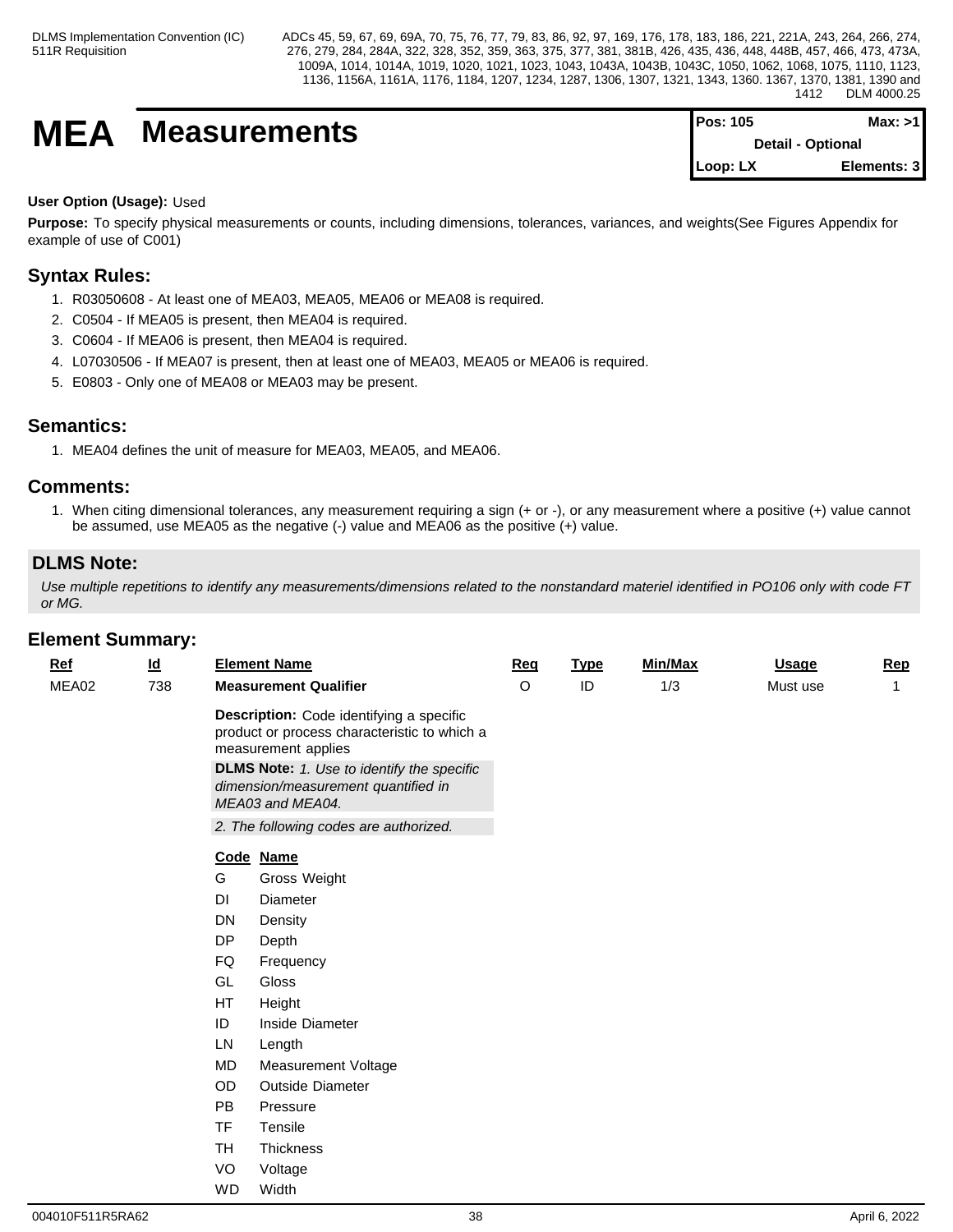|          |      | Code Name<br>WT<br>Weight<br><b>LPR</b><br>Line Pressure<br><b>UCB</b><br>Cube                                                                                                                                                                                                                                                                                                                                                                                                                                                                                                                                                                                                                                                                |   |      |      |          |                         |
|----------|------|-----------------------------------------------------------------------------------------------------------------------------------------------------------------------------------------------------------------------------------------------------------------------------------------------------------------------------------------------------------------------------------------------------------------------------------------------------------------------------------------------------------------------------------------------------------------------------------------------------------------------------------------------------------------------------------------------------------------------------------------------|---|------|------|----------|-------------------------|
|          |      | VOL<br>Volume                                                                                                                                                                                                                                                                                                                                                                                                                                                                                                                                                                                                                                                                                                                                 |   |      |      |          |                         |
| MEA03    | 739  | <b>Measurement Value</b>                                                                                                                                                                                                                                                                                                                                                                                                                                                                                                                                                                                                                                                                                                                      | X | R    | 1/20 | Must use | $\overline{1}$          |
|          |      | Description: The value of the<br>measurement                                                                                                                                                                                                                                                                                                                                                                                                                                                                                                                                                                                                                                                                                                  |   |      |      |          |                         |
| MEA04    | C001 | <b>Composite Unit of Measure</b>                                                                                                                                                                                                                                                                                                                                                                                                                                                                                                                                                                                                                                                                                                              | X | Comp |      | Must use | $\overline{\mathbf{1}}$ |
|          |      | Description: To identify a composite unit of<br>measure(See Figures Appendix for<br>examples of use)                                                                                                                                                                                                                                                                                                                                                                                                                                                                                                                                                                                                                                          |   |      |      |          |                         |
|          |      | DLMS Note: Use to identify the value of the<br>units expressed in MEA03. For example, if<br>the height of the nonstandard materiel was<br>six feet, cite 6 in MEA03 and FT in MEA04.                                                                                                                                                                                                                                                                                                                                                                                                                                                                                                                                                          |   |      |      |          |                         |
| MEA04-01 | 355  | Unit or Basis for Measurement Code                                                                                                                                                                                                                                                                                                                                                                                                                                                                                                                                                                                                                                                                                                            | М | ID   | 2/2  | Must use | $\mathbf{1}$            |
|          |      | Description: Code specifying the units in<br>which a value is being expressed, or<br>manner in which a measurement has been<br>taken<br><b>DLMS Note:</b> The following codes are<br>authorized.                                                                                                                                                                                                                                                                                                                                                                                                                                                                                                                                              |   |      |      |          |                         |
|          |      | Code Name<br>2G<br>Volts (Alternating Current)<br>2H<br>Volts (Direct Current)<br>21<br>British Thermal Units (BTUs) Per Hour<br>Decibels<br>2N<br>70<br>Volt<br>82<br>Ohm<br>AD<br><b>Bytes</b><br>$\mathsf{A}\mathsf{Z}$<br>British Thermal Units (BTUs) per Pound<br>British Thermal Units (BTUs) per Cubic Foot<br>B <sub>0</sub><br>B7<br>Cycles<br>CI<br>Cubic Inches<br>CM<br>Centimeter<br><b>CR</b><br><b>Cubic Meter</b><br>CY<br>Cubic Yard<br><b>FT</b><br>Foot<br>GA<br>Gallon<br>${\sf H}{\sf J}$<br>Horsepower<br>IN<br>Inch<br>KG<br>Kilogram<br>LB<br>Pound<br>LT.<br>Liter<br><b>MR</b><br>Meter<br>OZ<br>Ounce - Av<br>P <sub>1</sub><br>Percent<br>P <sub>2</sub><br>Pounds per Foot<br>${\sf PT}$<br>Pint<br>QT<br>Quart |   |      |      |          |                         |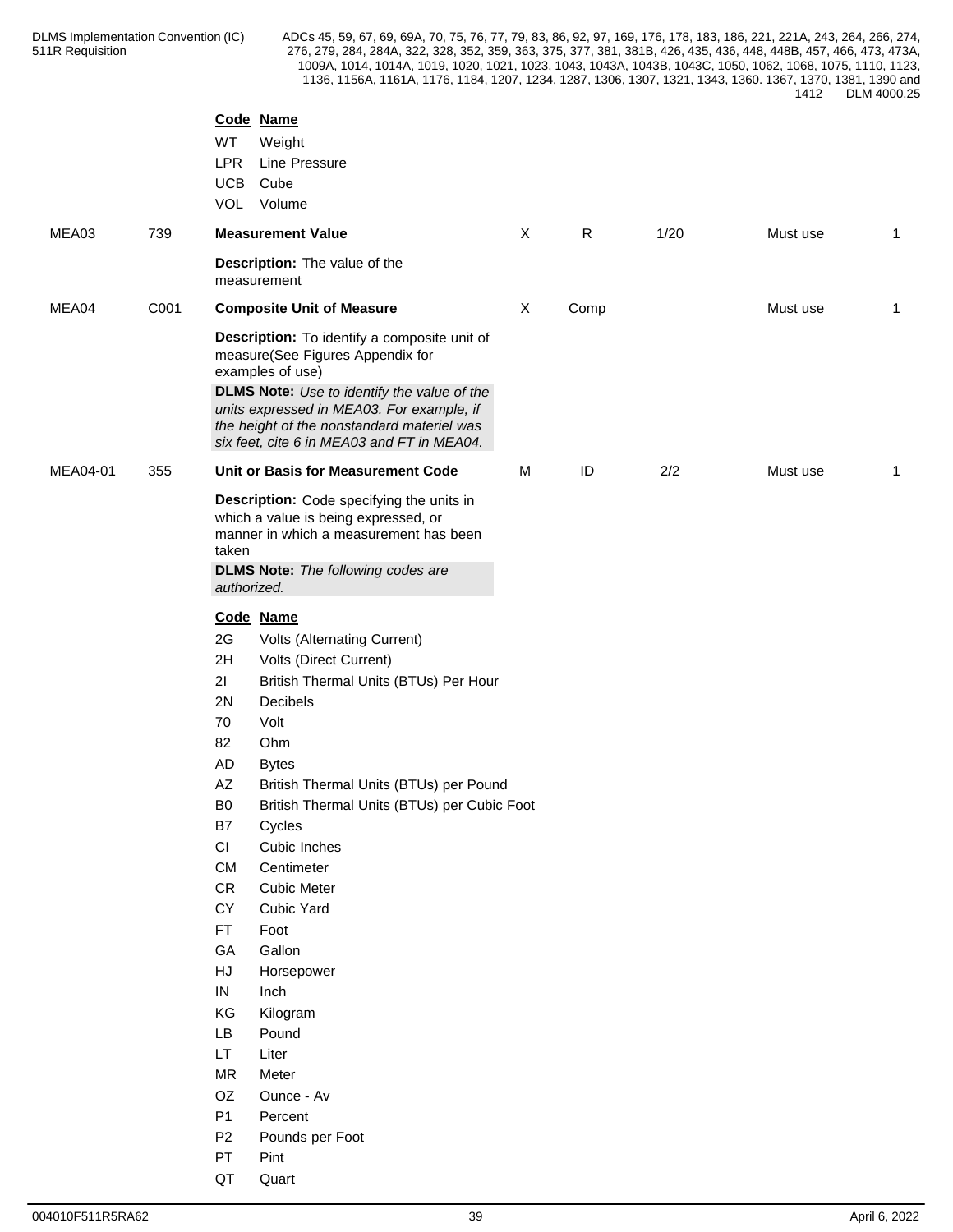# **Code Name**

- R4 Calorie
- SF Square Foot
- SM Square Meter
- SY Square Yard
- TG Gross Ton
- TN Net Ton (2,000 LB).
- VA Volt-ampere per Kilogram
- WA Watts per Kilogram
- YD Yard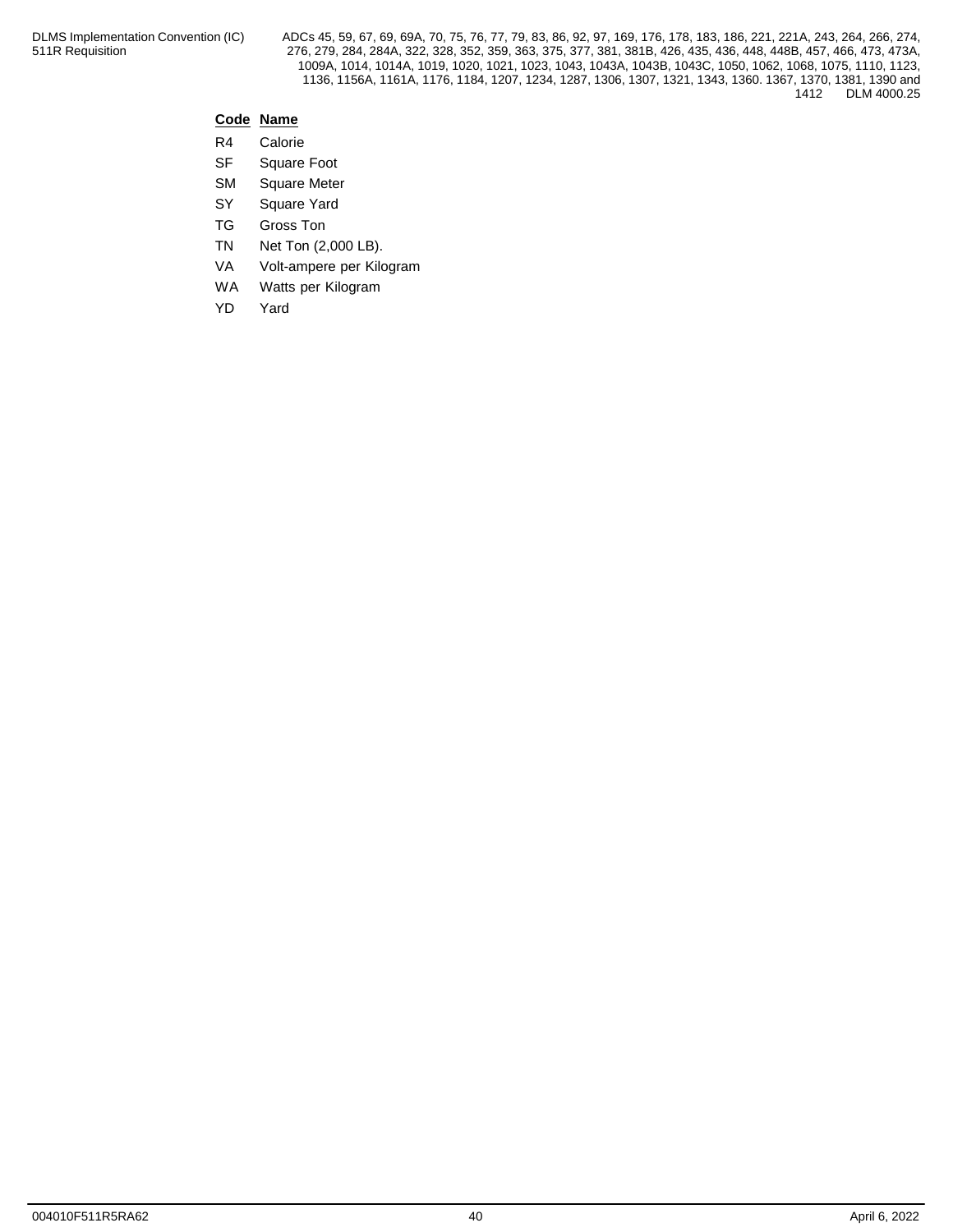# G69 Line Item Detail - Description **Pos:** 110 **Max: 110 Max: 110 Max: 110 Max: 110 Max: 110 Max: 110 Max: 110 Max: 110 Max: 110 Max: 120 Max: 120 Max: 120 Max: 120 Max: 120 Max: 120 Max: 120**

| IPos: 110                | Max: >11    |
|--------------------------|-------------|
| <b>Detail - Optional</b> |             |
| $Loop: LX$               | Elements: 1 |

**User Option (Usage):** Used

**Purpose:** To describe an item in free-form format

# **DLMS Note:**

*Use to describe nonstandard materiel identified in PO106 only with code FT or MG when the 2/LIN/100 and 2/MEA/105 segments do not provide adequate descriptive capability. Use multiple repetitions to provide the narrative descriptive information.*

# **Element Summary:**

| <u>Ref</u> | <u>ia</u> | Element Name                 | <u>Rec</u> | Tvpe | Min/Max | <b>Usage</b> | <u>Rep</u> |
|------------|-----------|------------------------------|------------|------|---------|--------------|------------|
| G6901      | 369       | <b>Free-form Description</b> | IVI        | AN   | 1/45    | Must use     |            |
|            |           |                              |            |      |         |              |            |

**Description:** Free-form descriptive text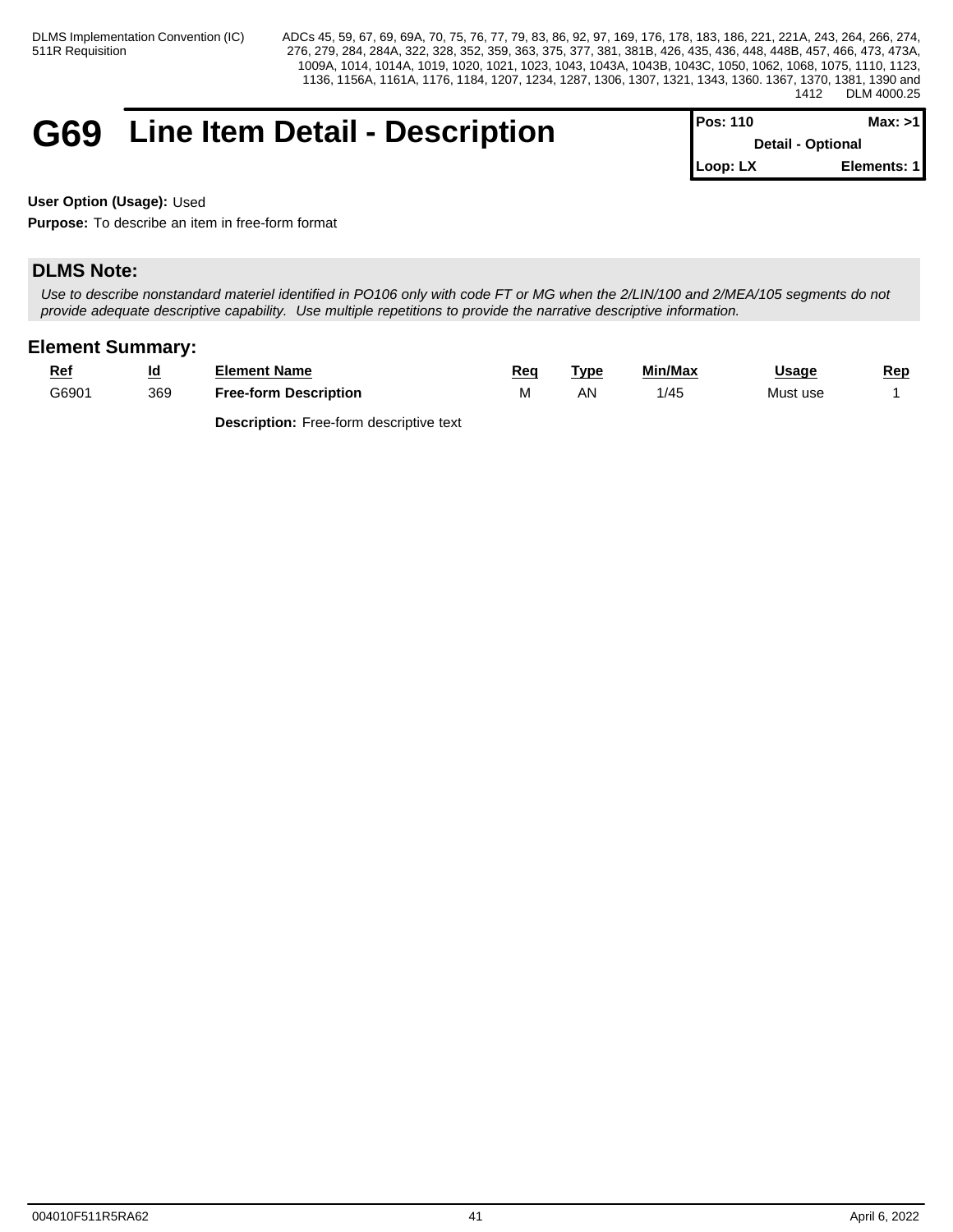# **NTE** Note/Special Instruction

| <b>IPos: 120</b> | Max: >11                 |
|------------------|--------------------------|
|                  | <b>Detail - Optional</b> |
| $Loop: LX$       | Elements: 2              |

### **User Option (Usage):** Used

**Purpose:** To transmit information in a free-form format, if necessary, for comment or special instruction

# **Comments:**

1. The NTE segment permits free-form information/data which, under ANSI X12 standard implementations, is not machine processable. The use of the NTE segment should therefore be avoided, if at all possible, in an automated environment.

# **DLMS Note:**

*1. Use to identify exception data associated with the transaction. Use during extraordinary situations requiring manual intervention in the requisition processing routine.*

*2. Exception data associated with the requisition is a DLMS enhancement; see introductory DLMS note 3a.*

*3. Use with Requisition Exception Data Transaction (DLA DIC YRZ) to indicate technical/descriptive exception information or pick, pack/special delivery instructions or extended part number. See introductory DLMS note 3e.*

| NTE01<br>363<br>ID<br>3/3<br><b>Note Reference Code</b><br>$\circ$<br>Must use<br><b>Description:</b> Code identifying the<br>functional area or purpose for which the<br>note applies<br>Code Name<br><b>ORI</b><br>Order Instructions<br><b>DLMS Note:</b><br>Use with Requisition Exception Data Transaction (DLA DIC YRZ-Line Counters 01-20) to indicate<br>technical/descriptive exception information for procurement purposes. Segment may be repeated up to<br>20 times with same NTE01 qualifier. A maximum of 60 positions (including spaces) may be sent for<br>each occurrence of the NTE01. A maximum of 1200 positions of text (including spaces) may be sent.<br>Pick, pack, and special delivery type instructions (DLA DIC YRZ-Line Counters 01-06) may also be<br>entered as exception data to be forwarded to a DSS storage activity, as part of an exception MRO. This<br>type of data is limited to 360 positions (including spaces) which would be the segment, repeated up to 6<br>times, with the same NTE01 qualifier. Also used for USAF descriptive data associated with part<br>numbered requisitions (A02/A0B rp 67-80). See introductory DLMS note 3e.<br><b>PDS</b><br><b>Product Specification</b><br><b>DLMS Note:</b><br>Use with Requisition Exception Data Transaction (DLA DIC YRZ-Transaction Code PN) to indicate an<br>extended part number. Only a single instance of the segment is used with this NTE01 qualifier. A<br>maximum of 60 positions of text (including spaces) may be sent. See introductory DLMS note 3e.<br>M<br>1/80<br>NTE <sub>02</sub><br>352<br>AN<br><b>Description</b><br>Must use<br><b>Description:</b> A free-form description to<br>clarify the related data elements and their<br>content | <b>Ref</b> | $\underline{\mathsf{Id}}$ | <b>Element Name</b> | Req | <b>Type</b> | Min/Max | Usage | <b>Rep</b> |  |  |  |  |  |  |
|-----------------------------------------------------------------------------------------------------------------------------------------------------------------------------------------------------------------------------------------------------------------------------------------------------------------------------------------------------------------------------------------------------------------------------------------------------------------------------------------------------------------------------------------------------------------------------------------------------------------------------------------------------------------------------------------------------------------------------------------------------------------------------------------------------------------------------------------------------------------------------------------------------------------------------------------------------------------------------------------------------------------------------------------------------------------------------------------------------------------------------------------------------------------------------------------------------------------------------------------------------------------------------------------------------------------------------------------------------------------------------------------------------------------------------------------------------------------------------------------------------------------------------------------------------------------------------------------------------------------------------------------------------------------------------------------------------------------------------------------------------------------|------------|---------------------------|---------------------|-----|-------------|---------|-------|------------|--|--|--|--|--|--|
|                                                                                                                                                                                                                                                                                                                                                                                                                                                                                                                                                                                                                                                                                                                                                                                                                                                                                                                                                                                                                                                                                                                                                                                                                                                                                                                                                                                                                                                                                                                                                                                                                                                                                                                                                                 |            |                           |                     |     |             |         |       |            |  |  |  |  |  |  |
|                                                                                                                                                                                                                                                                                                                                                                                                                                                                                                                                                                                                                                                                                                                                                                                                                                                                                                                                                                                                                                                                                                                                                                                                                                                                                                                                                                                                                                                                                                                                                                                                                                                                                                                                                                 |            |                           |                     |     |             |         |       |            |  |  |  |  |  |  |
|                                                                                                                                                                                                                                                                                                                                                                                                                                                                                                                                                                                                                                                                                                                                                                                                                                                                                                                                                                                                                                                                                                                                                                                                                                                                                                                                                                                                                                                                                                                                                                                                                                                                                                                                                                 |            |                           |                     |     |             |         |       |            |  |  |  |  |  |  |
|                                                                                                                                                                                                                                                                                                                                                                                                                                                                                                                                                                                                                                                                                                                                                                                                                                                                                                                                                                                                                                                                                                                                                                                                                                                                                                                                                                                                                                                                                                                                                                                                                                                                                                                                                                 |            |                           |                     |     |             |         |       |            |  |  |  |  |  |  |
|                                                                                                                                                                                                                                                                                                                                                                                                                                                                                                                                                                                                                                                                                                                                                                                                                                                                                                                                                                                                                                                                                                                                                                                                                                                                                                                                                                                                                                                                                                                                                                                                                                                                                                                                                                 |            |                           |                     |     |             |         |       |            |  |  |  |  |  |  |
|                                                                                                                                                                                                                                                                                                                                                                                                                                                                                                                                                                                                                                                                                                                                                                                                                                                                                                                                                                                                                                                                                                                                                                                                                                                                                                                                                                                                                                                                                                                                                                                                                                                                                                                                                                 |            |                           |                     |     |             |         |       |            |  |  |  |  |  |  |
|                                                                                                                                                                                                                                                                                                                                                                                                                                                                                                                                                                                                                                                                                                                                                                                                                                                                                                                                                                                                                                                                                                                                                                                                                                                                                                                                                                                                                                                                                                                                                                                                                                                                                                                                                                 |            |                           |                     |     |             |         |       |            |  |  |  |  |  |  |
|                                                                                                                                                                                                                                                                                                                                                                                                                                                                                                                                                                                                                                                                                                                                                                                                                                                                                                                                                                                                                                                                                                                                                                                                                                                                                                                                                                                                                                                                                                                                                                                                                                                                                                                                                                 |            |                           |                     |     |             |         |       |            |  |  |  |  |  |  |
|                                                                                                                                                                                                                                                                                                                                                                                                                                                                                                                                                                                                                                                                                                                                                                                                                                                                                                                                                                                                                                                                                                                                                                                                                                                                                                                                                                                                                                                                                                                                                                                                                                                                                                                                                                 |            |                           |                     |     |             |         |       |            |  |  |  |  |  |  |
|                                                                                                                                                                                                                                                                                                                                                                                                                                                                                                                                                                                                                                                                                                                                                                                                                                                                                                                                                                                                                                                                                                                                                                                                                                                                                                                                                                                                                                                                                                                                                                                                                                                                                                                                                                 |            |                           |                     |     |             |         |       |            |  |  |  |  |  |  |
|                                                                                                                                                                                                                                                                                                                                                                                                                                                                                                                                                                                                                                                                                                                                                                                                                                                                                                                                                                                                                                                                                                                                                                                                                                                                                                                                                                                                                                                                                                                                                                                                                                                                                                                                                                 |            |                           |                     |     |             |         |       |            |  |  |  |  |  |  |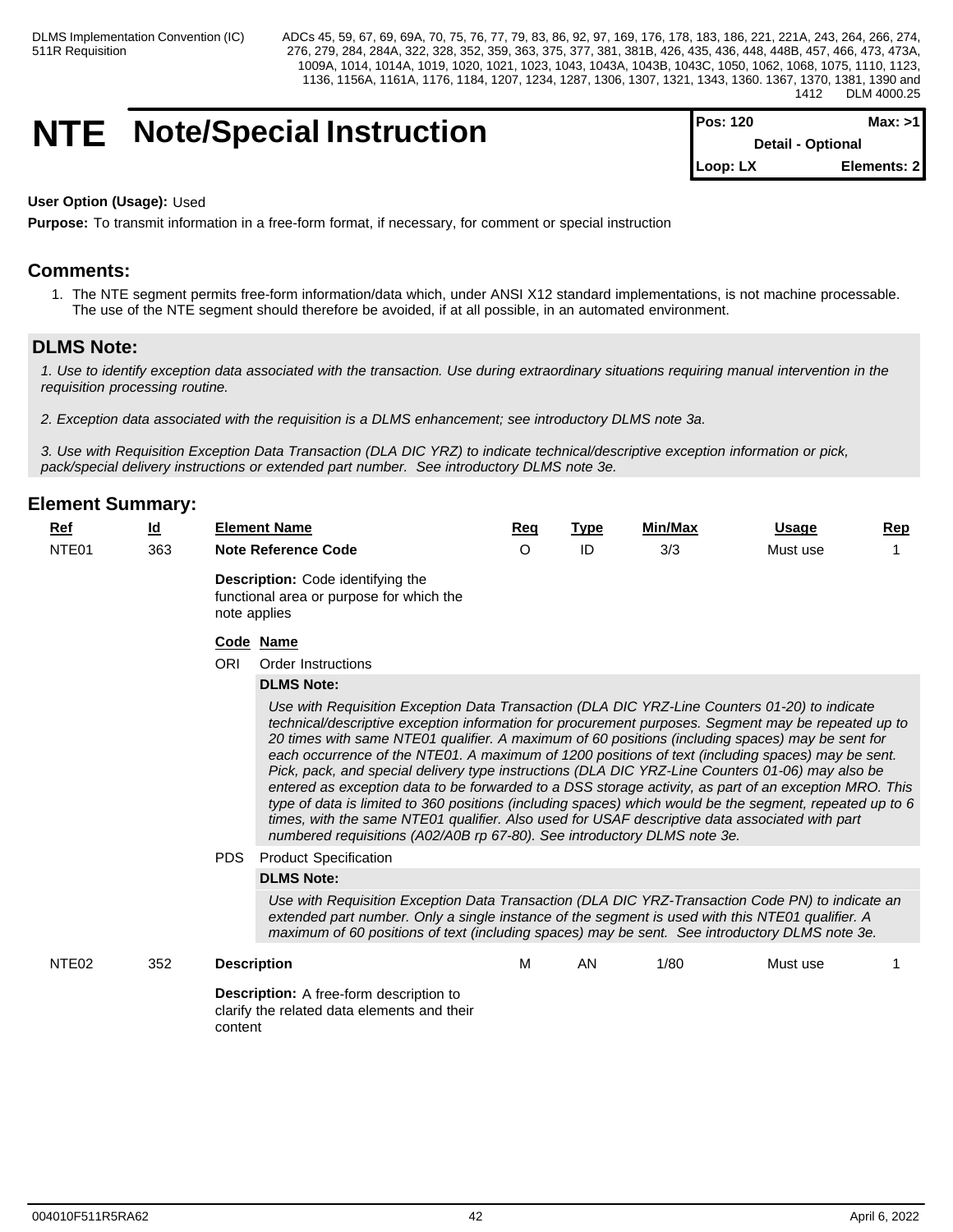# **LM** Code Source Information

| IPos: 130 | Max: 1 I                 |  |
|-----------|--------------------------|--|
|           | <b>Detail - Optional</b> |  |
| Loop: LM  | Elements: 1              |  |

**User Option (Usage):** Must use

**Purpose:** To transmit standard code list identification information

# **Comments:**

1. LM02 identifies the applicable industry code list source information.

# **DLMS Note:**

*Must use this 2/LM/130 loop to identify coded information maintained in department or agency documentation.*

| <u>Ref</u> | $\underline{\mathsf{Id}}$ | <b>Element Name</b>                                                          | <u>Req</u> | <u>Type</u> | Min/Max | <b>Usage</b> | <u>Rep</u> |
|------------|---------------------------|------------------------------------------------------------------------------|------------|-------------|---------|--------------|------------|
| LM01       | 559                       | <b>Agency Qualifier Code</b>                                                 | M          | ID          | 2/2     | Must use     |            |
|            |                           | <b>Description:</b> Code identifying the agency<br>assigning the code values |            |             |         |              |            |
|            |                           | Code Name<br>DF<br>Department of Defense (DoD)                               |            |             |         |              |            |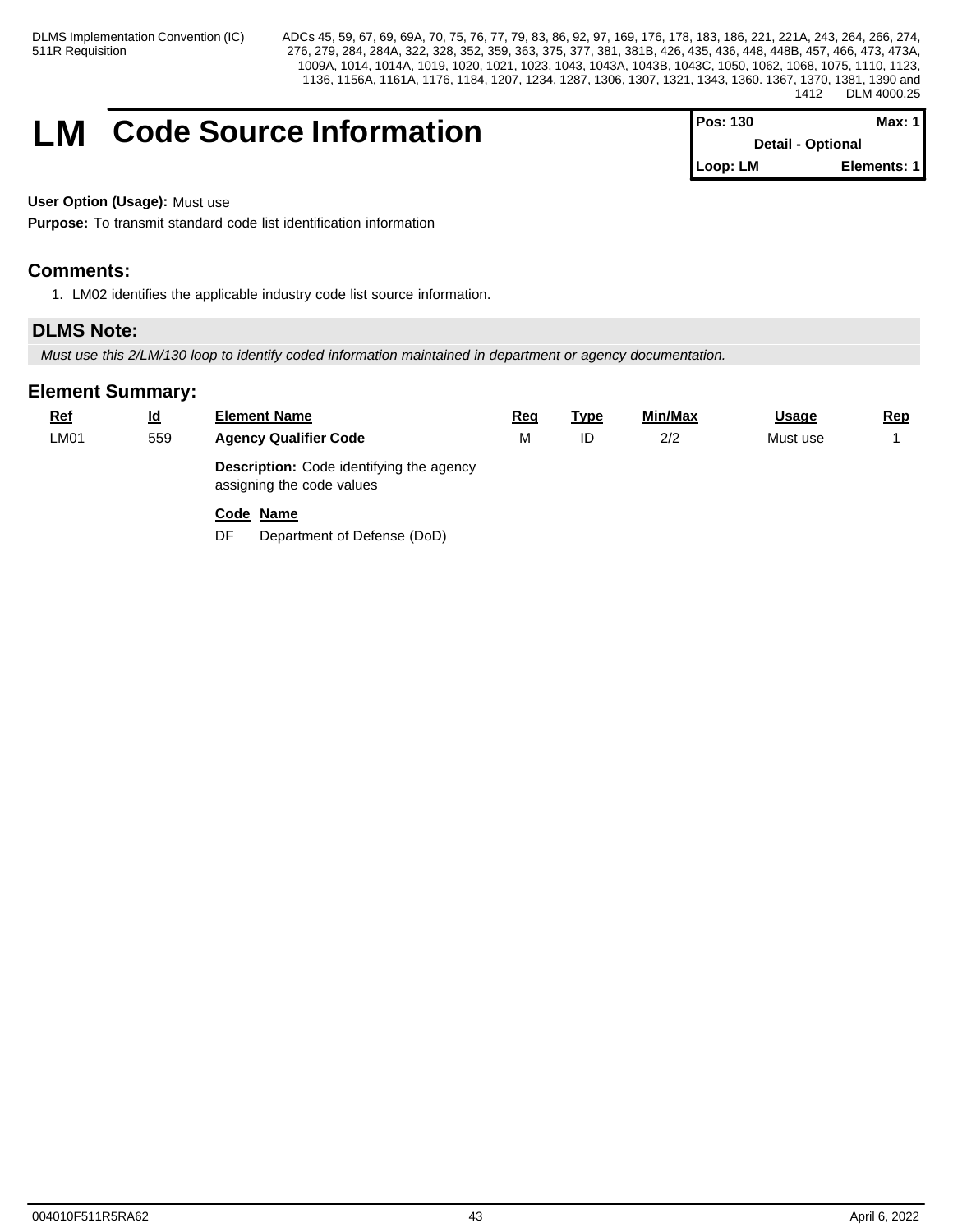**LQ** Industry Code

| <b>IPos: 140</b> | Max: 100           |
|------------------|--------------------|
|                  | Detail - Mandatory |
| Loop: LM         | Elements: 2        |

# **User Option (Usage):** Must use

**Purpose:** Code to transmit standard industry codes

# **Syntax Rules:**

1. C0102 - If LQ01 is present, then LQ02 is required.

# **DLMS Note:**

*Use to identify codes, as appropriate, consistent with management information requirements.*

| Ref  | <u>ld</u> |    | <b>Element Name</b>                                                                                                                                                                                                                                                                                                  | Req      | Type | Min/Max | <b>Usage</b> | Rep          |  |  |  |
|------|-----------|----|----------------------------------------------------------------------------------------------------------------------------------------------------------------------------------------------------------------------------------------------------------------------------------------------------------------------|----------|------|---------|--------------|--------------|--|--|--|
| LQ01 | 1270      |    | <b>Code List Qualifier Code</b>                                                                                                                                                                                                                                                                                      | $\Omega$ | ID   | 1/3     | Must use     | $\mathbf{1}$ |  |  |  |
|      |           |    | Description: Code identifying a specific<br>industry code list                                                                                                                                                                                                                                                       |          |      |         |              |              |  |  |  |
|      |           |    | DLMS Note: 1. Use code 99 or A1, but not<br>both, except for ammunition where both<br>codes may be used. Use of both codes for<br>ammunition is a DLMS enhancement. If<br>communicating with a legacy MILSTRIP<br>system only one of the codes may be<br>received by the recipient's automated<br>processing system. |          |      |         |              |              |  |  |  |
|      |           |    | 2. The following codes are authorized.                                                                                                                                                                                                                                                                               |          |      |         |              |              |  |  |  |
|      |           |    | Code Name                                                                                                                                                                                                                                                                                                            |          |      |         |              |              |  |  |  |
|      |           | 0  | Document Identification Code                                                                                                                                                                                                                                                                                         |          |      |         |              |              |  |  |  |
|      |           |    | <b>DLMS Note:</b>                                                                                                                                                                                                                                                                                                    |          |      |         |              |              |  |  |  |
|      |           |    | 1. The MILSTRIP DIC is retained in the DLMS to facilitate transaction conversion in a mixed legacy<br>MILSTRIP/DLMS environment. Continued support of the DIC in a full DLMS environment will be<br>assessed at a future date.                                                                                       |          |      |         |              |              |  |  |  |
|      |           |    | 2. Use two iterations to identify requisition DIC and Requisition Exception Data Transaction (DLA DIC<br>YRZ), when applicable.                                                                                                                                                                                      |          |      |         |              |              |  |  |  |
|      |           |    | 3. Future streamlined data; see introductory DLMS note 3c.                                                                                                                                                                                                                                                           |          |      |         |              |              |  |  |  |
|      |           | 67 | Type of Assistance Code                                                                                                                                                                                                                                                                                              |          |      |         |              |              |  |  |  |
|      |           |    | <b>DLMS Note:</b>                                                                                                                                                                                                                                                                                                    |          |      |         |              |              |  |  |  |
|      |           |    | 1. For SA transactions, use when the coded address in the transaction number does not identify the<br>type of assistance and financing.                                                                                                                                                                              |          |      |         |              |              |  |  |  |
|      |           |    | 2. DLMS enhancement; see introductory DLMS note 3a.                                                                                                                                                                                                                                                                  |          |      |         |              |              |  |  |  |
|      |           | 78 | Project Code                                                                                                                                                                                                                                                                                                         |          |      |         |              |              |  |  |  |
|      |           |    | <b>DLMS Note:</b>                                                                                                                                                                                                                                                                                                    |          |      |         |              |              |  |  |  |
|      |           |    | 1. Use to identify special programs, exercises, projects, operations, and other purposes.                                                                                                                                                                                                                            |          |      |         |              |              |  |  |  |
|      |           |    | 2. For DoD SLOA/Accounting Classification compliance the Project Code may be repeated as a Project<br>Identifier (FA201 Qualifier '90'). Refer to ADC 1043.                                                                                                                                                          |          |      |         |              |              |  |  |  |
|      |           | 79 | <b>Priority Designator Code</b>                                                                                                                                                                                                                                                                                      |          |      |         |              |              |  |  |  |
|      |           |    | <b>DLMS Note:</b>                                                                                                                                                                                                                                                                                                    |          |      |         |              |              |  |  |  |
|      |           |    | Recommend using in all requisitions.                                                                                                                                                                                                                                                                                 |          |      |         |              |              |  |  |  |
|      |           | 80 | <b>Advice Code</b>                                                                                                                                                                                                                                                                                                   |          |      |         |              |              |  |  |  |
|      |           |    | <b>DLMS Note:</b>                                                                                                                                                                                                                                                                                                    |          |      |         |              |              |  |  |  |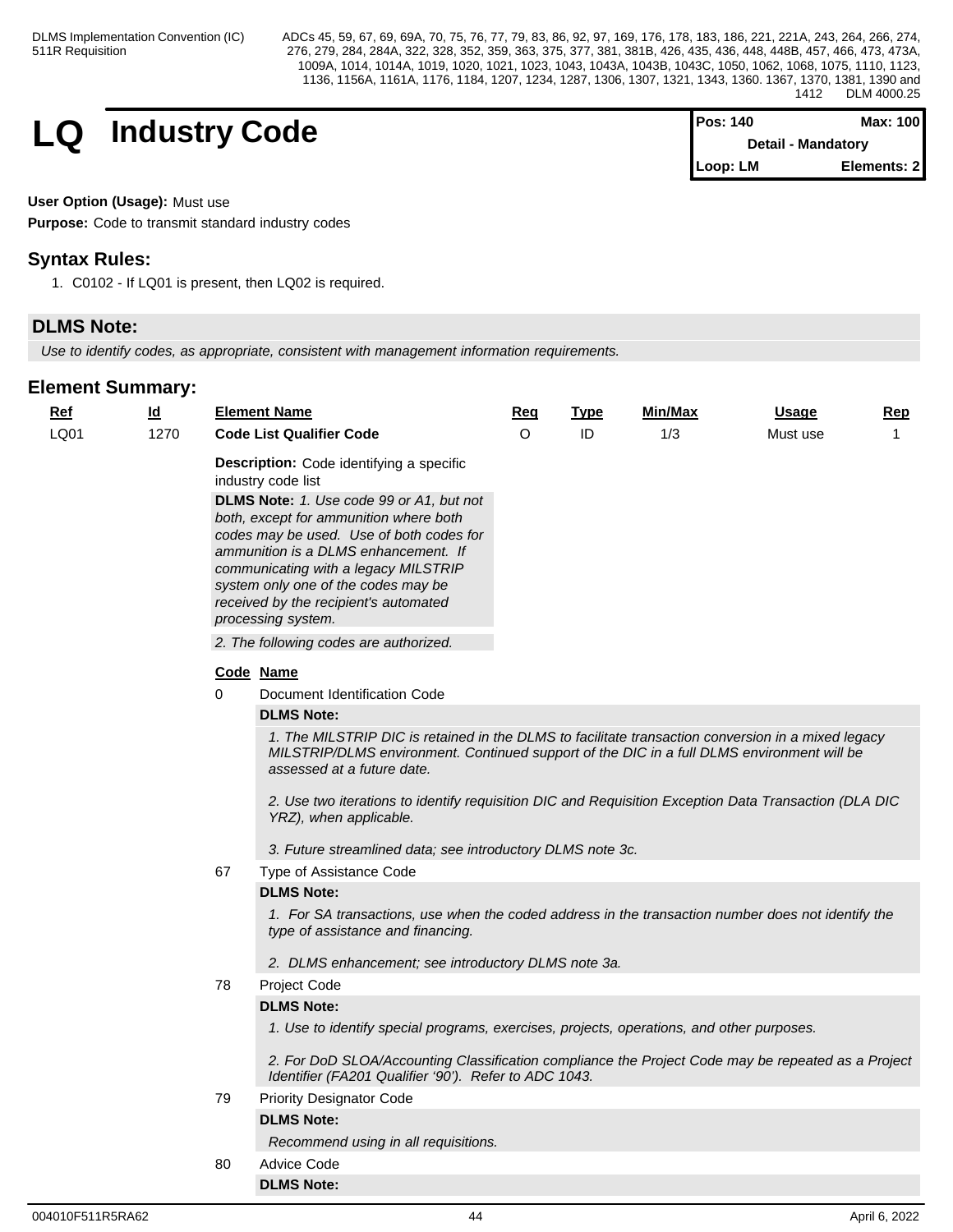# **Code Name**

*1. Use to convey information to the supply source which is considered essential to the supply action.*

*2. Use in requisition or referral order to identify the type of action desired when directing disposition of previously purchased materiel. This is a restricted use applicable when a Service has entered into an MOA with DLA relative to Service-owned stocks, centrally-managed/stored by DLA (1/BR06/020, Code RI).* 

83 Supply Condition Code

#### **DLMS Note:**

*1. Use to indicate the lowest acceptable condition of materiel when requisitioning from DLA Disposition Services.*

*2. Use to indicate condition of previously purchased materiel. This is a restricted use applicable when a Service has entered into an MOA with DLA relative to Service-owned stocks, centrally-managed/stored by DLA (1/BR06/020, Code RI).*

*3. Also authorized on an Intra-Army basis with BR02 transaction type code A0 and BR06 action code "J" to indicate the condition of materiel post-post issued by Army Single Stock Fund activities.*

*4. When requisitioning specific reparables for induction under Depot Maintenance Inter-Service Agreement (DMISA) or comparable inter-Service agreement, cite the supply condition code (SCC) applicable to the reparable item requested. Authorized SCCs include D, F, G, and Q. Requisitions for induction of a Product Quality Deficiency Report (PQDR) exhibit for warrantied maintenance will cite SCC Q. Refer to ADC 1176.*

84 Management Code

# **DLMS Note:**

*1. Authorized on an Intra-Army basis with BR02 transaction type code A0 to provide required management code information in order to accurately process transactions relative to image and post-post requisitions submitted by Army Single Stock Fund activities (Refer to ADC 243)*

*2. Authorized DLMS enhancement under DLA industrial activity support agreement. (Refer to ADC 352, ADC 359 and ADC 375).*

*3. Authorized on an intra-Navy basis with BR02 transaction type code BN to provide required management code information to accurately process transactions relative to referrals to the inventory manager. (Refer to ADC 363)*

*4. Authorized on an Intra-Air Force basis with BR02 transaction type code A0 to provided required management code information on the reason for the requisition. (Refer to ADC 1390)*

### 87 Subsistence Type of Pack Code

### **DLMS Note:**

*Use with subsistence items.*

89 Cooperative Logistics Program Support Code

### **DLMS Note:**

*For FMS transactions, must use to identify programmed, nonprogrammed, and termination/drawdown requirements.*

94 Identification Code

#### **DLMS Note:**

*Must use in FMS transactions to identify the customer country's requisitioning Service Code: B, D, K, P, or T. This is the SA program Customer Service Designator (codes derived from Qualifier 71, Service and Agency Code).*

*A data maintenance action was approved in version 5010. The approved code/name is "CSD - Customer Service Designator".*

# 95 Offer and Release Option Code

# **DLMS Note:**

*1. For FMS transactions, must use to advise the supply source of the type of notice required prior to shipping the materiel.*

*2. Also authorized on an Intra-Army basis with BR02 transaction type code A0 for identification of the*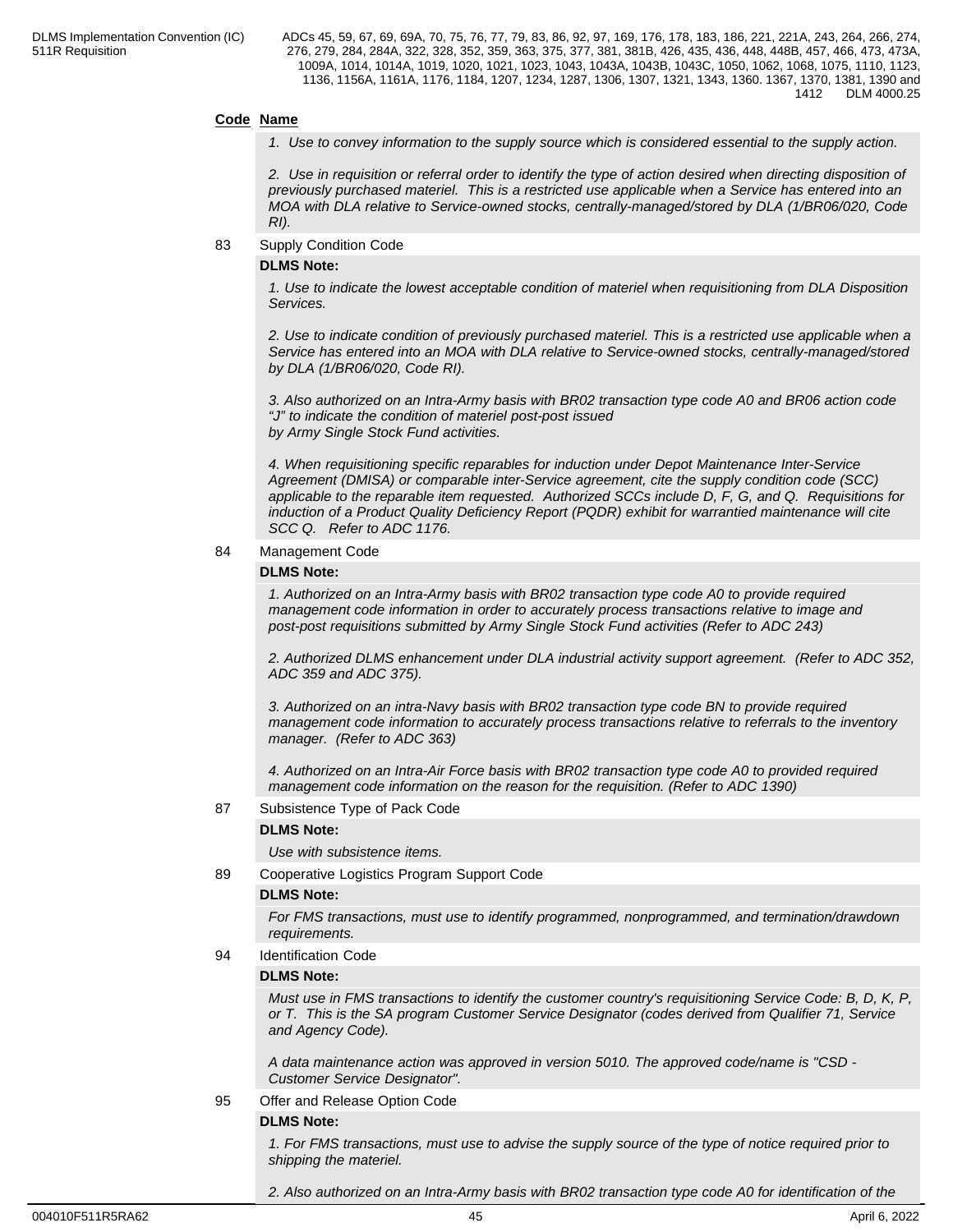# **Code Name**

*ownership of materiel post-post issued by Army Single Stock Fund activities.*

97 Ultimate Recipient Code

#### **DLMS Note:**

*1. Use to identify the buyer of DoD materiel to allow full payment for materiel supplied to a non-DoD customer.*

*2. DLMS enhancement; see introductory DLMS note 3a.*

#### 99 Purpose Code

# **DLMS Note:**

- *1. Use in CAV transactions.*
- *2. DLMS enhancement; see introductory DLMS note 3a.*

*3. Also authorized on an Intra-Army basis with BR02 transaction type code A0 and BR06 action code "J" to identify the purpose of materiel post-post issued by Army Single Stock Fund activities.*

#### A1 Ownership Code

### **DLMS Note:**

*1. Use in requisition or referral order to identify the ownership of previously purchased materiel. This is a restricted use applicable when a Service has entered into an MOA with DLA relative to Service-owned stocks, centrally-managed/stored by DLA (1BR06/020, Code RI).*

*2. Use on a referral order to initiate an inter-Service ammunition or ammunition-related ownership transfer with no physical movement of materiel. Use to identify the new/gaining (to) ownership code. DLMS enhancement. Refer to ADC 1020.*

*3. Also authorized on an intra-Army basis with BR02 Transaction Type Code A0 and BR06 Action Code J for identification of the ownership of materiel post-post issued by Army Single Stock Fund activities.*

#### A2 Customer Within Country Code

#### **DLMS Note:**

*1. For SA transactions, use when the coded address in the transaction number does not identify the customer-within-country.*

*2. DLMS enhancement; see introductory DLMS note 3a.*

A3 Delivery Term Code

### **DLMS Note:**

*For FMS transactions, use when the coded address in the transaction number does not identify the delivery term.*

A5 Subcase Number

### **DLMS Note:**

- *1. Use in FMS transactions based on Service requirements.*
- *2. DLMS enhancement; see introductory DLMS note 3a.*
- A6 Freight Forwarder Number

#### **DLMS Note:**

*Must use in FMS transactions to identify the country representative or freight forwarder to receive shipments and documentation.*

# A7 Record Control Number

### **DLMS Note:**

*Must use in MAP/GA transactions to identify the program line item number.*

### A8 Program Year Code

# **DLMS Note:**

*Must use in MAP/GA transactions to indicate the program year in which the requisitioned item was approved and funded.*

A9 Supplemental Data

# **DLMS Note:**

*1. Use to identify supplementary address/supplemental data.*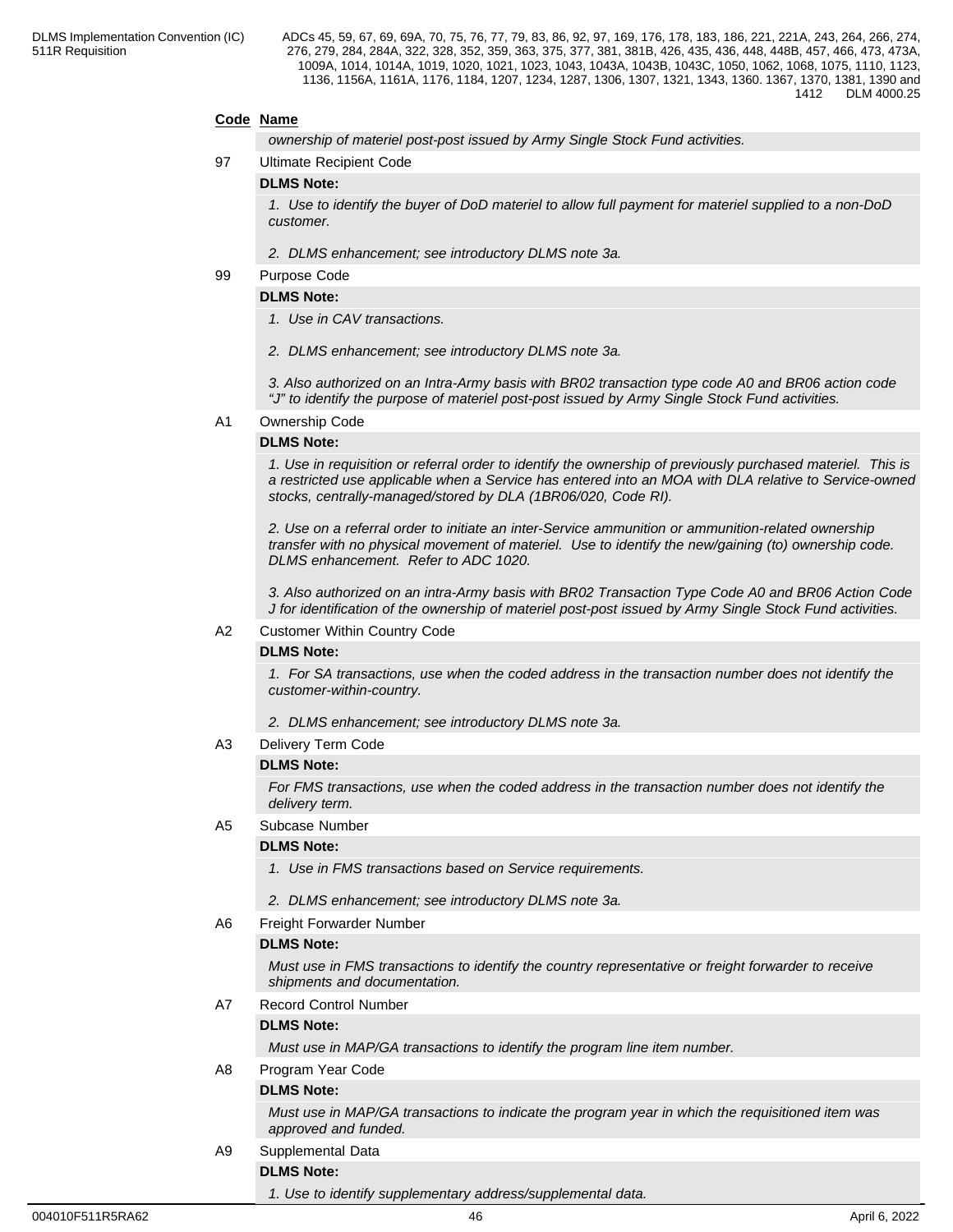# **Code Name**

*2. During the legacy MILSTRIP/DLMS transition, this field will be used to perpetuate/populate the MILSTRIP Supplementary Address (SUPADD) field. During this time, field size is restricted to 6 positions; see introductory DLMS note 3d.*

*3. Expanded use of this field for supplemental data without size restriction is a DLMS enhancement; see introductory DLMS note 3a.*

*4. Under full DLMS, the requirement to pass activity address information within the supplemental data field will be streamlined. Activity address data previously contained in the SUPADD will be reflected exclusively in the N1 segment. Future streamlined data; see introductory DLMS note 3c.*

*5. During legacy MILSTRIP/DLMS transition, use on a referral order to initiate an inter-Service ammunition or ammunition-related ownership transfer with no physical movement of materiel and no billing. Cite Signal Code M and Project Code CYK in conjunction with the supplemental data field constructed as follows: Service/Agency Code Y followed by the old (from) ownership code, the RIC to which ownership is transferred, and the new/gaining (to) ownership code. Refer to ADC 1020.*

#### AJ Utilization Code

# **DLMS Note:**

*1. Use to identify a specialized purpose for which the requisition is submitted.*

*2. Under legacy MILSTRIP, this is the first position of the document serial number within the document number.*

*3. Authorized DLMS enhancement under DLA industrial activity support agreement. Refer to ADC 381.*

*4. DLMS enhancement; see introductory DLMS note.*

# AK Distribution Code

# **DLMS Note:**

*Future streamlined data; see introductory DLMS note 3c.*

### AL Special Requirements Code

### **DLMS Note:**

*1. Under legacy MILSTRIP, this is carried in the required delivery date field.*

*2. DLMS enhancement; see introductory DLMS note 3a.*

*3. Use in conjunction with 2/LQ01/Code RC, Requirement Code, to complete the Air Force unique NMCS/MICAP data requirement.*

### BD Transportation Priority Code

### **DLMS Note:**

*1. Use to identify a transportation priority which is different than that associated with the requisition priority.*

*2. DLMS enhancement; see introductory DLMS note 3a.*

### DE Signal Code

### **DLMS Note:**

*Future streamlined data; see introductory DLMS note 3c.*

DF Media and Status Code

### **DLMS Note:**

*Future streamlined data; see introductory DLMS note 3c.*

DJ Remedial Action Code

### **DLMS Note:**

*Use temporary qualifier DJ - Remedial Action Code with BR02 transaction type code A0 to identify Army Edit Action Code indicating the actions required by the receiving system in order to accurately process transactions and direct the types of follow-on actions authorized to occur. This is an Army unique data element, and is meaningful to the Army only. The code source is identified as the U.S. Army Materiel Command Single Stock Fund Functional User Manual, 3rd Edition. An ANSI data maintenance request has been prepared to establish a new data element 1270 code qualifier assignment for Army Edit Action Code.*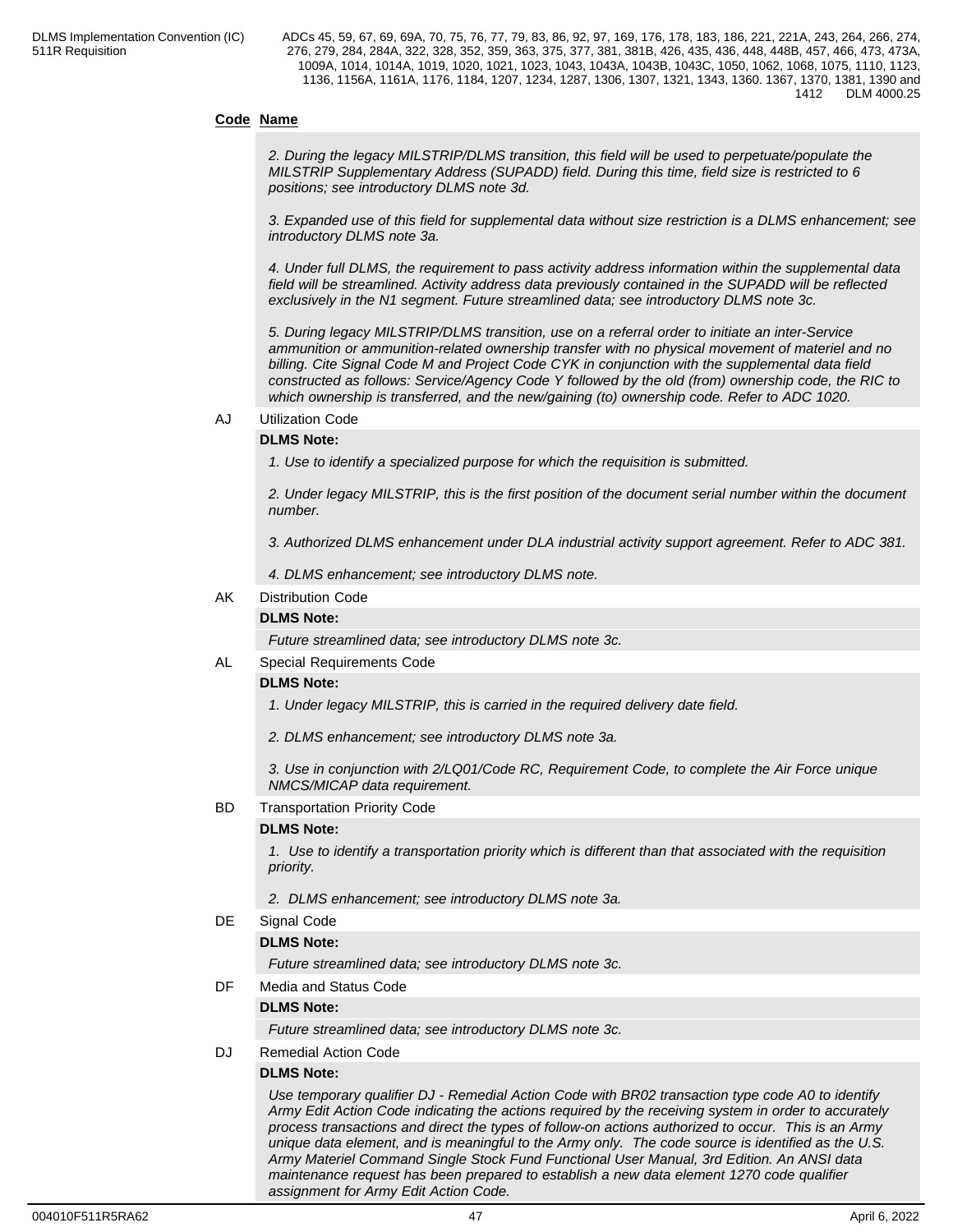# **Code Name**

GA Action Code

# **DLMS Note:**

*Use to identify the Manager Forced/Direct Action Code in post-post requisitions/referral orders (DLA DIC C01/C0A, CQ1/CQA). This is a DLA unique data element, meaningful to DLA only. The code source is identified as DLA Manual 4140.2. A data maintenance action was approved in version 5030. The approved code/name is "MFD - Manager Forced Directed Action". See introductory DLMS note 3e.*

### GQ Group Qualifier Code

# **DLMS Note:**

*Use to identify the Materiel Management Aggregation Code (MMAC) for NSNs to be managed by a specific manager (i.e., system, program, aggregation, selected FSC, technology group). This is an Air Force-unique data element, meaningful to the Air Force only. Non-Air Force Components perpetuate without action.*

*A data maintenance action was approved in version 5010. The approved code/name is "MAC – Material Management Aggregation Code". The code source is identified as the Air Force Manual (AFMAN) 23-110, Volumes 1 and 2.*

KJ Assured Delivery Indicator

### **DLMS Note:**

*1. Use to identify, or modify, the Delivery Priority/Special Processing Code for materiel that has an urgency of need within the maintenance shop and must be delivered within one hour of receipt of the issue request. Value will be X (1 hour issue) when applicable.*

*2. Authorized DLMS enhancement under DLA industrial activity support agreement. Refer to ADC 381.*

*3. A data maintenance action was approved in version 5030. The approved code/name is DPC – Delivery Priority Code. DoD systems will continue to use Qualifier KJ to represent the Delivery Priority/Special Processing Code until such time as a new ADC directs otherwise.*

# RC Requirement Code

### **DLMS Note:**

*1. Use to identify the Air Force Urgency Justification Code indicating the urgency of need and type of requirement (justification) related to a Not Mission Capable Supply/Mission Impaired Capability Awaiting Parts (NMCS/MICAP) condition.*

*2. Use in conjunction with Special Requirements Code N (2/LQ01/Code AL or perpetuated from legacy MILSTRIP Required Delivery Date field). This is an Air Force unique data element, meaningful to the Air Force only. Non-Air Force Components perpetuate without action. The code source is identified as the Air Force Manual (AFMAN) 23-110, Volume 1 and 2.*

*A data maintenance action was approved in version 5010. The approved code/name is "UJC - Urgency Justification Code".*

### RD Property Ownership Type Code

### **DLMS Note:**

*Use only on a referral order to initiate an inter-Service ammunition or ammunition-related ownership transfer with no physical movement of materiel. Use to identify the old (from) ownership code. DLMS enhancement. Refer to ADC 1020.*

ALP Alteration Lookup

### **DLMS Note:**

*Use for the second occurrence of the Priority Designator (PD) on GSA transmission of a requisition image transaction to DAAS, when identifying unauthorized use of the PD. The second occurrence will be the original (higher) PD as assigned by the customer. When used, the PD (qualifier 79) must be present. An ANSI data maintenance request has been prepared to establish a new data element 1270 code qualifier assignment for Submitter's Priority Designator (Downgraded). Implementation pending. (Refer to ADC 279)*

### COG Cognizance Symbol

#### **DLMS Note:**

*1. Use to identify the materiel cognizance symbol (COG) of the end item. Indicate NSL for non-stock numbered listed items. This is a Navy-unique data element meaningful to Navy only; Non-Navy Components are to perpetuate without action.*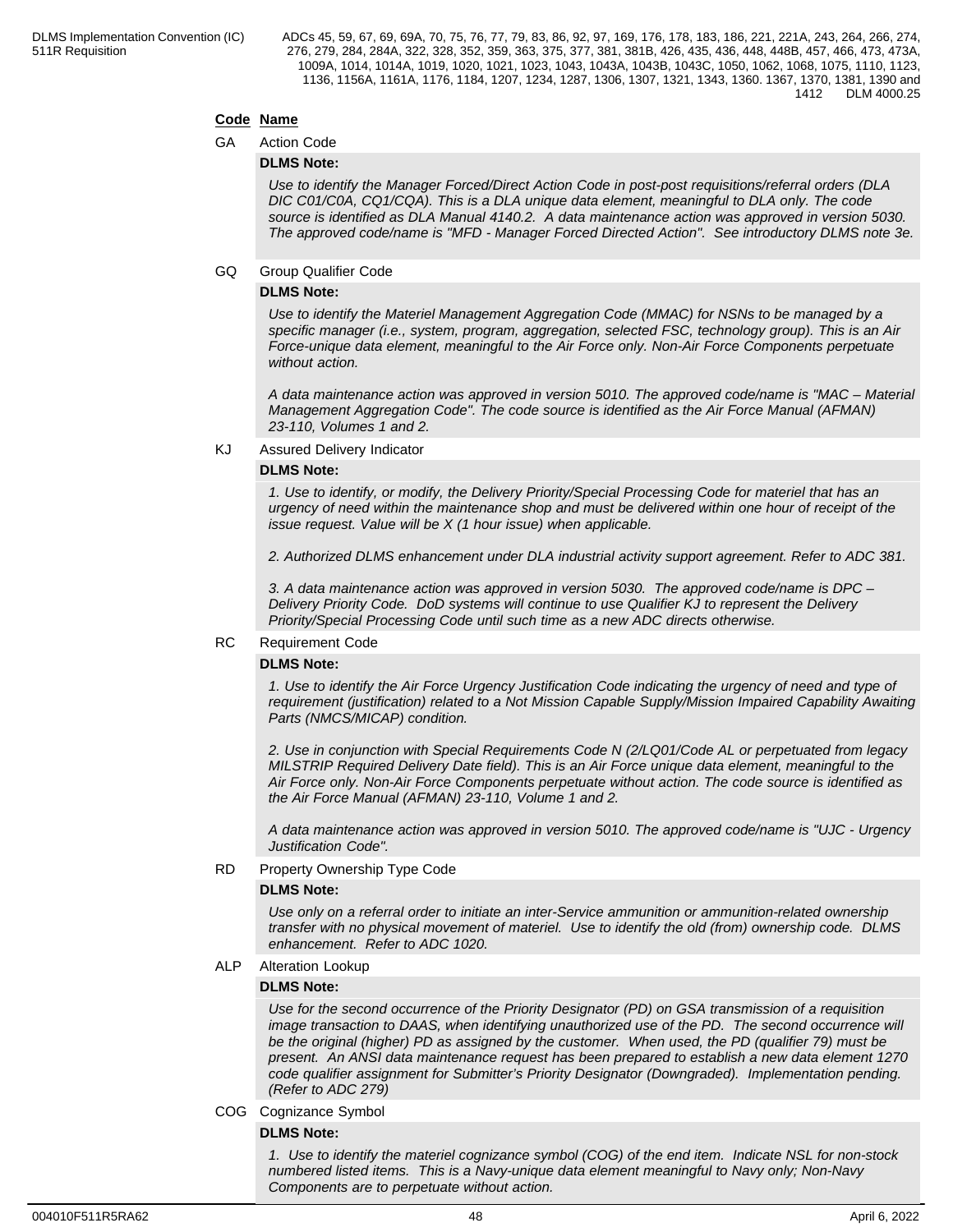# **Code Name**

|  | 2. DLMS enhancement. |
|--|----------------------|
|--|----------------------|

DCS Disposition Sub-Category Code

#### **DLMS Note:**

*1. Use with Disposition Category Code SL (2/LQ01/140 Code DCT) to identify the appropriate Disposition Sub-Category Code.*

*Only the following 2/LQ02/140 codes are applicable:*

*CV – Commercial Venture*

*SR – Scrap and Salvage Recycling*

*SV – Scrap Venture*

*2. Use on the DLMS 511R DLA-Directed MROs (DIC C0\_) applicable to DLA Disposition Services inventory. Refer to ADC 457.*

*3. At this time a local code DCS is established for use in 511R, version 4010. A data maintenance action has been for establishment of DCS – Disposition Sub-Category Code in a future version.*

#### DCT Disposition Category Code

#### **DLMS Note:**

*1. Use to indicate the current disposition assigned to a Disposal Turn In Document (DTID).*

*2. Use on the DLMS 511R DLA-Directed MROs (DIC C0\_) applicable to DLA Disposition Services inventory. Refer to ADC 457. Only the following codes are applicable:*

 *DS – Disposal SL – Sales*

*3. At this time a local code DCT is established for use in 511R, version 4010. A data maintenance action has been submitted for establishment of DCT - Disposition Category Code in a future version.*

#### DSI Disposition Services Indicator

### **DLMS Note:**

*1. DLA Disposition Services uses to provide relevant information applicable to the DLA Disposition Services business process supported by this transaction on an intra-DLA basis. Use multiple repetitions of the LQ Segment to include all applicable codes. Authorized DLMS enhancement for use by DLA Disposition Services. Refer to ADC 466.*

*2. The following Disposition Services Indicator values are available for use at 2/LQ02/140:*

 *MRA – Materiel Receipt Acknowledgment Required. DMIL – DEMIL Certification Required. MUTL – Mutilation Certification Required. RCYL – Certificate of Recycling Required. CIF – Container Issued in Full. WALK – Walk-in Customer. PICK – Customer Pick-up Required. CS – DEMIL Condition of Sale Indicator SPO - Special Programs Hold Override Indicator*

*3. At this time a local code 'DSI' is established for use in 511R, version 4010. A data maintenance action has been submitted for establishment of 'DSI-Disposition Services Indicator' in a future version.*

#### EWR Evaluate Work Candidate Reason Lookup

#### **DLMS Note:**

*1. Use to identify Requirement Churn Reason Code to identify materiel orders required by the industrial site to complete planned work above what was originally identified during the pre-planned process, ordered and delivered after the start of the availability.* 

*2. Authorized DLMS enhancement under DLA industrial activity support agreement. Refer to ADC 381.*

IMC Item Management Code

**DLMS Note:**

*1. Use to identify the Item Management Code (IMC) for integrated material management. This is a*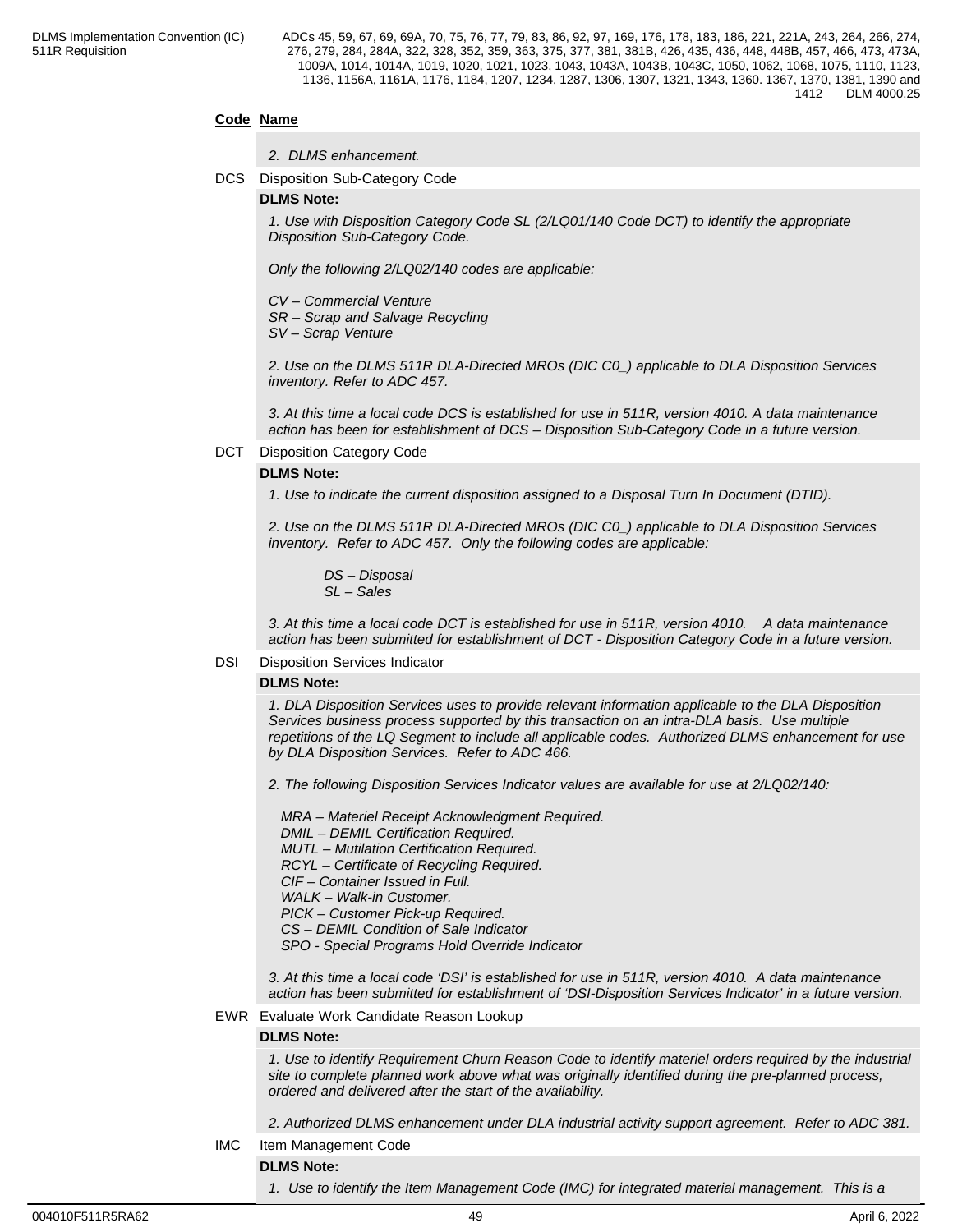# **Code Name**

*Navy-unique data element meaningful to Navy only; Non-Navy Components are to perpetuate without action.*

- *2. DLMS enhancement.*
- MCC Material Control Code

#### **DLMS Note:**

*1. Use to identify the Material Control Code (MCC) for special inventory reporting. This is a Navy-unique data element meaningful to Navy only; Non-Navy Components are to perpetuate without action.*

- *2. DLMS enhancement.*
- SEC Stock Exchange Code

#### **DLMS Note:**

*Use to identify the Exchange Pricing Indicator for intra-Army transactions to identify that the Customer and NIIN on the transaction are Exchange Pricing relevant. An ANSI data maintenance request has been prepared to establish a new data element 1270 code qualifier assignment for Exchange Pricing Indicator. When applicable, cite code value EP (Exchange Pricing). Refer to ADC 274.*

#### SMI Special Material Identification Code

#### **DLMS Note:**

*1. Use to identify the Special Material Identification Code (SMIC) for an end item. This is a Navy-unique data element meaningful to Navy only; Non-Navy Components are to perpetuate without action.*

#### *2. DLMS enhancement.*

# T05 Inspection Parameters

#### **DLMS Note:**

*1. Use to identify the Quality Inspection Code indicating the level of quality inspection to which the item must be procured and inspected.*

*2. Authorized DLMS enhancement under DLA industrial activity support agreement. Refer to ADC 381.*

### LQ02 1271 **Industry Code**

X AN 1/30 Must use 1

**Description:** Code indicating a code from a specific industry code list

**DLMS Note:** *1. Refer to ADC 466 and ADC 1156A.*

*2. Use code SPO Service Program Override to identify DoD Special Program Customers (to include FMS Customers) authorized to bypass the hold period for DoD Special Programs submitted during the DoD screening cycle. Use with the Disposition Service Indicator (DSI) located in 2/LQ01 /140 to identify customers bypassing the hold period, identified as SPO=Bypass RTD Screening.*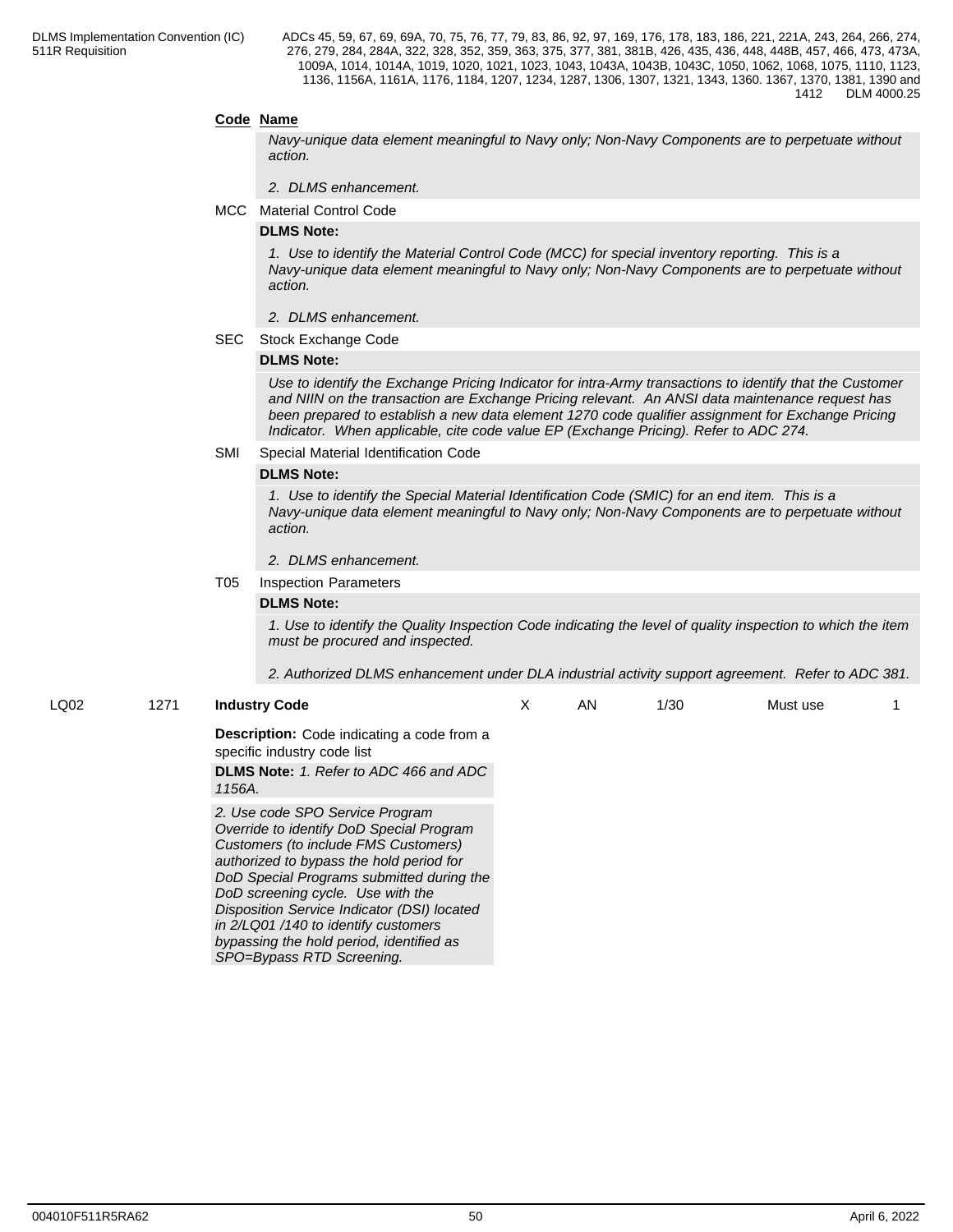# **QTY** Quantity

| $Pos: 150$               | Max: $1$    |  |
|--------------------------|-------------|--|
| <b>Detail - Optional</b> |             |  |
| Loop: QTY                | Elements: 2 |  |

# **User Option (Usage):** Used

**Purpose:** To specify quantity information

# **Syntax Rules:**

- 1. R0204 At least one of QTY02 or QTY04 is required.
- 2. E0204 Only one of QTY02 or QTY04 may be present.

# **Semantics:**

1. QTY04 is used when the quantity is non-numeric.

| <u>Ref</u><br>QTY01 | $\underline{\mathsf{Id}}$<br>673 | <b>Element Name</b><br><b>Quantity Qualifier</b>                                                                                                                                                                                                                                | <u>Req</u><br>М | <b>Type</b><br>ID | Min/Max<br>2/2 | <u>Usage</u><br>Must use | <u>Rep</u> |
|---------------------|----------------------------------|---------------------------------------------------------------------------------------------------------------------------------------------------------------------------------------------------------------------------------------------------------------------------------|-----------------|-------------------|----------------|--------------------------|------------|
|                     |                                  | <b>Description:</b> Code specifying the type of<br>quantity                                                                                                                                                                                                                     |                 |                   |                |                          |            |
|                     |                                  | Code Name                                                                                                                                                                                                                                                                       |                 |                   |                |                          |            |
|                     |                                  | OC<br><b>Order Count</b>                                                                                                                                                                                                                                                        |                 |                   |                |                          |            |
|                     |                                  | <b>DLMS Note:</b>                                                                                                                                                                                                                                                               |                 |                   |                |                          |            |
|                     |                                  | DLA Disposition Services uses to identify the Disposition Services Complete Container Count. This<br>represents the total number of DTIDs in a specified disposition services container when the entire<br>container is being requisitioned. DLMS enhancement; Refer to ADC466. |                 |                   |                |                          |            |
| QTY02               | 380                              | Quantity                                                                                                                                                                                                                                                                        | Х               | R.                | 1/15           | Used                     |            |
|                     |                                  | <b>Description:</b> Numeric value of quantity                                                                                                                                                                                                                                   |                 |                   |                |                          |            |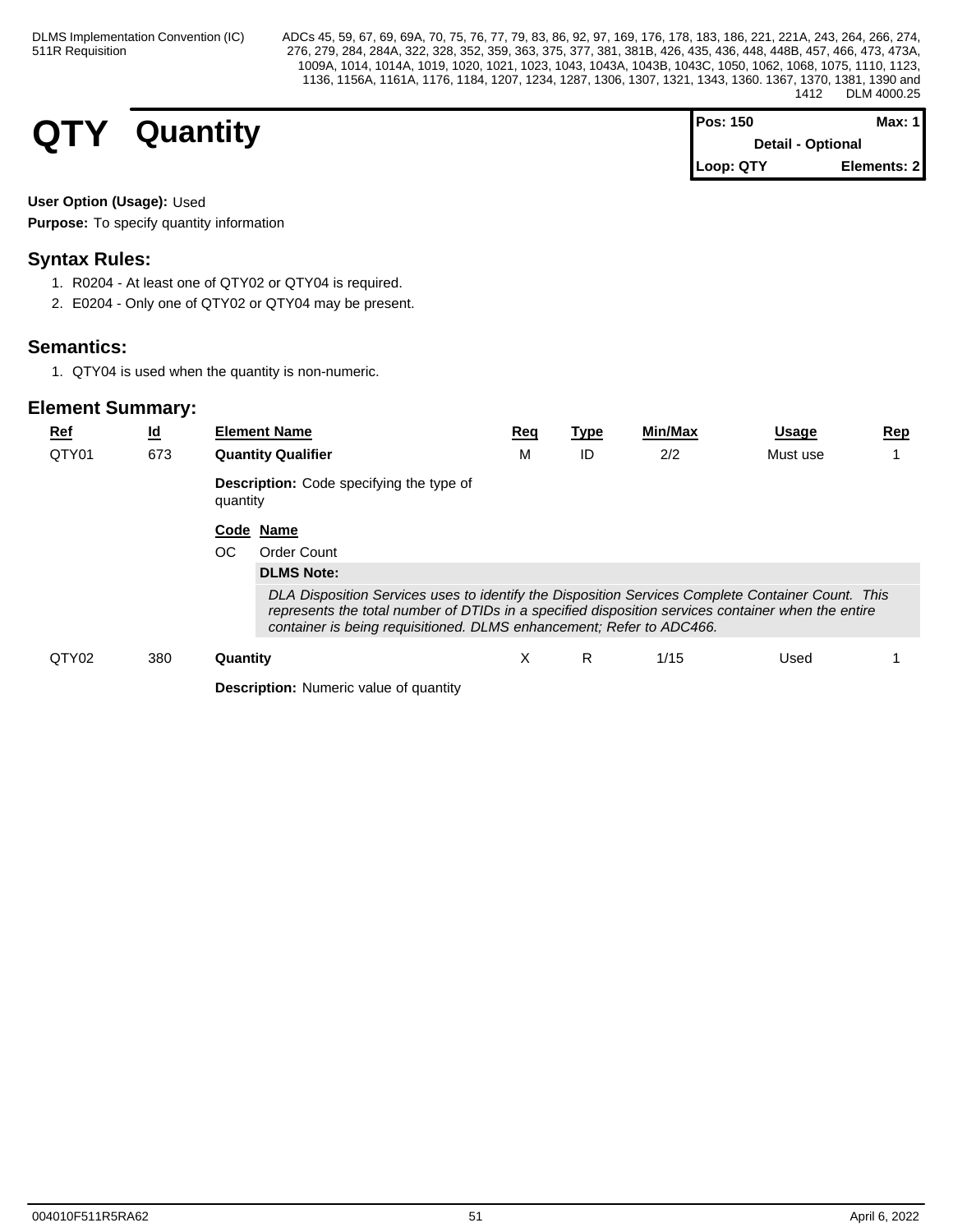**N1 Name Magnetic Max:** 1 **Magnetic Max:** 1 **Max:** 1 **Detail - Optional Loop: N1 Elements: 5**

# **User Option (Usage):** Must use

**Purpose:** To identify a party by type of organization, name, and code

# **Syntax Rules:**

- 1. R0203 At least one of N102 or N103 is required.
- 2. P0304 If either N103 or N104 is present, then the other is required.

# **Comments:**

- 1. This segment, used alone, provides the most efficient method of providing organizational identification. To obtain this efficiency the "ID Code" (N104) must provide a key to the table maintained by the transaction processing party.
- 2. N105 and N106 further define the type of entity in N101.

# **DLMS Note:**

*1. Must use one iteration of this 2/N1/180 loop to identify the organization to receive the transaction.*

*2. Use additional iterations to identify other organizations associated with the transaction.*

# **Element Summary:**

| $Ref$            | <u>ld</u> |           | <b>Element Name</b>                                                                                                                                                                                                                                                                                                                                                                                                                                              | <b>Req</b> | <b>Type</b> | Min/Max | <b>Usage</b> | Rep |  |  |  |  |
|------------------|-----------|-----------|------------------------------------------------------------------------------------------------------------------------------------------------------------------------------------------------------------------------------------------------------------------------------------------------------------------------------------------------------------------------------------------------------------------------------------------------------------------|------------|-------------|---------|--------------|-----|--|--|--|--|
| N <sub>101</sub> | 98        |           | <b>Entity Identifier Code</b>                                                                                                                                                                                                                                                                                                                                                                                                                                    | м          | ID          | 2/3     | Must use     |     |  |  |  |  |
|                  |           |           | Description: Code identifying an<br>organizational entity, a physical location,<br>property or an individual<br><b>DLMS Note:</b> The following codes are<br>authorized.                                                                                                                                                                                                                                                                                         |            |             |         |              |     |  |  |  |  |
|                  |           |           | Code Name                                                                                                                                                                                                                                                                                                                                                                                                                                                        |            |             |         |              |     |  |  |  |  |
|                  |           | <b>BS</b> | Bill and Ship To                                                                                                                                                                                                                                                                                                                                                                                                                                                 |            |             |         |              |     |  |  |  |  |
|                  |           |           | <b>DLMS Note:</b>                                                                                                                                                                                                                                                                                                                                                                                                                                                |            |             |         |              |     |  |  |  |  |
|                  |           |           | Use either this code, or both codes BT and ST, for reimbursable materiel. Use to identify the<br>organization which receives both the materiel and the billing for the materiel.                                                                                                                                                                                                                                                                                 |            |             |         |              |     |  |  |  |  |
|                  |           | BT        | <b>Bill-to-Party</b>                                                                                                                                                                                                                                                                                                                                                                                                                                             |            |             |         |              |     |  |  |  |  |
|                  |           |           | <b>DLMS Note:</b>                                                                                                                                                                                                                                                                                                                                                                                                                                                |            |             |         |              |     |  |  |  |  |
|                  |           |           | 1. Use with code ST for reimbursable materiel. Use to identify the organization to receive the billing for<br>materiel when different form the organization receiving the materiel Use precludes the use of Code BS<br>for the Bill-to DoDAAC.<br>2. Use for SFIS compliant systems to identify the BPN of the party to receive the bill. BPN may only be<br>used when the corresponding DoDAAC is also provided. This will require a second iteration of the N1 |            |             |         |              |     |  |  |  |  |
|                  |           |           | loop with the same qualifier.                                                                                                                                                                                                                                                                                                                                                                                                                                    |            |             |         |              |     |  |  |  |  |
|                  |           |           | 3. Authorized DLMS enhancement; see introductory DLMS note 3f.                                                                                                                                                                                                                                                                                                                                                                                                   |            |             |         |              |     |  |  |  |  |
|                  |           | DA        | <b>Delivery Address</b>                                                                                                                                                                                                                                                                                                                                                                                                                                          |            |             |         |              |     |  |  |  |  |
|                  |           |           | <b>DLMS Note:</b>                                                                                                                                                                                                                                                                                                                                                                                                                                                |            |             |         |              |     |  |  |  |  |
|                  |           |           | 1. Use with 2/N2/190, 2/N3/200, and 2/N4/210 to fully identify in-the-clear exception ship-to address<br>information under authorized conditions.                                                                                                                                                                                                                                                                                                                |            |             |         |              |     |  |  |  |  |
|                  |           |           | 2. Use for Requisition Exception Data Transaction (DLA DIC YRZ-Transaction Code ST) for exception<br>ship-to address information. See introductory DLMS note 3e.                                                                                                                                                                                                                                                                                                 |            |             |         |              |     |  |  |  |  |
|                  |           |           | 3. DLMS enhancement; see introductory DLMS note 3a.                                                                                                                                                                                                                                                                                                                                                                                                              |            |             |         |              |     |  |  |  |  |

DZ Delivery Zone

**DLMS Note:**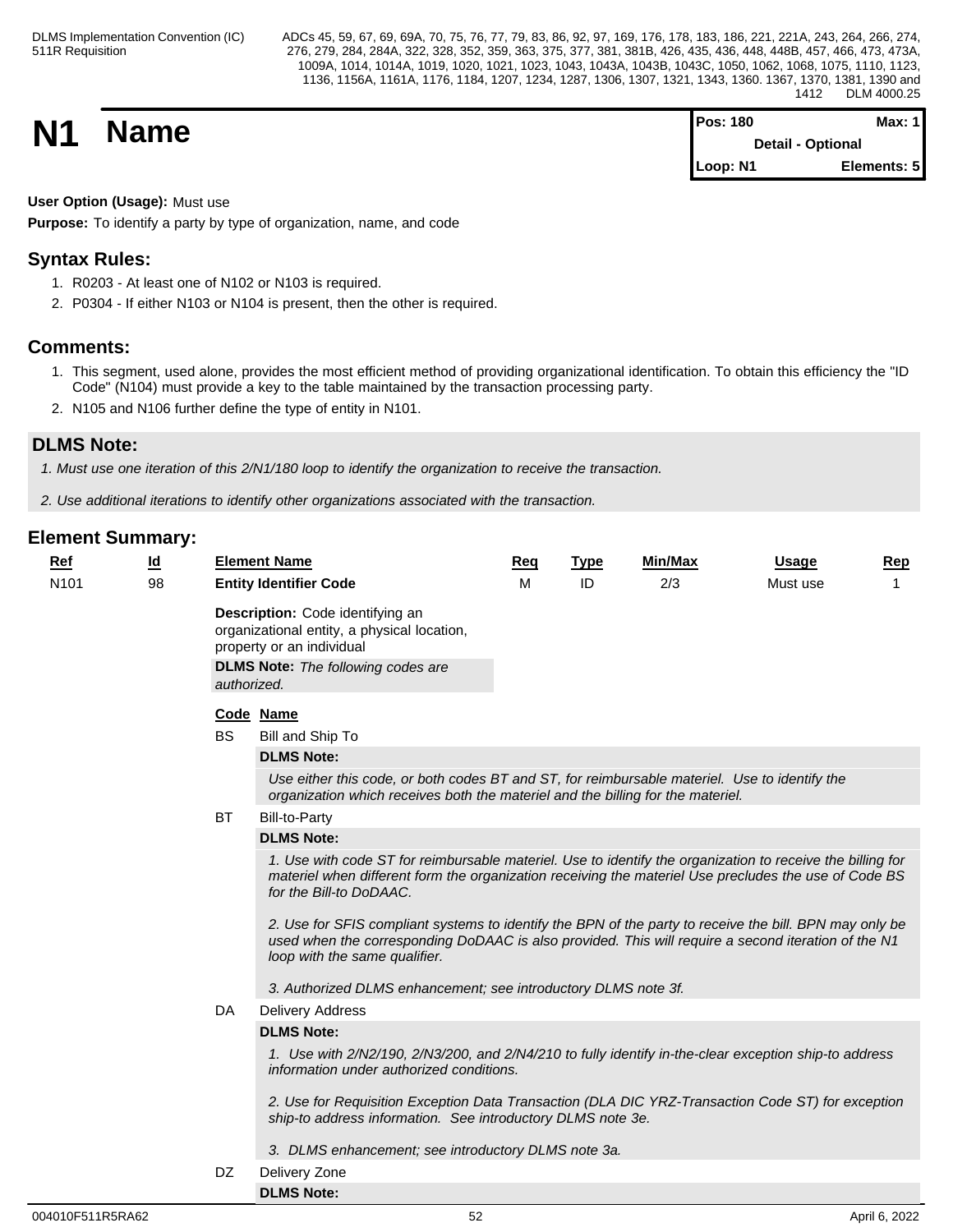### **Code Name**

- *1. Use to provide the DELIVERY LOCATION indicating where the materiel is to be staged/stored.*
- *2. Authorized DLMS enhancement under DLA industrial activity support agreement. Refer to ADC 381.*
- IF International Freight Forwarder

#### **DLMS Note:**

*Use for Requisition Exception Data Transaction (DLA DIC YRZ-Transaction Code NA) Notice of Availability (NOA) address information. See introductory DLMS note 3e.*

#### MF Manufacturer of Goods

#### **DLMS Note:**

*Use to identify the manufacturer's name for nonstandard materiel.*

#### OB Ordered By

#### **DLMS Note:**

*1. Use to identify the requisitioner when the 1/N1/070 uses code ZL (Party Passing The Transaction) or Code Z5 (Management Control Activity) to identify the transaction originator.*

*2. DLMS enhancement: see introductory DLMS note 3a. Required entry for legacy MILSTRIP/DLMS conversion to support BSM.*

*3. For intra-USAF lateral requisitions, use to identify the routing identifier of the requisitioner (this is the same requisitioner identified by DoDAAC at 1/N101/070 Code OB).*

#### PK Party to Receive Copy

#### **DLMS Note:**

*1. Use as needed to identify an organization to be provided a copy of this transaction. Use with N103, qualifier M4 (Routing Identifier) and N106, qualifier To (Message To).*

*2. Must be used between Army and DLA for their integrated set assembly program, when an assembly component part being ordered by the Army is not managed by DLA, and DLA is acquiring it in support of the Army medical mission. Refer to ADC 276.*

*3. Used between Navy and DLA for Navy requisitions submitted directly to other Component SoS, so that DLA will be able to support follow-on actions on behalf of the Navy industrial activity (IA) under a DLA industrial activity support agreement. Refer to ADC 377.*

*4. DLMS enhancement; see introductory DLMS Note 3a.*

#### SB Storage Area

### **DLMS Note:**

*1. Use to identify the distribution depot/storage activity.*

*2. This is a restricted use applicable when a Service has entered into an MOA with DLA relative to Service-owned stocks, centrally-managed/stored by DLA (1/BR06/020, Code RI).*

*3. For intra-Navy organic maintenance requisitions (citing Project Code Z5X), use to identify the storage activity from which the requisitioned item is requested. Refer to ADC 426.*

#### ST Ship To

#### **DLMS Note:**

*Use with code BT for reimbursable materiel. Use to identify the organization to receive the materiel when different from the activity being billed for the materiel. Use precludes the use of Code BS.*

#### UQ Subsequent Owner

#### **DLMS Note:**

*Use only on a referral order to initiate an inter-Service ammunition or ammunition-related ownership transfer with no physical movement of materiel. Use to identify the RIC to which ownership is being transferred (the New Owner RIC). DLMS enhancement. Refer to ADC 1020.*

#### XN Planning/Maintenance Organization

#### **DLMS Note:**

*1. Use between Service industrial/maintenance sites and DLA to identify the Shop Service Center (SSC) associated with a requisition. Also used to identify a Shop Store.*

*2. This may be used in the basic requisition, requisition alert or in the Post-Post (DIC C0A) DLMS 511R*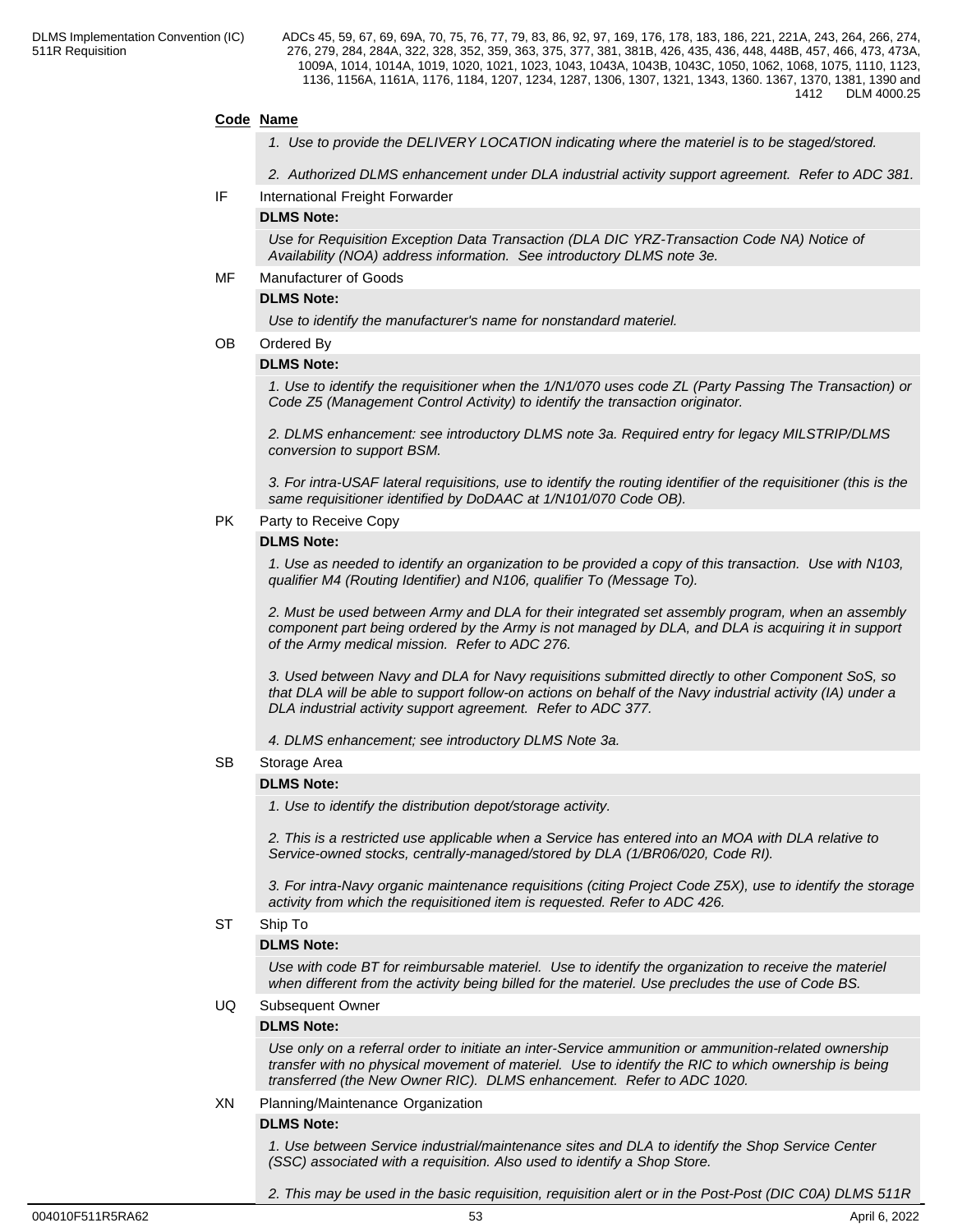# **Code Name**

#### *submitted to DLA.*

*3. Authorized DLMS enhancement under DLA industrial activity support agreement. Refer to ADC 284A & 381.*

Z1 Party to Receive Status

# **DLMS Note:**

*1. Use to identify the party to receive status when different from Service/Agency prescribed status recipient. Use multiple iterations to identify all status recipients, as required.*

*2. The DLMS provides the capability to carry additional status recipients beyond those identified by legacy MILSTRIP. The Media and Status Code and the Distribution Code will be retained in the DLMS to facilitate transaction conversion in a mixed legacy MILSTRIP/DLMS environment. Additional status recipients identified here cannot be passed to legacy MILSTRIP users.*

#### Z3 Potential Source of Supply

### **DLMS Note:**

*1. Use when requisitioning nonstandard materiel identified in PO106 only with code FT or MG to identify potential supply sources.*

*2. For intra-USAF lateral requisitions, use to identify the DoD Source of Supply (applicable when the requisition is submitted to another AF base).*

## Z4 Owning Inventory Control Point

#### **DLMS Note:**

*1. Use to indicate the source of supply.*

*2. Use to indicate DLA ICP when directing the disposition of previously purchased assets. This is a restricted use applicable when a Service has entered into an MOA with DLA relative to Service-owned stocks, centrally-managed/stored by DLA (1/BR06/020, Code RI).*

 *3. For intra-USAF lateral requisitions, the supply source will be another AF base (rather than the DoD "Owning ICP"). The DoD supply source/owning ICP will be identified as the potential source of supply (Code Z3).*

Z5 Management Control Activity

### **DLMS Note:**

*Use for submission of GFM or CFM requisitions.*

Z7 Mark-for Party

### **DLMS Note:**

*1. Use to identify an entity located within the ship-to address that is to actually receive the materiel.*

*2. The Mark-for Party may be identified by DoDAAC, RIC, clear text, or a combination of these. Only one of DoDAAC or RIC may be used.*

*3. Maximum length of the Mark- for Party is 24 positions: Mark-for clear text (with no DoDAAC or RIC) displays on DoD shipment documents as two lines of 12 characters each. If text is combined with a DoDAAC, up to 17 clear text characters will be allowed. If text is combined with a RIC, up to 20 clear text characters will be allowed. A slash (/) will be inserted during printing of shipment documentation to separate the DoDAAC or RIC from clear text; do not perpetuate the slash (/) in the DLMS transaction.*

*4. Authorized DLMS enhancement; see introductory DLMS note 3f. Refer to ADC 1009A.*

*5. Also use for Requisition Exception Data Transaction (DLA DIC YRZ-Transaction Code MF) to identify mark-for delivery information. See introductory DLMS note 3e.*

ZL Party Passing the Transaction

#### **DLMS Note:**

*Use only for map requisitions. Map Support Office Distribution Systems (MSODS) will enter the MSODS RI Code SD7 in requisitions returned to Defense Mapping Agency Automated Distribution Management System (DADMS) (HM8) for processing. This will indicate to DADMS that this is not the initial processing of the requisition (requisition was previously reviewed and forwarded to MSODS, which was unable to fulfill).*

003 Application Party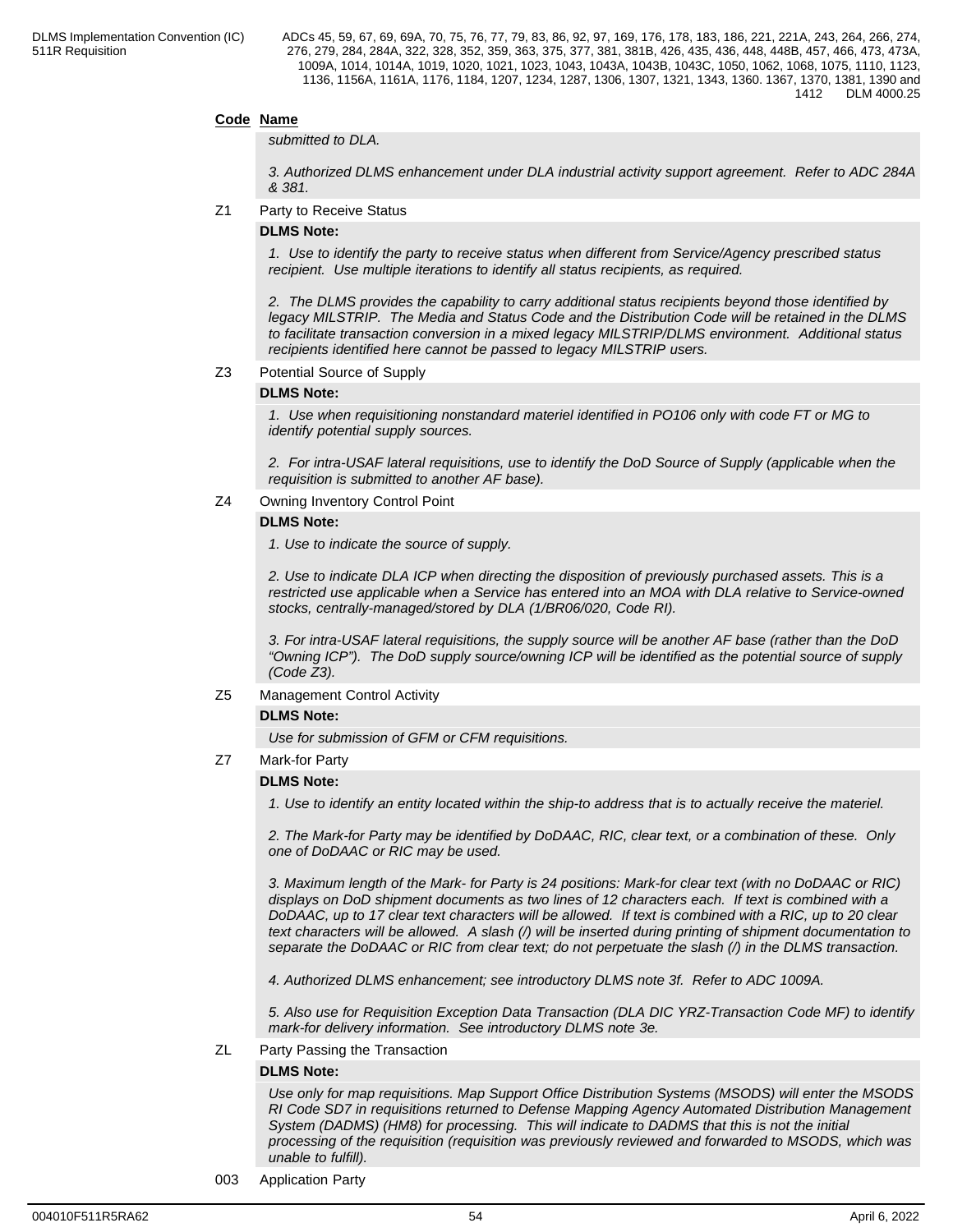# **Code Name**

# **DLMS Note:**

*Used with Supply Status CX to identify the Routing Identifier of the internet ordering application in notification to DAAS that the requisition/referral order failed to receive authorization for continued processing under funds verification procedures. DAAS shall prepare CX Supply Status on behalf of the identified internet ordering application rather than continue processing the requisition. Refer to ADC 328.*

#### IAD Foreign Office

### **DLMS Note:**

*1. Use for clear-text exception data FMS in country address.*

*2. Use for Requisition Exception Data Transaction (DLA DIC YRZ-Transaction Code MA) For FMS in-country mark-for address. See introductory DLMS note 3e.*

| N102 | 93 | <b>Name</b>                                                                                                                                                                                                                                                                                                                                                                                                                                                | X        | AN | 1/60 | Used | 1 |
|------|----|------------------------------------------------------------------------------------------------------------------------------------------------------------------------------------------------------------------------------------------------------------------------------------------------------------------------------------------------------------------------------------------------------------------------------------------------------------|----------|----|------|------|---|
|      |    | <b>Description:</b> Free-form name<br>DLMS Note: 1. Use with N101 code MF to<br>identify the manufacturer's name and<br>address (including ZIP code) when the<br>CAGE is not available.                                                                                                                                                                                                                                                                    |          |    |      |      |   |
|      |    | 2. Use with N101 code DA to identify the<br>exception ship-to organization. Also use<br>2/N2/190 if additional information is<br>required.                                                                                                                                                                                                                                                                                                                 |          |    |      |      |   |
|      |    | 3. Use with N101 Code Z7 to identify the<br>recipient of materiel. Total field length is<br>restricted to 24 clear text characters, when<br>not used in combination with a DoDAAC or<br>RIC characters. If combined with a<br>Mark-for DoDAAC, restrict clear text to 17<br>characters. If combined with a Mark-for<br>RIC, restrict clear text to 20 characters.<br>Authorized DLMS enhancement; see<br>introductory DLMS note 3f. Refer to ADC<br>1009A. |          |    |      |      |   |
|      |    | 4. Use for Requisition Exception Data<br>Transaction (DLA DIC YRZ-Transaction<br>Codes ST, MA, NA and MF) with N101<br>code DA, IAD, IF and Z7 to identify the<br>exception address line 1. For Codes DA,<br>IAD and IF a maximum of 35 positions<br>(including spaces) is allowed. For code Z7<br>a maximum of 30 positions (including<br>spaces) is allowed. See introductory DLMS<br>notes 3e.                                                          |          |    |      |      |   |
|      |    | 5. Use to identify the delivery location<br>(Qualifier DZ, 2/N101/180). Field length is<br>30 positions maximum.                                                                                                                                                                                                                                                                                                                                           |          |    |      |      |   |
| N103 | 66 | <b>Identification Code Qualifier</b>                                                                                                                                                                                                                                                                                                                                                                                                                       | $\times$ | ID | 1/2  | Used | 1 |
|      |    | Description: Code designating the<br>system/method of code structure used for<br>Identification Code (67)                                                                                                                                                                                                                                                                                                                                                  |          |    |      |      |   |
|      |    | Code Name                                                                                                                                                                                                                                                                                                                                                                                                                                                  |          |    |      |      |   |
|      |    | Department of Defense Activity Address Code (DODAAC)<br>10                                                                                                                                                                                                                                                                                                                                                                                                 |          |    |      |      |   |
|      |    | <b>DLMS Note:</b>                                                                                                                                                                                                                                                                                                                                                                                                                                          |          |    |      |      |   |
|      |    | DLMS enhancement; see introductory DLMS note 3a.                                                                                                                                                                                                                                                                                                                                                                                                           |          |    |      |      |   |
|      |    | <b>Business License Number</b><br>50                                                                                                                                                                                                                                                                                                                                                                                                                       |          |    |      |      |   |
|      |    | <b>DLMS Note:</b>                                                                                                                                                                                                                                                                                                                                                                                                                                          |          |    |      |      |   |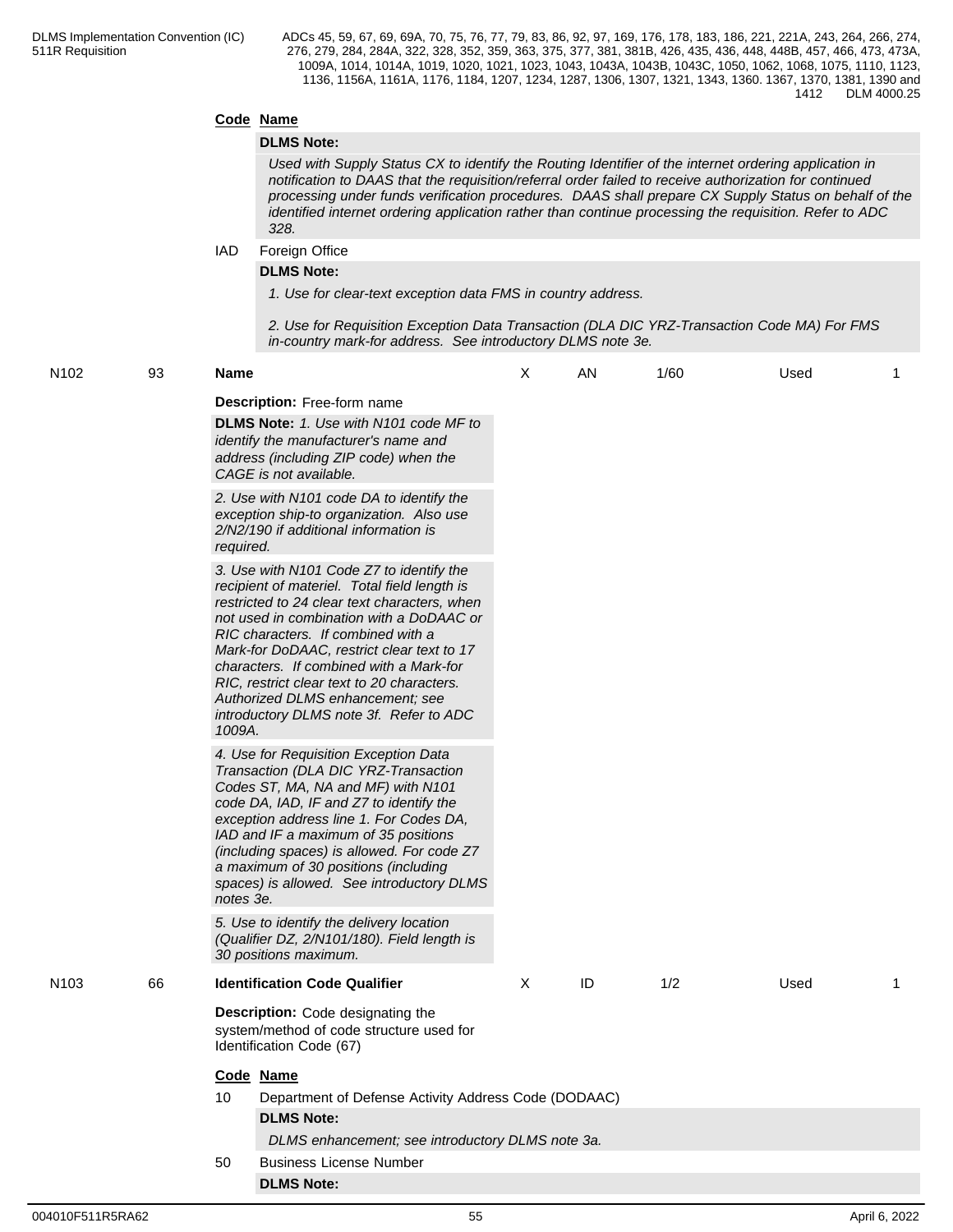|                  |    |                                                                                                       | Code Name                                                                                                                 |         |    |      |      |   |  |  |  |  |
|------------------|----|-------------------------------------------------------------------------------------------------------|---------------------------------------------------------------------------------------------------------------------------|---------|----|------|------|---|--|--|--|--|
|                  |    |                                                                                                       | 1. Use for SFIS to map to SFIS Data element "Business Partner Number TP3". Enter the buyer's BPN in<br>N <sub>104</sub> . |         |    |      |      |   |  |  |  |  |
|                  |    |                                                                                                       | 2. Authorized DLMS enhancement; see introductory DLMS note 3f.                                                            |         |    |      |      |   |  |  |  |  |
|                  | 92 |                                                                                                       | Assigned by Buyer or Buyer's Agent                                                                                        |         |    |      |      |   |  |  |  |  |
|                  |    |                                                                                                       | <b>DLMS Note:</b>                                                                                                         |         |    |      |      |   |  |  |  |  |
|                  |    |                                                                                                       | Use with N101 Code XN to identify the Shop Service Center or Shop Store. Refer to ADC 284A & 381.                         |         |    |      |      |   |  |  |  |  |
|                  |    | Military Assistance Program Address Code (MAPAC)<br>A2<br><b>DLMS Note:</b>                           |                                                                                                                           |         |    |      |      |   |  |  |  |  |
|                  |    |                                                                                                       |                                                                                                                           |         |    |      |      |   |  |  |  |  |
|                  |    |                                                                                                       | 1. Use to indicate the SA structured address data.                                                                        |         |    |      |      |   |  |  |  |  |
|                  |    |                                                                                                       | 2. DLMS enhancement; see introductory DLMS note 3a.                                                                       |         |    |      |      |   |  |  |  |  |
|                  |    | M4                                                                                                    | Department of Defense Routing Identifier Code (RIC)                                                                       |         |    |      |      |   |  |  |  |  |
| N <sub>104</sub> | 67 |                                                                                                       | <b>Identification Code</b>                                                                                                | X       | AN | 2/80 | Used |   |  |  |  |  |
|                  |    | other code                                                                                            | <b>Description:</b> Code identifying a party or                                                                           |         |    |      |      |   |  |  |  |  |
| N <sub>106</sub> | 98 |                                                                                                       | <b>Entity Identifier Code</b>                                                                                             | $\circ$ | ID | 2/3  | Used | 1 |  |  |  |  |
|                  |    |                                                                                                       | Description: Code identifying an<br>organizational entity, a physical location,<br>property or an individual              |         |    |      |      |   |  |  |  |  |
|                  |    |                                                                                                       | Code Name                                                                                                                 |         |    |      |      |   |  |  |  |  |
|                  |    | TO.                                                                                                   | Message To                                                                                                                |         |    |      |      |   |  |  |  |  |
|                  |    |                                                                                                       | <b>DLMS Note:</b>                                                                                                         |         |    |      |      |   |  |  |  |  |
|                  |    | Must use with the appropriate 2/N101/180 code to indicate the organization cited in N104 is receiving |                                                                                                                           |         |    |      |      |   |  |  |  |  |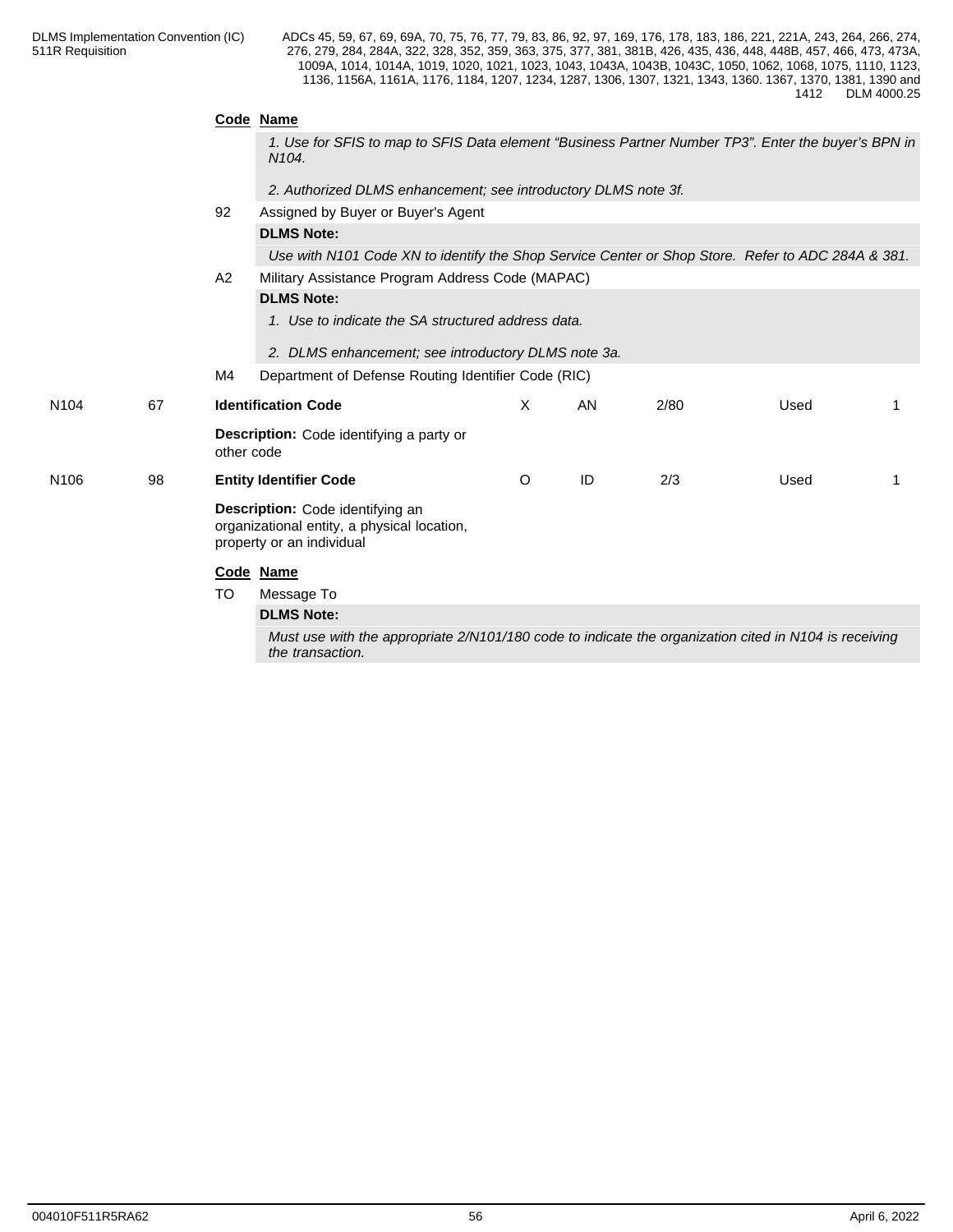# **N2** Additional Name Information

| POS: 190 I               | Max: 21     |
|--------------------------|-------------|
| <b>Detail - Optional</b> |             |
| Loop: N1                 | Elements: 2 |

### **User Option (Usage):** Used

**Purpose:** To specify additional names or those longer than 35 characters in length

# **DLMS Note:**

*1. Use to identify additional name information as authorized.*

*2. Use with 2/N101/180 code DA to identify additional in-the-clear exception ship-to name information and with code ST to provide the additional ship-to information for excess plant property.*

*3. DLMS enhancement; see introductory DLMS note 3a.*

*4. Use for Requisition Exception Data Transaction (DLA DIC YRZ) for mark-for, ship-to, FMS in-country mark-for and notice of availability address information. See introductory DLMS note 3e.*

| <b>Ref</b>       | <u>ld</u> | <b>Element Name</b>                                                                                                                                                                                                                                                                                                                                                                                                                                                                    | Reg | <b>Type</b> | Min/Max | <b>Usage</b> | Rep |
|------------------|-----------|----------------------------------------------------------------------------------------------------------------------------------------------------------------------------------------------------------------------------------------------------------------------------------------------------------------------------------------------------------------------------------------------------------------------------------------------------------------------------------------|-----|-------------|---------|--------------|-----|
| N <sub>201</sub> | 93        | <b>Name</b>                                                                                                                                                                                                                                                                                                                                                                                                                                                                            | M   | AN          | 1/60    | Must use     |     |
|                  |           | <b>Description:</b> Free-form name<br><b>DLMS Note:</b> Use for Requisition Exception<br>Data Transaction (DLA DIC<br>YRZ-Transaction Codes ST, MA, NA and<br>MF) with N101 Codes DA, IAD, and IF for<br>address line 2, if not the final line and with<br>Z7 for address line 2. For Codes DA, IAD<br>and IF a maximum of 35 positions<br>(including spaces) is allowed. For code Z7<br>a maximum of 30 positions (including<br>spaces) is allowed. See introductory DLMS<br>note 3e. |     |             |         |              |     |
| N202             | 93        | <b>Name</b>                                                                                                                                                                                                                                                                                                                                                                                                                                                                            | O   | AN          | 1/60    | Used         |     |
|                  |           | Description: Free-form name<br><b>DLMS Note:</b> Use for Requisition Exception<br>Data Transaction (DLA DIC<br>YRZ-Transaction Codes ST, MA, NA and<br>MF) with N101 Codes DA, IAD, and IF for<br>address line 3, if not the final line and with<br>Z7 for address line 3. For Codes DA, IAD<br>and IF a maximum of 35 positions<br>(including spaces) is allowed. For code Z7<br>a maximum of 30 positions (including<br>spaces) is allowed. See introductory DLMS<br>note 3e.        |     |             |         |              |     |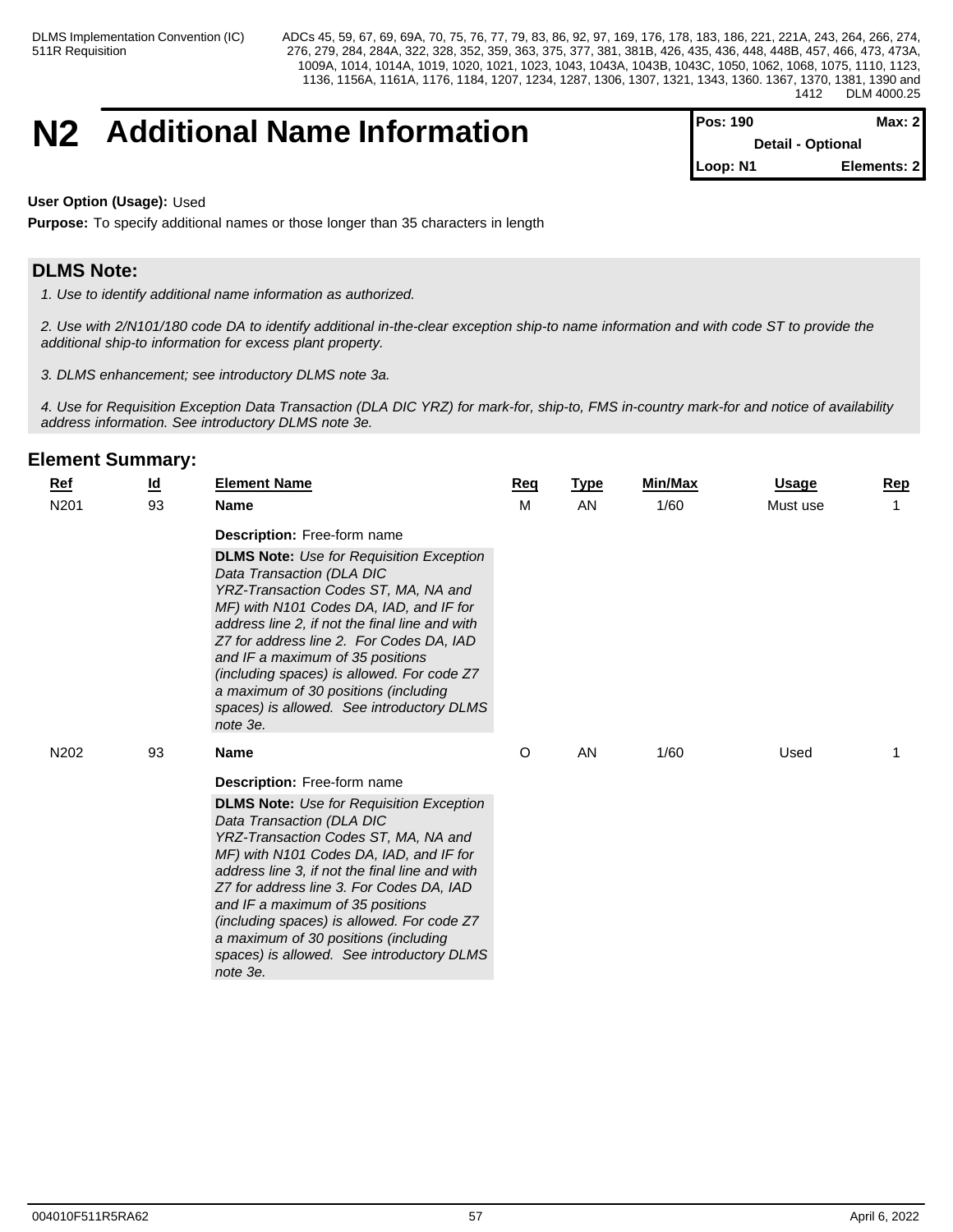# **N3** Address Information

| <b>IPos: 200</b> | Max: 21                  |  |  |  |  |  |  |  |  |  |  |  |  |  |  |  |  |  |  |  |  |  |  |  |  |  |
|------------------|--------------------------|--|--|--|--|--|--|--|--|--|--|--|--|--|--|--|--|--|--|--|--|--|--|--|--|--|
|                  | <b>Detail - Optional</b> |  |  |  |  |  |  |  |  |  |  |  |  |  |  |  |  |  |  |  |  |  |  |  |  |  |
| Loop: N1         | Elements: 1              |  |  |  |  |  |  |  |  |  |  |  |  |  |  |  |  |  |  |  |  |  |  |  |  |  |

**User Option (Usage):** Used

**Purpose:** To specify the location of the named party

# **DLMS Note:**

*1. Use to identify additional address information as authorized.*

*2. Use with 2/N101/180 code DA to identify additional in-the-clear exception ship-to address information, with code MF to identify the manufacturer's geographical location information.*

*3. Use for Requisition Exception Data Transaction (DLA DIC YRZ) for mark-for delivery data. See introductory DLMS note 3e.*

*4. DLMS enhancement; see introductory DLMS note 3a.*

| <u>Ref</u> | <u>ld</u> | <b>Element Name</b>                              | Rec | <u>Type</u> | Min/Max | <u>Usage</u> | <u>Rep</u> |
|------------|-----------|--------------------------------------------------|-----|-------------|---------|--------------|------------|
| N301       | 166       | <b>Address Information</b>                       | м   | ΑN          | 1/55    | Must use     |            |
|            |           | <b>Description: Address information</b>          |     |             |         |              |            |
|            |           | <b>DLMS Note:</b> Use for Requisition Exception  |     |             |         |              |            |
|            |           | Data Transaction (DLA DIC YRZ-                   |     |             |         |              |            |
|            |           | Transaction Code MF) with N101 code Z7           |     |             |         |              |            |
|            |           | to reflect line 4 of the mark-for delivery data. |     |             |         |              |            |
|            |           | A maximum of 30 positions (including             |     |             |         |              |            |
|            |           | spaces) is allowed.                              |     |             |         |              |            |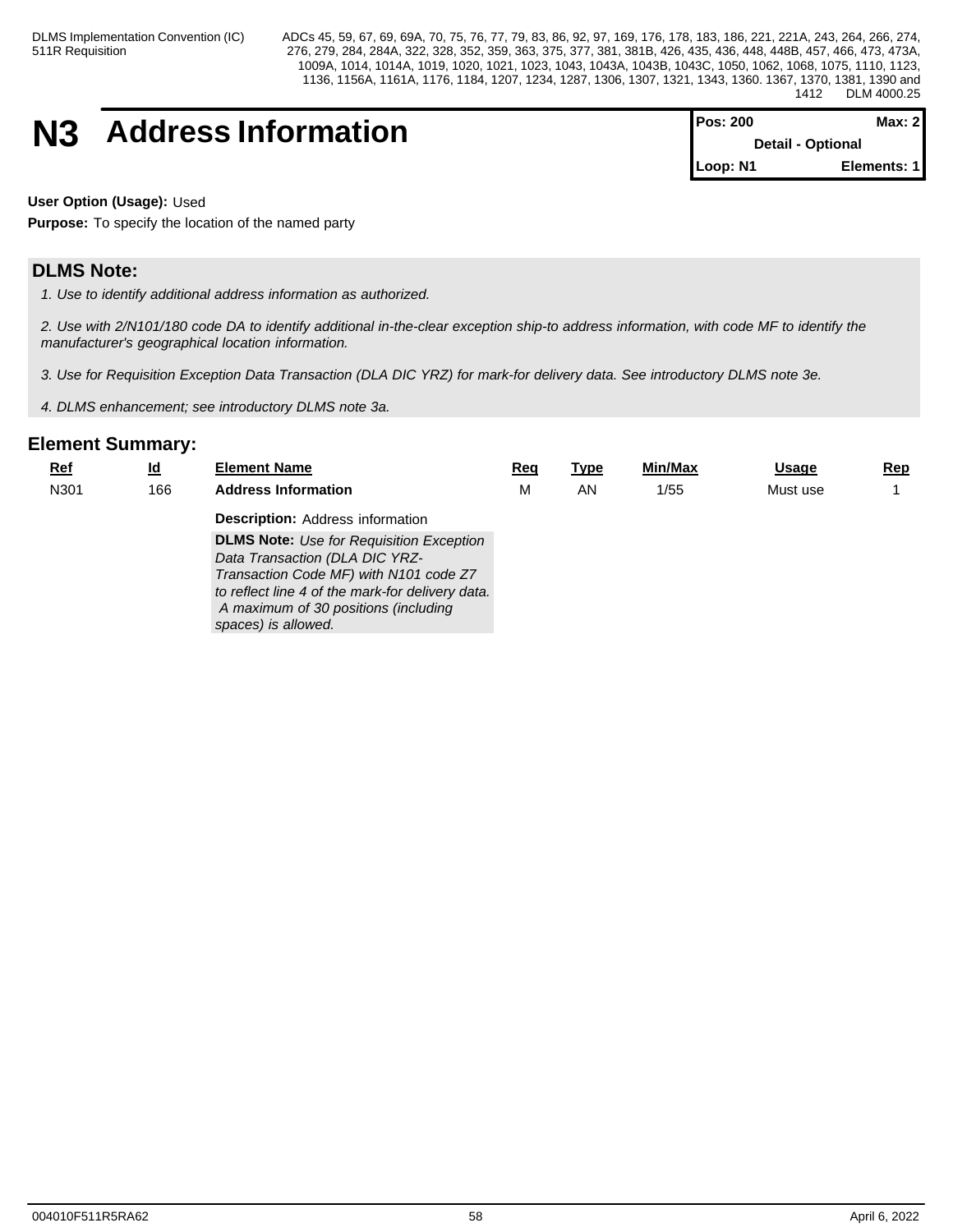# **N4 Geographic Location**

| <b>Pos: 210</b>          | Max: 1 <b>I</b> |
|--------------------------|-----------------|
| <b>Detail - Optional</b> |                 |
| Loop: N1                 | Elements: 4     |

# **User Option (Usage):** Used

**Purpose:** To specify the geographic place of the named party

# **Syntax Rules:**

1. C0605 - If N406 is present, then N405 is required.

# **Comments:**

- 1. A combination of either N401 through N404, or N405 and N406 may be adequate to specify a location.
- 2. N402 is required only if city name (N401) is in the U.S. or Canada.

# **DLMS Note:**

*1. Use with 2/N101/180 code DA to identify in-the-clear exception ship-to geographic location information and with code ST to provide the geographical location ship-to information for excess plant property.*

*2. Use for Requisition Exception Data Transaction to reflect address information. See introductory DLMS note 3e.*

*3. DLMS enhancement; see introductory DLMS note 3a.*

| $Ref$ | $\underline{\mathsf{Id}}$ | <b>Element Name</b>                                                                                                                                                                                                                                                                                                                                                                                       | Req     | <b>Type</b> | Min/Max | <b>Usage</b> | Rep |
|-------|---------------------------|-----------------------------------------------------------------------------------------------------------------------------------------------------------------------------------------------------------------------------------------------------------------------------------------------------------------------------------------------------------------------------------------------------------|---------|-------------|---------|--------------|-----|
| N401  | 19                        | <b>City Name</b>                                                                                                                                                                                                                                                                                                                                                                                          | $\circ$ | AN          | 2/30    | Used         |     |
|       |                           | <b>Description:</b> Free-form text for city name                                                                                                                                                                                                                                                                                                                                                          |         |             |         |              |     |
|       |                           | <b>DLMS Note:</b> Use for Requisition Exception<br>Data Transaction (DLA DIC<br>YRZ-Transaction Codes ST, MA and NA)<br>with N101 Codes DA, IF, and IAD for final<br>address line to reflect the city name. (DLA<br>DIC YRZ-City Name in field positions<br>22-41). A maximum of 20 positions<br>(including spaces) is allowed. See<br>introductory DLMS note 3e.                                         |         |             |         |              |     |
| N402  | 156                       | <b>State or Province Code</b>                                                                                                                                                                                                                                                                                                                                                                             | O       | ID          | 2/2     | Used         | 1   |
|       |                           | Description: Code (Standard<br>State/Province) as defined by appropriate<br>government agency<br><b>DLMS Note:</b> Use for Requisition Exception<br>Data Transaction (DLA DIC<br>YRZ-Transaction Code ST) with N101 code<br>DA and IF for final address line to indicate<br>the state code associated with the ship-to<br>address, when applicable. (DLA DIC<br>YRZ-State Code in field positions 43-44). |         |             |         |              |     |
| N403  | 116                       | <b>Postal Code</b>                                                                                                                                                                                                                                                                                                                                                                                        | O       | ID          | 3/15    | Used         | 1   |
|       |                           | Description: Code defining international<br>postal zone code excluding punctuation<br>and blanks (zip code for United States)<br><b>DLMS Note:</b> Use for the Requisition<br>Exception Data Transaction (DLA DIC<br>YRZ-Transaction Codes ST, MA, and NA)<br>with the N101 Codes DA, IF, and IAD for<br>final address line to reflect the postal code.<br>(DLA DIC YRZ-Postal Code in field              |         |             |         |              |     |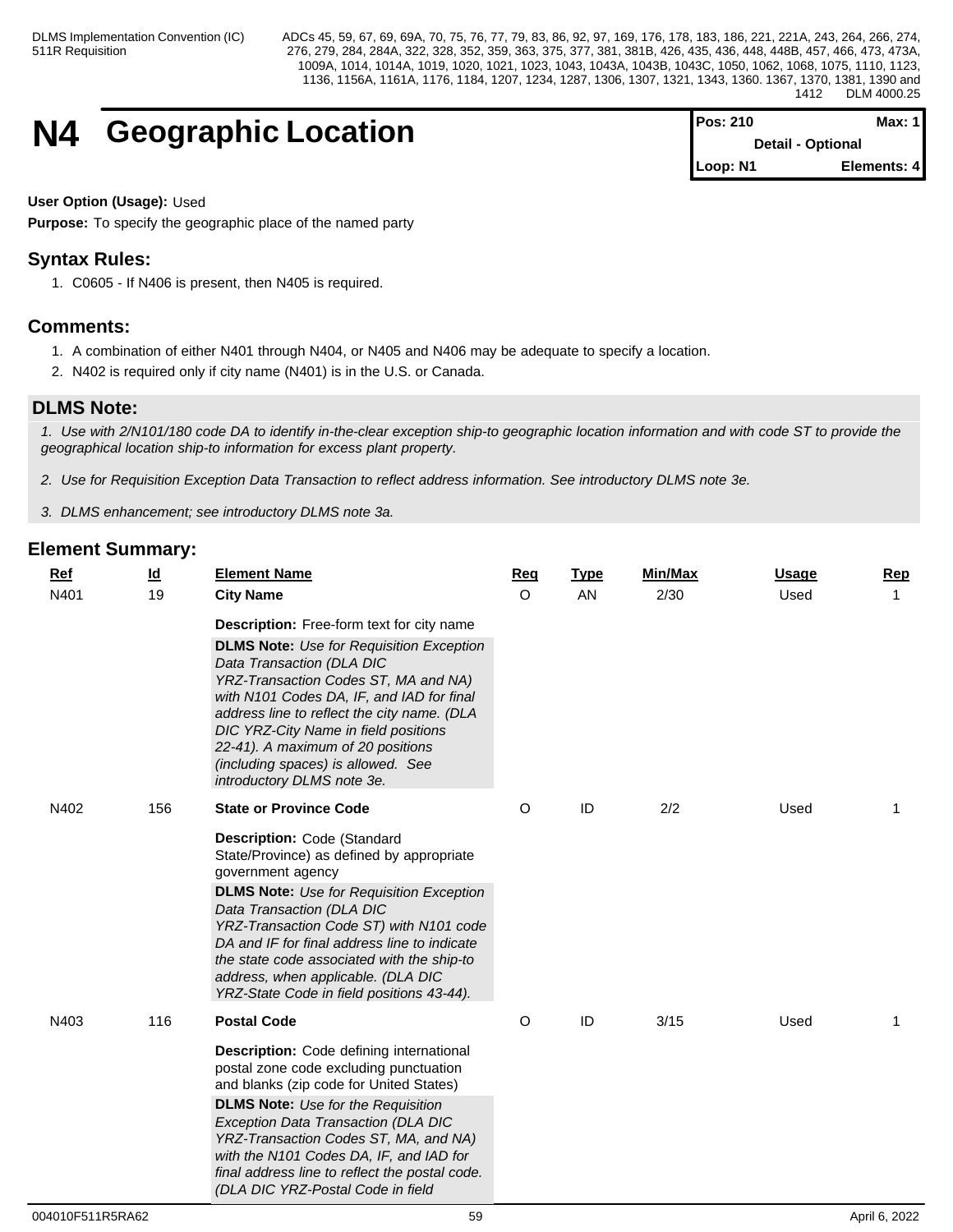| Ref  | $\underline{\mathsf{Id}}$ | <b>Element Name</b><br>positions 46-56). A maximum of 11<br>positions (including spaces) is allowed.<br>See introductory DLMS note 3e.                                                                                                                                                                                                                                                                       | Req | <u>Type</u> | <b>Min/Max</b> | <u>Usage</u> | Rep |
|------|---------------------------|--------------------------------------------------------------------------------------------------------------------------------------------------------------------------------------------------------------------------------------------------------------------------------------------------------------------------------------------------------------------------------------------------------------|-----|-------------|----------------|--------------|-----|
| N404 | 26                        | <b>Country Code</b><br><b>Description:</b> Code identifying the country<br><b>DLMS Note:</b> 1. Use to identify the country.<br>See DLMS introductory note 5 (Refer to<br>ADC1075 for implementation).                                                                                                                                                                                                       | O   | ID          | 2/3            | Used         |     |
|      |                           | 2. Use for the Requisition Exception Data<br>Transaction (DLA DIC YRZ-Transaction<br>Codes ST, MA and NA) with the N101<br>Codes DA and IF (when other than U.S.),<br>and IAD for final address line to reflect the<br>country code. May reflect DLA 3-position<br>country code, until ADC 1075 is<br>implemented. (DLA DIC YRZ-Country Code<br>in field positions 43-45). See Introductory<br>DLMS note 3e. |     |             |                |              |     |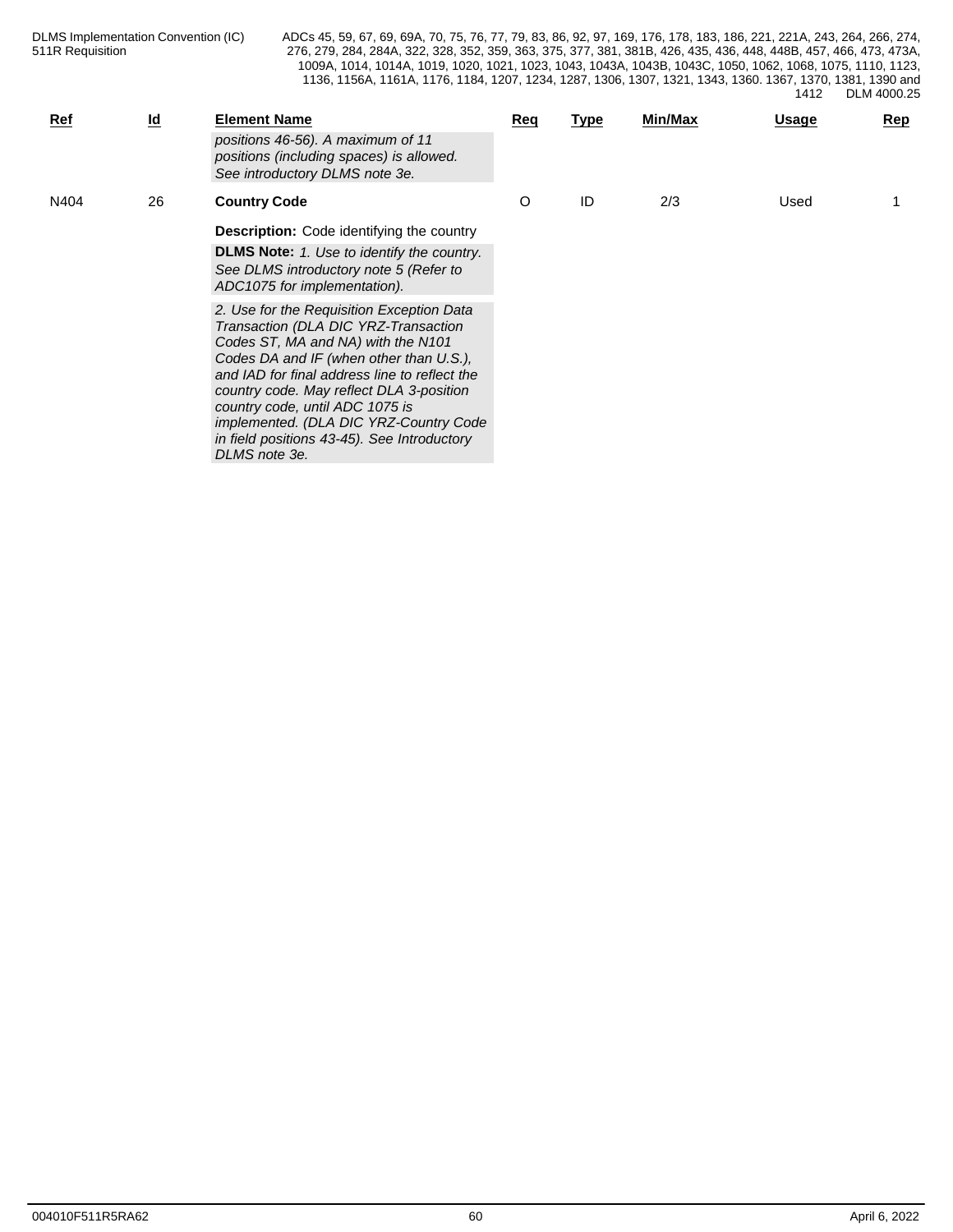# **REF** Reference Identification

| <b>Pos: 220</b>          | Max: 1 I    |  |
|--------------------------|-------------|--|
| <b>Detail - Optional</b> |             |  |
| Loop: REF                | Elements: 3 |  |

# **User Option (Usage):** Used

**Purpose:** To specify identifying information

# **Syntax Rules:**

1. R0203 - At least one of REF02 or REF03 is required.

# **Semantics:**

1. REF04 contains data relating to the value cited in REF02.

# **DLMS Note:**

*1. At this time, this loop is not authorized for use to provide IUID information. A PDC must be submitted and approved, documenting the requirement and procedures before using this transaction for transmitting IUID. All references to IUID data are placeholders for future use.*

*2. Use the 2/REF/220 loop in requisition transactions to supplement materiel identification in LIN03 of the 2/LIN/100 when requisitioning a specific item(s) identified by IUID.*

*3. This segment will support item identification based upon the UII or the serial number.*

*4. This segment also provides for use of a batch/lot number, when applicable.*

*5. If UII and serial number, and/or batch/lot number are required for the item, enter the UII in REF01, and enter the serial number and/or batch/lot number in the subsequent N9 segment. If UII is not used, enter the serial number in REF01 and enter the batch/lot number in the subsequent N9 segment. If only batch/lot number is required, enter the batch/lot number in REF01.*

*6. The entire 2/REF/220 loop is a DLMS enhancement. See introductory DLMS note 3a.*

| Ref   | $\underline{\mathsf{Id}}$ |           | <b>Element Name</b>                                                                                                                                                                                                                                                        | Req      | <b>Type</b> | <b>Min/Max</b> | <b>Usage</b> | Rep |
|-------|---------------------------|-----------|----------------------------------------------------------------------------------------------------------------------------------------------------------------------------------------------------------------------------------------------------------------------------|----------|-------------|----------------|--------------|-----|
| REF01 | 128                       |           | <b>Reference Identification Qualifier</b>                                                                                                                                                                                                                                  | м        | ID          | 2/3            | Must use     |     |
|       |                           |           | <b>Description:</b> Code qualifying the<br>Reference Identification                                                                                                                                                                                                        |          |             |                |              |     |
|       |                           |           | Code Name                                                                                                                                                                                                                                                                  |          |             |                |              |     |
|       |                           | BT        | <b>Batch Number</b>                                                                                                                                                                                                                                                        |          |             |                |              |     |
|       |                           |           | <b>DLMS Note:</b>                                                                                                                                                                                                                                                          |          |             |                |              |     |
|       |                           |           | Use to identify the manufacturer's batch/lot number or other number identifying the production run when<br>Ull and/or serial number are not required. If Ull and/or serial number are required in addition to the<br>batch/lot number, enter the batch/lot number in N901. |          |             |                |              |     |
|       |                           | <b>SE</b> | <b>Serial Number</b>                                                                                                                                                                                                                                                       |          |             |                |              |     |
|       |                           |           | <b>DLMS Note:</b>                                                                                                                                                                                                                                                          |          |             |                |              |     |
|       |                           |           | Use to identify the serial number when UII is not required. If UII is required in addition to the serial<br>number, enter serial number in N901.                                                                                                                           |          |             |                |              |     |
|       |                           | U3        | Unique Supplier Identification Number (USIN)                                                                                                                                                                                                                               |          |             |                |              |     |
|       |                           |           | <b>DLMS Note:</b>                                                                                                                                                                                                                                                          |          |             |                |              |     |
|       |                           |           | Use to identify the UII. Place UII value in REF03. A data maintenance action was approved in version<br>5020. The approved code/name is "UII - Department of Defense Unique Item Identifier".                                                                              |          |             |                |              |     |
| REF02 | 127                       |           | <b>Reference Identification</b>                                                                                                                                                                                                                                            | $\times$ | AN          | 1/30           | Used         |     |
|       |                           | Qualifier | Description: Reference information as<br>defined for a particular Transaction Set or<br>as specified by the Reference Identification                                                                                                                                       |          |             |                |              |     |
|       |                           |           | <b>DLMS Note:</b> For use with REF01 codes BT                                                                                                                                                                                                                              |          |             |                |              |     |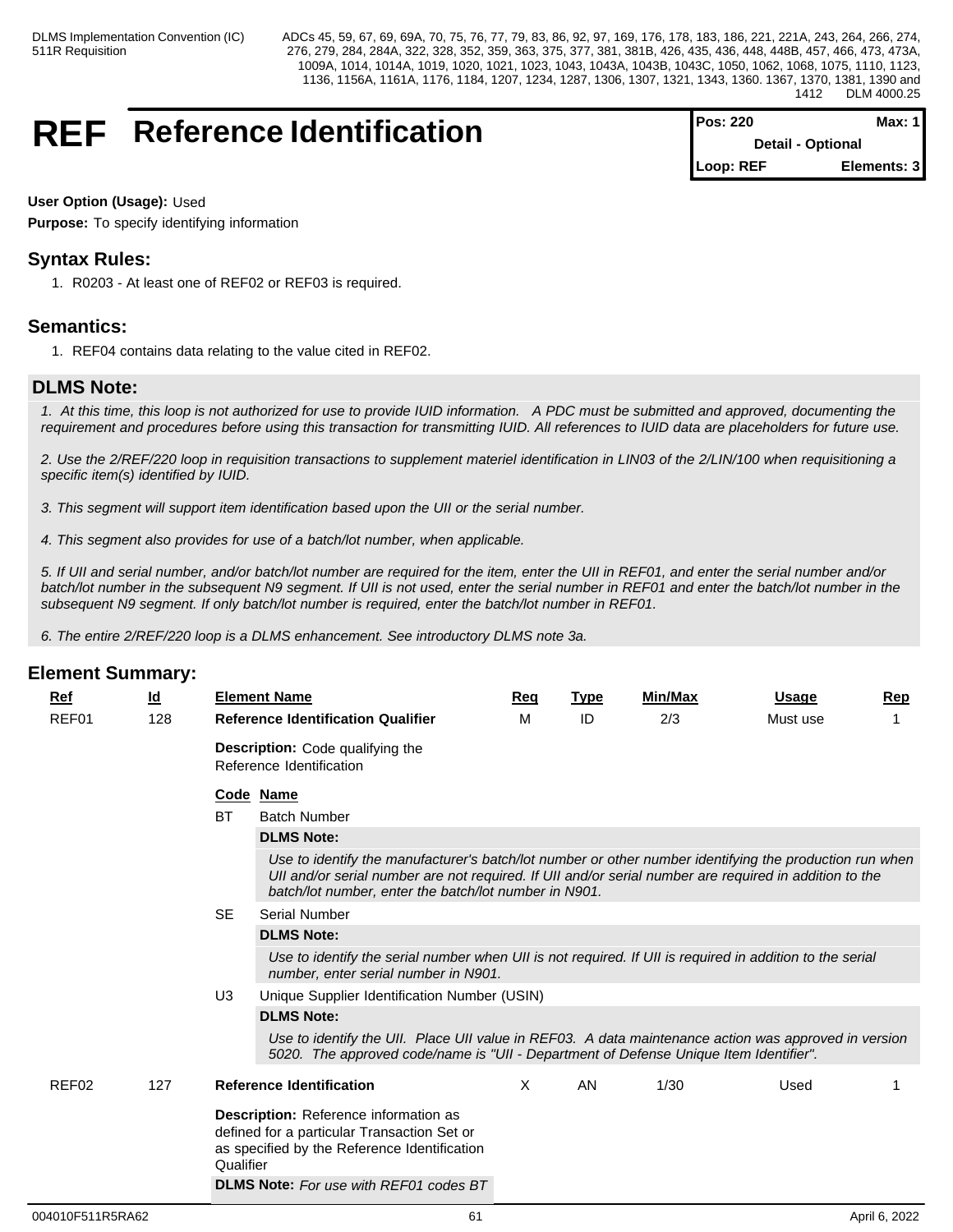| <b>Ref</b> | <u>ld</u> | <b>Element Name</b><br>and SE.                                                                           | Req | <u>Type</u> | Min/Max | <b>Usage</b> | <b>Rep</b> |
|------------|-----------|----------------------------------------------------------------------------------------------------------|-----|-------------|---------|--------------|------------|
| REF03      | 352       | <b>Description</b>                                                                                       |     | AN          | 1/80    | Used         |            |
|            |           | <b>Description:</b> A free-form description to<br>clarify the related data elements and their<br>content |     |             |         |              |            |
|            |           | <b>DLMS Note:</b> Use to indicate UII value when<br>REF01=U3.                                            |     |             |         |              |            |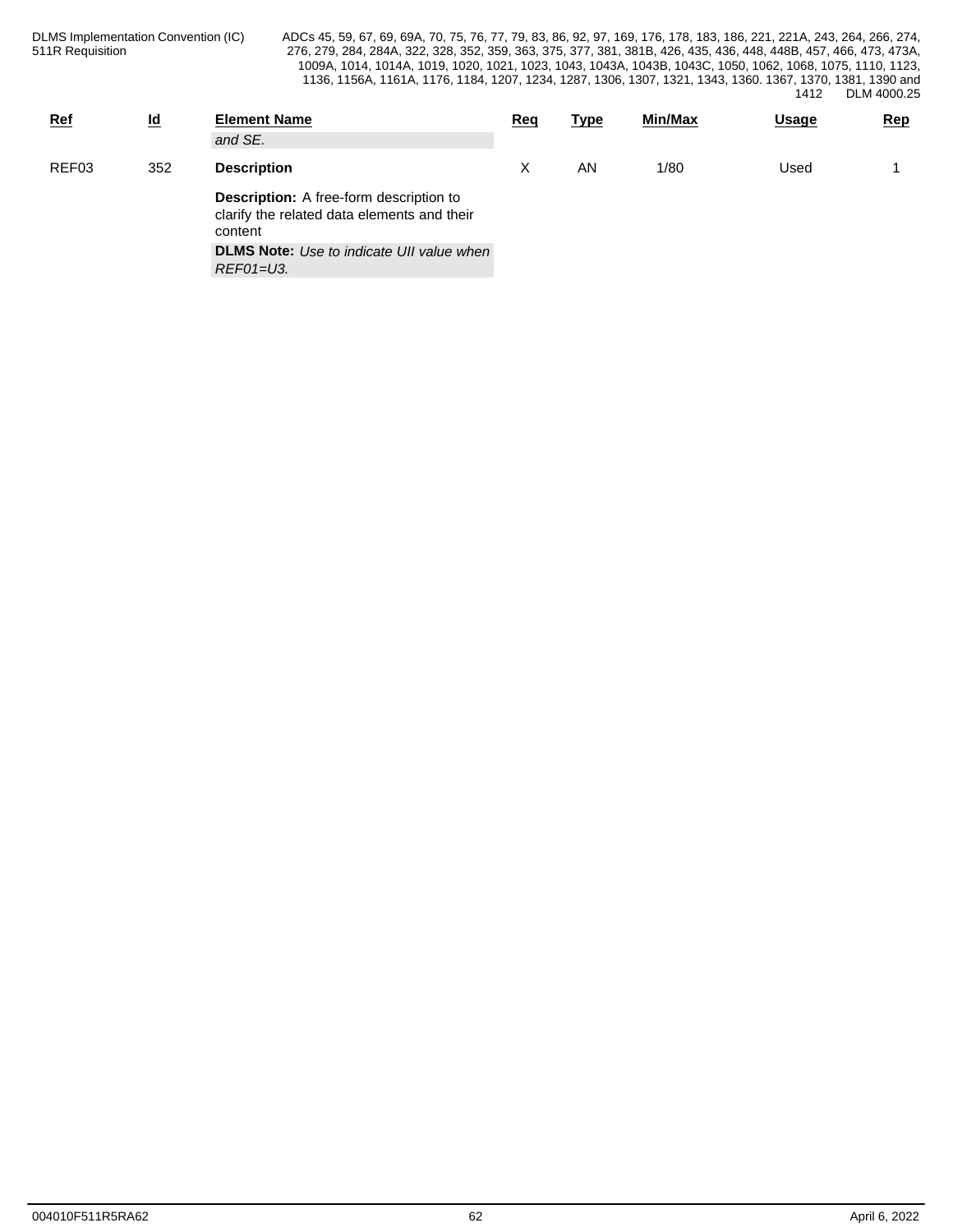# **N9** Reference Identification

| <b>IPos: 240</b>         | Max: >11     |
|--------------------------|--------------|
| <b>Detail - Optional</b> |              |
| Loop: REF                | Elements: 21 |

# **User Option (Usage):** Used

**Purpose:** To transmit identifying information as specified by the Reference Identification Qualifier

# **Syntax Rules:**

- 1. R0203 At least one of N902 or N903 is required.
- 2. C0605 If N906 is present, then N905 is required.

# **Semantics:**

- 1. N906 reflects the time zone which the time reflects.
- 2. N907 contains data relating to the value cited in N902.

# **DLMS Note:**

*1. Use multiple repetitions to identify the characteristic(s) not defined in the 2/REF/220 segment.*

- *2. Use the 2/REF/220 loop to provide UIT information for controlled materiel.*
- *3. DLMS enhancement; see introductory DLMS note 3a.*

| $Ref$ | $\underline{\mathsf{Id}}$ |           | <b>Element Name</b>                                                                                                                                                                                    | <u>Req</u> | <b>Type</b> | <b>Min/Max</b> | <u>Usage</u> | <b>Rep</b> |
|-------|---------------------------|-----------|--------------------------------------------------------------------------------------------------------------------------------------------------------------------------------------------------------|------------|-------------|----------------|--------------|------------|
| N901  | 128                       |           | <b>Reference Identification Qualifier</b>                                                                                                                                                              | M          | ID          | 2/3            | Must use     |            |
|       |                           |           | <b>Description:</b> Code qualifying the<br>Reference Identification<br><b>DLMS Note:</b> The following codes are used<br>to identify the characteristic not defined in<br>the 2/REF/220 segment.       |            |             |                |              |            |
|       |                           |           | Code Name                                                                                                                                                                                              |            |             |                |              |            |
|       |                           | <b>BT</b> | <b>Batch Number</b>                                                                                                                                                                                    |            |             |                |              |            |
|       |                           |           | <b>DLMS Note:</b><br>Use to identify the manufacturer's batch/lot number or other number identifying the production run,<br>when UII or serial number is entered in REF01, and batch/lot is also used. |            |             |                |              |            |
|       |                           | <b>SE</b> | <b>Serial Number</b>                                                                                                                                                                                   |            |             |                |              |            |
|       |                           |           | <b>DLMS Note:</b>                                                                                                                                                                                      |            |             |                |              |            |
|       |                           |           | Use to identify the serial number when UII is entered in REF01 and serial number is also used.                                                                                                         |            |             |                |              |            |
| N902  | 127                       |           | <b>Reference Identification</b>                                                                                                                                                                        | X          | AN          | 1/30           | Must use     |            |
|       |                           | Qualifier | Description: Reference information as<br>defined for a particular Transaction Set or<br>as specified by the Reference Identification                                                                   |            |             |                |              |            |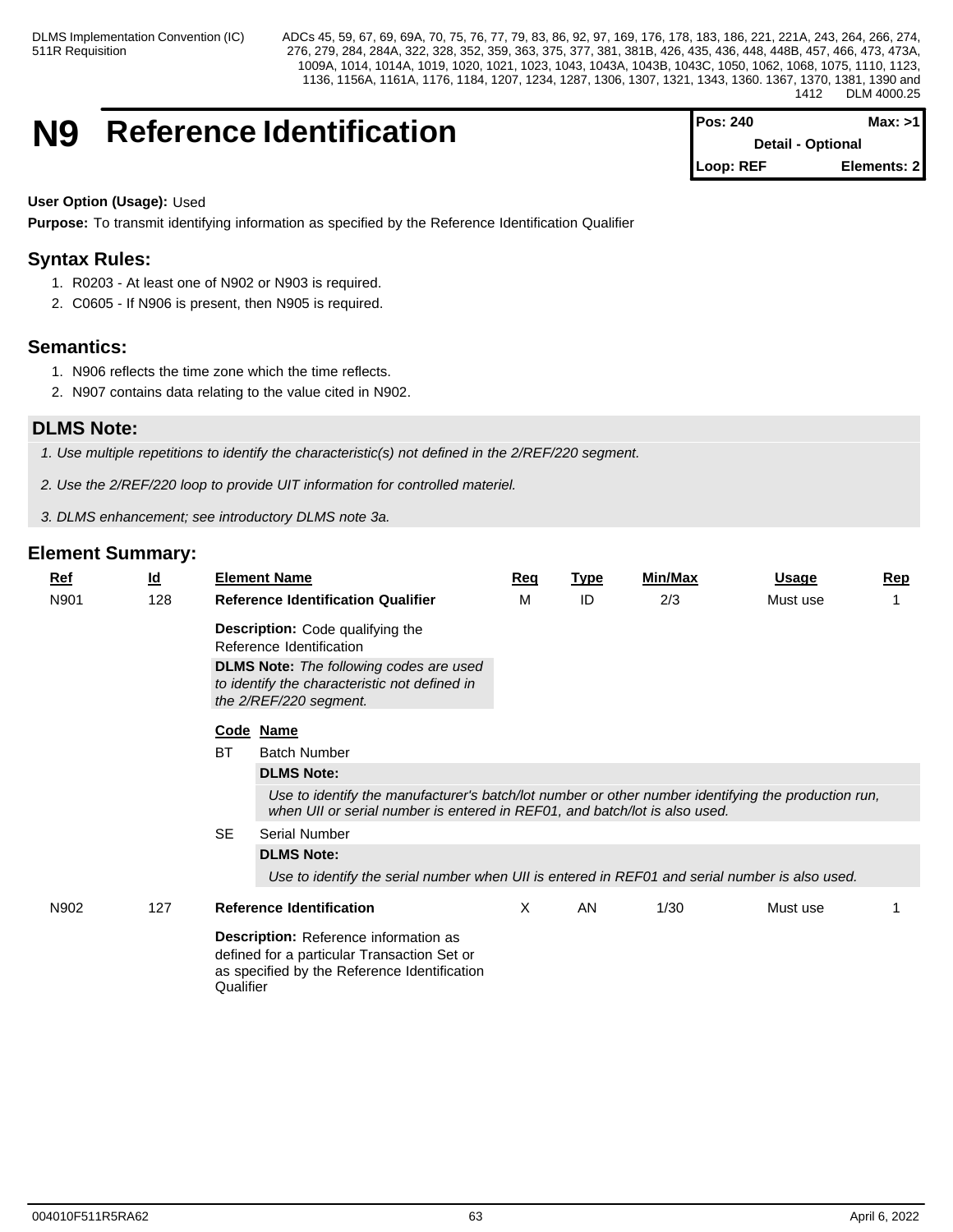**N1 Name Magnetic Max:** 1 **Detail - Optional Loop: REF Elements: 3**

# **User Option (Usage):** Used

**Purpose:** To identify a party by type of organization, name, and code

# **Syntax Rules:**

- 1. R0203 At least one of N102 or N103 is required.
- 2. P0304 If either N103 or N104 is present, then the other is required.

# **Comments:**

- 1. This segment, used alone, provides the most efficient method of providing organizational identification. To obtain this efficiency the "ID Code" (N104) must provide a key to the table maintained by the transaction processing party.
- 2. N105 and N106 further define the type of entity in N101.

# **DLMS Note:**

*1. Use the 2/REF/220 loop to provide UIT information for controlled materiel.*

- *2. Use to identify the manufacturer of the UIT item.*
- *3. DLMS enhancement; see introductory DLMS note 3a.*

| $Ref$<br>N101    | $\underline{\mathsf{Id}}$<br>98 | <b>Element Name</b><br><b>Entity Identifier Code</b>                                                             | Req<br>M | <u>Type</u><br>ID | <b>Min/Max</b><br>2/3 | <b>Usage</b><br>Must use | Rep |
|------------------|---------------------------------|------------------------------------------------------------------------------------------------------------------|----------|-------------------|-----------------------|--------------------------|-----|
|                  |                                 | Description: Code identifying an<br>organizational entity, a physical location,<br>property or an individual     |          |                   |                       |                          |     |
|                  |                                 | Code Name<br><b>MF</b><br>Manufacturer of Goods                                                                  |          |                   |                       |                          |     |
| N <sub>103</sub> | 66                              | <b>Identification Code Qualifier</b>                                                                             | X        | ID                | 1/2                   | Must use                 |     |
|                  |                                 | <b>Description:</b> Code designating the<br>system/method of code structure used for<br>Identification Code (67) |          |                   |                       |                          |     |
|                  |                                 | Code Name                                                                                                        |          |                   |                       |                          |     |
|                  |                                 | 33<br>Commercial and Government Entity (CAGE)                                                                    |          |                   |                       |                          |     |
| N <sub>104</sub> | 67                              | <b>Identification Code</b>                                                                                       | X        | AN                | 2/80                  | Must use                 |     |
|                  |                                 | Description: Code identifying a party or<br>other code                                                           |          |                   |                       |                          |     |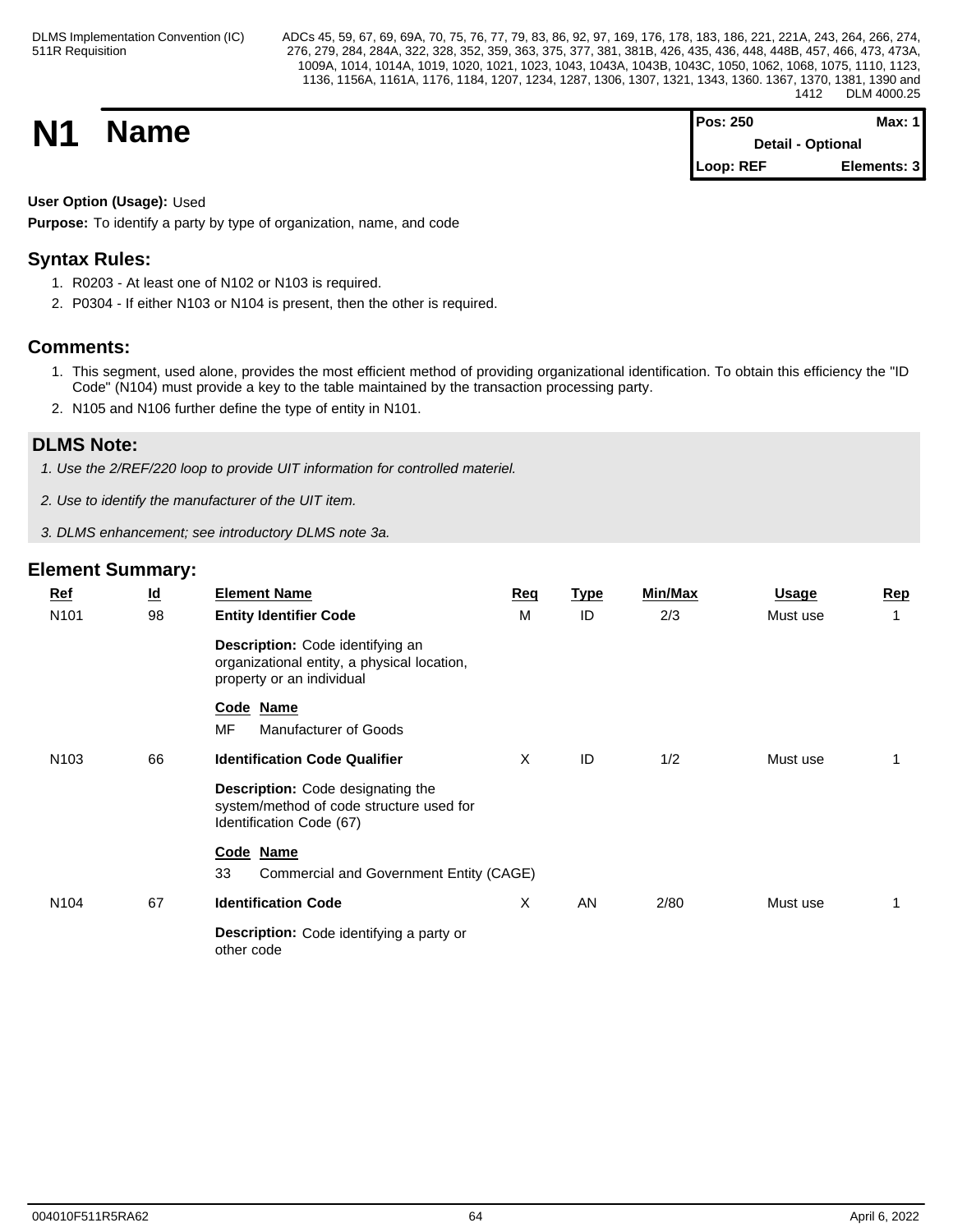# **FA1** Type of Financial Accounting Data

| <b>IPos: 285</b>         | Max: 1 I    |  |
|--------------------------|-------------|--|
| <b>Detail - Optional</b> |             |  |
| Loop: FA1                | Elements: 2 |  |

# **User Option (Usage):** Used

Purpose: To specify the organization controlling the content of the accounting citation, and the purpose associated with the accounting citation

# **Semantics:**

- 1. FA101 Identifies the organization controlling the assignment of financial accounting information.
- 2. FA102 Identifies the purpose of the accounting allowance or charge information.

| $Ref$        | $\underline{\mathsf{Id}}$ |      | <b>Element Name</b>                                                                                                                                                                                                                                                                                                                      | Req | <b>Type</b> | Min/Max | <b>Usage</b> | Rep         |
|--------------|---------------------------|------|------------------------------------------------------------------------------------------------------------------------------------------------------------------------------------------------------------------------------------------------------------------------------------------------------------------------------------------|-----|-------------|---------|--------------|-------------|
| FA101<br>559 |                           |      | <b>Agency Qualifier Code</b>                                                                                                                                                                                                                                                                                                             | м   | ID          | 2/2     | Must use     | $\mathbf 1$ |
|              |                           |      | Description: Code identifying the agency<br>assigning the code values<br><b>DLMS Note:</b> This data element is required<br>for X12 syntax. Select the code that<br>corresponds to the organization that is<br>responsible for the assignment of the<br>DoDAAC used to construct the controlling<br>document number for the transaction. |     |             |         |              |             |
|              |                           |      | Code Name                                                                                                                                                                                                                                                                                                                                |     |             |         |              |             |
|              |                           | DF   | Department of Defense (DoD)                                                                                                                                                                                                                                                                                                              |     |             |         |              |             |
|              |                           |      | <b>DLMS Note:</b>                                                                                                                                                                                                                                                                                                                        |     |             |         |              |             |
|              |                           |      | Use to indicate that the Component is a Department of Defense agency, including Defense Logistics<br>Agency. Refer to ADC 1043.                                                                                                                                                                                                          |     |             |         |              |             |
|              |                           | DN   | Department of the Navy                                                                                                                                                                                                                                                                                                                   |     |             |         |              |             |
|              |                           |      | <b>DLMS Note:</b>                                                                                                                                                                                                                                                                                                                        |     |             |         |              |             |
|              |                           |      | Includes the United States Marine Corps.                                                                                                                                                                                                                                                                                                 |     |             |         |              |             |
|              |                           | DY   | Department of Air Force                                                                                                                                                                                                                                                                                                                  |     |             |         |              |             |
|              |                           | DZ   | Department of Army                                                                                                                                                                                                                                                                                                                       |     |             |         |              |             |
|              |                           | FG   | <b>Federal Government</b>                                                                                                                                                                                                                                                                                                                |     |             |         |              |             |
| FA102        | 1300                      |      | Service, Promotion, Allowance, or<br><b>Charge Code</b>                                                                                                                                                                                                                                                                                  | O   | ID          | 4/4     | Must use     | 1           |
|              |                           |      | Description: Code identifying the service,<br>promotion, allowance, or charge                                                                                                                                                                                                                                                            |     |             |         |              |             |
|              |                           |      | Code Name                                                                                                                                                                                                                                                                                                                                |     |             |         |              |             |
|              |                           |      | A170 Adjustments                                                                                                                                                                                                                                                                                                                         |     |             |         |              |             |
|              |                           |      | <b>DLMS Note:</b>                                                                                                                                                                                                                                                                                                                        |     |             |         |              |             |
|              |                           |      | Use only for adjustments not specified by any other code.                                                                                                                                                                                                                                                                                |     |             |         |              |             |
|              |                           |      | A520 Base Charge                                                                                                                                                                                                                                                                                                                         |     |             |         |              |             |
|              |                           |      | <b>DLMS Note:</b>                                                                                                                                                                                                                                                                                                                        |     |             |         |              |             |
|              |                           |      | Use for materiel charges only.                                                                                                                                                                                                                                                                                                           |     |             |         |              |             |
|              |                           |      | C930 Export Shipping Charge                                                                                                                                                                                                                                                                                                              |     |             |         |              |             |
|              |                           |      | D340 Goods and Services Charge                                                                                                                                                                                                                                                                                                           |     |             |         |              |             |
|              |                           |      | <b>DLMS Note:</b>                                                                                                                                                                                                                                                                                                                        |     |             |         |              |             |
|              |                           |      | Use for both materiel and related services.                                                                                                                                                                                                                                                                                              |     |             |         |              |             |
|              |                           |      | F060 Other Accessorial Service Charge                                                                                                                                                                                                                                                                                                    |     |             |         |              |             |
|              |                           |      | F560 Premium Transportation                                                                                                                                                                                                                                                                                                              |     |             |         |              |             |
|              |                           | 1260 | <b>Transportation Direct Billing</b>                                                                                                                                                                                                                                                                                                     |     |             |         |              |             |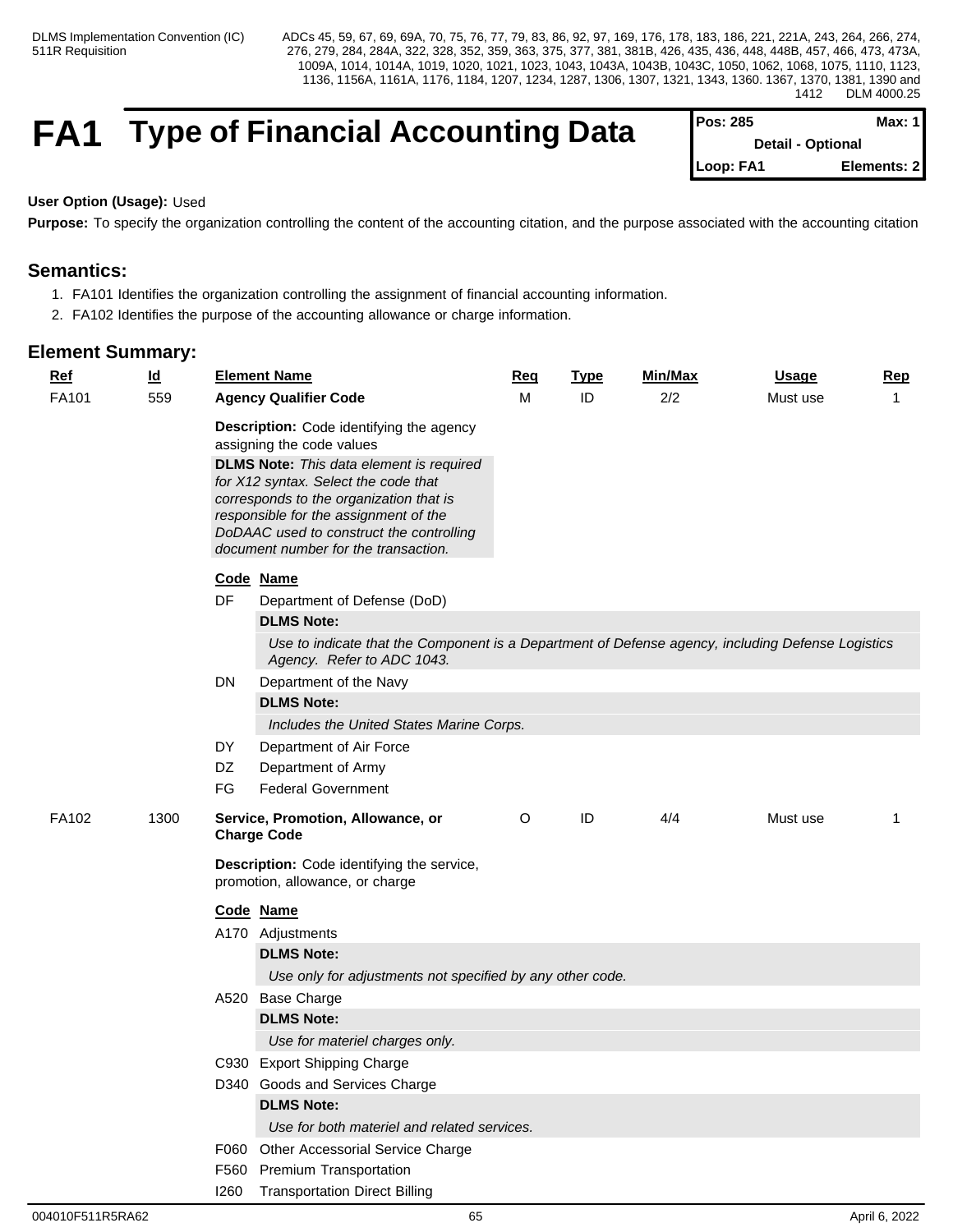# **Code Name**

**DLMS Note:** *Use for non-premium transportation.*

R060 Packing, Crating, and Handling Charge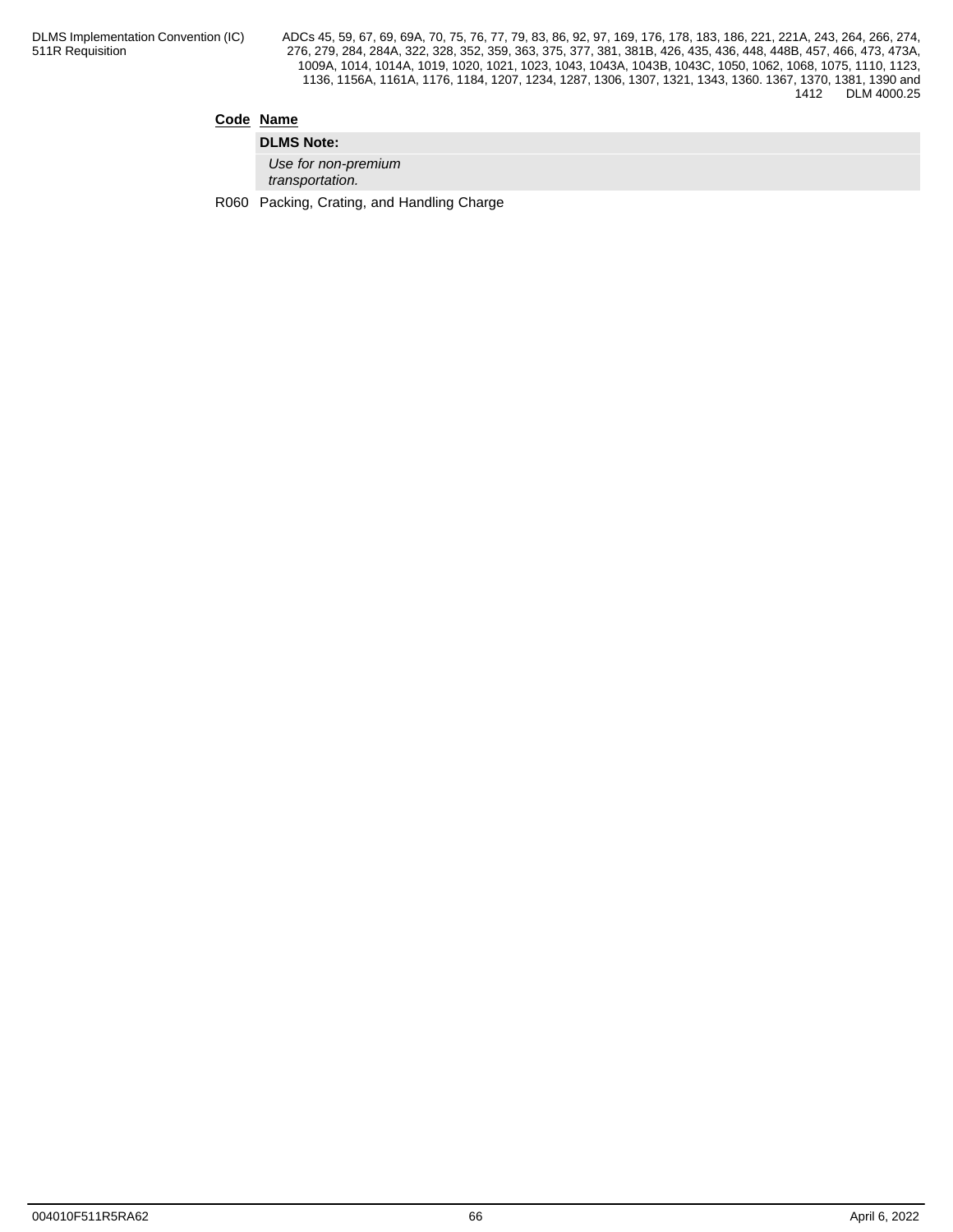# **FA2** Accounting Data

| IPos: 286                 | Max: >1     |  |
|---------------------------|-------------|--|
| <b>Detail - Mandatory</b> |             |  |
| Loop: FA1                 | Elements: 2 |  |

**User Option (Usage):** Must use

**Purpose:** To specify the detailed accounting data

# **DLMS Note:**

*Use this segment to comply with the DoD SLOA/Accounting Classification. Cost object elements Project Identifier, Funding Center Identifier, Functional Area, Cost Element Code, Cost Center Identifier, Activity Identifier, and Work Order Number are used as appropriate for the system.*

| <u>Ref</u> | $\underline{\mathsf{Id}}$ |      | <b>Element Name</b>                                                                                 | <u>Req</u> | <u>Type</u> | <u>Min/Max</u> | <u>Usage</u> | <u>Rep</u>   |
|------------|---------------------------|------|-----------------------------------------------------------------------------------------------------|------------|-------------|----------------|--------------|--------------|
| FA201      | 1196                      |      | <b>Breakdown Structure Detail Code</b>                                                              | М          | ID          | 2/2            | Must use     | $\mathbf{1}$ |
|            |                           | tree | <b>Description:</b> Codes identifying details<br>relating to a reporting breakdown structure        |            |             |                |              |              |
|            |                           |      | Code Name                                                                                           |            |             |                |              |              |
|            |                           | 18   | <b>Funds Appropriation</b>                                                                          |            |             |                |              |              |
|            |                           |      | <b>DLMS Note:</b>                                                                                   |            |             |                |              |              |
|            |                           |      | Use to indicate the basic appropriation number.                                                     |            |             |                |              |              |
|            |                           | 89   | Budget Line Item Identification                                                                     |            |             |                |              |              |
|            |                           |      | <b>DLMS Note:</b>                                                                                   |            |             |                |              |              |
|            |                           |      | 1. For DoD SLOA/Accounting Classification use to identify "Budget Line Item".                       |            |             |                |              |              |
|            |                           |      | 2. Qualifier 89 is a migration code approved for use in X12 version 4020. Refer to ADC 1043.        |            |             |                |              |              |
|            |                           |      | 3. Authorized DLMS enhancement; see introductory DLMS note 3f.                                      |            |             |                |              |              |
|            |                           | 90   | Project/Task                                                                                        |            |             |                |              |              |
|            |                           |      | <b>DLMS Note:</b>                                                                                   |            |             |                |              |              |
|            |                           |      | 1. For DoD SLOA/Accounting Classification use to identify "Project Identifier". Refer to ADC 1043.  |            |             |                |              |              |
|            |                           |      | 2. Qualifier 90 is a migration code approved for use in X12 version 4020.                           |            |             |                |              |              |
|            |                           |      | 3. Authorized DLMS enhancement; see introductory DLMS note 3f.                                      |            |             |                |              |              |
|            |                           | A1   | Department Indicator                                                                                |            |             |                |              |              |
|            |                           |      | <b>DLMS Note:</b>                                                                                   |            |             |                |              |              |
|            |                           |      | 1. For DoD SLOA/Accounting Classification use to identify "Department Regular". Refer to ADC 1043.  |            |             |                |              |              |
|            |                           |      | 2. Authorized DLMS enhancement; see introductory note 3f.                                           |            |             |                |              |              |
|            |                           | A2   | <b>Transfer from Department</b>                                                                     |            |             |                |              |              |
|            |                           |      | <b>DLMS Note:</b>                                                                                   |            |             |                |              |              |
|            |                           |      | 1. For DoD SLOA/Accounting Classification use to identify "Department Transfer". Refer to ADC 1043. |            |             |                |              |              |
|            |                           |      | 2. Authorized DLMS enhancement; see introductory DLMS note 3f.                                      |            |             |                |              |              |
|            |                           | A4   | <b>Basic Symbol Number</b>                                                                          |            |             |                |              |              |
|            |                           |      | <b>DLMS Note:</b>                                                                                   |            |             |                |              |              |
|            |                           |      | 1. For DoD SLOA/Accounting Classification use to identify "Main Account". Refer to ADC 1043.        |            |             |                |              |              |
|            |                           |      | 2. Authorized DLMS enhancement; see introductory DLMS note 3f.                                      |            |             |                |              |              |
|            |                           | A5   | Sub-class                                                                                           |            |             |                |              |              |
|            |                           |      | <b>DLMS Note:</b>                                                                                   |            |             |                |              |              |
|            |                           |      | 1. Reserved for DoD SLOA/Accounting Classification use to identify "Sub Class". Refer to ADC 1043.  |            |             |                |              |              |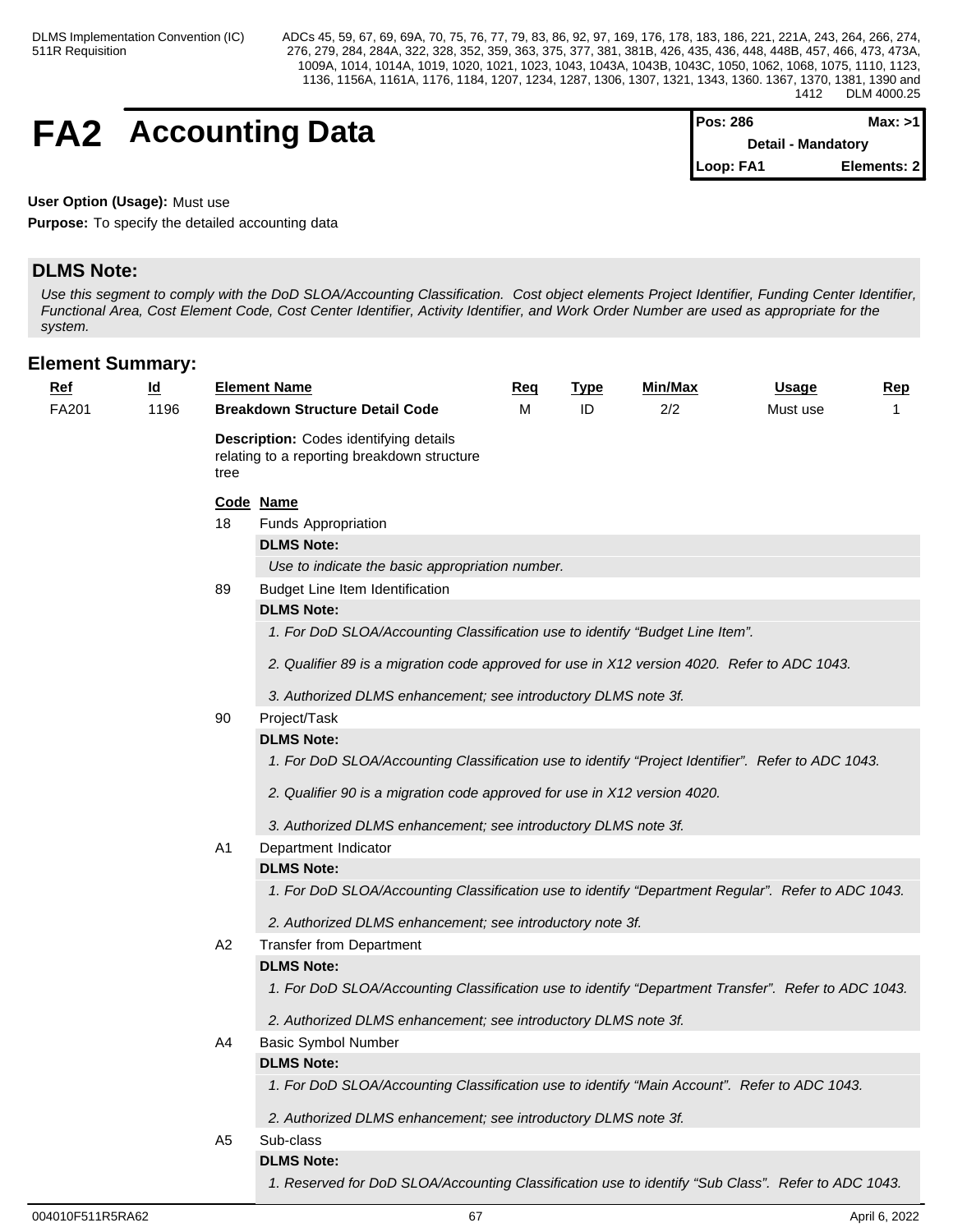# **Code Name**

| 2. Sub Class is a potential future DLMS enhancement; see introductory DLMS note 3a. |  |
|-------------------------------------------------------------------------------------|--|
|-------------------------------------------------------------------------------------|--|

# A6 Sub-Account Symbol

# **DLMS Note:**

*1. For DoD SLOA/Accounting Classification use to identify "Sub Account". Refer to ADC 1043.*

*2. Authorized DLMS enhancement; see introductory DLMS note 3f.*

### AI Activity Identifier

#### **DLMS Note:**

*1. For DoD SLOA/Accounting Classification use to identify "Activity Identifier". Refer to ADC 1043.*

- *2. Authorized DLMS enhancement; see introductory DLMS note 3f.*
- *3. Qualifier AI is a migration code approved for use in X12 version 7020.*

#### B2 Budget Sub-activity Number

#### **DLMS Note:**

*1. For DoD SLOA/Accounting Classification use to identify "Sub-Allocation (formerly known as Limit/Subhead)". Refer to ADC 1043.*

*2. Authorized DLMS enhancement; see introductory DLMS note 3f.*

#### B5 Fund Code

BE Business Event Type Code

#### **DLMS Note:**

*1. Reserved for DoD SLOA/Accounting Classification use to identify "Business Event Type Code". Refer to ADC 1043.*

*2. Business Event type Code is a potential future DLMS enhancement; see introductory DLMS note 3a.*

*3. Qualifier BE is a migration code approved for use in X12 version 7020.*

### C3 Budget Restriction

#### **DLMS Note:**

*1. For DoD SLOA/Accounting Classification use to identify "Availability Type". Refer to ADC 1043.*

*2. Authorized DLMS enhancement; see introductory DLMS note 3f.*

CC Cost Center Identifier

# **DLMS Note:**

*1. For DoD SLOA/Accounting Classification use to identify "Cost Center Identifier". Refer to ADC 1043.*

*2. Authorized DLMS enhancement; see introductory DLMS note 3f.*

*3. Qualifier CC is a migration code approved for use in X12 version 7020.*

### F1 Object Class

#### **DLMS Note:**

*1. For DoD SLOA/Accounting Classification use to identify "Object Class". Refer to ADC 1043.*

*2. Authorized DLMS enhancement; see introductory DLMS note 3f.*

# FA Functional Area

### **DLMS Note:**

*1. For DoD SLOA/Accounting Classification use to identify "Functional Area". Refer to ADC 1043.*

*2. Authorized DLMS enhancement; see introductory DLMS note 3f.*

*3. Qualifier FA is a migration code approved for use in X12 version 7020.*

FC Funding Center Identifier

# **DLMS Note:**

*1. For DoD SLOA/Accounting Classification use to identify "Funding Center Identifier". Refer to ADC 1043.*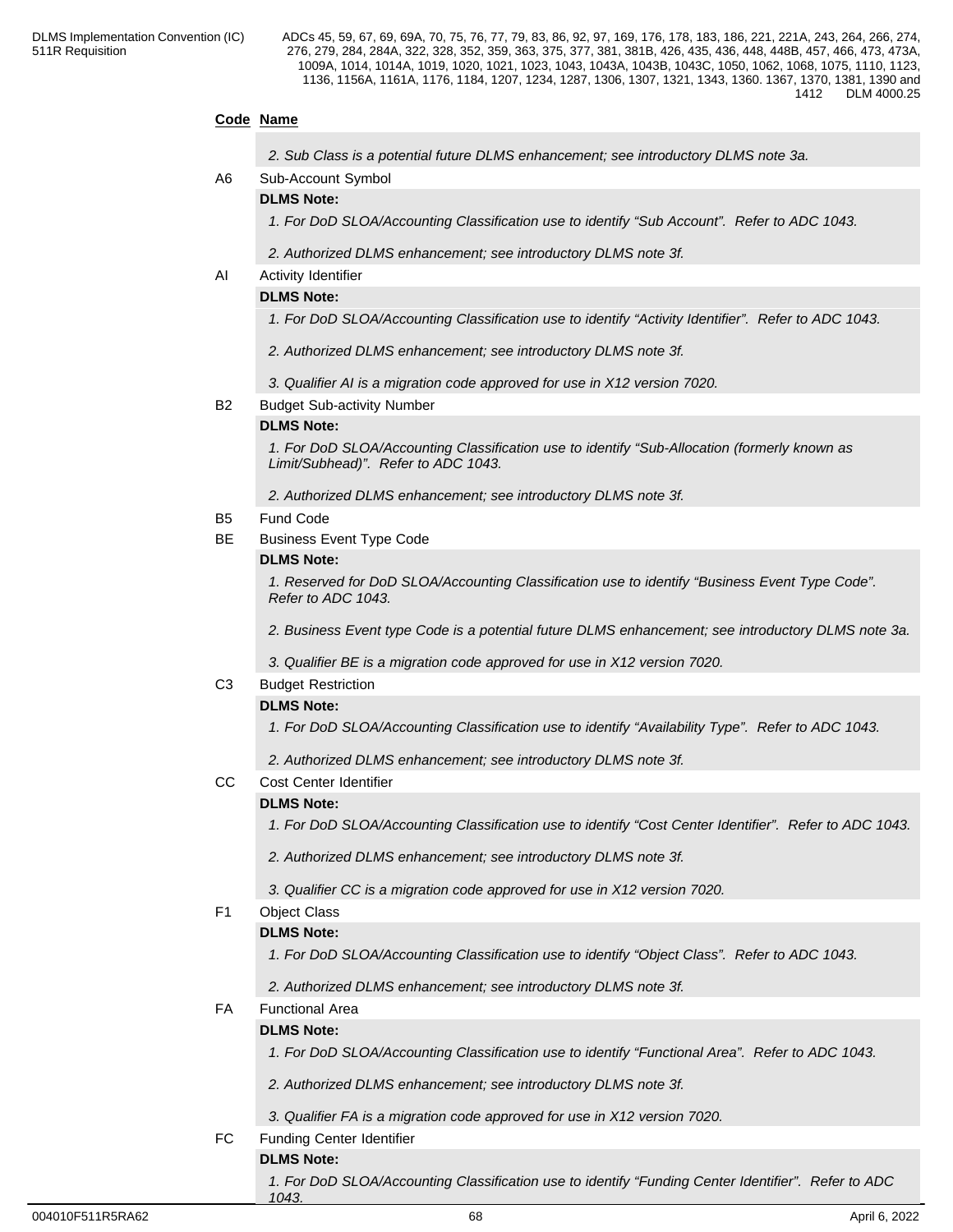# **Code Name**

- *2. Authorized DLMS enhancement; see introductory DLMS note 3f.*
- *3. Qualifier FC is a migration code approved for use in X12 version 7020.*
- FT Funding Type

## **DLMS Note:**

*1. For DoD SLOA/Accounting Classification use to identify "Reimbursable Flag". Refer to ADC 1043.* 

- *2. Qualifier FT is an X12 Version Release 004030 Migration Code.*
- *3. Authorized DLMS enhancement; see introductory DLMS note 3f.*
- H1 Cost Code

### **DLMS Note:**

*1. For DoD SLOA/Accounting Classification use to identify "Cost Element Code". Refer to ADC 1043.*

*2. Authorized DLMS enhancement; see introductory DLMS note 3f.*

IA Security Cooperation Implementing Agency

#### **DLMS Note:**

*1. For DoD SLOA/Accounting Classification use to identify "Security Cooperation Implementing Agency". Refer to ADC 1043.*

*2. Authorized DLMS enhancement; see introductory DLMS note 3f.*

*3. Qualifier IA is a migration code approved for use in X12 version 7020.*

L1 Accounting Installation Number

#### **DLMS Note:**

*1. For DoD SLOA/Accounting Classification use to identify "Agency Accounting Identifier". Refer to ADC 1043.*

*2. Authorized DLMS enhancement; see introductory DLMS note 3f.*

P1 Disbursing Station Number

#### **DLMS Note:**

*1. For DoD SLOA/Accounting Classification use to identify "Agency Disbursing Identifier Code". Refer to ADC 1043.*

*2. Authorized DLMS enhancement; see introductory DLMS note 3f.*

P5 Foreign Military Sales (FMS) Line Item Number

#### **DLMS Note:**

*1. For DoD SLOA/Accounting Classification use to identify "Security Cooperation Case Line Item Identifier". Refer to ADC 1043.*

*2. Authorized DLMS enhancement; see introductory DLMS note 3f.*

S1 Security Cooperation Customer Code

#### **DLMS Note:**

*1. For DoD SLOA/Accounting Classification use to identify "Security Cooperation Customer Code". Refer to ADC 1043.*

*2. DLMS enhancement; see introductory DLMS note 3d. A field size exceeding 2 positions is not supportable under current MILSTRIP and MAPAC processes. Three character codes are not authorized at this time.*

*3. Qualifier S1 is a migration code approved for use in X12 version 7020.*

S2 Security Cooperation Case Designator

#### **DLMS Note:**

*1. For DoD SLOA/Accounting Classification use to identify "Security Cooperation Case Designator". Refer to ADC 1043.*

*2. Authorized DLMS enhancement; see introductory DLMS note 3f. A field size exceeding 3 positions is not supportable under current MILSTRIP processes. Four character codes are not authorized at this*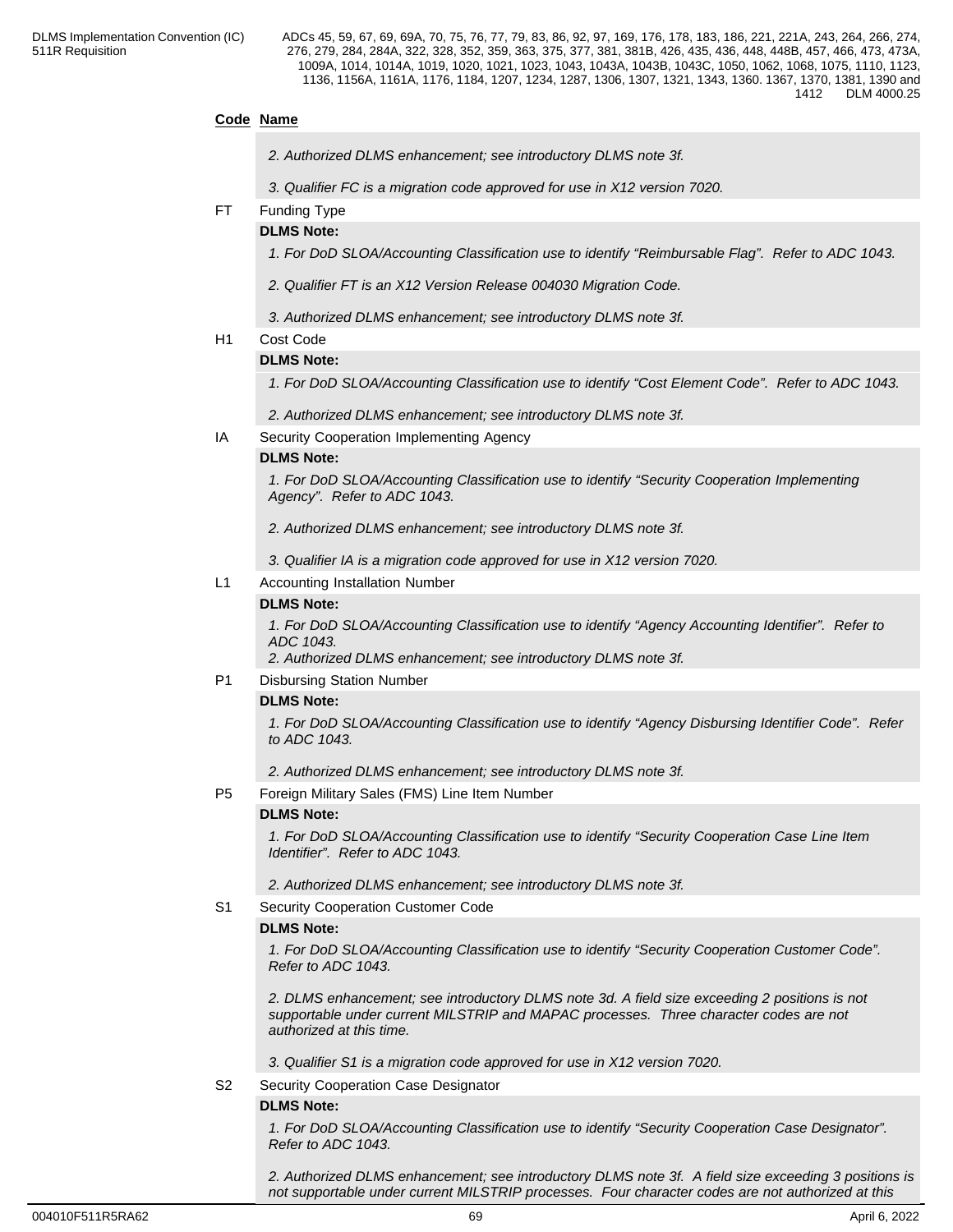**Code Name**

ADCs 45, 59, 67, 69, 69A, 70, 75, 76, 77, 79, 83, 86, 92, 97, 169, 176, 178, 183, 186, 221, 221A, 243, 264, 266, 274, 276, 279, 284, 284A, 322, 328, 352, 359, 363, 375, 377, 381, 381B, 426, 435, 436, 448, 448B, 457, 466, 473, 473A, 1009A, 1014, 1014A, 1019, 1020, 1021, 1023, 1043, 1043A, 1043B, 1043C, 1050, 1062, 1068, 1075, 1110, 1123, 1136, 1156A, 1161A, 1176, 1184, 1207, 1234, 1287, 1306, 1307, 1321, 1343, 1360. 1367, 1370, 1381, 1390 and 1412 DLM 4000.25

|               |           | <b>Description:</b> Code representing financial<br>accounting information                                                         |
|---------------|-----------|-----------------------------------------------------------------------------------------------------------------------------------|
| FA202<br>1195 |           | <b>Financial Information Code</b><br>1/80<br>м<br>AN<br>Must use                                                                  |
|               |           | 3. Qualifier YE is a migration code approved for use in X12 version 7020.                                                         |
|               |           | 2. Authorized DLMS enhancement; see introductory DLMS note 3f.                                                                    |
|               |           | 1. For DoD SLOA/Accounting Classification use to identify "Ending Period of Availability Fiscal Year<br>Date". Refer to ADC 1043. |
|               |           | <b>DLMS Note:</b>                                                                                                                 |
|               | YE        | <b>Ending Period of Availability</b>                                                                                              |
|               |           | 4. Qualifier YB is a migration code approved for use in X12 version 7020.                                                         |
|               |           | 3. Authorized DLMS enhancement; see introductory DLMS note 3f.                                                                    |
|               |           | 1043B.                                                                                                                            |
|               |           | 2. Use as appropriate to represent Program Year. Availability Type Code must be "X". Refer to ADC                                 |
|               |           | Date". Refer to ADC 1043.                                                                                                         |
|               |           | 1. For DoD SLOA/Accounting Classification use to identify "Beginning Period of Availability Fiscal Year                           |
|               |           | <b>DLMS Note:</b>                                                                                                                 |
|               | YB        | Beginning Period of Availability                                                                                                  |
|               |           | 3. Qualifier WO is a migration code approved for use in X12 version 7020.                                                         |
|               |           | 2. Authorized DLMS enhancement; see introductory DLMS note 3f.                                                                    |
|               |           | 1. For DoD SLOA/Accounting Classification use to identify "Work Order Number". Refer to ADC 1043.                                 |
|               |           | <b>DLMS Note:</b>                                                                                                                 |
|               | <b>WO</b> | Work Order Number                                                                                                                 |
|               |           | 3. Qualifier S2 is a migration code approved for use in X12 version 7020.                                                         |
|               |           | time.                                                                                                                             |